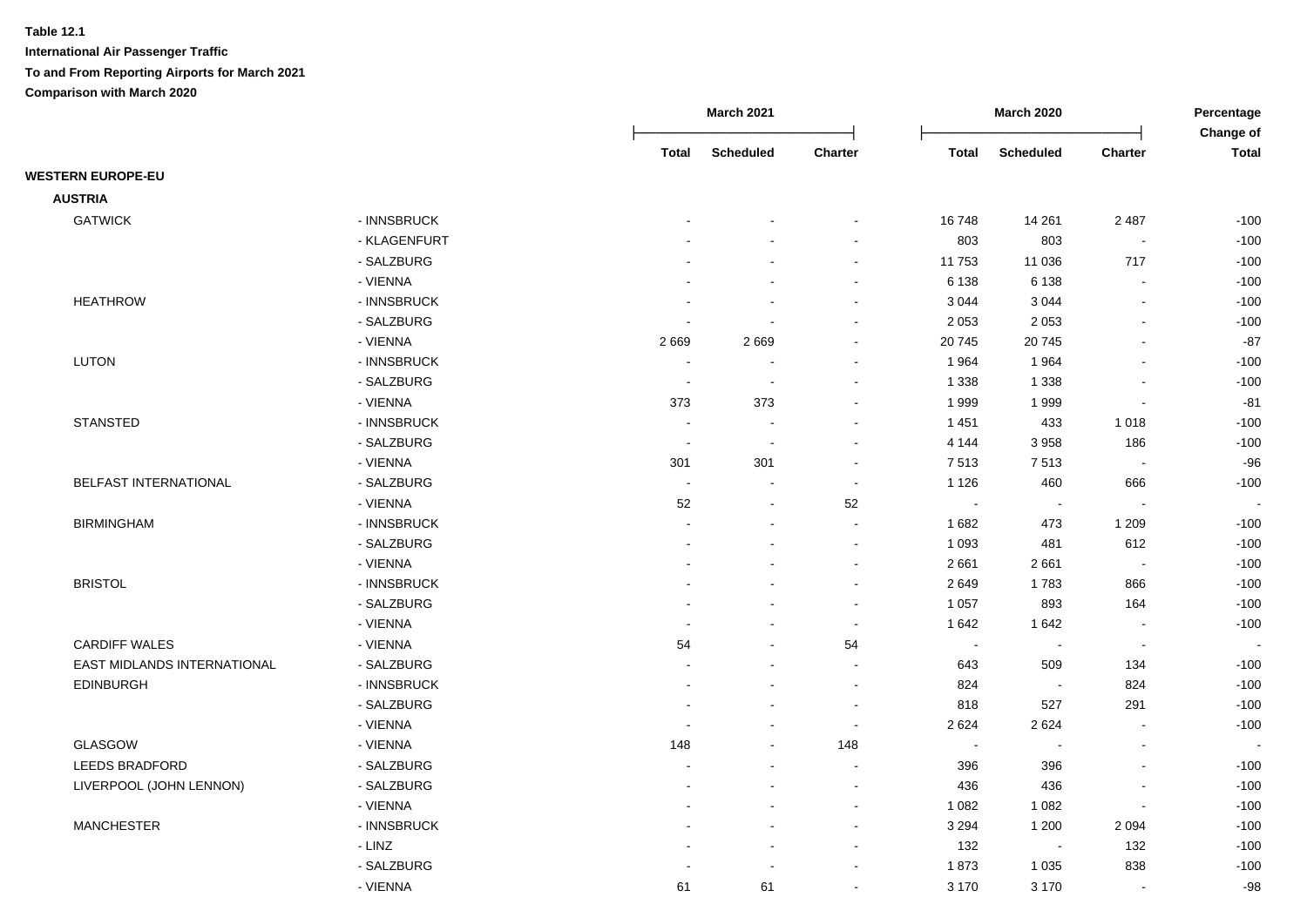|                      |             |                          | <b>March 2021</b>        |                |              | <b>March 2020</b>        |                              | Percentage                |
|----------------------|-------------|--------------------------|--------------------------|----------------|--------------|--------------------------|------------------------------|---------------------------|
|                      |             | <b>Total</b>             | <b>Scheduled</b>         | <b>Charter</b> | <b>Total</b> | <b>Scheduled</b>         | Charter                      | Change of<br><b>Total</b> |
| NEWCASTLE            | - INNSBRUCK |                          | $\blacksquare$           |                | 517          | 517                      |                              | $-100$                    |
|                      | - SALZBURG  |                          | $\blacksquare$           | $\sim$         | 185          | 185                      |                              | $-100$                    |
| <b>Total AUSTRIA</b> |             | 3658                     | 3 4 0 4                  | 254            | 107 597      | 95 359                   | 12 238                       | $-97$                     |
| <b>BELGIUM</b>       |             |                          |                          |                |              |                          |                              |                           |
| <b>GATWICK</b>       | - BRUSSELS  | $\overline{\phantom{a}}$ | $\sim$                   |                | 105          | 105                      | $\blacksquare$               | $-100$                    |
| <b>HEATHROW</b>      | - BRUSSELS  | 5419                     | 5419                     | $\sim$         | 21 379       | 21 379                   | $\blacksquare$               | $-75$                     |
| <b>LONDON CITY</b>   | - ANTWERP   | $\sim$                   | $\blacksquare$           | $\blacksquare$ | 1672         | 1672                     | $\blacksquare$               | $-100$                    |
| <b>STANSTED</b>      | - CHARLEROI | 52                       | $\overline{\phantom{a}}$ | 52             | $\sim$       | $\overline{\phantom{a}}$ | $\qquad \qquad \blacksquare$ |                           |
| ABERDEEN             | - BRUSSELS  | $\blacksquare$           | $\blacksquare$           | $\blacksquare$ | 459          | 459                      | ä,                           | $-100$                    |
| <b>BIGGIN HILL</b>   | - ANTWERP   | 35                       | $\blacksquare$           | 35             | $\sim$       |                          |                              |                           |
| <b>BIRMINGHAM</b>    | - BRUSSELS  | ÷                        | $\overline{a}$           | $\sim$         | 4 3 5 2      | 4 3 5 2                  | $\blacksquare$               | $-100$                    |
| <b>BRISTOL</b>       | - BRUSSELS  | $\ddot{\phantom{a}}$     |                          | $\blacksquare$ | 1954         | 1954                     | $\blacksquare$               | $-100$                    |
| <b>CARDIFF WALES</b> | - BRUSSELS  | 108                      | $\blacksquare$           | 108            | $\sim$       |                          | ä,                           |                           |
| <b>EDINBURGH</b>     | - BRUSSELS  |                          | $\sim$                   | $\blacksquare$ | 4 2 6 8      | 4 2 6 8                  | $\overline{\phantom{a}}$     | $-100$                    |
|                      | - CHARLEROI |                          |                          |                | 3 4 7 4      | 3 4 7 4                  | $\sim$                       | $-100$                    |
| <b>MANCHESTER</b>    | - BRUSSELS  | 1888                     | 1888                     |                | 7 0 0 9      | 6729                     | 280                          | $-73$                     |
|                      | - CHARLEROI | $\blacksquare$           |                          |                | 5 6 5 3      | 5 6 5 3                  | $\sim$                       | $-100$                    |
| <b>NEWCASTLE</b>     | - BRUSSELS  | $\blacksquare$           | $\blacksquare$           | $\sim$         | 526          | 526                      | $\blacksquare$               | $-100$                    |
| <b>Total BELGIUM</b> |             | 7 5 0 2                  | 7 3 0 7                  | 195            | 50 851       | 50 571                   | 280                          | $-85$                     |
| <b>CROATIA</b>       |             |                          |                          |                |              |                          |                              |                           |
| <b>GATWICK</b>       | - DUBROVNIK | $\overline{\phantom{a}}$ |                          |                | 2 1 6 1      | 1525                     | 636                          | $-100$                    |
|                      | - SPLIT     |                          |                          |                | 149          | $\blacksquare$           | 149                          | $-100$                    |
| <b>HEATHROW</b>      | - ZAGREB    | 617                      | 617                      | $\sim$         | 7638         | 7638                     | $\sim$                       | $-92$                     |
| <b>BIRMINGHAM</b>    | - DUBROVNIK | $\overline{\phantom{a}}$ | ÷                        |                | 267          | $\sim$                   | 267                          | $-100$                    |
| <b>MANCHESTER</b>    | - DUBROVNIK | $\sim$                   | $\sim$                   |                | 396          | $\sim$                   | 396                          | $-100$                    |
| <b>Total CROATIA</b> |             | 617                      | 617                      | $\blacksquare$ | 10 611       | 9 1 6 3                  | 1 4 4 8                      | $-94$                     |
| <b>CYPRUS</b>        |             |                          |                          |                |              |                          |                              |                           |
| <b>GATWICK</b>       | - LARNACA   | $\overline{\phantom{a}}$ |                          |                | 4 0 9 8      | 4 0 9 8                  | $\overline{\phantom{a}}$     | $-100$                    |
|                      | - PAPHOS    | $\blacksquare$           |                          |                | 8 6 4 5      | 6989                     | 1656                         | $-100$                    |
| <b>HEATHROW</b>      | - LARNACA   | 2895                     | 2895                     |                | 9 0 31       | 8867                     | 164                          | $-68$                     |
|                      | - PAPHOS    | 4                        | 4                        |                | $\bullet$    |                          |                              |                           |
| <b>LUTON</b>         | - LARNACA   | ÷                        |                          |                | 4 3 6 0      | 4 3 6 0                  | $\overline{\phantom{a}}$     | $-100$                    |
|                      | - PAPHOS    |                          |                          |                | 3 1 3 0      | 2 6 0 9                  | 521                          | $-100$                    |
| STANSTED             | - LARNACA   |                          |                          | $\sim$         | 677          | 677                      | $\blacksquare$               | $-100$                    |
|                      | - PAPHOS    |                          |                          | $\sim$         | 7976         | 7976                     | $\blacksquare$               | $-100$                    |
| ABERDEEN             | - LARNACA   | 11                       | $\sim$                   | 11             | $\sim$       | $\sim$                   | $\sim$                       | $\sim$                    |
|                      |             |                          |                          |                |              |                          |                              |                           |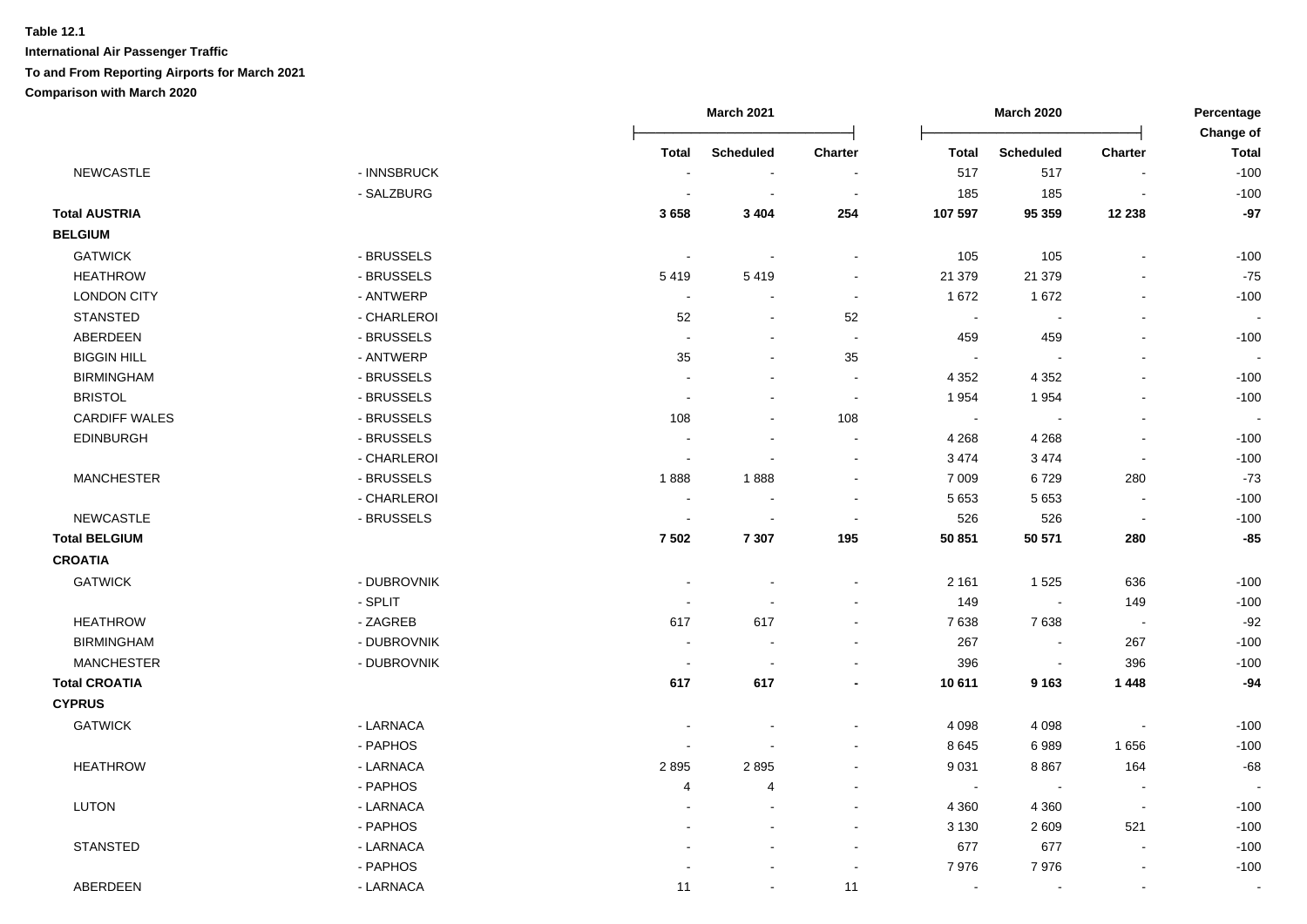|                             |                     | <b>March 2021</b> |                          |                |              | <b>March 2020</b>        |                | Percentage                |
|-----------------------------|---------------------|-------------------|--------------------------|----------------|--------------|--------------------------|----------------|---------------------------|
|                             |                     | <b>Total</b>      | <b>Scheduled</b>         | Charter        | <b>Total</b> | <b>Scheduled</b>         | Charter        | Change of<br><b>Total</b> |
| <b>BIGGIN HILL</b>          | - LARNACA           | $\overline{7}$    |                          | $\overline{7}$ | $\sqrt{2}$   | $\blacksquare$           | $\overline{2}$ | 250                       |
| <b>BIRMINGHAM</b>           | - PAPHOS            |                   |                          |                | 1955         | 1829                     | 126            | $-100$                    |
| <b>BOURNEMOUTH</b>          | - PAPHOS            |                   |                          |                | 669          | $\overline{\phantom{a}}$ | 669            | $-100$                    |
| <b>BRISTOL</b>              | - LARNACA           |                   |                          | $\sim$         | 1 507        | 1507                     | $\sim$         | $-100$                    |
|                             | - PAPHOS            |                   |                          | $\sim$         | 2 0 0 9      | 1414                     | 595            | $-100$                    |
| <b>CARDIFF WALES</b>        | - PAPHOS            |                   |                          | $\sim$         | 711          | $\blacksquare$           | 711            | $-100$                    |
| DONCASTER SHEFFIELD         | - PAPHOS            |                   |                          | $\sim$         | 793          | $\overline{\phantom{a}}$ | 793            | $-100$                    |
| EAST MIDLANDS INTERNATIONAL | - PAPHOS            | 16                |                          | 16             | 2 2 6 1      | 1 477                    | 784            | $-99$                     |
| <b>EDINBURGH</b>            | - PAPHOS            |                   |                          | $\sim$         | 2 0 9 3      | 2 0 9 3                  | $\blacksquare$ | $-100$                    |
| <b>GLASGOW</b>              | - PAPHOS            |                   |                          | $\sim$         | 1789         | 1 2 2 4                  | 565            | $-100$                    |
| LEEDS BRADFORD              | - PAPHOS            |                   |                          | $\sim$         | 1465         | 1 4 6 5                  |                | $-100$                    |
| LIVERPOOL (JOHN LENNON)     | - LARNACA           |                   |                          |                | 1 3 6 0      | 1 3 6 0                  |                | $-100$                    |
|                             | - PAPHOS            |                   |                          |                | 1 2 8 6      | 1 2 8 6                  |                | $-100$                    |
| <b>MANCHESTER</b>           | - PAPHOS            |                   |                          |                | 9 1 3 7      | 6 4 0 7                  | 2730           | $-100$                    |
| <b>NEWCASTLE</b>            | - PAPHOS            |                   |                          | $\sim$         | 1695         | 1695                     |                | $-100$                    |
| <b>Total CYPRUS</b>         |                     | 2933              | 2899                     | 34             | 66 649       | 57 333                   | 9316           | $-96$                     |
| <b>DENMARK</b>              |                     |                   |                          |                |              |                          |                |                           |
| <b>GATWICK</b>              | - AARHUS (TIRSTRUP) |                   |                          |                | 702          | 702                      |                | $-100$                    |
|                             | - COPENHAGEN        |                   |                          |                | 22 946       | 22 946                   |                | $-100$                    |
| <b>HEATHROW</b>             | - BILLUND           |                   |                          |                | 3 4 1 1      | 3411                     |                | $-100$                    |
|                             | - COPENHAGEN        | 3814              | 3814                     |                | 29 254       | 29 254                   |                | $-87$                     |
| <b>LONDON CITY</b>          | - BILLUND           | $\sim$            |                          |                | 449          | 449                      | $\overline{a}$ | $-100$                    |
| LUTON                       | - COPENHAGEN        |                   |                          |                | 3 4 6 6      | 3 4 6 6                  |                | $-100$                    |
| <b>STANSTED</b>             | - AALBORG           |                   |                          |                | 1 1 5 8      | 1 1 5 8                  |                | $-100$                    |
|                             | - AARHUS (TIRSTRUP) |                   |                          |                | 2 5 5 9      | 2 5 5 9                  |                | $-100$                    |
|                             | - BILLUND           |                   |                          |                | 5754         | 5754                     | $\blacksquare$ | $-100$                    |
|                             | - COPENHAGEN        |                   |                          | $\sim$         | 12 088       | 12 088                   |                | $-100$                    |
| ABERDEEN                    | - BILLUND           | 84                | $\overline{\phantom{a}}$ | 84             | $\sim$       | $\overline{a}$           | $\blacksquare$ |                           |
|                             | - COPENHAGEN        |                   | $\blacksquare$           |                | 866          | 866                      |                | $-100$                    |
|                             | - ESBJERG           | 18                |                          | 18             | 473          | 473                      |                | $-96$                     |
| <b>BIRMINGHAM</b>           | - COPENHAGEN        |                   |                          |                | 2 6 2 0      | 2 6 2 0                  |                | $-100$                    |
| <b>BRISTOL</b>              | - COPENHAGEN        |                   |                          | $\sim$         | 1517         | 1517                     |                | $-100$                    |
| <b>EDINBURGH</b>            | - COPENHAGEN        |                   | $\overline{\phantom{a}}$ | $\sim$         | 5 4 31       | 5 4 31                   |                | $-100$                    |
| <b>HUMBERSIDE</b>           | - BILLUND           | 176               | $\blacksquare$           | 176            | $\sim$       | $\overline{a}$           | $\overline{a}$ |                           |
| LIVERPOOL (JOHN LENNON)     | - COPENHAGEN        |                   | $\sim$                   |                | 1 0 9 3      | 1 0 9 3                  | $\overline{a}$ | $-100$                    |
| <b>MANCHESTER</b>           | - BILLUND           | 117               | $\blacksquare$           | 117            | 1692         | 1677                     | 15             | $-93$                     |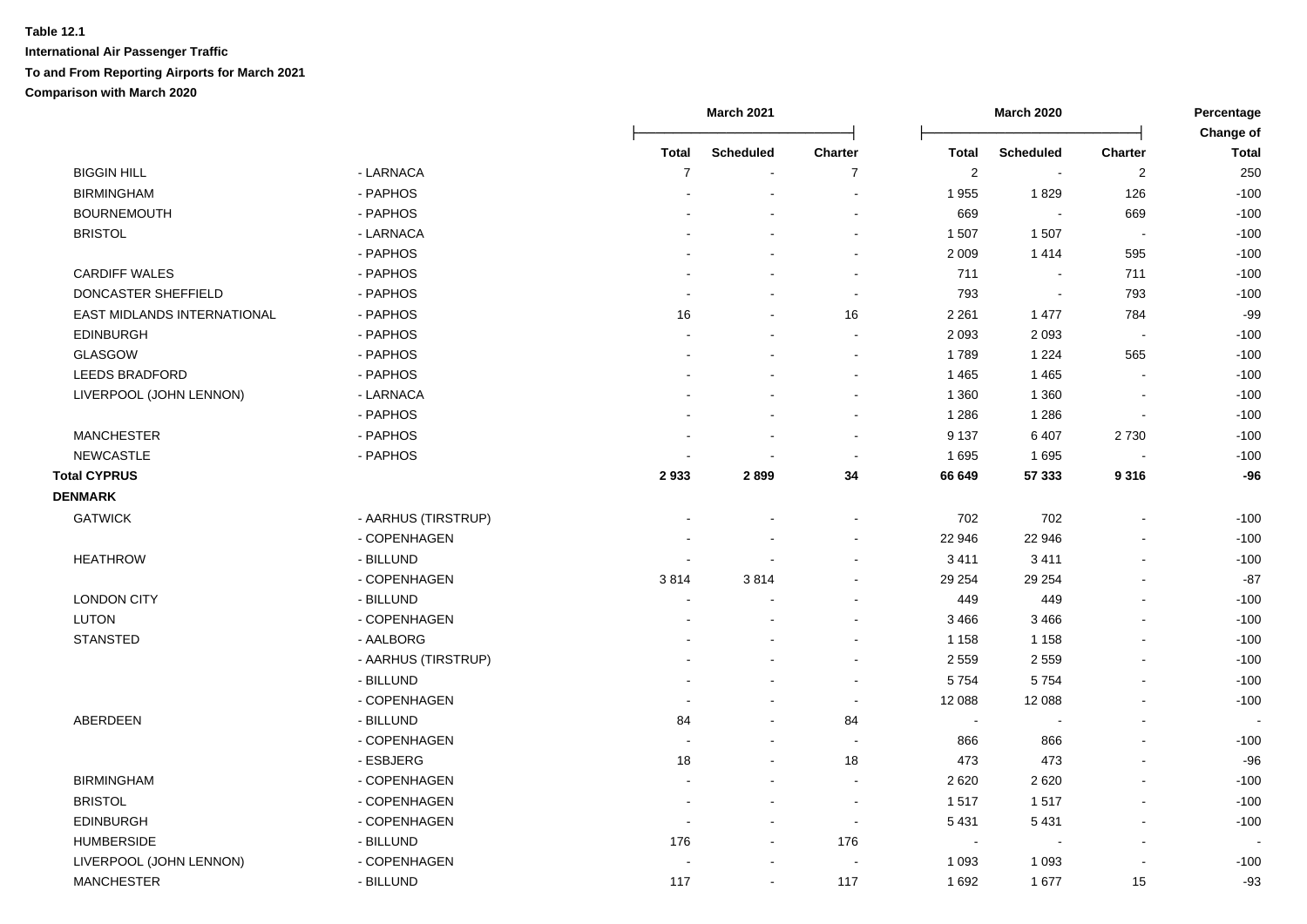|                             |                             |                          | <b>March 2021</b>        |                          |                | <b>March 2020</b>        |                          | Percentage                |
|-----------------------------|-----------------------------|--------------------------|--------------------------|--------------------------|----------------|--------------------------|--------------------------|---------------------------|
|                             |                             | <b>Total</b>             | <b>Scheduled</b>         | <b>Charter</b>           | Total          | <b>Scheduled</b>         | <b>Charter</b>           | Change of<br><b>Total</b> |
|                             | - COPENHAGEN                | $\sim$                   | $\sim$                   |                          | 10 095         | 10 095                   |                          | $-100$                    |
|                             | - ROSKILDE                  | 20                       | $\sim$                   | 20                       | $\sim$         |                          |                          |                           |
| <b>Total DENMARK</b>        |                             | 4 2 2 9                  | 3814                     | 415                      | 105 574        | 105 559                  | 15                       | $-96$                     |
| <b>FINLAND</b>              |                             |                          |                          |                          |                |                          |                          |                           |
| <b>GATWICK</b>              | - HELSINKI                  |                          |                          |                          | 8 9 4 0        | 8 9 4 0                  | $\blacksquare$           | $-100$                    |
|                             | - IVALO                     | $\sim$                   | $\overline{\phantom{a}}$ | $\overline{\phantom{a}}$ | 683            | 683                      | $\blacksquare$           | $-100$                    |
|                             | - KITTILA                   | $\sim$                   | $\sim$                   | $\sim$                   | 1 0 7 6        | 276                      | 800                      | $-100$                    |
|                             | - ROVANIEMI                 | $\sim$                   | $\blacksquare$           | $\blacksquare$           | 2740           | 2740                     | $\sim$                   | $-100$                    |
| <b>HEATHROW</b>             | - HELSINKI                  | 5 0 5 9                  | 5 0 5 9                  | $\sim$                   | 30 952         | 30 952                   | $\blacksquare$           | $-84$                     |
| ABERDEEN                    | - ENONTEKIO                 |                          |                          | $\overline{\phantom{a}}$ | 246            | $\blacksquare$           | 246                      | $-100$                    |
| <b>BRISTOL</b>              | - KITTILA                   |                          | $\blacksquare$           | $\blacksquare$           | 186            | $\blacksquare$           | 186                      | $-100$                    |
| DONCASTER SHEFFIELD         | - ENONTEKIO                 | $\sim$                   | $\blacksquare$           | $\sim$                   | 123            | $\blacksquare$           | 123                      | $-100$                    |
| EAST MIDLANDS INTERNATIONAL | - ENONTEKIO                 | $\sim$                   | $\sim$                   | $\sim$                   | 141            | $\sim$                   | 141                      | $-100$                    |
| <b>EDINBURGH</b>            | - HELSINKI                  | 123                      | 123                      | $\blacksquare$           | 661            | 661                      | $\sim$                   | $-81$                     |
| <b>EXETER</b>               | - ENONTEKIO                 | $\sim$                   | $\overline{\phantom{a}}$ | ÷                        | 125            |                          | 125                      | $-100$                    |
| <b>HUMBERSIDE</b>           | - ENONTEKIO                 | $\sim$                   |                          |                          | 158            |                          | 158                      | $-100$                    |
| <b>MANCHESTER</b>           | - ENONTEKIO                 | $\overline{\phantom{a}}$ | $\sim$                   | ÷                        | 211            | 211                      | $\sim$                   | $-100$                    |
|                             | - HELSINKI                  | 512                      | 512                      | ÷                        | 6 0 4 2        | 6 0 4 2                  | $\overline{\phantom{a}}$ | $-92$                     |
|                             | - KITTILA                   | $\sim$                   | $\sim$                   | $\sim$                   | 187            |                          | 187                      | $-100$                    |
| <b>NEWCASTLE</b>            | - ENONTEKIO                 | $\sim$                   | $\sim$                   | $\overline{\phantom{a}}$ | 71             | 71                       | $\blacksquare$           | $-100$                    |
| <b>Total FINLAND</b>        |                             | 5694                     | 5694                     |                          | 52 542         | 50 576                   | 1966                     | -89                       |
| <b>FRANCE</b>               |                             |                          |                          |                          |                |                          |                          |                           |
| <b>GATWICK</b>              | - BORDEAUX                  |                          |                          |                          | 12 055         | 12 0 55                  | $\Delta$                 | $-100$                    |
|                             | - CHAMBERY                  |                          |                          |                          | 6756           | $\sim$                   | 6756                     | $-100$                    |
|                             | - GRENOBLE                  |                          |                          |                          | 13 4 7 5       | 6426                     | 7 0 4 9                  | $-100$                    |
|                             | - LYON                      |                          |                          | $\overline{\phantom{a}}$ | 16 304         | 12 109                   | 4 1 9 5                  | $-100$                    |
|                             | - MARSEILLE                 |                          |                          | $\sim$                   | 6 0 2 2        | 6 0 2 2                  | $\blacksquare$           | $-100$                    |
|                             | - MONTPELLIER               |                          |                          | $\overline{\phantom{a}}$ | 4 3 3 9        | 4 3 3 9                  | $\blacksquare$           | $-100$                    |
|                             | - NANTES                    |                          |                          | $\overline{\phantom{a}}$ | 5 6 6 0        | 5 6 6 0                  | $\blacksquare$           | $-100$                    |
|                             | - NICE                      |                          |                          |                          | 15 869         | 15 869                   | $\sim$                   | $-100$                    |
|                             | - PARIS (CHARLES DE GAULLE) |                          | ÷,                       |                          | 21 0 24        | 21 008                   | 16                       | $-100$                    |
|                             | - PARIS (ORLY)              | 134                      | 134                      | $\overline{\phantom{a}}$ | $\blacksquare$ | $\overline{\phantom{a}}$ | $\blacksquare$           | $\overline{\phantom{a}}$  |
|                             | - TOULOUSE (BLAGNAC)        | $\sim$                   | $\sim$                   | $\sim$                   | 12 260         | 10 355                   | 1905                     | $-100$                    |
| <b>HEATHROW</b>             | - GRENOBLE                  |                          | $\sim$                   | $\sim$                   | 1 0 0 1        | 1 0 0 1                  | $\blacksquare$           | $-100$                    |
|                             | - LYON                      |                          | $\blacksquare$           | $\overline{\phantom{a}}$ | 13 680         | 13 680                   | $\blacksquare$           | $-100$                    |
|                             | - MARSEILLE                 |                          | $\blacksquare$           | $\blacksquare$           | 9748           | 9446                     | 302                      | $-100$                    |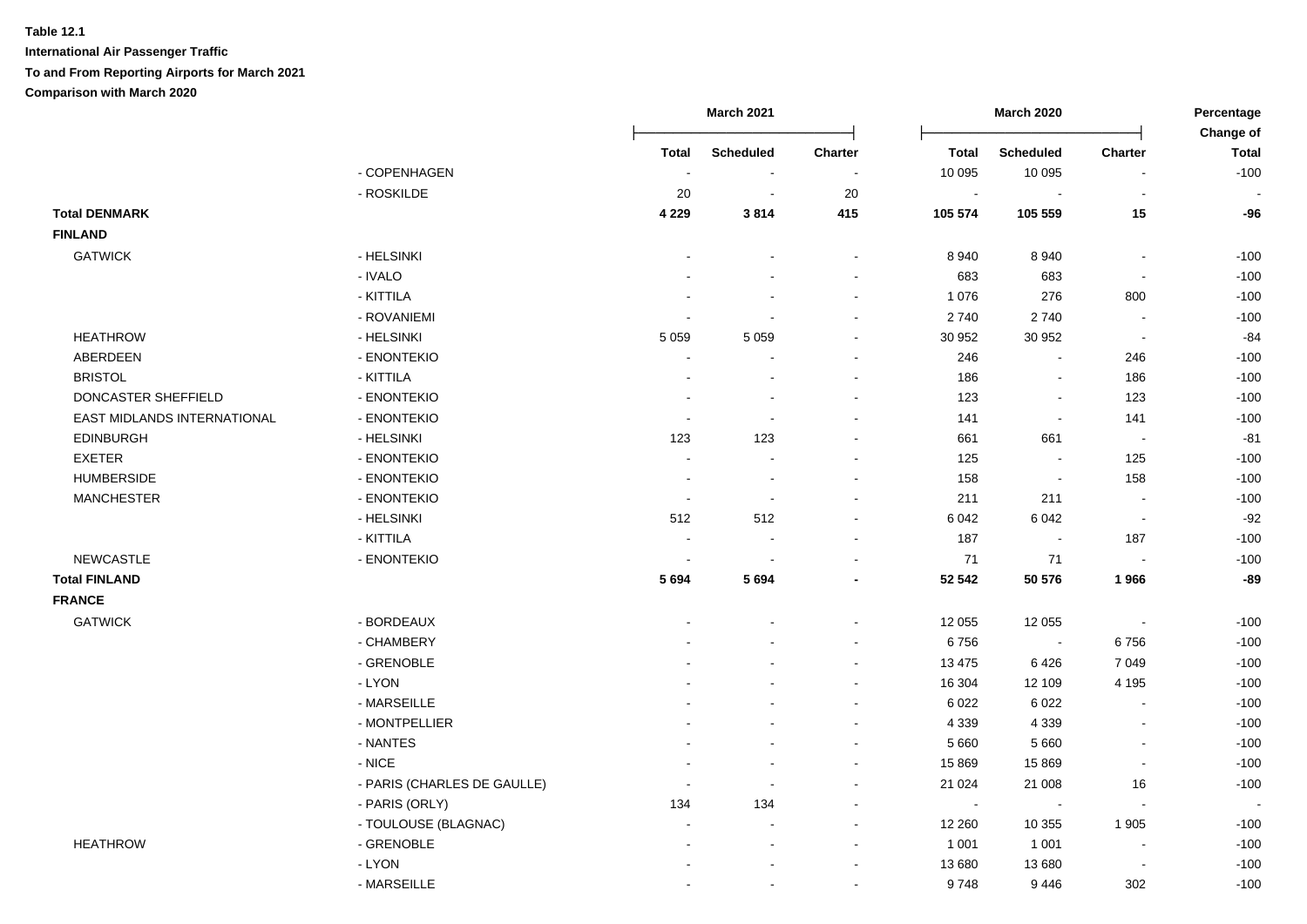|                    |                                | <b>March 2021</b> |                  |                          | <b>March 2020</b> | Percentage       |                          |                           |
|--------------------|--------------------------------|-------------------|------------------|--------------------------|-------------------|------------------|--------------------------|---------------------------|
|                    |                                | <b>Total</b>      | <b>Scheduled</b> | <b>Charter</b>           | <b>Total</b>      | <b>Scheduled</b> | <b>Charter</b>           | Change of<br><b>Total</b> |
|                    | $-$ NICE                       | 2 3 0 9           | 2 3 0 9          |                          | 12 371            | 12 371           |                          | $-81$                     |
|                    | - PARIS (CHARLES DE GAULLE)    | 18 4 9 2          | 18 4 9 2         | $\blacksquare$           | 46 844            | 46 844           |                          | $-61$                     |
|                    | - TOULOUSE (BLAGNAC)           |                   |                  | $\blacksquare$           | 9 5 0 5           | 9505             |                          | $-100$                    |
| <b>LONDON CITY</b> | - CHAMBERY                     |                   |                  | $\blacksquare$           | 526               | 526              | $\blacksquare$           | $-100$                    |
|                    | $\hbox{-}$ NICE                |                   |                  | $\blacksquare$           | 296               | 296              | $\blacksquare$           | $-100$                    |
| <b>LUTON</b>       | - BEZIERS                      |                   |                  | $\blacksquare$           | 1 1 5 6           | 1 1 5 6          | ä,                       | $-100$                    |
|                    | - BORDEAUX                     |                   |                  | $\overline{\phantom{a}}$ | 2725              | 2725             | $\overline{\phantom{a}}$ | $-100$                    |
|                    | - GRENOBLE                     |                   |                  | $\blacksquare$           | 2 2 2 2           | 2 2 2 2          | $\blacksquare$           | $-100$                    |
|                    | - LYON                         |                   |                  | $\blacksquare$           | 6 4 3 0           | 6 4 3 0          | $\blacksquare$           | $-100$                    |
|                    | - MARSEILLE                    |                   |                  | $\blacksquare$           | 1 1 3 0           | 1 1 3 0          | ä,                       | $-100$                    |
|                    | - NANTES                       |                   |                  | $\blacksquare$           | 2 2 1 1           | 2 2 1 1          | ä,                       | $-100$                    |
|                    | $-$ NICE                       |                   |                  | $\blacksquare$           | 2946              | 2946             | $\blacksquare$           | $-100$                    |
|                    | - PARIS (CHARLES DE GAULLE)    |                   |                  | $\blacksquare$           | 12 036            | 12 0 36          | ä,                       | $-100$                    |
| SOUTHEND           | - BREST                        |                   |                  | ÷                        | 1 0 9 2           | 1 0 9 2          |                          | $-100$                    |
|                    | $-CAEN$                        |                   |                  | $\overline{a}$           | 107               | 107              |                          | $-100$                    |
|                    | - PARIS (CHARLES DE GAULLE)    |                   |                  | $\sim$                   | 1856              | 1856             | $\blacksquare$           | $-100$                    |
|                    | - RENNES                       |                   |                  | $\sim$                   | $90\,$            | $90\,$           |                          | $-100$                    |
| <b>STANSTED</b>    | - BERGERAC                     |                   |                  | $\sim$                   | 1867              | 1867             | $\blacksquare$           | $-100$                    |
|                    | - BIARRITZ                     |                   |                  | $\sim$                   | 2 0 2 4           | 2 0 2 4          |                          | $-100$                    |
|                    | - BORDEAUX                     | 36                |                  | 36                       | 3712              | 3712             | $\blacksquare$           | $-99$                     |
|                    | - CARCASSONNE                  |                   |                  | $\sim$                   | 1922              | 1922             | $\blacksquare$           | $-100$                    |
|                    | - CHAMBERY                     |                   |                  | $\blacksquare$           | 2 0 4 2           | 655              | 1 3 8 7                  | $-100$                    |
|                    | - DINARD                       |                   |                  | $\blacksquare$           | 2 0 0 6           | 2 0 0 6          | $\overline{a}$           | $-100$                    |
|                    | $-DOLE$                        |                   |                  | $\blacksquare$           | 209               | 209              | $\overline{a}$           | $-100$                    |
|                    | - GRENOBLE                     |                   |                  | $\blacksquare$           | 5 5 9 8           | 5 5 9 8          | ä,                       | $-100$                    |
|                    | - LA ROCHELLE                  |                   |                  | $\blacksquare$           | 1 1 1 1           | 1 1 1 1          | $\overline{a}$           | $-100$                    |
|                    | - LIMOGES                      |                   |                  | $\overline{a}$           | 3 1 4 3           | 3 1 4 3          |                          | $-100$                    |
|                    | - LYON                         |                   |                  | $\blacksquare$           | 1882              | 1882             |                          | $-100$                    |
|                    | - MARSEILLE                    |                   |                  | $\sim$                   | 4 4 5 1           | 4 4 5 1          | $\overline{a}$           | $-100$                    |
|                    | - NANTES                       |                   |                  | $\sim$                   | 5 0 5 9           | 5 0 5 9          | ä,                       | $-100$                    |
|                    | $-$ NICE                       |                   |                  | $\blacksquare$           | 4 5 3 9           | 4539             | $\mathbf{r}$             | $-100$                    |
|                    | - PARIS (CHARLES DE GAULLE)    |                   |                  | $\sim$                   | 2 1 5 4           | 2 1 5 4          | $\blacksquare$           | $-100$                    |
|                    | - POITIERS                     |                   |                  | $\sim$                   | 1 4 9 2           | 1492             | $\blacksquare$           | $-100$                    |
|                    | - TARBES-LOURDES INTERNATIONAL |                   |                  | $\sim$                   | 1 1 1 3           | 1 1 1 3          | $\blacksquare$           | $-100$                    |
|                    | - TOULOUSE (BLAGNAC)           |                   |                  | $\blacksquare$           | 8 2 6 7           | 8 2 6 7          | $\overline{a}$           | $-100$                    |
|                    | - TOURS                        |                   |                  | $\blacksquare$           | 1 502             | 1502             | $\blacksquare$           | $-100$                    |
|                    |                                |                   |                  |                          |                   |                  |                          |                           |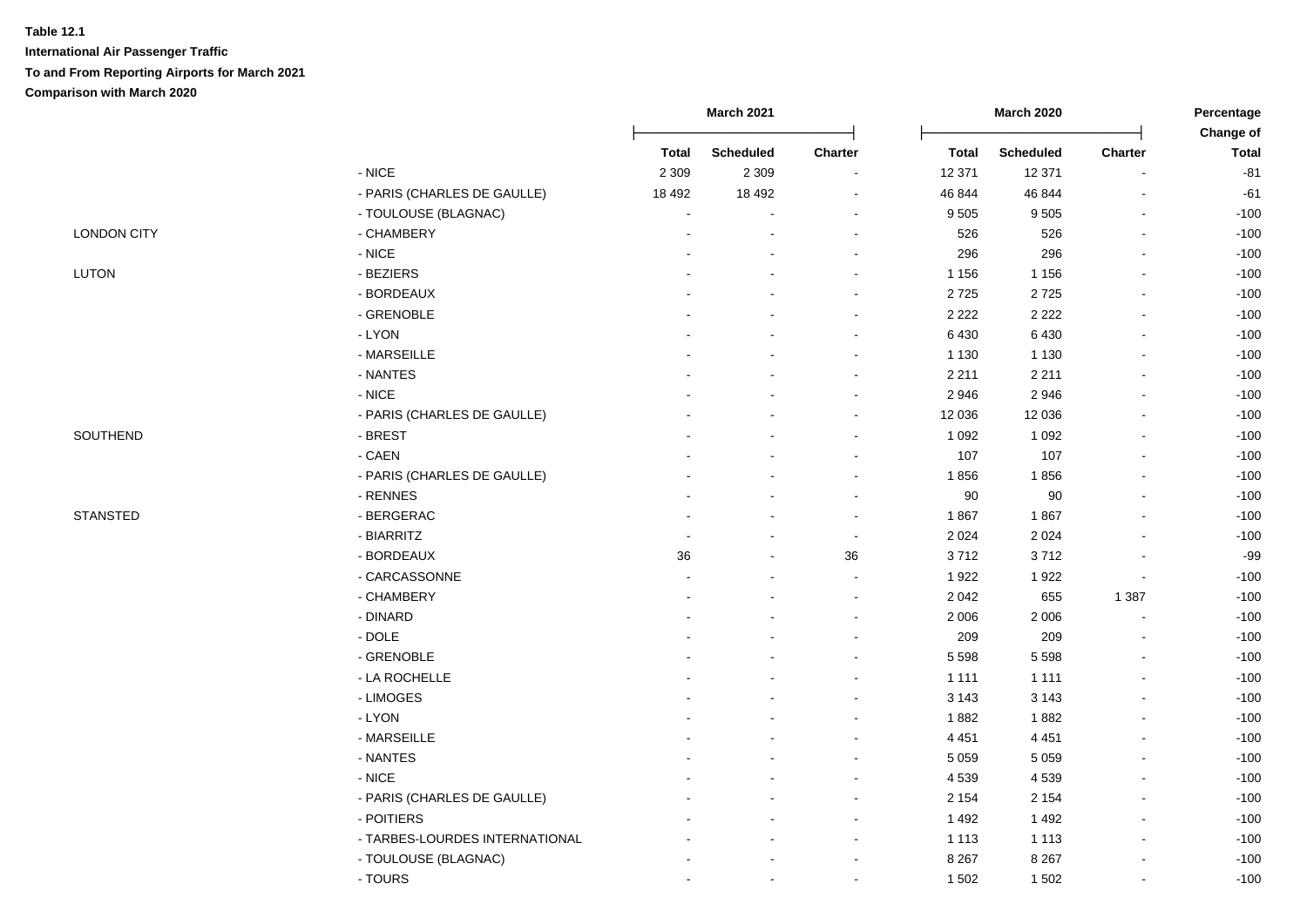|                             |                             | <b>March 2021</b>        |                          |                          |                      | <b>March 2020</b>        |                          |                           |
|-----------------------------|-----------------------------|--------------------------|--------------------------|--------------------------|----------------------|--------------------------|--------------------------|---------------------------|
|                             |                             | <b>Total</b>             | <b>Scheduled</b>         | Charter                  | <b>Total</b>         | <b>Scheduled</b>         | Charter                  | Change of<br><b>Total</b> |
| ABERDEEN                    | - PARIS (CHARLES DE GAULLE) |                          |                          |                          | 2778                 | 2778                     |                          | $-100$                    |
| BELFAST CITY (GEORGE BEST)  | - PARIS (CHARLES DE GAULLE) |                          |                          |                          | 8                    | 8                        |                          | $-100$                    |
| BELFAST INTERNATIONAL       | - LYON                      |                          |                          | $\sim$                   | 436                  | 436                      |                          | $-100$                    |
|                             | - PARIS (CHARLES DE GAULLE) |                          |                          | $\sim$                   | 3 2 3 8              | 3 2 3 8                  | $\sim$                   | $-100$                    |
| <b>BIGGIN HILL</b>          | - NICE                      |                          |                          | $\overline{\phantom{a}}$ | $\overline{4}$       | $\blacksquare$           | 4                        | $-100$                    |
| <b>BIRMINGHAM</b>           | - CHAMBERY                  |                          |                          | $\sim$                   | 1 4 0 9              | $\sim$                   | 1 4 0 9                  | $-100$                    |
|                             | - GRENOBLE                  |                          |                          |                          | 2 2 2 9              | 2 1 3 3                  | 96                       | $-100$                    |
|                             | - LYON                      | $\overline{\phantom{a}}$ | $\sim$                   |                          | 372                  | 372                      | $\overline{\phantom{a}}$ | $-100$                    |
|                             | - PARIS (CHARLES DE GAULLE) | 1832                     | 1832                     |                          | 10 625               | 10 625                   | $\overline{\phantom{a}}$ | $-83$                     |
|                             | - TOULOUSE (BLAGNAC)        |                          |                          | $\overline{\phantom{a}}$ | 893                  |                          | 893                      | $-100$                    |
| <b>BRISTOL</b>              | - BORDEAUX                  |                          |                          |                          | 1 2 0 6              | 1 2 0 6                  | $\sim$                   | $-100$                    |
|                             | - CHAMBERY                  |                          |                          |                          | 1 3 4 5              | $\blacksquare$           | 1 3 4 5                  | $-100$                    |
|                             | - GRENOBLE                  |                          |                          |                          | 2656                 | 2656                     |                          | $-100$                    |
|                             | - LYON                      |                          |                          |                          | 1 2 2 0              | 1 0 4 2                  | 178                      | $-100$                    |
|                             | - NICE                      |                          |                          | $\sim$                   | 1 3 6 6              | 1 3 6 6                  | $\sim$                   | $-100$                    |
|                             | - PARIS (CHARLES DE GAULLE) |                          |                          | $\sim$                   | 8 5 3 5              | 8 5 3 5                  | $\Delta$                 | $-100$                    |
|                             | - TOULOUSE (BLAGNAC)        |                          |                          | $\sim$                   | 2747                 | 2 1 8 3                  | 564                      | $-100$                    |
| <b>CARDIFF WALES</b>        | - GRENOBLE                  |                          | ÷                        | $\sim$                   | 233                  | $\sim$                   | 233                      | $-100$                    |
|                             | - PARIS (CHARLES DE GAULLE) |                          | $\sim$                   | $\sim$                   | 524                  | 524                      | $\blacksquare$           | $-100$                    |
|                             | - PARIS (LE BOURGET)        | 115                      | $\blacksquare$           | 115                      | $\sim$               |                          | $\sim$                   | $\sim$                    |
|                             | - TOULOUSE (BLAGNAC)        |                          |                          | $\overline{\phantom{a}}$ | 337                  | $\blacksquare$           | 337                      | $-100$                    |
| DONCASTER SHEFFIELD         | - PERPIGNAN                 | 60                       | $\sim$                   | 60                       | $\ddot{\phantom{a}}$ | $\blacksquare$           | $\sim$                   | $\overline{\phantom{a}}$  |
| EAST MIDLANDS INTERNATIONAL | - CHAMBERY                  |                          |                          | $\sim$                   | 659                  | $\blacksquare$           | 659                      | $-100$                    |
|                             | - GRENOBLE                  |                          |                          | $\blacksquare$           | 487                  | 487                      |                          | $-100$                    |
|                             | - LIMOGES                   |                          |                          | $\overline{\phantom{a}}$ | 1 605                | 1 605                    | $\sim$                   | $-100$                    |
| <b>EDINBURGH</b>            | - BORDEAUX                  |                          |                          |                          | 1 5 3 0              | $\sim$                   | 1530                     | $-100$                    |
|                             | - CHAMBERY                  |                          |                          |                          | 815                  | $\overline{\phantom{a}}$ | 815                      | $-100$                    |
|                             | - GRENOBLE                  |                          |                          | $\overline{\phantom{a}}$ | 1 4 0 2              | 674                      | 728                      | $-100$                    |
|                             | - LYON                      |                          | $\overline{a}$           | $\sim$                   | 2522                 | 487                      | 2 0 3 5                  | $-100$                    |
|                             | - MARSEILLE                 |                          | $\overline{\phantom{a}}$ | $\blacksquare$           | 2 2 4 8              | 1578                     | 670                      | $-100$                    |
|                             | - NANTES                    | $\blacksquare$           | $\blacksquare$           | $\blacksquare$           | 3 1 1 7              | 2 1 6 1                  | 956                      | $-100$                    |
|                             | - PARIS (CHARLES DE GAULLE) | 1 1 2 8                  | 1 1 2 8                  | $\blacksquare$           | 18814                | 16 400                   | 2414                     | $-94$                     |
|                             | - PARIS (LE BOURGET)        | 96                       | $\blacksquare$           | 96                       | 96                   | $\blacksquare$           | 96                       |                           |
|                             | - PARIS (ORLY)              |                          | $\overline{\phantom{a}}$ | $\blacksquare$           | 453                  | $\blacksquare$           | 453                      | $-100$                    |
|                             |                             |                          |                          |                          |                      |                          |                          |                           |
|                             | - TOULOUSE (BLAGNAC)        |                          |                          | $\blacksquare$           | 3704                 | 1664                     | 2 0 4 0                  | $-100$                    |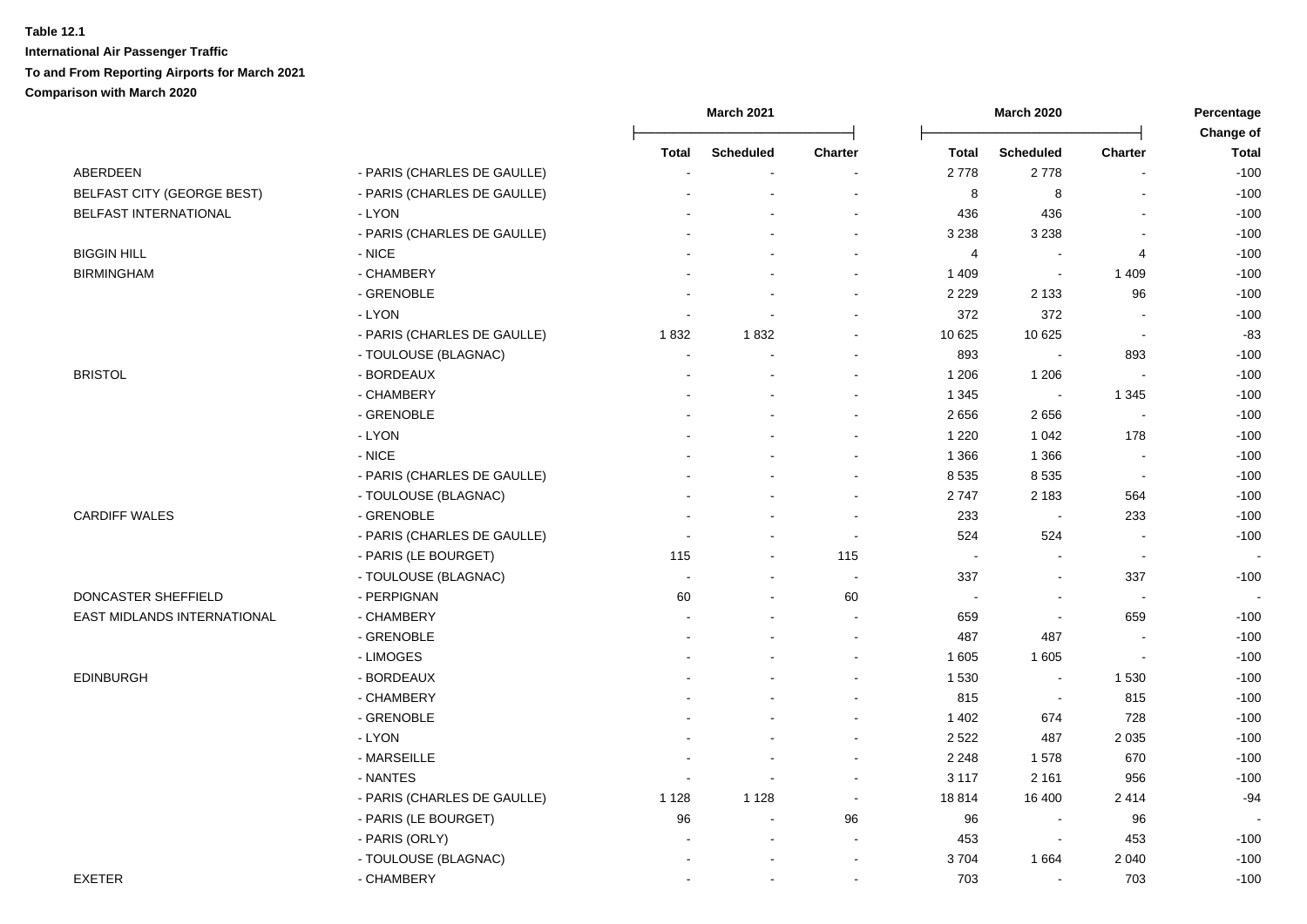|                                       |                             | <b>March 2021</b>        |                  |                          | March 2020           |                  |                          |                           |
|---------------------------------------|-----------------------------|--------------------------|------------------|--------------------------|----------------------|------------------|--------------------------|---------------------------|
|                                       |                             | Total                    | <b>Scheduled</b> | Charter                  | <b>Total</b>         | <b>Scheduled</b> | <b>Charter</b>           | Change of<br><b>Total</b> |
|                                       | - PARIS (CHARLES DE GAULLE) |                          |                  |                          | 660                  | 660              |                          | $-100$                    |
| GLASGOW                               | - CHAMBERY                  |                          |                  |                          | 630                  | $\blacksquare$   | 630                      | $-100$                    |
|                                       | - GRENOBLE                  |                          |                  |                          | 659                  | 659              |                          | $-100$                    |
|                                       | - PARIS (CHARLES DE GAULLE) |                          | $\overline{a}$   | $\sim$                   | 4 5 21               | 4521             |                          | $-100$                    |
| <b>GUERNSEY</b>                       | - GRENOBLE                  |                          | $\sim$           | $\sim$                   | 70                   | 70               |                          | $-100$                    |
| <b>JERSEY</b>                         | - RENNES                    | 31                       | $\blacksquare$   | 31                       | $\ddot{\phantom{a}}$ |                  |                          |                           |
| LEEDS BRADFORD                        | - GRENOBLE                  |                          | $\blacksquare$   | $\sim$                   | 523                  | 523              |                          | $-100$                    |
|                                       | $-$ NICE                    |                          |                  | $\overline{\phantom{a}}$ | 191                  | 191              |                          | $-100$                    |
|                                       | - PARIS (CHARLES DE GAULLE) |                          |                  |                          | 2 0 0 7              | 2 0 0 7          |                          | $-100$                    |
| LIVERPOOL (JOHN LENNON)               | - GRENOBLE                  |                          |                  | $\sim$                   | 439                  | 439              |                          | $-100$                    |
|                                       | $-$ NICE                    |                          |                  | $\overline{\phantom{a}}$ | 2 601                | 2601             |                          | $-100$                    |
|                                       | - PARIS (CHARLES DE GAULLE) |                          |                  | $\overline{\phantom{a}}$ | 3 2 2 7              | 3 2 2 7          |                          | $-100$                    |
| <b>MANCHESTER</b>                     | - BORDEAUX                  |                          |                  |                          | 2 5 5 4              | 2 5 5 4          |                          | $-100$                    |
|                                       | - CARCASSONNE               |                          |                  |                          | 1 6 2 0              | 1 6 2 0          |                          | $-100$                    |
|                                       | - CHAMBERY                  |                          |                  |                          | 3 6 0 8              | 339              | 3 2 6 9                  | $-100$                    |
|                                       | - GRENOBLE                  |                          |                  | $\sim$                   | 3898                 | 3898             |                          | $-100$                    |
|                                       | - LIMOGES                   |                          |                  | $\sim$                   | 1 6 3 3              | 1 6 3 3          |                          | $-100$                    |
|                                       | - LYON                      |                          |                  | $\overline{\phantom{a}}$ | 1 4 2 8              | 1 4 2 8          |                          | $-100$                    |
|                                       | - MARSEILLE                 |                          |                  | $\overline{\phantom{a}}$ | 1 0 7 9              | 1 0 7 9          |                          | $-100$                    |
|                                       | - NANTES                    |                          |                  |                          | 1 2 8 2              | 1 2 8 2          |                          | $-100$                    |
|                                       | - NICE                      |                          |                  |                          | 1591                 | 1591             |                          | $-100$                    |
|                                       |                             |                          |                  |                          |                      |                  |                          |                           |
|                                       | - PARIS (CHARLES DE GAULLE) | 6 3 28<br>L,             | 6 3 2 8          |                          | 24 276               | 24 276           |                          | $-74$<br>$-100$           |
|                                       | - TOULOUSE (BLAGNAC)        |                          |                  |                          | 1860                 | $\blacksquare$   | 1860                     |                           |
| <b>NEWCASTLE</b>                      | - GRENOBLE                  |                          |                  |                          | 716                  | 716              |                          | $-100$                    |
|                                       | - LYON                      | $\overline{\phantom{a}}$ |                  |                          | 136                  |                  | 136                      | $-100$<br>$-88$           |
|                                       | - PARIS (CHARLES DE GAULLE) | 658                      | 658              |                          | 5 4 0 6              | 5 4 0 6          |                          |                           |
| SOUTHAMPTON                           | - BERGERAC                  |                          |                  |                          | 174                  | 174              |                          | $-100$                    |
|                                       | - PARIS (CHARLES DE GAULLE) |                          |                  | $\overline{\phantom{a}}$ | 694                  | 694              |                          | $-100$                    |
| <b>Total FRANCE</b><br><b>GERMANY</b> |                             | 31 219                   | 30 881           | 338                      | 443 628              | 397 965          | 45 663                   | $-93$                     |
| <b>GATWICK</b>                        | - BERLIN (TEGEL)            |                          |                  |                          | 11 808               | 11808            |                          | $-100$                    |
|                                       | - BERLIN BRANDENBURG        |                          |                  | $\sim$                   | 7 5 9 8              | 7598             |                          | $-100$                    |
|                                       | - COLOGNE BONN              |                          |                  | $\overline{\phantom{a}}$ | 1851                 | 1851             |                          | $-100$                    |
|                                       | - DUSSELDORF                |                          |                  | $\blacksquare$           | 5 9 8 2              | 5982             | $\overline{\phantom{a}}$ | $-100$                    |
|                                       | - FRIEDRICHSHAFEN           |                          |                  |                          | 3 0 4 7              | 1678             | 1 3 6 9                  | $-100$                    |
|                                       | - HAMBURG                   |                          | $\blacksquare$   |                          | 8 4 1 0              | 8410             | $\blacksquare$           | $-100$                    |
|                                       |                             |                          |                  |                          |                      |                  |                          |                           |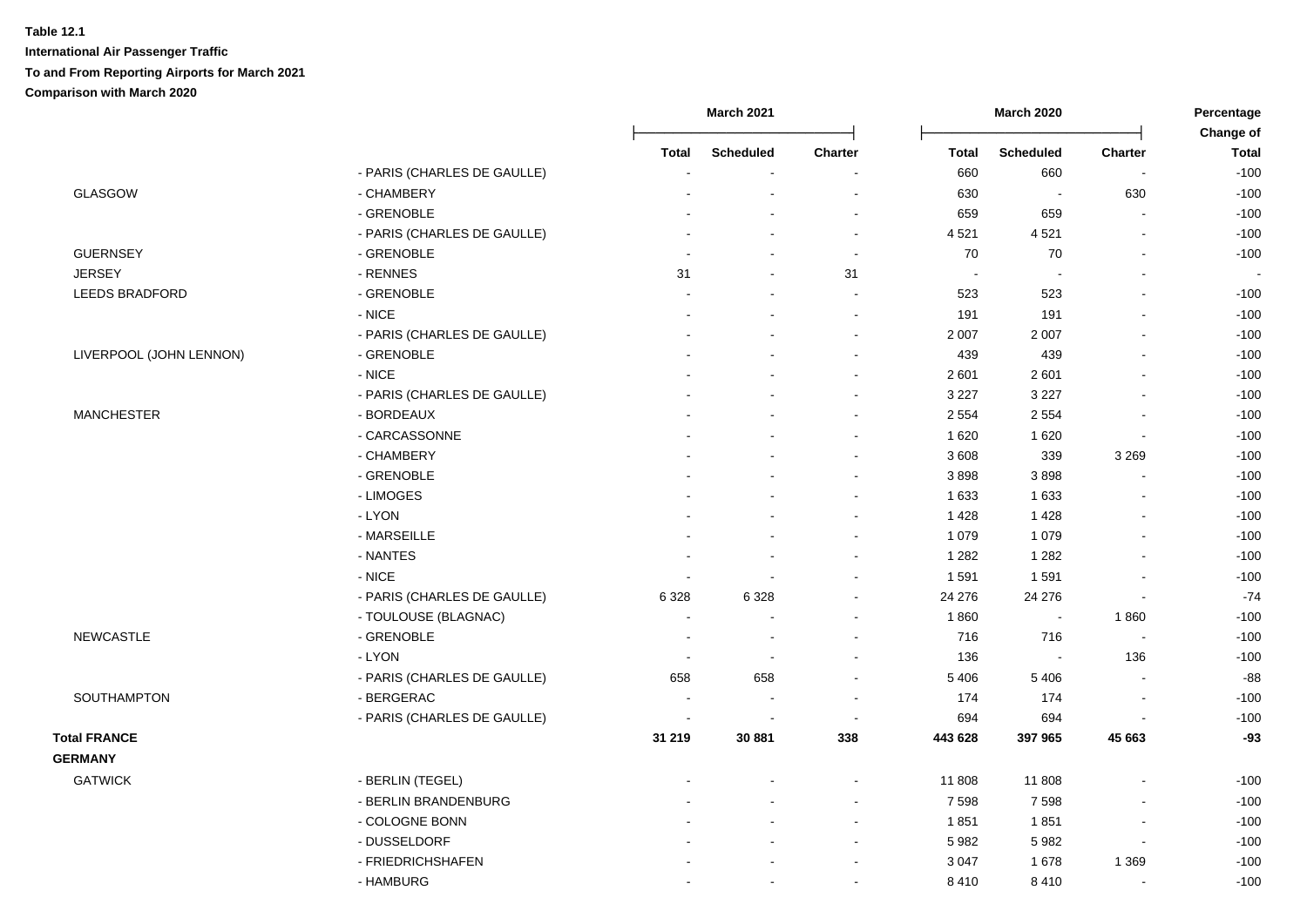|                    |                         | <b>March 2021</b> |                          |                          |              | <b>March 2020</b>        | Percentage                   |                           |
|--------------------|-------------------------|-------------------|--------------------------|--------------------------|--------------|--------------------------|------------------------------|---------------------------|
|                    |                         | Total             | <b>Scheduled</b>         | <b>Charter</b>           | <b>Total</b> | <b>Scheduled</b>         | <b>Charter</b>               | Change of<br><b>Total</b> |
|                    | - HANOVER               |                   |                          |                          | 384          | $\overline{\phantom{a}}$ | 384                          | $-100$                    |
|                    | - MUNICH                |                   |                          |                          | 10 475       | 10 475                   |                              | $-100$                    |
|                    | - STUTTGART             |                   |                          | $\blacksquare$           | 5 0 8 8      | 5 0 8 8                  |                              | $-100$                    |
| <b>HEATHROW</b>    | - BERLIN (TEGEL)        |                   | $\sim$                   | $\blacksquare$           | 22 271       | 22 271                   |                              | $-100$                    |
|                    | - BERLIN BRANDENBURG    | 2 0 6 7           | 2 0 6 7                  | $\blacksquare$           | $\sim$       |                          | $\blacksquare$               |                           |
|                    | - COLOGNE BONN          | $\sim$            | $\sim$                   | $\blacksquare$           | 5 3 1 2      | 5 3 1 2                  | ä,                           | $-100$                    |
|                    | - DUSSELDORF            | 1757              | 1757                     | $\overline{\phantom{a}}$ | 22 987       | 22 987                   | $\qquad \qquad \blacksquare$ | $-92$                     |
|                    | - FRANKFURT MAIN        | 10 537            | 10 537                   | $\sim$                   | 39 273       | 39 27 3                  | ä,                           | $-73$                     |
|                    | - HAMBURG               | 857               | 839                      | 18                       | 22 7 29      | 22729                    | $\overline{a}$               | $-96$                     |
|                    | - HANOVER               | $\sim$            | $\overline{\phantom{a}}$ | $\blacksquare$           | 6 2 7 1      | 6 2 7 1                  | ä,                           | $-100$                    |
|                    | - MUNICH                | 2 1 3 1           | 2 1 3 1                  | $\blacksquare$           | 34 654       | 34 654                   | ä,                           | $-94$                     |
|                    | - STUTTGART             | 76                | 76                       | $\blacksquare$           | 10 676       | 10 676                   | $\blacksquare$               | $-99$                     |
| <b>LONDON CITY</b> | - BERLIN (TEGEL)        | $\sim$            | $\sim$                   | $\blacksquare$           | 4873         | 4873                     | ä,                           | $-100$                    |
|                    | - DUSSELDORF            | 101               | 101                      |                          | 2 1 8 8      | 2 1 8 8                  |                              | $-95$                     |
|                    | - FRANKFURT MAIN        | 586               | 586                      |                          | 4 9 7 1      | 4 9 7 1                  |                              | $-88$                     |
|                    | - MUNICH                | $\sim$            | ÷                        | $\sim$                   | 2894         | 2894                     | $\blacksquare$               | $-100$                    |
| LUTON              | - BERLIN BRANDENBURG    |                   | $\sim$                   | $\blacksquare$           | 7 2 8 9      | 7 2 8 9                  |                              | $-100$                    |
|                    | - DORTMUND              |                   | $\overline{a}$           | $\sim$                   | 3 9 2 4      | 3924                     | $\blacksquare$               | $-100$                    |
|                    | - MUNICH                |                   |                          | $\blacksquare$           | 3 4 5 0      | 3 4 5 0                  | ä,                           | $-100$                    |
| <b>STANSTED</b>    | - BERLIN (TEGEL)        |                   | $\blacksquare$           |                          | 167          | 165                      | $\overline{c}$               | $-100$                    |
|                    | - BERLIN BRANDENBURG    | 136               | 136                      | $\blacksquare$           | 17 4 29      | 17 4 29                  | $\blacksquare$               | $-99$                     |
|                    | - BREMEN                |                   |                          |                          | 6 5 0 3      | 6 5 0 3                  | ä,                           | $-100$                    |
|                    | - COLOGNE BONN          | $\blacksquare$    | $\overline{\phantom{a}}$ | $\blacksquare$           | 10 188       | 10 188                   | $\overline{a}$               | $-100$                    |
|                    | - DORTMUND              |                   |                          | ۰                        | 4 6 4 6      | 4 6 4 6                  | ä,                           | $-100$                    |
|                    | - DRESDEN               |                   |                          | $\overline{\phantom{a}}$ | 1790         | 1790                     | ä,                           | $-100$                    |
|                    | - FRANKFURT MAIN        |                   |                          |                          | 12 121       | 12 121                   | $\overline{a}$               | $-100$                    |
|                    | - FRIEDRICHSHAFEN       |                   |                          |                          | 303          | 303                      | $\overline{a}$               | $-100$                    |
|                    | - HAMBURG               |                   |                          | $\overline{\phantom{a}}$ | 3 9 2 8      | 3928                     |                              | $-100$                    |
|                    | - KARLSRUHE/BADEN BADEN |                   |                          | $\sim$                   | 4 4 6 5      | 4 4 6 5                  | $\blacksquare$               | $-100$                    |
|                    | - LEIPZIG               |                   |                          | $\sim$                   | 226          | $\overline{\phantom{a}}$ | 226                          | $-100$                    |
|                    | - MEMMINGEN ALLGAU      |                   | $\overline{a}$           | $\blacksquare$           | 3 0 3 3      | 3 0 3 3                  | $\blacksquare$               | $-100$                    |
|                    | - MUNICH                |                   | $\overline{a}$           | $\blacksquare$           | 3519         | 3413                     | 106                          | $-100$                    |
|                    | - NUREMBERG             |                   | $\overline{a}$           | $\sim$                   | 6518         | 6518                     | $\blacksquare$               | $-100$                    |
| <b>BIRMINGHAM</b>  | - BERLIN (TEGEL)        |                   | $\sim$                   | $\blacksquare$           | 271          | 271                      | $\blacksquare$               | $-100$                    |
|                    | - DUSSELDORF            |                   | $\sim$                   | $\blacksquare$           | 7 3 3 9      | 7 3 3 9                  | $\blacksquare$               | $-100$                    |
|                    | - FRANKFURT MAIN        | 364               | 364                      | $\blacksquare$           | 8 3 3 2      | 8 3 3 2                  | $\blacksquare$               | $-96$                     |
|                    |                         |                   |                          |                          |              |                          |                              |                           |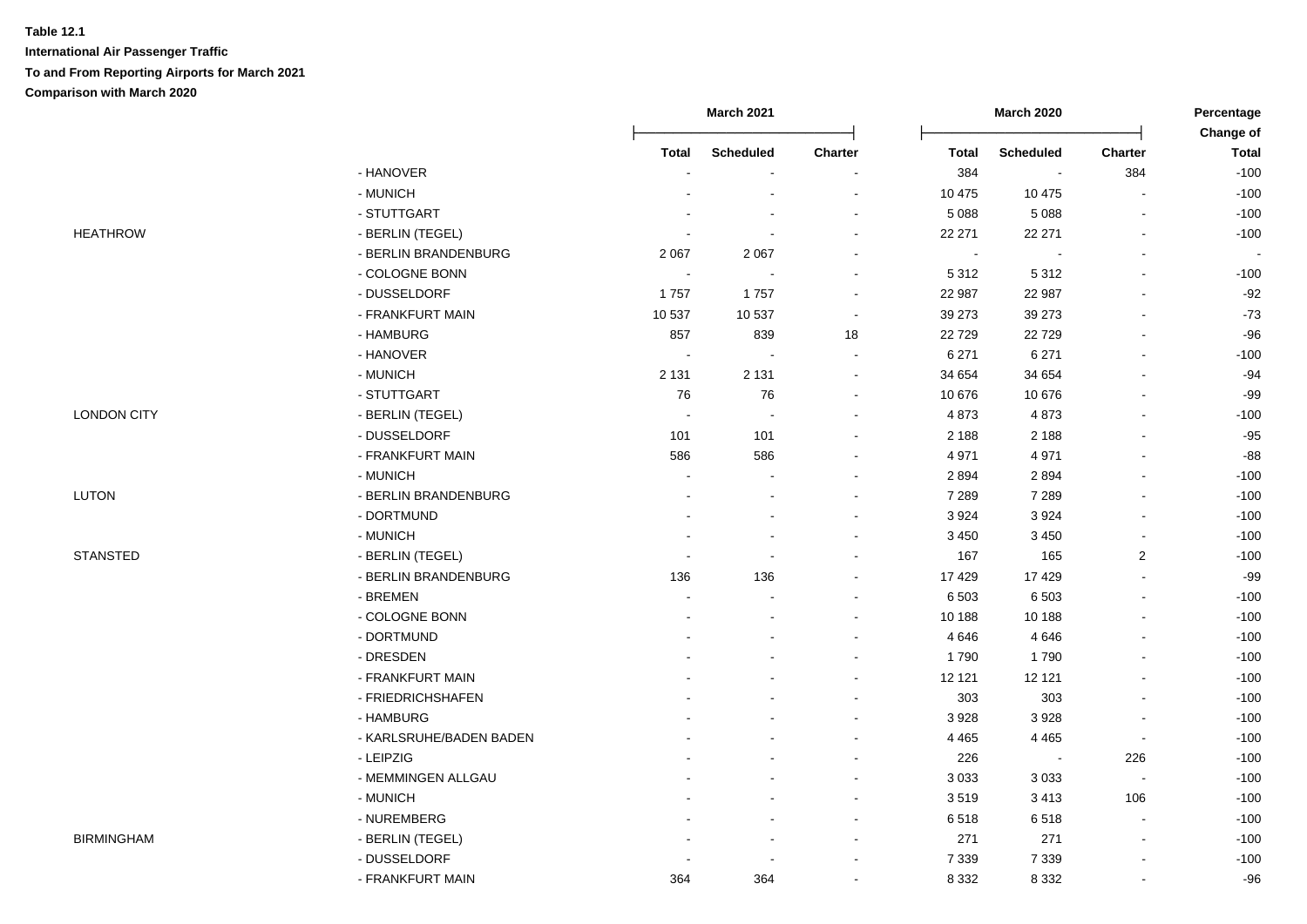|                             |                      | <b>March 2021</b>        |                          | <b>March 2020</b> |              |                  | Percentage<br>Change of |              |
|-----------------------------|----------------------|--------------------------|--------------------------|-------------------|--------------|------------------|-------------------------|--------------|
|                             |                      | <b>Total</b>             | <b>Scheduled</b>         | <b>Charter</b>    | <b>Total</b> | <b>Scheduled</b> | <b>Charter</b>          | <b>Total</b> |
|                             | - MUNICH             |                          |                          |                   | 5 5 4 0      | 5 5 4 0          |                         | $-100$       |
|                             | - STUTTGART          |                          |                          |                   | 549          | 549              | $\blacksquare$          | $-100$       |
| <b>BRISTOL</b>              | - BERLIN BRANDENBURG |                          |                          |                   | 2847         | 2847             | $\overline{a}$          | $-100$       |
|                             | - COLOGNE BONN       |                          |                          |                   | 2 5 5 5      | 2 5 5 5          | $\sim$                  | $-100$       |
| EAST MIDLANDS INTERNATIONAL | - BERLIN BRANDENBURG |                          |                          |                   | 1 474        | 1 4 7 4          | $\overline{a}$          | $-100$       |
| <b>EDINBURGH</b>            | - BERLIN (TEGEL)     |                          |                          | $\sim$            | 3 4 9 5      | 3 4 9 5          | $\blacksquare$          | $-100$       |
|                             | - BERLIN BRANDENBURG |                          |                          | $\sim$            | 4 4 6 1      | 4 4 6 1          | $\blacksquare$          | $-100$       |
|                             | - COLOGNE BONN       |                          |                          | $\sim$            | 1 544        | 1544             | $\overline{a}$          | $-100$       |
|                             | - DUSSELDORF         |                          | $\sim$                   |                   | 1 503        | 1 503            |                         | $-100$       |
|                             | - FRANKFURT MAIN     | 197                      | 197                      | $\sim$            | 4 9 3 7      | 4937             |                         | $-96$        |
|                             | - HAMBURG            | $\blacksquare$           |                          |                   | 2 3 6 6      | 2 3 6 6          | $\blacksquare$          | $-100$       |
|                             | - MUNICH             |                          |                          |                   | 6 0 23       | 6 0 23           |                         | $-100$       |
| <b>GLASGOW</b>              | - BERLIN BRANDENBURG |                          |                          |                   | 2 9 0 9      | 2 9 0 9          | $\blacksquare$          | $-100$       |
|                             | - COLOGNE BONN       |                          |                          |                   | 444          | 225              | 219                     | $-100$       |
|                             | - DUSSELDORF         |                          |                          |                   | 191          | 191              |                         | $-100$       |
|                             | - FRANKFURT MAIN     |                          |                          |                   | 2 4 7 4      | 2 4 7 4          | $\overline{a}$          | $-100$       |
| LIVERPOOL (JOHN LENNON)     | - BERLIN BRANDENBURG |                          |                          |                   | 2681         | 2681             | $\blacksquare$          | $-100$       |
| <b>MANCHESTER</b>           | - BERLIN (TEGEL)     |                          |                          |                   | 8 2 0 3      | 8 2 0 3          | L.                      | $-100$       |
|                             | - BERLIN BRANDENBURG |                          |                          |                   | 6848         | 6848             |                         | $-100$       |
|                             | - COLOGNE BONN       |                          | $\overline{\phantom{a}}$ | $\sim$            | 3673         | 3673             | $\blacksquare$          | $-100$       |
|                             | - DUSSELDORF         | $\blacksquare$           | $\blacksquare$           |                   | 8615         | 8615             |                         | $-100$       |
|                             | - FRANKFURT MAIN     | 3939                     | 3939                     |                   | 13 5 67      | 13 5 67          |                         | $-71$        |
|                             | - HAMBURG            | $\overline{\phantom{a}}$ |                          |                   | 6790         | 6790             |                         | $-100$       |
|                             | - HANOVER            |                          | $\sim$                   |                   | 255          | 255              |                         | $-100$       |
|                             | - MUNICH             | 359                      | 359                      | $\sim$            | 12 540       | 12 540           |                         | $-97$        |
| <b>NEWCASTLE</b>            | - DUSSELDORF         | $\overline{\phantom{a}}$ | $\overline{\phantom{a}}$ |                   | 1 4 2 9      | 1 4 2 9          | $\overline{a}$          | $-100$       |
|                             | - MUNICH             | $\overline{\phantom{a}}$ | $\overline{\phantom{a}}$ |                   | 1 6 2 0      | 1620             | $\overline{a}$          | $-100$       |
| <b>Total GERMANY</b>        |                      | 23 107                   | 23 089                   | 18                | 448 716      | 446 410          | 2 3 0 6                 | $-95$        |
| <b>GIBRALTAR</b>            |                      |                          |                          |                   |              |                  |                         |              |
| <b>GATWICK</b>              | - GIBRALTAR          | 620                      | 620                      | $\sim$            | 5738         | 5738             | $\overline{a}$          | $-89$        |
| <b>HEATHROW</b>             | - GIBRALTAR          | 2 1 6 5                  | 2 1 6 5                  |                   | 6942         | 6942             |                         | $-69$        |
| <b>LUTON</b>                | - GIBRALTAR          |                          | $\sim$                   | $\sim$            | 1 2 4 9      | 1 2 4 9          |                         | $-100$       |
| <b>STANSTED</b>             | - GIBRALTAR          | 149                      | $\blacksquare$           | 149               |              | $\blacksquare$   |                         |              |
| <b>BIGGIN HILL</b>          | - GIBRALTAR          | 26                       | $\sim$                   | 26                | $\sim$       | $\blacksquare$   |                         |              |
| <b>BRISTOL</b>              | - GIBRALTAR          |                          | $\overline{\phantom{a}}$ |                   | 2925         | 2925             |                         | $-100$       |
| <b>MANCHESTER</b>           | - GIBRALTAR          |                          | $\blacksquare$           |                   | 2516         | 2516             | $\blacksquare$          | $-100$       |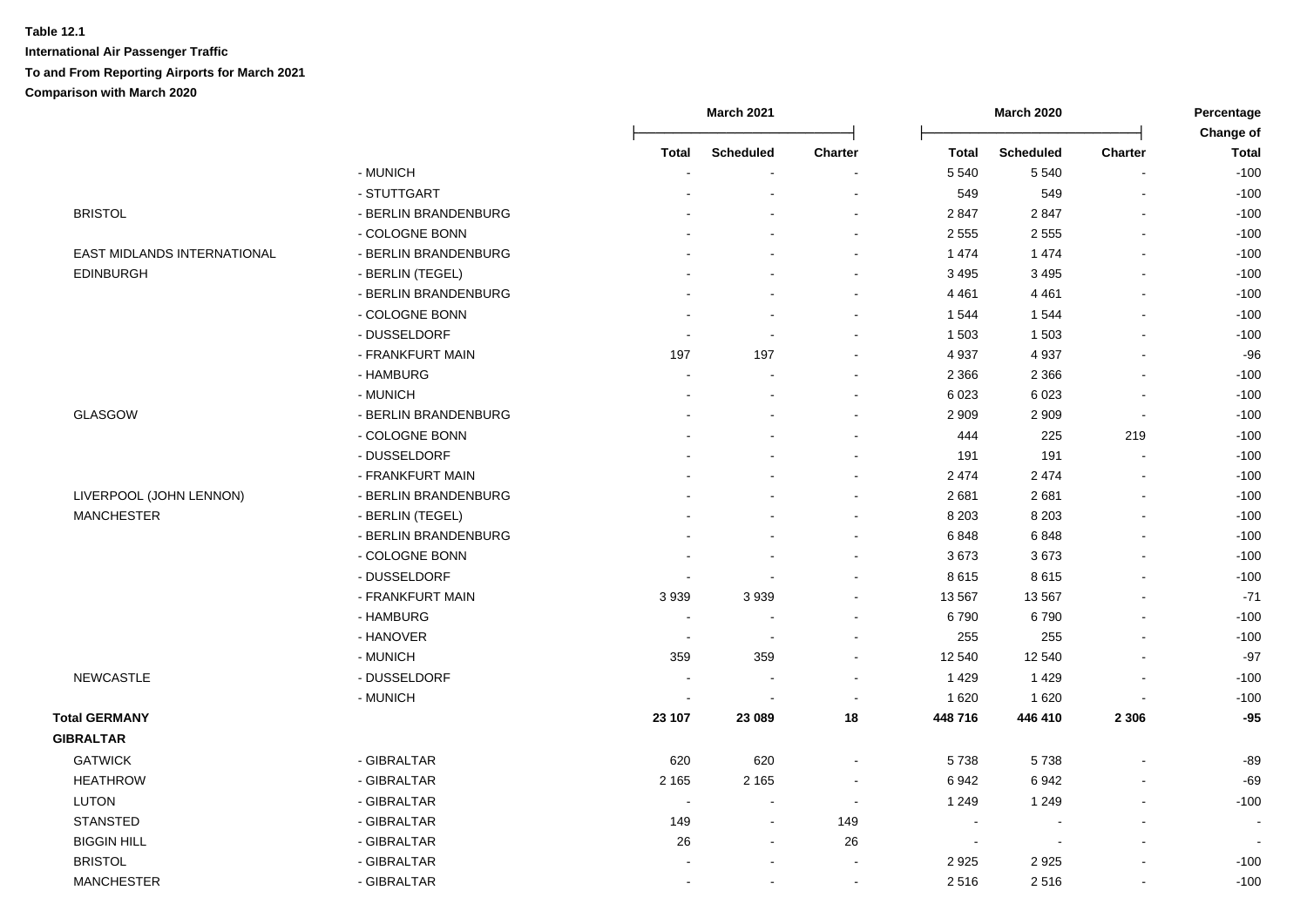|                        |                       |                | <b>March 2021</b> |                | <b>March 2020</b> |                  |                          | Percentage<br>Change of |
|------------------------|-----------------------|----------------|-------------------|----------------|-------------------|------------------|--------------------------|-------------------------|
|                        |                       | <b>Total</b>   | <b>Scheduled</b>  | Charter        | <b>Total</b>      | <b>Scheduled</b> | Charter                  | <b>Total</b>            |
| <b>Total GIBRALTAR</b> |                       | 2960           | 2785              | 175            | 19 370            | 19 370           |                          | $-85$                   |
| <b>GREECE</b>          |                       |                |                   |                |                   |                  |                          |                         |
| <b>GATWICK</b>         | - ATHENS              |                |                   |                | 7 5 6 9           | 7569             |                          | $-100$                  |
|                        | - SALONIKA            |                |                   |                | 4 4 0 2           | 4 4 0 2          |                          | $-100$                  |
| <b>HEATHROW</b>        | - ATHENS              | 9378           | 9378              | $\blacksquare$ | 26 952            | 26 851           | 101                      | $-65$                   |
|                        | - SALONIKA            | $\sim$         | ÷                 | $\sim$         | 50                | $\mathbf{r}$     | 50                       | $-100$                  |
| <b>LUTON</b>           | - ATHENS              | $\sim$         | $\blacksquare$    | $\sim$         | 6583              | 6583             | $\sim$                   | $-100$                  |
|                        | - SALONIKA            | 187            | 187               | $\blacksquare$ | 1461              | 1461             | $\sim$                   | $-87$                   |
| <b>STANSTED</b>        | - ATHENS              | $\sim$         | $\sim$            | $\sim$         | 5 6 7 7           | 5677             | $\sim$                   | $-100$                  |
|                        | - SALONIKA            | 12             | $\sim$            | 12             | 4 6 4 3           | 4643             | $\sim$                   | $-100$                  |
| <b>BRISTOL</b>         | - ATHENS              | $\blacksquare$ | $\blacksquare$    | $\blacksquare$ | 2680              | 2680             |                          | $-100$                  |
| EDINBURGH              | - ATHENS              |                | $\blacksquare$    | $\sim$         | 2691              | 2691             | $\sim$                   | $-100$                  |
| GLASGOW                | - ATHENS              |                |                   | $\blacksquare$ | 153               | 153              | $\sim$                   | $-100$                  |
| <b>MANCHESTER</b>      | - ATHENS              |                | $\sim$            | $\blacksquare$ | 4 9 2 5           | 4925             | $\sim$                   | $-100$                  |
|                        | - SALONIKA            |                | ä,                | $\blacksquare$ | 2968              | 2968             |                          | $-100$                  |
| <b>Total GREECE</b>    |                       | 9577           | 9565              | 12             | 70 754            | 70 603           | 151                      | $-86$                   |
| <b>IRISH REPUBLIC</b>  |                       |                |                   |                |                   |                  |                          |                         |
| <b>GATWICK</b>         | - CORK                |                |                   | $\blacksquare$ | 5 0 5 2           | 5 0 5 2          | $\overline{\phantom{a}}$ | $-100$                  |
|                        | - DUBLIN              |                |                   |                | 55 532            | 55 532           |                          | $-100$                  |
|                        | - IRELAND WEST(KNOCK) |                |                   |                | 3 1 2 1           | 3 1 2 1          |                          | $-100$                  |
|                        | - SHANNON             |                |                   | $\sim$         | 4 4 3 1           | 4 4 3 1          | $\blacksquare$           | $-100$                  |
| <b>HEATHROW</b>        | $-CORK$               | 1886           | 1886              | $\sim$         | 13 28 2           | 13 2 8 2         |                          | $-86$                   |
|                        | - DUBLIN              | 10 5 24        | 10 4 12           | 112            | 65 977            | 65 977           |                          | $-84$                   |
|                        | - SHANNON             | $\sim$         | $\blacksquare$    | $\sim$         | 9 4 3 3           | 9 4 3 3          | $\blacksquare$           | $-100$                  |
| <b>LONDON CITY</b>     | - DUBLIN              |                | $\blacksquare$    | $\sim$         | 12 3 8 9          | 12 3 8 9         | $\blacksquare$           | $-100$                  |
| <b>LUTON</b>           | - CORK                |                |                   | $\blacksquare$ | 2737              | 2737             |                          | $-100$                  |
|                        | - DUBLIN              |                |                   | $\sim$         | 13 053            | 13 053           | $\blacksquare$           | $-100$                  |
|                        | - IRELAND WEST(KNOCK) |                |                   | $\blacksquare$ | 4 1 5 3           | 4 1 5 3          | $\blacksquare$           | $-100$                  |
|                        | - KERRY COUNTY        |                |                   |                | 4 0 4 4           | 4 0 4 4          | $\blacksquare$           | $-100$                  |
| SOUTHEND               | - DUBLIN              |                |                   | $\sim$         | 3 3 7 4           | 3 3 7 4          |                          | $-100$                  |
| STANSTED               | $-CORK$               |                |                   | $\blacksquare$ | 12 311            | 12 3 11          | $\blacksquare$           | $-100$                  |
|                        | - DUBLIN              | 6 0 7 5        | 6075              |                | 31 229            | 31 2 29          |                          | $-81$                   |
|                        | - IRELAND WEST(KNOCK) | $\blacksquare$ | $\blacksquare$    | $\sim$         | 6 2 4 7           | 6 2 4 7          | $\overline{\phantom{a}}$ | $-100$                  |
|                        | - KERRY COUNTY        |                | ä,                | $\sim$         | 3 0 7 3           | 3073             | $\sim$                   | $-100$                  |
|                        | - SHANNON             |                |                   | $\blacksquare$ | 7 4 7 0           | 7470             |                          | $-100$                  |
| ABERDEEN               | - DUBLIN              |                | $\blacksquare$    | $\blacksquare$ | 1 5 4 2           | 1542             | $\overline{\phantom{a}}$ | $-100$                  |
|                        |                       |                |                   |                |                   |                  |                          |                         |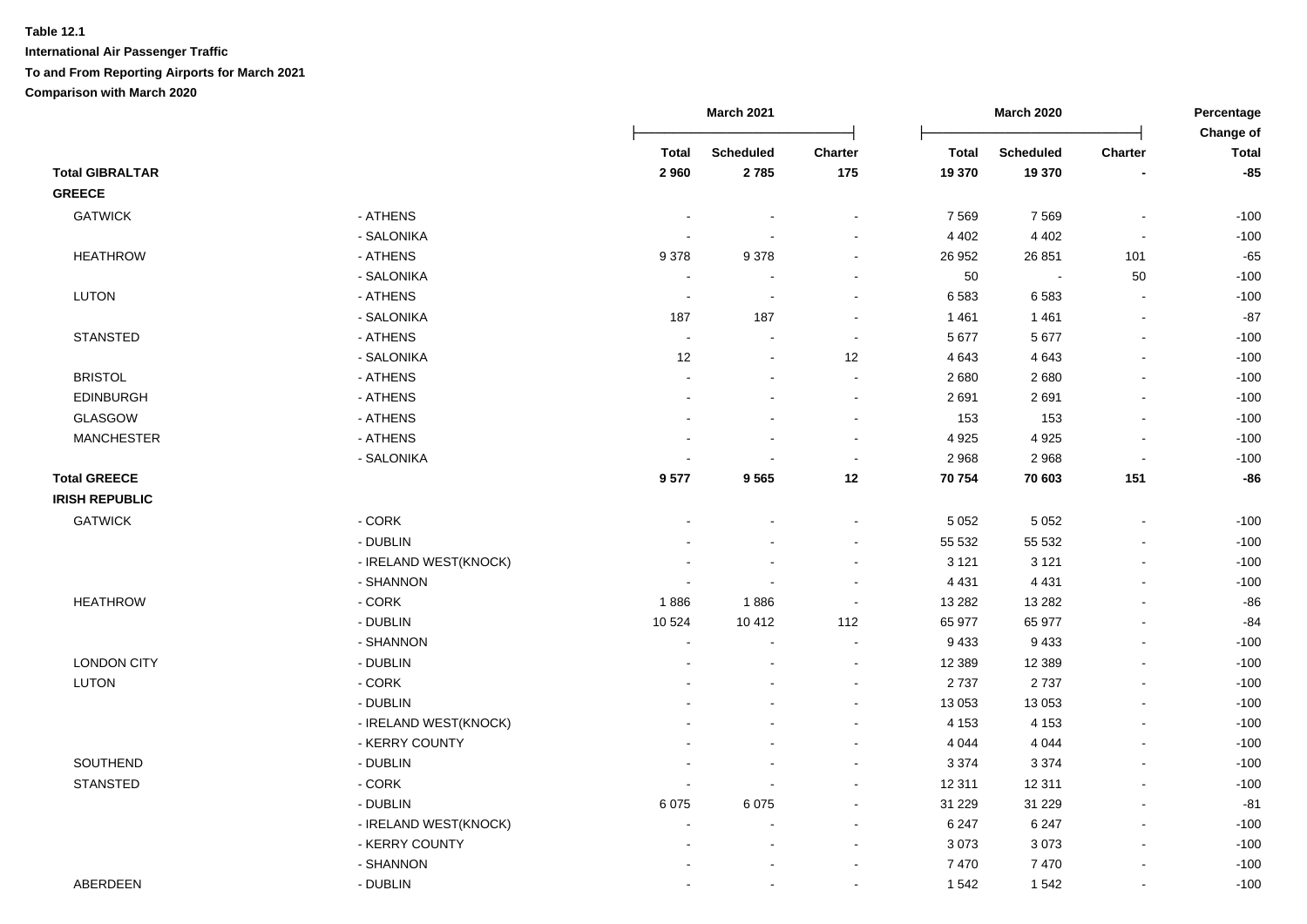|                             | March 2021            |                          | March 2020               |                          | Percentage<br>Change of |                  |                          |              |
|-----------------------------|-----------------------|--------------------------|--------------------------|--------------------------|-------------------------|------------------|--------------------------|--------------|
|                             |                       | Total                    | <b>Scheduled</b>         | <b>Charter</b>           | <b>Total</b>            | <b>Scheduled</b> | <b>Charter</b>           | <b>Total</b> |
| <b>BIRMINGHAM</b>           | $-CORK$               |                          |                          |                          | 3 2 4 8                 | 3 2 4 8          | $\blacksquare$           | $-100$       |
|                             | - DUBLIN              | 1 3 5 3                  | 1 3 5 3                  | $\overline{\phantom{a}}$ | 40 443                  | 40 443           | ÷,                       | $-97$        |
|                             | - IRELAND WEST(KNOCK) |                          |                          |                          | 152                     | 152              | $\overline{\phantom{a}}$ | $-100$       |
|                             | - SHANNON             |                          |                          |                          | 1 3 2 7                 | 1 3 2 7          | $\blacksquare$           | $-100$       |
| <b>BOURNEMOUTH</b>          | - DUBLIN              |                          |                          |                          | 2644                    | 2644             | $\blacksquare$           | $-100$       |
| <b>BRISTOL</b>              | - CORK                |                          |                          | $\sim$                   | 1753                    | 1753             | $\overline{a}$           | $-100$       |
|                             | - DUBLIN              |                          |                          | $\sim$                   | 16 943                  | 16 943           | $\blacksquare$           | $-100$       |
|                             | - IRELAND WEST(KNOCK) |                          |                          | $\sim$                   | 1838                    | 1838             | $\blacksquare$           | $-100$       |
| <b>CARDIFF WALES</b>        | $-CORK$               |                          | $\sim$                   | $\sim$                   | 91                      | 91               | $\blacksquare$           | $-100$       |
|                             | - DUBLIN              | 92                       | $\blacksquare$           | 92                       | 964                     | 964              | $\blacksquare$           | $-90$        |
|                             | - SHANNON             | 160                      | 82                       | 78                       |                         |                  | $\blacksquare$           |              |
| EAST MIDLANDS INTERNATIONAL | - DUBLIN              |                          | $\blacksquare$           |                          | 7 204                   | 7 2 0 4          |                          | $-100$       |
|                             | - IRELAND WEST(KNOCK) |                          | $\sim$                   | $\sim$                   | 2838                    | 2838             | $\sim$                   | $-100$       |
| <b>EDINBURGH</b>            | $-CORK$               |                          | $\overline{\phantom{a}}$ | $\sim$                   | 2 0 6 2                 | 2 0 6 2          | $\blacksquare$           | $-100$       |
|                             | - DUBLIN              | 1 4 3 6                  | 1 3 2 8                  | 108                      | 22 868                  | 22 868           |                          | $-94$        |
|                             | - IRELAND WEST(KNOCK) |                          |                          |                          | 159                     | 159              | $\blacksquare$           | $-100$       |
|                             | - SHANNON             | 45                       |                          | 45                       | 924                     | 924              |                          | $-95$        |
| <b>EXETER</b>               | - DUBLIN              |                          |                          |                          | 147                     | 147              |                          | $-100$       |
| GLASGOW                     | - CORK                |                          |                          | $\sim$                   | 994                     | 994              |                          | $-100$       |
|                             | - DONEGAL             |                          | $\sim$                   | $\sim$                   | 311                     | 311              | $\sim$                   | $-100$       |
|                             | - DUBLIN              | 442                      | 442                      | $\sim$                   | 18 240                  | 18 240           | $\overline{\phantom{a}}$ | $-98$        |
|                             | - SHANNON             | 45                       |                          | 45                       | $\sim$                  |                  |                          |              |
| <b>GUERNSEY</b>             | - DUBLIN              | 8                        | $\sim$                   | 8                        | $\sim$                  | $\blacksquare$   |                          | $\sim$       |
| <b>INVERNESS</b>            | - DUBLIN              |                          |                          | $\sim$                   | 213                     | 213              |                          | $-100$       |
| <b>ISLE OF MAN</b>          | - DUBLIN              |                          |                          | $\sim$                   | 1784                    | 1784             | $\blacksquare$           | $-100$       |
| LEEDS BRADFORD              | - DUBLIN              |                          |                          | $\sim$                   | 11 603                  | 11 603           | $\overline{a}$           | $-100$       |
| LIVERPOOL (JOHN LENNON)     | $-CORK$               |                          |                          | $\sim$                   | 3 1 2 1                 | 3 1 2 1          | $\sim$                   | $-100$       |
|                             | - DUBLIN              |                          |                          | $\sim$                   | 14 3 27                 | 14 3 27          | $\blacksquare$           | $-100$       |
|                             | - IRELAND WEST(KNOCK) |                          |                          |                          | 3811                    | 3811             | $\overline{\phantom{a}}$ | $-100$       |
| <b>MANCHESTER</b>           | - CORK                |                          |                          |                          | 4 0 1 4                 | 4 0 1 4          | $\blacksquare$           | $-100$       |
|                             | - DUBLIN              | 3 3 7 9                  | 3 3 5 3                  | 26                       | 41 261                  | 41 058           | 203                      | $-92$        |
|                             | - IRELAND WEST(KNOCK) |                          |                          | $\sim$                   | 281                     | 281              | ÷                        | $-100$       |
|                             | - SHANNON             |                          |                          | $\sim$                   | 3 1 2 9                 | 3 1 2 9          | $\sim$                   | $-100$       |
| <b>NEWCASTLE</b>            | - DUBLIN              |                          |                          | $\sim$                   | 8 5 0 0                 | 8500             | $\sim$                   | $-100$       |
| NEWQUAY                     | - DUBLIN              |                          |                          |                          | 1 1 3 6                 | 1 1 3 6          |                          | $-100$       |
| SOUTHAMPTON                 | - DUBLIN              | $\overline{\phantom{a}}$ | $\overline{\phantom{a}}$ | $\overline{\phantom{a}}$ | 1 0 2 0                 | 1 0 2 0          | $\blacksquare$           | $-100$       |
|                             |                       |                          |                          |                          |                         |                  |                          |              |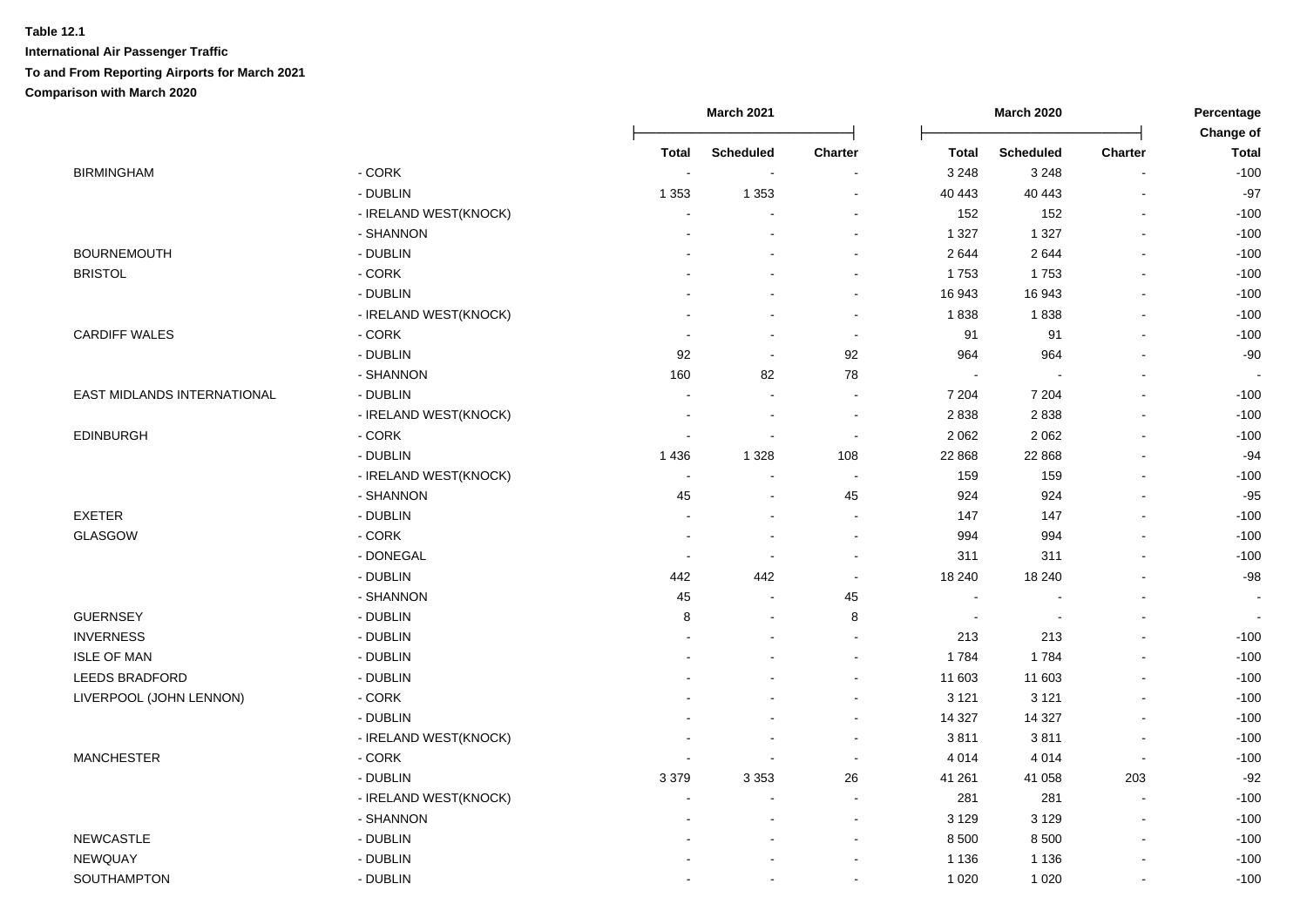#### **Table 12.1**

**International Air Passenger Traffic**

#### **To and From Reporting Airports for March 2021**

**Comparison with March 2020**

|                                |                          |                          | <b>March 2021</b>        |                          |              | <b>March 2020</b> |                | Percentage<br>Change of |
|--------------------------------|--------------------------|--------------------------|--------------------------|--------------------------|--------------|-------------------|----------------|-------------------------|
|                                |                          | Total                    | <b>Scheduled</b>         | Charter                  | <b>Total</b> | <b>Scheduled</b>  | Charter        | <b>Total</b>            |
| TEESSIDE INTERNATIONAL AIRPORT | - DUBLIN                 | $\overline{\phantom{a}}$ |                          |                          | 81           | 81                |                | $-100$                  |
| <b>Total IRISH REPUBLIC</b>    |                          | 25 4 45                  | 24 931                   | 514                      | 477 881      | 477 678           | 203            | $-95$                   |
| <b>ITALY</b>                   |                          |                          |                          |                          |              |                   |                |                         |
| <b>GATWICK</b>                 | - ANCONA                 | $\sim$                   | $\sim$                   | $\overline{\phantom{a}}$ | 272          | 272               | $\blacksquare$ | $-100$                  |
|                                | - BARI (PALESE)          |                          | $\sim$                   | $\sim$                   | 436          | 436               |                | $-100$                  |
|                                | - BERGAMO                | 88                       | 45                       | 43                       | 344          | 344               |                | $-74$                   |
|                                | - BOLOGNA                |                          |                          | $\sim$                   | 871          | 871               |                | $-100$                  |
|                                | - CATANIA (FONTANAROSSA) |                          |                          | $\sim$                   | 1 1 7 7      | 1 1 7 7           |                | $-100$                  |
|                                | - FLORENCE               |                          |                          | $\sim$                   | 1 3 0 2      | 1 3 0 2           |                | $-100$                  |
|                                | - GENOA                  |                          |                          |                          | 544          | 544               |                | $-100$                  |
|                                | - MILAN (LINATE)         |                          |                          |                          | 1696         | 1696              |                | $-100$                  |
|                                | - MILAN (MALPENSA)       | 245                      | 245                      |                          | 4 2 7 0      | 4 2 7 0           |                | $-94$                   |
|                                | - NAPLES                 |                          |                          | $\blacksquare$           | 4 2 0 9      | 4 2 0 9           |                | $-100$                  |
|                                | - PALERMO                | $\sim$                   | $\sim$                   |                          | 684          | 684               |                | $-100$                  |
|                                | - PISA                   | 57                       | 57                       |                          | 1675         | 1675              |                | $-97$                   |
|                                | - ROME (FIUMICINO)       | 104                      | 104                      |                          | 10 198       | 10 137            | 61             | $-99$                   |
|                                | - TURIN                  | $\sim$                   | $\sim$                   | $\sim$                   | 7 3 7 3      | 5 6 7 9           | 1694           | $-100$                  |
|                                | - VENICE                 | 95                       | 95                       |                          | 4 4 7 3      | 4 4 7 3           |                | $-98$                   |
|                                | - VERONA VILLAFRANCA     |                          |                          | $\sim$                   | 2 1 5 8      | 1613              | 545            | $-100$                  |
| <b>HEATHROW</b>                | - BERGAMO                | 11                       | $\sim$                   | 11                       | $\sim$       |                   |                | $\sim$                  |
|                                | - BOLOGNA                | $\overline{\phantom{a}}$ |                          | $\sim$                   | 1786         | 1786              |                | $-100$                  |
|                                | - MILAN (LINATE)         | 4648                     | 4648                     | $\sim$                   | 3 2 5 0      | 3 2 5 0           |                | 43                      |
|                                | - MILAN (MALPENSA)       | $\overline{\phantom{a}}$ | $\sim$                   | $\sim$                   | 977          | 977               | $\sim$         | $-100$                  |
|                                | - PISA                   |                          | $\sim$                   | $\sim$                   | 883          | 883               |                | $-100$                  |
|                                | - RIMINI                 | 88                       | $\sim$                   | 88                       | 104          | 104               |                | $-15$                   |
|                                | - ROME (FIUMICINO)       | 6999                     | 6999                     | $\sim$                   | 25 134       | 25 134            |                | $-72$                   |
|                                | - VENICE                 | 941                      | 941                      | $\overline{\phantom{a}}$ | 644          | 644               |                | 46                      |
| <b>LONDON CITY</b>             | - FLORENCE               |                          |                          | $\sim$                   | 832          | 832               |                | $-100$                  |
|                                | - MILAN (LINATE)         |                          | $\sim$                   | $\sim$                   | 894          | 894               |                | $-100$                  |
|                                | - ROME (FIUMICINO)       |                          |                          | $\sim$                   | 275          | 275               |                | $-100$                  |
| LUTON                          | - ALGHERO (FERTILIA)     |                          | $\overline{\phantom{a}}$ | $\sim$                   | 482          | 482               | $\blacksquare$ | $-100$                  |
|                                | - BOLOGNA                |                          | $\sim$                   | $\sim$                   | 1 3 5 4      | 1 3 5 4           | $\blacksquare$ | $-100$                  |
|                                | - CATANIA (FONTANAROSSA) | 989                      | 989                      | $\blacksquare$           | 1 1 1 9      | 1 1 1 9           | $\blacksquare$ | $-12$                   |
|                                | - FLORENCE               |                          |                          |                          | 113          | 113               |                | $-100$                  |
|                                | - MILAN (MALPENSA)       | 5498                     | 5498                     |                          | 988          | 988               |                | 456                     |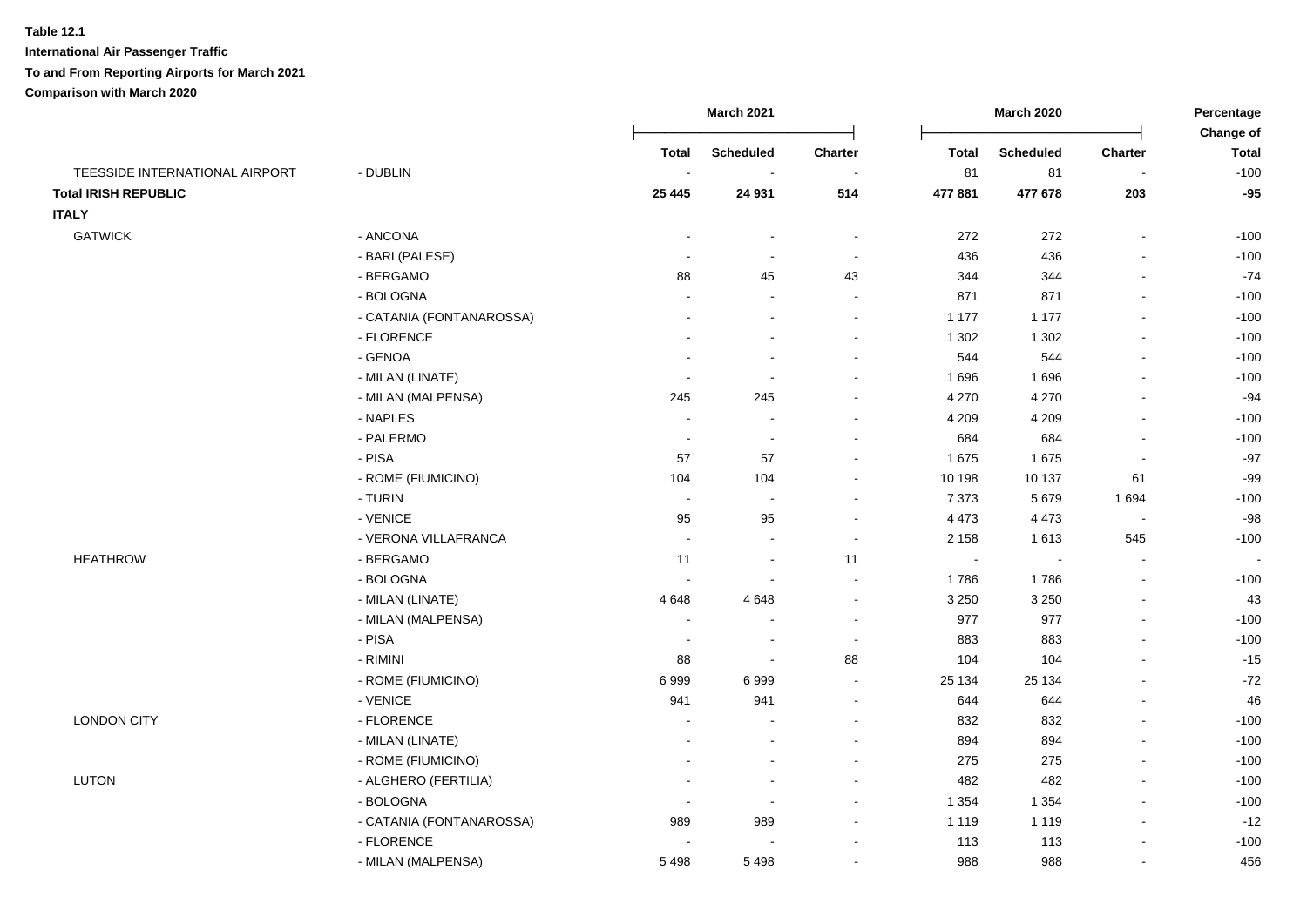| STANSTED |
|----------|
|          |

|                       |                                  |              | <b>March 2021</b>        |                          | <b>March 2020</b>        |                          | Percentage               |                           |
|-----------------------|----------------------------------|--------------|--------------------------|--------------------------|--------------------------|--------------------------|--------------------------|---------------------------|
|                       |                                  | <b>Total</b> | <b>Scheduled</b>         | <b>Charter</b>           | <b>Total</b>             | <b>Scheduled</b>         | <b>Charter</b>           | Change of<br><b>Total</b> |
|                       | - NAPLES                         |              |                          |                          | 1771                     | 1771                     |                          | $-100$                    |
|                       | - PISA                           |              |                          |                          | 410                      | 410                      |                          | $-100$                    |
|                       | - ROME (FIUMICINO)               |              |                          |                          | 1 4 3 5                  | 1 4 3 5                  |                          | $-100$                    |
|                       | - TURIN                          |              |                          | $\sim$                   | 164                      | 164                      | $\sim$                   | $-100$                    |
|                       | - VENICE                         |              |                          | $\overline{\phantom{a}}$ | 617                      | 617                      | $\sim$                   | $-100$                    |
| SOUTHEND              | - BERGAMO                        |              |                          | $\blacksquare$           | 256                      | 256                      |                          | $-100$                    |
|                       | - TREVISO                        |              |                          | $\sim$                   | 384                      | 384                      |                          | $-100$                    |
| <b>STANSTED</b>       | - ANCONA                         |              |                          | $\blacksquare$           | 1 0 8 4                  | 1 0 8 4                  |                          | $-100$                    |
|                       | - BARI (PALESE)                  |              |                          | $\blacksquare$           | 2586                     | 2586                     |                          | $-100$                    |
|                       | - BERGAMO                        | 1828         | 1828                     | $\sim$                   | 4 2 9 0                  | 4 2 9 0                  |                          | $-57$                     |
|                       | - BOLOGNA                        | 221          | 221                      | $\blacksquare$           | 2786                     | 2786                     | $\overline{\phantom{a}}$ | $-92$                     |
|                       | - BRINDISI                       |              |                          | $\sim$                   | 909                      | 909                      | $\sim$                   | $-100$                    |
|                       | - CAGLIARI (ELMAS)               |              |                          | $\blacksquare$           | 2 4 9 1                  | 2 4 9 1                  |                          | $-100$                    |
|                       | - GENOA                          |              | $\blacksquare$           | $\sim$                   | 519                      | 519                      |                          | $-100$                    |
|                       | - LAMETIA-TERME                  |              | $\overline{\phantom{a}}$ |                          | 847                      | 847                      |                          | $-100$                    |
|                       | - MILAN (MALPENSA)               | 454          | 454                      |                          | 2612                     | 2612                     |                          | $-83$                     |
|                       | - NAPLES                         | 453          | 453                      |                          | 4 9 5 5                  | 4 9 5 5                  |                          | $-91$                     |
|                       | - PALERMO                        | $\sim$       | $\overline{a}$           |                          | 2 4 0 4                  | 2 4 0 4                  |                          | $-100$                    |
|                       | - PERUGIA                        | $\sim$       | $\overline{\phantom{a}}$ | $\sim$                   | 1 1 6 2                  | 1 1 6 2                  |                          | $-100$                    |
|                       | - PESCARA                        | $\sim$       | $\blacksquare$           | $\blacksquare$           | 1 540                    | 1540                     |                          | $-100$                    |
|                       | - PISA                           | 194          | 194                      | $\blacksquare$           | 4 2 2 0                  | 4 2 2 0                  |                          | $-95$                     |
|                       | - ROME (CIAMPINO)                | 386          | 386                      | $\blacksquare$           | 10798                    | 10798                    |                          | $-96$                     |
|                       | - TRIESTE (RONCHI DEI LEGIONARI) |              |                          | $\sim$                   | 1 0 0 0                  | 1 0 0 0                  | $\sim$                   | $-100$                    |
|                       | - TURIN                          | $\sim$       | $\sim$                   | $\sim$                   | 3 0 9 2                  | 2 2 8 7                  | 805                      | $-100$                    |
|                       | - VENICE                         | 216          | 216                      | $\sim$                   | 3 1 7 2                  | 3 1 7 2                  | $\overline{\phantom{a}}$ | $-93$                     |
|                       | - VERONA VILLAFRANCA             |              | $\blacksquare$           |                          | 759                      | 562                      | 197                      | $-100$                    |
| BELFAST INTERNATIONAL | - BERGAMO                        |              | ۰                        | $\ddot{\phantom{0}}$     | 40                       | $40\,$                   |                          | $-100$                    |
|                       | - PARMA                          | 182          | $\blacksquare$           | 182                      | $\sim$                   | $\overline{\phantom{a}}$ |                          |                           |
|                       | - VENICE                         |              |                          |                          | 126                      | 126                      |                          | $-100$                    |
| <b>BIGGIN HILL</b>    | - NAPLES                         | $\mathbf{1}$ | ÷                        | $\mathbf{1}$             | $\overline{\phantom{a}}$ |                          |                          |                           |
| <b>BIRMINGHAM</b>     | - MILAN (MALPENSA)               |              |                          |                          | 52                       | 52                       |                          | $-100$                    |
|                       | - ROME (FIUMICINO)               |              |                          | $\overline{\phantom{a}}$ | 1 2 4 1                  | 1 2 4 1                  | $\sim$                   | $-100$                    |
|                       | - TURIN                          |              |                          | $\blacksquare$           | 1 4 1 4                  | 504                      | 910                      | $-100$                    |
|                       | - VENICE                         |              |                          | $\blacksquare$           | 235                      | 235                      | $\blacksquare$           | $-100$                    |
|                       | - VERONA VILLAFRANCA             |              |                          | $\blacksquare$           | 768                      | 147                      | 621                      | $-100$                    |
| <b>BRISTOL</b>        | - BERGAMO                        |              |                          | $\blacksquare$           | 259                      | 259                      |                          | $-100$                    |
|                       |                                  |              |                          |                          |                          |                          |                          |                           |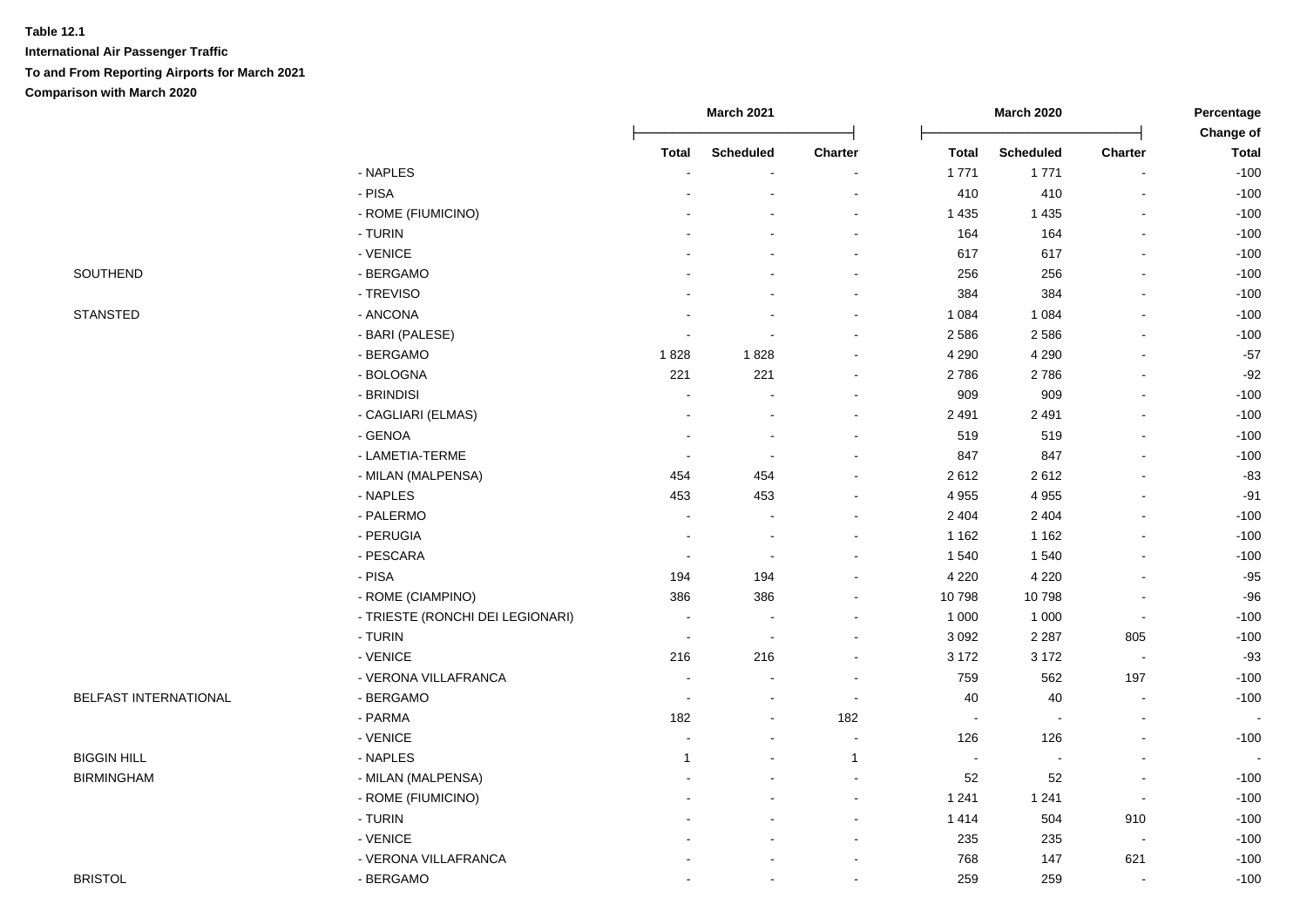|                             |                          |                          | <b>March 2021</b>        |                          | <b>March 2020</b> |                          | Percentage     |                           |
|-----------------------------|--------------------------|--------------------------|--------------------------|--------------------------|-------------------|--------------------------|----------------|---------------------------|
|                             |                          | <b>Total</b>             | <b>Scheduled</b>         | <b>Charter</b>           | <b>Total</b>      | <b>Scheduled</b>         | Charter        | Change of<br><b>Total</b> |
|                             | - CATANIA (FONTANAROSSA) |                          |                          |                          | 643               | 643                      |                | $-100$                    |
|                             | - MILAN (MALPENSA)       |                          |                          |                          | 390               | 390                      |                | $-100$                    |
|                             | - NAPLES                 |                          |                          | $\overline{\phantom{a}}$ | 440               | 440                      | L,             | $-100$                    |
|                             | - PISA                   |                          |                          | $\sim$                   | 343               | 343                      | $\blacksquare$ | $-100$                    |
|                             | - ROME (FIUMICINO)       |                          | $\overline{a}$           | $\blacksquare$           | 1 641             | 1641                     | $\sim$         | $-100$                    |
|                             | - TURIN                  |                          | $\overline{a}$           | $\blacksquare$           | 1 2 0 4           | 628                      | 576            | $-100$                    |
|                             | - VENICE                 |                          | $\blacksquare$           | $\blacksquare$           | 1 2 3 3           | 1 2 3 3                  | $\blacksquare$ | $-100$                    |
|                             | - VERONA VILLAFRANCA     |                          | $\blacksquare$           | $\blacksquare$           | 267               | $\overline{\phantom{a}}$ | 267            | $-100$                    |
| <b>CARDIFF WALES</b>        | - ROME (FIUMICINO)       | 112                      | $\sim$                   | 112                      | $\sim$            | $\sim$                   | $\sim$         |                           |
|                             | - VENICE                 | 90                       | 90                       | $\sim$                   | $\sim$            |                          | $\overline{a}$ |                           |
| EAST MIDLANDS INTERNATIONAL | - BERGAMO                | $\blacksquare$           | $\sim$                   | $\blacksquare$           | 375               | 375                      | $\overline{a}$ | $-100$                    |
|                             | - TREVISO                | $\blacksquare$           | $\blacksquare$           | $\blacksquare$           | 201               | 201                      | $\blacksquare$ | $-100$                    |
| <b>EDINBURGH</b>            | - BERGAMO                |                          |                          | $\blacksquare$           | 1 2 1 0           | 1 2 1 0                  |                | $-100$                    |
|                             | - BOLOGNA                |                          |                          | $\blacksquare$           | 452               | 452                      | $\blacksquare$ | $-100$                    |
|                             | - MILAN (MALPENSA)       |                          |                          | $\sim$                   | 1 3 9 8           | 1 3 9 8                  | $\blacksquare$ | $-100$                    |
|                             | - NAPLES                 |                          |                          | $\sim$                   | 518               | 518                      |                | $-100$                    |
|                             | - ROME (CIAMPINO)        | 90                       | $\overline{a}$           | 90                       | 1718              | 1718                     |                | $-95$                     |
|                             | - TREVISO                |                          | $\overline{a}$           | $\blacksquare$           | 338               | 338                      | $\blacksquare$ | $-100$                    |
|                             | - TURIN                  | $\blacksquare$           | $\sim$                   | $\blacksquare$           | 423               | 284                      | 139            | $-100$                    |
|                             | - VENICE                 |                          | ÷,                       | $\sim$                   | 733               | 733                      | $\sim$         | $-100$                    |
|                             | - VERONA VILLAFRANCA     |                          | $\overline{a}$           | $\sim$                   | 245               | 117                      | 128            | $-100$                    |
| GLASGOW                     | - PARMA                  | 86                       | $\sim$                   | 86                       | $\sim$            | $\sim$                   | $\blacksquare$ |                           |
|                             | - ROME (FIUMICINO)       |                          | $\blacksquare$           | $\blacksquare$           | 692               | 692                      | $\sim$         | $-100$                    |
|                             | - TURIN                  | $\sim$                   | $\blacksquare$           | $\sim$                   | 620               | $\sim$                   | 620            | $-100$                    |
|                             | - VENICE                 | 76                       | $\blacksquare$           | 76                       | 225               | 225                      | $\blacksquare$ | $-66$                     |
| LEEDS BRADFORD              | - ROME (FIUMICINO)       | $\sim$                   | $\sim$                   | $\sim$                   | 632               | 632                      | $\blacksquare$ | $-100$                    |
| LIVERPOOL (JOHN LENNON)     | - MILAN (MALPENSA)       | 57                       | $\sim$                   | 57                       | $\sim$            |                          | ä,             |                           |
|                             | - NAPLES                 |                          | $\overline{a}$           | $\blacksquare$           | 414               | 414                      | $\overline{a}$ | $-100$                    |
|                             | - VENICE                 | $\overline{\phantom{a}}$ | $\sim$                   | $\sim$                   | 205               | 205                      | $\blacksquare$ | $-100$                    |
| <b>MANCHESTER</b>           | - BERGAMO                | 240                      | 240                      | $\blacksquare$           | 1 4 0 3           | 1 4 0 3                  | ä,             | $-83$                     |
|                             | - BOLOGNA                |                          |                          | $\overline{\phantom{a}}$ | 473               | 473                      |                | $-100$                    |
|                             | - CATANIA (FONTANAROSSA) | $\sim$                   | $\overline{\phantom{a}}$ | $\sim$                   | 667               | 667                      | ÷.             | $-100$                    |
|                             | - MILAN (MALPENSA)       | 173                      | $\sim$                   | 173                      | 1 4 2 9           | 1429                     | $\overline{a}$ | -88                       |
|                             | - NAPLES                 |                          | $\blacksquare$           | $\sim$                   | 993               | 993                      | ä,             | $-100$                    |
|                             | - PISA                   |                          | $\overline{\phantom{a}}$ | $\blacksquare$           | 467               | 467                      | $\overline{a}$ | $-100$                    |
|                             | - ROME (CIAMPINO)        |                          | $\blacksquare$           | $\blacksquare$           | 2 5 8 3           | 2 5 8 3                  | $\blacksquare$ | $-100$                    |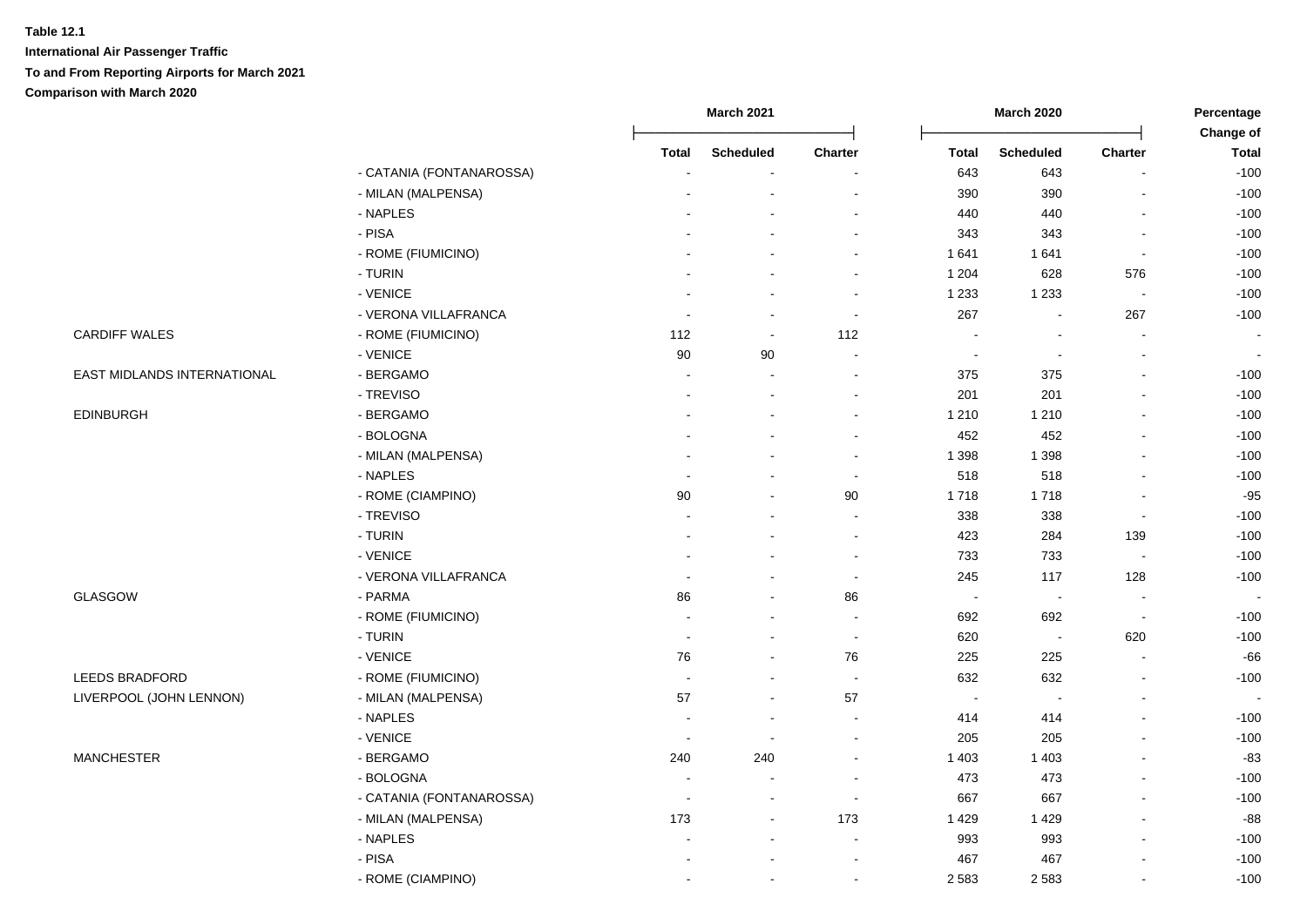|                             |                      |         | <b>March 2021</b> |                |              | <b>March 2020</b> |                          | Percentage<br>Change of |  |
|-----------------------------|----------------------|---------|-------------------|----------------|--------------|-------------------|--------------------------|-------------------------|--|
|                             |                      | Total   | <b>Scheduled</b>  | <b>Charter</b> | <b>Total</b> | <b>Scheduled</b>  | Charter                  | <b>Total</b>            |  |
|                             | - ROME (FIUMICINO)   |         |                   |                | 2 140        | 2 1 4 0           |                          | $-100$                  |  |
|                             | - TREVISO            |         |                   | ÷.             | 453          | 453               | $\blacksquare$           | $-100$                  |  |
|                             | - TURIN              |         |                   | $\blacksquare$ | 2688         | 1 3 3 0           | 1 3 5 8                  | $-100$                  |  |
|                             | - VENICE             |         |                   | $\blacksquare$ | 1 0 7 9      | 1 0 7 9           | $\sim$                   | $-100$                  |  |
|                             | - VERONA VILLAFRANCA |         |                   | $\blacksquare$ | 679          | 350               | 329                      | $-100$                  |  |
| <b>NEWCASTLE</b>            | - ROME (FIUMICINO)   |         |                   | $\blacksquare$ | 754          | 754               | $\blacksquare$           | $-100$                  |  |
|                             | - TURIN              |         |                   | $\sim$         | 501          | 501               | $\sim$                   | $-100$                  |  |
|                             | - VERONA VILLAFRANCA |         |                   | $\blacksquare$ | 134          | $\blacksquare$    | 134                      | $-100$                  |  |
| <b>Total ITALY</b>          |                      | 24 622  | 23 703            | 919            | 173 918      | 165 534           | 8 3 8 4                  | $-86$                   |  |
| <b>LUXEMBOURG</b>           |                      |         |                   |                |              |                   |                          |                         |  |
| <b>GATWICK</b>              | - LUXEMBOURG         |         |                   | $\blacksquare$ | 2 4 7 0      | 2 4 7 0           |                          | $-100$                  |  |
| <b>HEATHROW</b>             | - LUXEMBOURG         |         | $\sim$            | $\blacksquare$ | 6 1 4 7      | 6 1 4 7           |                          | $-100$                  |  |
| <b>LONDON CITY</b>          | - LUXEMBOURG         | 711     | 711               | $\blacksquare$ | 4 0 3 6      | 4 0 3 6           | $\overline{\phantom{a}}$ | $-82$                   |  |
| <b>STANSTED</b>             | - LUXEMBOURG         |         | $\sim$            | $\blacksquare$ | 3888         | 3888              | $\overline{\phantom{a}}$ | $-100$                  |  |
| <b>EDINBURGH</b>            | - LUXEMBOURG         |         | $\blacksquare$    | $\blacksquare$ | 1705         | 1705              | $\blacksquare$           | $-100$                  |  |
| <b>MANCHESTER</b>           | - LUXEMBOURG         |         | $\sim$            | $\mathbf{r}$   | 203          | 203               |                          | $-100$                  |  |
| <b>Total LUXEMBOURG</b>     |                      | 711     | 711               | $\blacksquare$ | 18 449       | 18 449            |                          | $-96$                   |  |
| <b>MALTA</b>                |                      |         |                   |                |              |                   |                          |                         |  |
| <b>GATWICK</b>              | - MALTA              |         |                   | $\blacksquare$ | 12 3 5 5     | 12 3 5 5          |                          | $-100$                  |  |
| <b>HEATHROW</b>             | - MALTA              | 1 1 5 7 | 1 1 5 7           | $\blacksquare$ | 7817         | 7817              |                          | $-85$                   |  |
| LUTON                       | - MALTA              |         |                   |                | 2967         | 2 9 6 7           |                          | $-100$                  |  |
| SOUTHEND                    | - MALTA              |         |                   |                | 1 4 6 7      | 1 4 6 7           |                          | $-100$                  |  |
| <b>STANSTED</b>             | - MALTA              |         |                   | $\blacksquare$ | 3 1 5 8      | 3 1 5 8           |                          | $-100$                  |  |
| <b>BIRMINGHAM</b>           | - MALTA              |         |                   | $\overline{a}$ | 2655         | 2655              |                          | $-100$                  |  |
| <b>BOURNEMOUTH</b>          | - MALTA              |         |                   | $\blacksquare$ | 1 5 0 2      | 1502              |                          | $-100$                  |  |
| <b>BRISTOL</b>              | - MALTA              |         |                   | $\sim$         | 2 0 1 9      | 2019              |                          | $-100$                  |  |
| <b>CARDIFF WALES</b>        | - MALTA              |         |                   | $\blacksquare$ | 1 4 3 6      | 1 4 3 6           |                          | $-100$                  |  |
| EAST MIDLANDS INTERNATIONAL | - MALTA              |         |                   | $\blacksquare$ | 2 0 8 8      | 2 0 8 8           | $\blacksquare$           | $-100$                  |  |
| <b>EDINBURGH</b>            | - MALTA              |         |                   | $\blacksquare$ | 1448         | 1 2 6 9           | 179                      | $-100$                  |  |
| <b>EXETER</b>               | - MALTA              |         |                   | $\blacksquare$ | 1 0 2 9      | 1 0 2 9           | $\blacksquare$           | $-100$                  |  |
| <b>GLASGOW</b>              | - MALTA              |         |                   | $\sim$         | 700          | 700               | $\overline{\phantom{a}}$ | $-100$                  |  |
| <b>LEEDS BRADFORD</b>       | - MALTA              |         |                   | $\blacksquare$ | 1704         | 1704              | $\blacksquare$           | $-100$                  |  |
| LIVERPOOL (JOHN LENNON)     | - MALTA              |         |                   | $\blacksquare$ | 1 5 2 7      | 1527              | $\blacksquare$           | $-100$                  |  |
| <b>MANCHESTER</b>           | - MALTA              |         |                   | $\blacksquare$ | 7467         | 7456              | 11                       | $-100$                  |  |
| <b>NEWCASTLE</b>            | - MALTA              |         |                   |                | 1 2 4 0      | 1 2 4 0           |                          | $-100$                  |  |
| <b>Total MALTA</b>          |                      | 1 1 5 7 | 1 1 5 7           | $\blacksquare$ | 52 579       | 52 389            | 190                      | $-98$                   |  |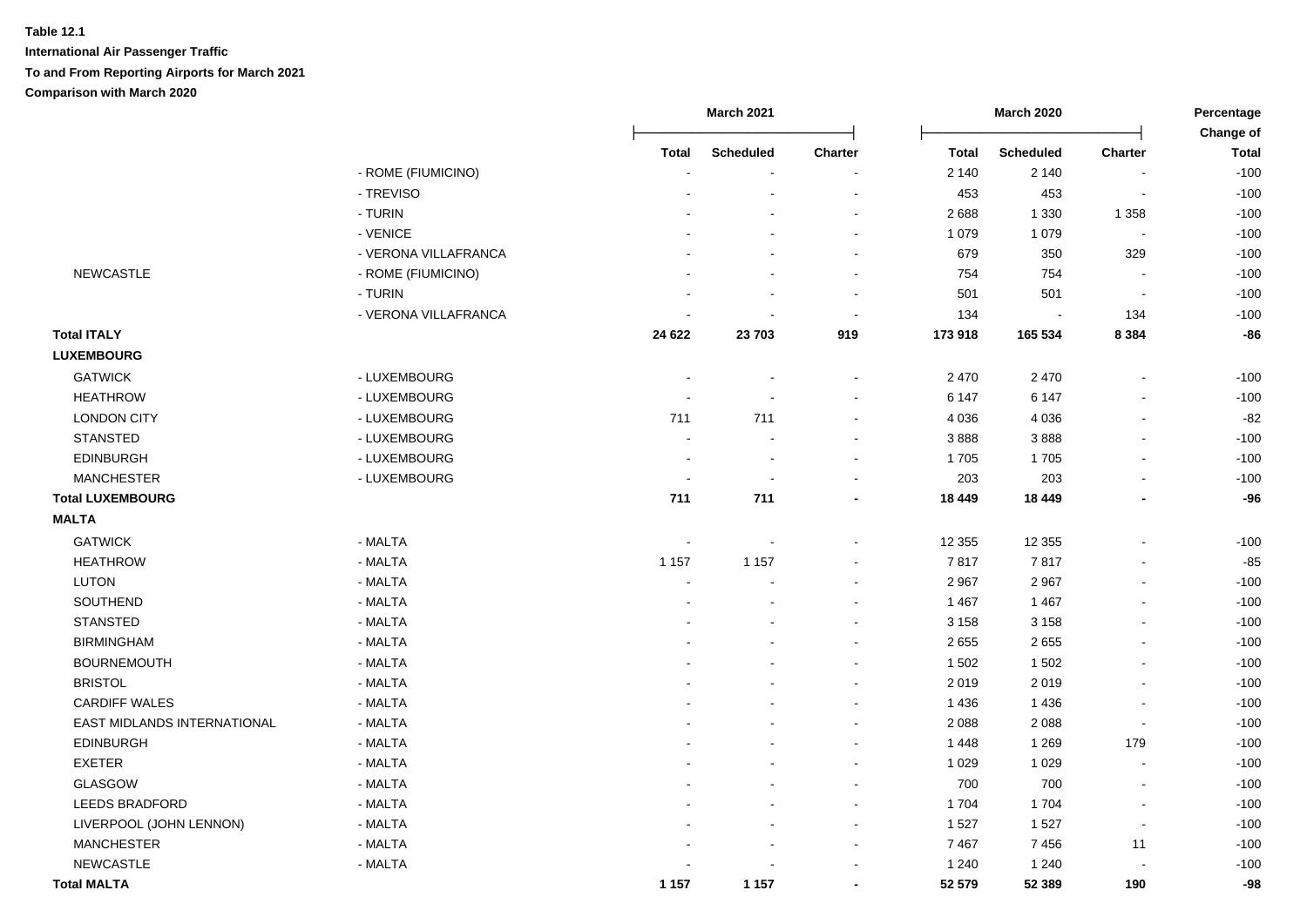|                                |                        |                | <b>March 2021</b>        |                |              | <b>March 2020</b> |                          | Percentage<br>Change of |  |
|--------------------------------|------------------------|----------------|--------------------------|----------------|--------------|-------------------|--------------------------|-------------------------|--|
|                                |                        | Total          | <b>Scheduled</b>         | <b>Charter</b> | <b>Total</b> | <b>Scheduled</b>  | Charter                  | <b>Total</b>            |  |
| <b>NETHERLANDS</b>             |                        |                |                          |                |              |                   |                          |                         |  |
| <b>GATWICK</b>                 | - AMSTERDAM            |                |                          |                | 48 29 6      | 48 29 6           |                          | $-100$                  |  |
| <b>HEATHROW</b>                | - AMSTERDAM            | 6695           | 6695                     |                | 66 482       | 66 482            |                          | $-90$                   |  |
| <b>LONDON CITY</b>             | - AMSTERDAM            | 221            | 221                      |                | 18758        | 18758             |                          | $-99$                   |  |
|                                | - ROTTERDAM            |                |                          |                | 4 0 9 5      | 4 0 9 5           | $\overline{a}$           | $-100$                  |  |
| <b>LUTON</b>                   | - AMSTERDAM            |                |                          |                | 32 091       | 32 091            | $\overline{a}$           | $-100$                  |  |
| SOUTHEND                       | - AMSTERDAM            |                |                          |                | 8 3 4 4      | 8 3 4 4           | $\mathbf{r}$             | $-100$                  |  |
|                                | - GRONINGEN            |                |                          |                | 225          | 225               |                          | $-100$                  |  |
| <b>STANSTED</b>                | - AMSTERDAM            |                | $\sim$                   | $\sim$         | 14 704       | 14 704            | $\overline{a}$           | $-100$                  |  |
|                                | - EINDHOVEN            | 39             | 39                       | $\sim$         | 10 679       | 10 679            | $\overline{a}$           | $-100$                  |  |
| <b>ABERDEEN</b>                | - AMSTERDAM            | 1817           | 1785                     | 32             | 11 533       | 11 533            |                          | $-84$                   |  |
| BELFAST CITY (GEORGE BEST)     | - AMSTERDAM            |                |                          |                | 1 7 3 3      | 1733              | $\blacksquare$           | $-100$                  |  |
| BELFAST INTERNATIONAL          | - AMSTERDAM            |                |                          |                | 4578         | 4578              |                          | $-100$                  |  |
| <b>BIRMINGHAM</b>              | - AMSTERDAM            | 1 3 8 3        | 1 3 8 3                  |                | 22 6 68      | 22 668            |                          | $-94$                   |  |
| <b>BRISTOL</b>                 | - AMSTERDAM            | $\sim$         |                          | $\sim$         | 19 337       | 19 337            |                          | $-100$                  |  |
| <b>CARDIFF WALES</b>           | - AMSTERDAM            | 37             | $\sim$                   | 37             | 6 172        | 6 172             |                          | $-99$                   |  |
| EAST MIDLANDS INTERNATIONAL    | - AMSTERDAM            | $\blacksquare$ | $\blacksquare$           | $\sim$         | 383          | 383               | $\overline{a}$           | $-100$                  |  |
| <b>EDINBURGH</b>               | - AMSTERDAM            | 662            | 662                      | $\sim$         | 25 5 61      | 25 561            |                          | $-97$                   |  |
|                                | - EINDHOVEN            | $\blacksquare$ |                          |                | 1 5 3 0      | 1530              |                          | $-100$                  |  |
|                                | - ROTTERDAM            | ÷.             | $\sim$                   |                | 920          | 920               | $\overline{a}$           | $-100$                  |  |
| <b>EXETER</b>                  | - AMSTERDAM            | $\blacksquare$ | $\overline{\phantom{a}}$ |                | 572          | 572               |                          | $-100$                  |  |
| <b>GLASGOW</b>                 | - AMSTERDAM            | 177            | 177                      |                | 16741        | 16741             | $\overline{a}$           | $-99$                   |  |
| <b>HUMBERSIDE</b>              | - AMSTERDAM            |                |                          |                | 4796         | 4796              | $\blacksquare$           | $-100$                  |  |
| <b>INVERNESS</b>               | - AMSTERDAM            |                |                          |                | 2 2 6 2      | 2 2 6 2           |                          | $-100$                  |  |
| LEEDS BRADFORD                 | - AMSTERDAM            |                |                          |                | 11 102       | 11 102            | $\overline{a}$           | $-100$                  |  |
| LIVERPOOL (JOHN LENNON)        | - AMSTERDAM            |                |                          |                | 11 532       | 11 532            | $\overline{a}$           | $-100$                  |  |
| <b>MANCHESTER</b>              | - AMSTERDAM            | 3926           | 3926                     |                | 44 387       | 44 387            | $\blacksquare$           | $-91$                   |  |
|                                | - EINDHOVEN            | $\blacksquare$ | $\blacksquare$           |                | 2 9 0 7      | 2 9 0 7           | $\sim$                   | $-100$                  |  |
| <b>NEWCASTLE</b>               | - AMSTERDAM            | 1 0 7 5        | 1075                     | $\sim$         | 13709        | 13709             | $\overline{\phantom{a}}$ | $-92$                   |  |
| <b>NORWICH</b>                 | - AMSTERDAM            | $\blacksquare$ | $\overline{\phantom{a}}$ | $\sim$         | 5516         | 5516              | $\blacksquare$           | $-100$                  |  |
| SOUTHAMPTON                    | - AMSTERDAM            |                | $\overline{\phantom{a}}$ | $\sim$         | 1569         | 1569              | $\blacksquare$           | $-100$                  |  |
| TEESSIDE INTERNATIONAL AIRPORT | - AMSTERDAM            |                |                          |                | 3836         | 3836              |                          | $-100$                  |  |
| <b>Total NETHERLANDS</b>       |                        | 16 032         | 15 963                   | 69             | 417 018      | 417 018           |                          | $-96$                   |  |
| PORTUGAL(EXCLUDING MADEIRA)    |                        |                |                          |                |              |                   |                          |                         |  |
| <b>GATWICK</b>                 | - AZORES PONTA DELGADA |                |                          |                | 281          | $\overline{a}$    | 281                      | $-100$                  |  |
|                                | - FARO                 |                |                          |                | 23 109       | 23 109            |                          | $-100$                  |  |
|                                |                        |                |                          |                |              |                   |                          |                         |  |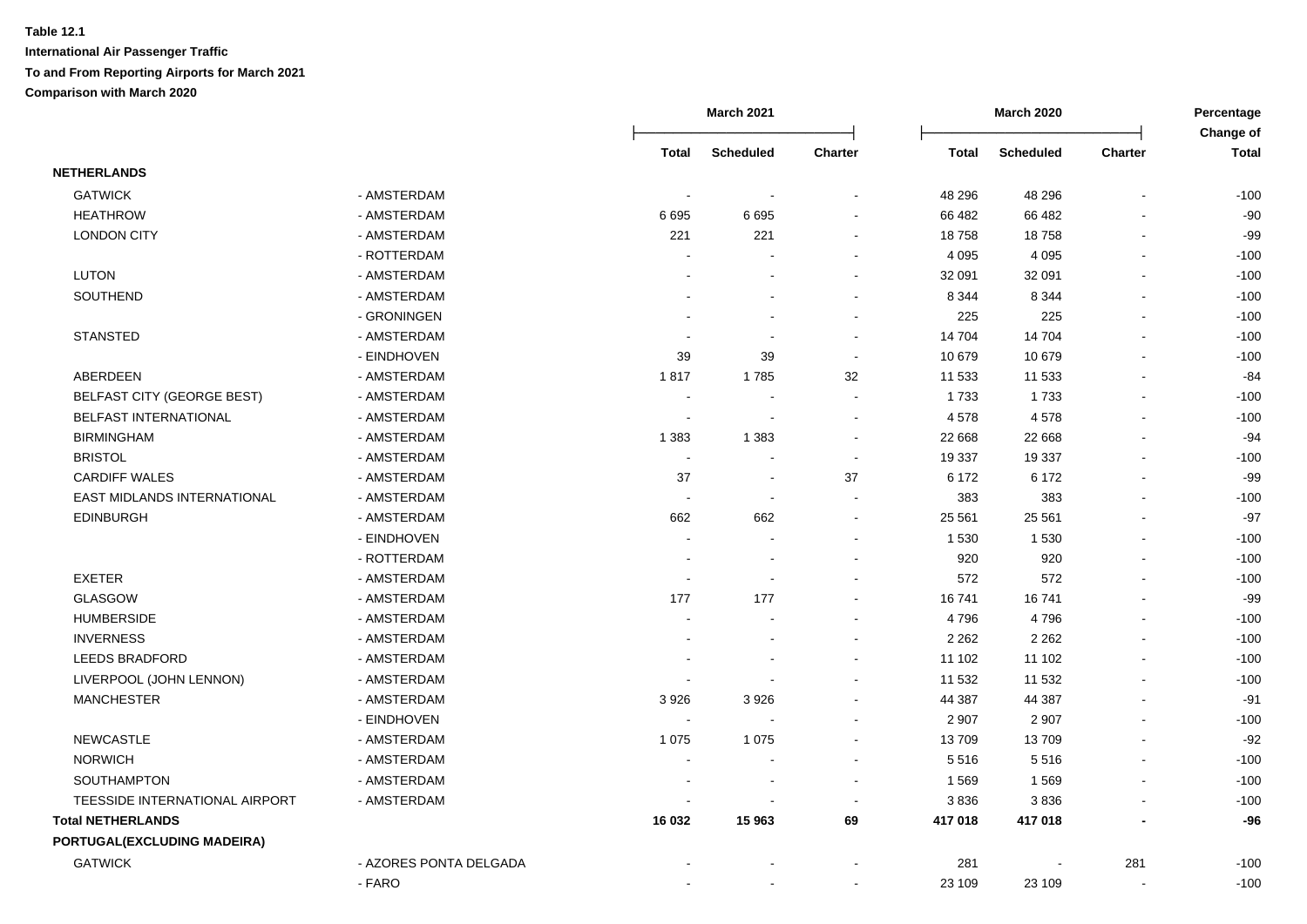|                                          |                        |              | March 2021       |                          |              | <b>March 2020</b> |                          | Percentage<br>Change of |  |
|------------------------------------------|------------------------|--------------|------------------|--------------------------|--------------|-------------------|--------------------------|-------------------------|--|
|                                          |                        | <b>Total</b> | <b>Scheduled</b> | Charter                  | <b>Total</b> | <b>Scheduled</b>  | Charter                  | <b>Total</b>            |  |
|                                          | - LISBON               |              |                  |                          | 16 295       | 16 295            |                          | $-100$                  |  |
|                                          | - OPORTO (PORTUGAL)    |              |                  |                          | 14 935       | 14 9 35           |                          | $-100$                  |  |
| <b>HEATHROW</b>                          | - LISBON               |              |                  | $\overline{a}$           | 41 928       | 41 643            | 285                      | $-100$                  |  |
| <b>LUTON</b>                             | - FARO                 |              |                  | $\blacksquare$           | 6 9 5 4      | 6954              | $\overline{\phantom{a}}$ | $-100$                  |  |
|                                          | - LISBON               |              |                  | $\sim$                   | 15 266       | 15 26 6           | $\sim$                   | $-100$                  |  |
|                                          | - OPORTO (PORTUGAL)    |              |                  | $\sim$                   | 2 9 6 2      | 2962              | $\sim$                   | $-100$                  |  |
| SOUTHEND                                 | - FARO                 |              |                  | $\blacksquare$           | 2 0 0 1      | 2 0 0 1           | $\blacksquare$           | $-100$                  |  |
| <b>STANSTED</b>                          | - AZORES PONTA DELGADA |              |                  | $\overline{\phantom{a}}$ | 523          | 523               |                          | $-100$                  |  |
|                                          | - FARO                 |              |                  | $\overline{\phantom{a}}$ | 9989         | 9989              |                          | $-100$                  |  |
|                                          | - LISBON               |              |                  | $\sim$                   | 21 998       | 21 998            |                          | $-100$                  |  |
|                                          | - OPORTO (PORTUGAL)    |              |                  | $\blacksquare$           | 15 616       | 15 616            |                          | $-100$                  |  |
| <b>BELFAST INTERNATIONAL</b>             | - FARO                 |              |                  | $\sim$                   | 2 1 8 8      | 2 1 8 8           |                          | $-100$                  |  |
| <b>BIRMINGHAM</b>                        | - FARO                 |              |                  | $\blacksquare$           | 7 4 0 8      | 7 4 0 8           |                          | $-100$                  |  |
|                                          | - OPORTO (PORTUGAL)    |              |                  |                          | 1795         | 1795              |                          | $-100$                  |  |
| <b>BOURNEMOUTH</b>                       | - FARO                 |              |                  |                          | 1811         | 1811              |                          | $-100$                  |  |
| <b>BRISTOL</b>                           | - FARO                 |              |                  | $\sim$                   | 8 1 7 3      | 8 1 7 3           |                          | $-100$                  |  |
|                                          | - LISBON               |              |                  | $\sim$                   | 4 0 1 2      | 4 0 1 2           |                          | $-100$                  |  |
|                                          | - OPORTO (PORTUGAL)    |              |                  | $\sim$                   | 1888         | 1888              |                          | $-100$                  |  |
| <b>DUNDEE</b>                            | - FARO                 |              |                  | $\blacksquare$           | $\mathbf{1}$ | $\sim$            | 1                        | $-100$                  |  |
| EAST MIDLANDS INTERNATIONAL              | - FARO                 |              |                  | $\blacksquare$           | 4 6 4 1      | 4641              |                          | $-100$                  |  |
| <b>EDINBURGH</b>                         | - FARO                 |              |                  | $\sim$                   | 3656         | 3656              |                          | $-100$                  |  |
|                                          | - LISBON               |              |                  | $\sim$                   | 3 9 28       | 3928              |                          | $-100$                  |  |
| <b>GLASGOW</b>                           | - FARO                 |              |                  | $\blacksquare$           | 3870         | 3870              | $\overline{\phantom{a}}$ | $-100$                  |  |
| <b>LEEDS BRADFORD</b>                    | - FARO                 |              |                  | $\overline{\phantom{a}}$ | 3615         | 3 2 5 3           | 362                      | $-100$                  |  |
| LIVERPOOL (JOHN LENNON)                  | - FARO                 |              |                  | $\blacksquare$           | 2 6 2 8      | 2628              |                          | $-100$                  |  |
|                                          | - OPORTO (PORTUGAL)    |              |                  | $\overline{a}$           | 1513         | 1513              |                          | $-100$                  |  |
| <b>MANCHESTER</b>                        | - FARO                 |              |                  | $\blacksquare$           | 9519         | 9519              |                          | $-100$                  |  |
|                                          | - LISBON               |              |                  | $\overline{a}$           | 12 093       | 12 093            |                          | $-100$                  |  |
|                                          | - OPORTO (PORTUGAL)    |              |                  | $\sim$                   | 4 3 6 9      | 4 3 6 9           |                          | $-100$                  |  |
| <b>NEWCASTLE</b>                         | - FARO                 |              |                  | $\overline{\phantom{a}}$ | 3587         | 3587              | $\overline{\phantom{a}}$ | $-100$                  |  |
| <b>PRESTWICK</b>                         | - FARO                 |              |                  | $\sim$                   | 1959         | 1959              | $\sim$                   | $-100$                  |  |
| <b>Total PORTUGAL(EXCLUDING MADEIRA)</b> |                        |              |                  | $\blacksquare$           | 254 511      | 253 582           | 929                      | $-100$                  |  |
| PORTUGAL(MADEIRA)                        |                        |              |                  |                          |              |                   |                          |                         |  |
| <b>GATWICK</b>                           | - FUNCHAL              |              |                  | $\blacksquare$           | 13 086       | 11 960            | 1 1 2 6                  | $-100$                  |  |
| <b>STANSTED</b>                          | - FUNCHAL              |              |                  | $\blacksquare$           | 1735         | 1735              |                          | $-100$                  |  |
| <b>BIRMINGHAM</b>                        | - FUNCHAL              |              |                  | $\blacksquare$           | 1744         | 1744              |                          | $-100$                  |  |
|                                          |                        |              |                  |                          |              |                   |                          |                         |  |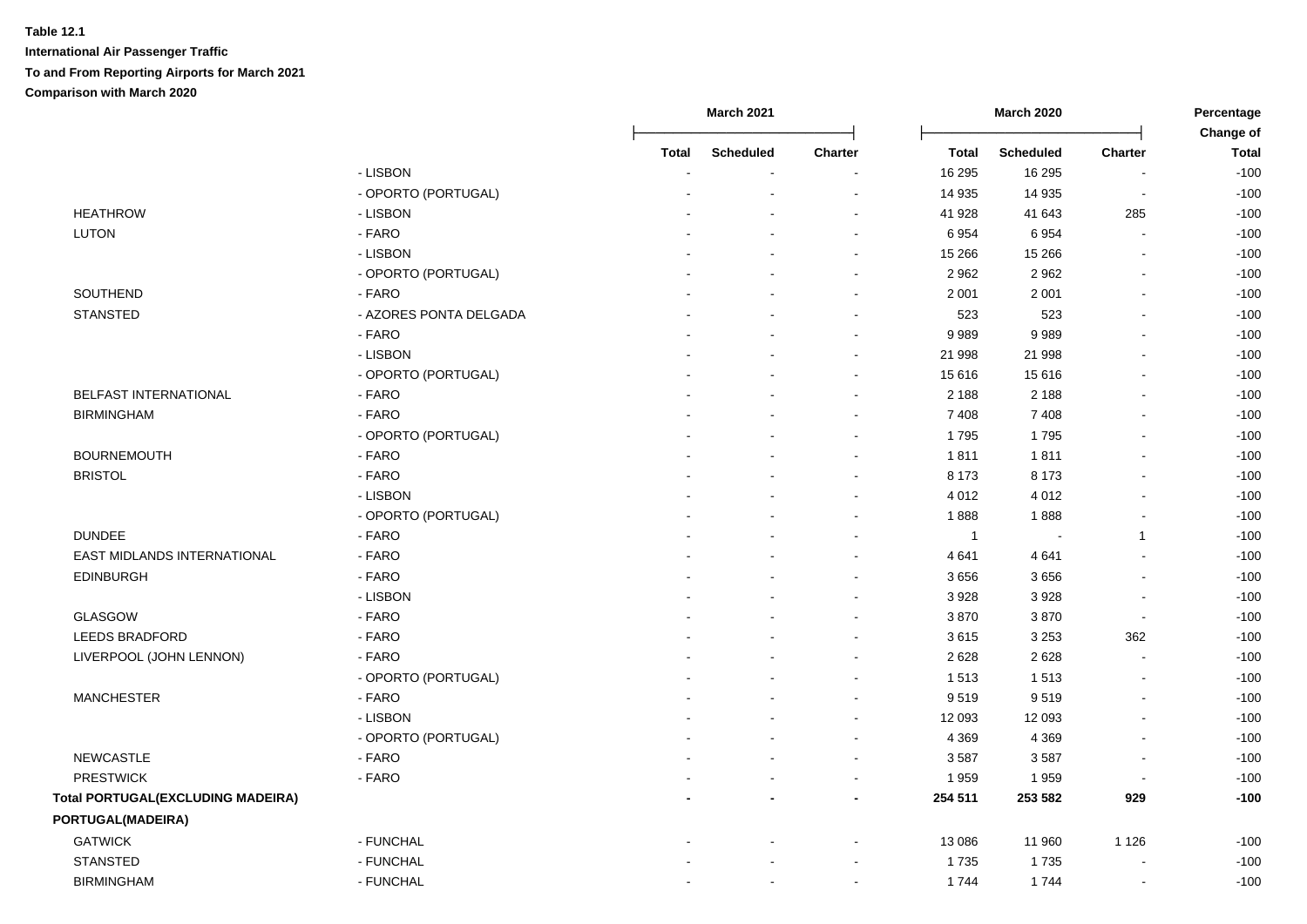|                                |                        |                          | <b>March 2021</b>        |                          |              | <b>March 2020</b> |                | Percentage<br>Change of |  |
|--------------------------------|------------------------|--------------------------|--------------------------|--------------------------|--------------|-------------------|----------------|-------------------------|--|
|                                |                        | <b>Total</b>             | <b>Scheduled</b>         | Charter                  | <b>Total</b> | <b>Scheduled</b>  | Charter        | <b>Total</b>            |  |
| <b>BRISTOL</b>                 | - FUNCHAL              |                          |                          |                          | 2875         | 2875              | ÷,             | $-100$                  |  |
| EAST MIDLANDS INTERNATIONAL    | - FUNCHAL              |                          | ÷                        | $\sim$                   | 1718         | 846               | 872            | $-100$                  |  |
| <b>EDINBURGH</b>               | - FUNCHAL              |                          |                          | $\blacksquare$           | 908          | 908               |                | $-100$                  |  |
| GLASGOW                        | - FUNCHAL              |                          |                          | $\blacksquare$           | 830          | 830               | $\blacksquare$ | $-100$                  |  |
| <b>LEEDS BRADFORD</b>          | - FUNCHAL              |                          |                          | $\sim$                   | 867          | 867               | $\sim$         | $-100$                  |  |
| <b>MANCHESTER</b>              | - FUNCHAL              |                          |                          | $\blacksquare$           | 4 6 4 2      | 3648              | 994            | $-100$                  |  |
| <b>NEWCASTLE</b>               | - FUNCHAL              |                          |                          | $\blacksquare$           | 645          | 645               |                | $-100$                  |  |
| <b>Total PORTUGAL(MADEIRA)</b> |                        |                          | $\blacksquare$           | $\overline{\phantom{a}}$ | 29 050       | 26 058            | 2992           | $-100$                  |  |
| <b>SLOVENIA</b>                |                        |                          |                          |                          |              |                   |                |                         |  |
| <b>GATWICK</b>                 | - LJUBLJANA            |                          |                          | $\blacksquare$           | 2 4 3 5      | 2 3 7 1           | 64             | $-100$                  |  |
| SOUTHEND                       | - LJUBLJANA            |                          | $\blacksquare$           | $\sim$                   | 72           | 72                | $\blacksquare$ | $-100$                  |  |
| <b>STANSTED</b>                | - LJUBLJANA            |                          | $\overline{\phantom{a}}$ | $\blacksquare$           | 3745         | 3745              | $\sim$         | $-100$                  |  |
| <b>Total SLOVENIA</b>          |                        |                          |                          | $\blacksquare$           | 6 2 5 2      | 6 1 8 8           | 64             | $-100$                  |  |
| <b>SPAIN</b>                   |                        |                          |                          |                          |              |                   |                |                         |  |
| <b>GATWICK</b>                 | - ALICANTE             | 999                      | 999                      | $\blacksquare$           | 29 178       | 28 856            | 322            | $-97$                   |  |
|                                | - ALMERIA              | $\sim$                   | $\sim$                   | $\blacksquare$           | 3 6 6 0      | 3 6 6 0           |                | $-100$                  |  |
|                                | - ASTURIAS             | 263                      | 263                      |                          | 1514         | 1514              | $\overline{a}$ | $-83$                   |  |
|                                | - BARCELONA            | 2 5 2 4                  | 2 5 2 4                  |                          | 49 4 84      | 49 4 84           |                | $-95$                   |  |
|                                | - BILBAO               | 206                      | 206                      |                          | 8 6 0 9      | 8 6 0 9           |                | $-98$                   |  |
|                                | - GRANADA              | $\overline{\phantom{a}}$ | $\sim$                   | $\sim$                   | 1 6 6 0      | 1660              |                | $-100$                  |  |
|                                | - MADRID               | 5 2 2 8                  | 5 0 3 9                  | 189                      | 31 561       | 31 561            |                | $-83$                   |  |
|                                | - MAHON                | $\overline{\phantom{a}}$ | $\sim$                   | $\sim$                   | 1 1 4 7      | 1 1 4 7           | $\overline{a}$ | $-100$                  |  |
|                                | - MALAGA               | 560                      | 560                      | $\blacksquare$           | 37 650       | 36 373            | 1 277          | $-99$                   |  |
|                                | - MURCIA INTERNATIONAL | $\sim$                   | $\sim$                   | $\blacksquare$           | 5 3 3 8      | 5 3 3 8           | $\blacksquare$ | $-100$                  |  |
|                                | - PALMA DE MALLORCA    | 172                      | 172                      |                          | 12 055       | 11 238            | 817            | $-99$                   |  |
|                                | - SEVILLE              | $\blacksquare$           | $\blacksquare$           | $\blacksquare$           | 12817        | 12 642            | 175            | $-100$                  |  |
|                                | - VALENCIA             | $\blacksquare$           | $\overline{\phantom{a}}$ | $\blacksquare$           | 10 232       | 10 232            | $\overline{a}$ | $-100$                  |  |
| <b>HEATHROW</b>                | - A CORUNA             | $\sim$                   | $\overline{\phantom{a}}$ | $\overline{\phantom{a}}$ | 3781         | 3781              | L.             | $-100$                  |  |
|                                | - BARCELONA            | 2 2 2 8                  | 2 2 2 8                  | $\blacksquare$           | 26 084       | 26 084            | $\overline{a}$ | $-91$                   |  |
|                                | - MADRID               | 17681                    | 17572                    | 109                      | 58 815       | 58 815            |                | $-70$                   |  |
|                                | - MALAGA               | 1 2 0 5                  | 1 2 0 5                  | $\overline{\phantom{a}}$ | 2859         | 2859              | $\blacksquare$ | $-58$                   |  |
|                                | - VALENCIA             | $\sim$                   | $\overline{a}$           | $\sim$                   | 4714         | 4714              |                | $-100$                  |  |
| <b>LONDON CITY</b>             | - IBIZA                | $\sim$                   | $\sim$                   | $\sim$                   | 2 3 8 8      | 2 3 8 8           | $\sim$         | $-100$                  |  |
|                                | - MALAGA               |                          | $\sim$                   | $\overline{a}$           | 986          | 986               | $\blacksquare$ | $-100$                  |  |
|                                | - PALMA DE MALLORCA    |                          | ÷                        | ÷                        | 1 0 1 3      | 1 0 1 3           | $\overline{a}$ | $-100$                  |  |
| <b>LUTON</b>                   | - ALICANTE             | 600                      | 600                      | $\blacksquare$           | 10 015       | 10 015            | $\sim$         | $-94$                   |  |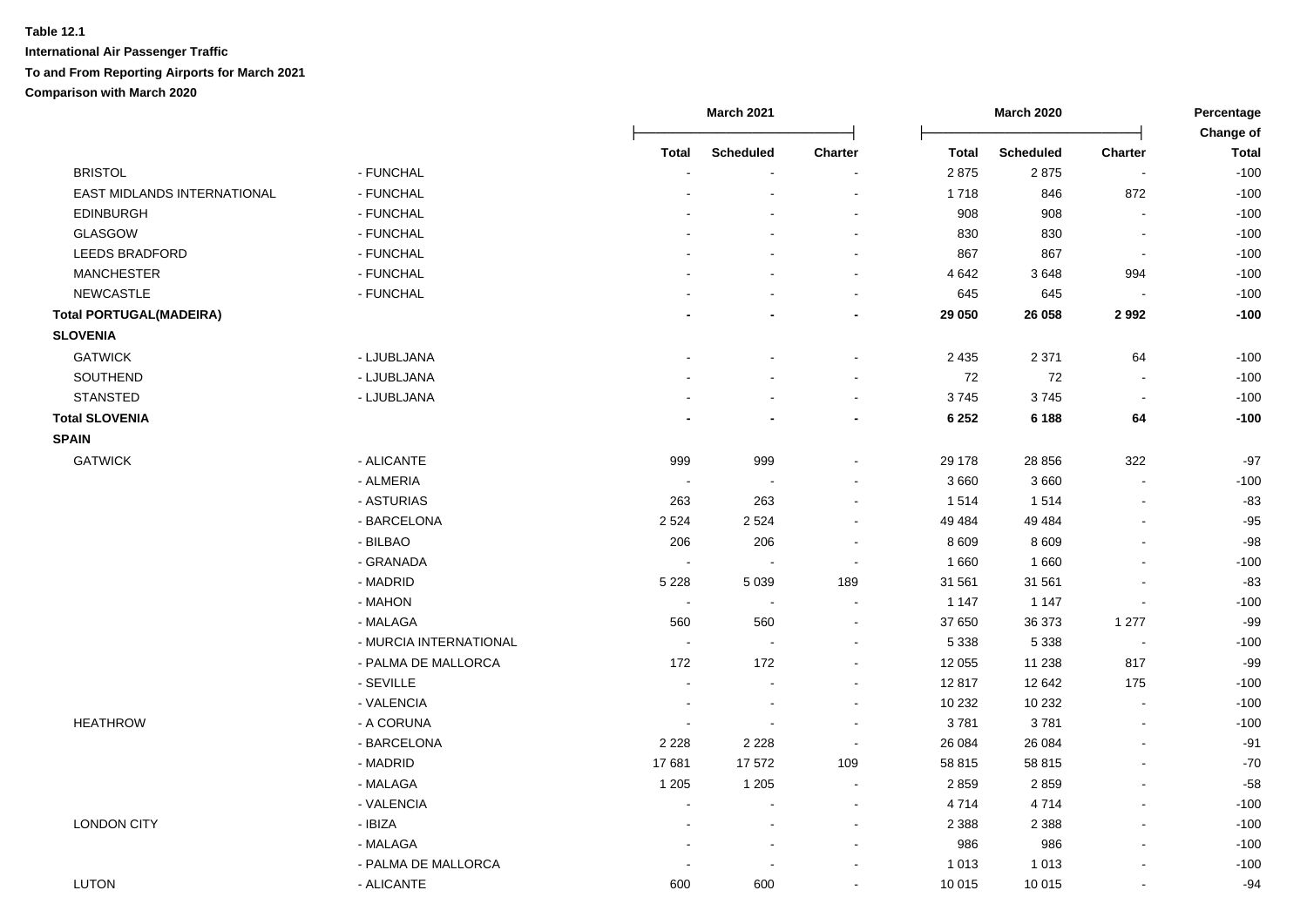|                       |                                  | <b>March 2021</b>        |                          |                          | <b>March 2020</b> | Percentage       |                          |                           |
|-----------------------|----------------------------------|--------------------------|--------------------------|--------------------------|-------------------|------------------|--------------------------|---------------------------|
|                       |                                  | <b>Total</b>             | <b>Scheduled</b>         | Charter                  | Total             | <b>Scheduled</b> | <b>Charter</b>           | Change of<br><b>Total</b> |
|                       | - BARCELONA                      |                          | $\sim$                   |                          | 17 265            | 17 265           | $\blacksquare$           | $-100$                    |
|                       | - CASTELLON COSTA AZAHAR         |                          |                          |                          | 347               | 347              | $\blacksquare$           | $-100$                    |
|                       | - MADRID                         |                          |                          |                          | 4839              | 4839             | $\overline{\phantom{a}}$ | $-100$                    |
|                       | - MALAGA                         | 2 2 9 1                  | 2 2 9 1                  |                          | 10 806            | 10 099           | 707                      | $-79$                     |
|                       | - PALMA DE MALLORCA              | 125                      | 125                      |                          | 1 5 6 5           | 1565             |                          | $-92$                     |
|                       | - SEVILLE                        |                          |                          |                          | 3 9 4 1           | 3 9 4 1          | $\blacksquare$           | $-100$                    |
|                       | - VALENCIA                       |                          |                          |                          | 1657              | 1657             | $\sim$                   | $-100$                    |
| SOUTHEND              | - ALICANTE                       |                          |                          | $\sim$                   | 8 4 5 9           | 8 4 5 9          | $\blacksquare$           | $-100$                    |
|                       | - BARCELONA                      |                          |                          |                          | 1780              | 1780             | $\blacksquare$           | $-100$                    |
|                       | - BILBAO                         |                          |                          | $\sim$                   | 1897              | 1897             | $\sim$                   | $-100$                    |
|                       | - MALAGA                         |                          | $\sim$                   | $\sim$                   | 7 2 6 9           | 7 2 6 9          | $\sim$                   | $-100$                    |
|                       | - MURCIA INTERNATIONAL           |                          | $\overline{\phantom{a}}$ |                          | 1 0 3 1           | 1 0 3 1          | $\blacksquare$           | $-100$                    |
| <b>STANSTED</b>       | - ALICANTE                       | 724                      | 724                      |                          | 12 179            | 12 179           | $\blacksquare$           | $-94$                     |
|                       | - BARCELONA                      | 251                      | 168                      | 83                       | 21 113            | 21 113           | $\overline{\phantom{a}}$ | $-99$                     |
|                       | - BILBAO                         |                          | $\sim$                   | $\sim$                   | 1 1 9 4           | 1 0 7 4          | 120                      | $-100$                    |
|                       | - CASTELLON COSTA AZAHAR         |                          | $\blacksquare$           |                          | 917               | 917              | $\overline{\phantom{a}}$ | $-100$                    |
|                       | - JEREZ                          |                          |                          |                          | 1556              | 1556             |                          | $-100$                    |
|                       | - MADRID                         | 1 2 8 7                  | 1 2 3 6                  | 51                       | 18 24 6           | 18 24 6          | $\sim$                   | $-93$                     |
|                       | - MALAGA                         |                          |                          |                          | 16 989            | 16 904           | 85                       | $-100$                    |
|                       | - MURCIA INTERNATIONAL           | $\overline{\phantom{a}}$ | $\sim$                   | $\overline{\phantom{a}}$ | 2970              | 2970             | $\sim$                   | $-100$                    |
|                       | - PALMA DE MALLORCA              | 141                      | 114                      | 27                       | 7682              | 7682             | $\blacksquare$           | $-98$                     |
|                       | - REUS                           | $\overline{a}$           | $\overline{\phantom{a}}$ | $\sim$                   | 1 0 5 0           | 1 0 5 0          | $\blacksquare$           | $-100$                    |
|                       | - SANTANDER                      |                          |                          | $\sim$                   | 3 5 2 5           | 3525             | $\blacksquare$           | $-100$                    |
|                       | - SANTIAGO DE COMPOSTELA (SPAIN) |                          |                          |                          | 2 0 4 0           | 2 0 4 0          |                          | $-100$                    |
|                       | - SEVILLE                        |                          |                          |                          | 5925              | 5925             |                          | $-100$                    |
|                       | - VALENCIA                       |                          |                          |                          | 6760              | 6760             |                          | $-100$                    |
|                       | - ZARAGOZA                       |                          |                          |                          | 3 4 8 9           | 3 4 8 9          | $\overline{a}$           | $-100$                    |
| ABERDEEN              | - ALICANTE                       |                          |                          |                          | 1 6 3 0           | 1 6 3 0          | $\blacksquare$           | $-100$                    |
| BELFAST INTERNATIONAL | - ALICANTE                       |                          |                          |                          | 4 8 9 0           | 4 8 9 0          | $\blacksquare$           | $-100$                    |
|                       | - MALAGA                         |                          |                          |                          | 4 1 2 4           | 4 1 2 4          | $\blacksquare$           | $-100$                    |
| <b>BIRMINGHAM</b>     | - ALICANTE                       |                          |                          |                          | 12 471            | 11 405           | 1 0 6 6                  | $-100$                    |
|                       | - BARCELONA                      |                          |                          |                          | 7796              | 7796             |                          | $-100$                    |
|                       | - MADRID                         |                          |                          |                          | 4 1 6 3           | 4 1 6 3          | $\overline{\phantom{a}}$ | $-100$                    |
|                       | - MALAGA                         |                          |                          |                          | 11 737            | 10 698           | 1 0 3 9                  | $-100$                    |
|                       | - MURCIA INTERNATIONAL           |                          |                          |                          | 1 4 7 1           | 1 4 7 1          | $\sim$                   | $-100$                    |
|                       | - PALMA DE MALLORCA              |                          | $\overline{\phantom{a}}$ | $\sim$                   | 1656              | 1656             | $\blacksquare$           | $-100$                    |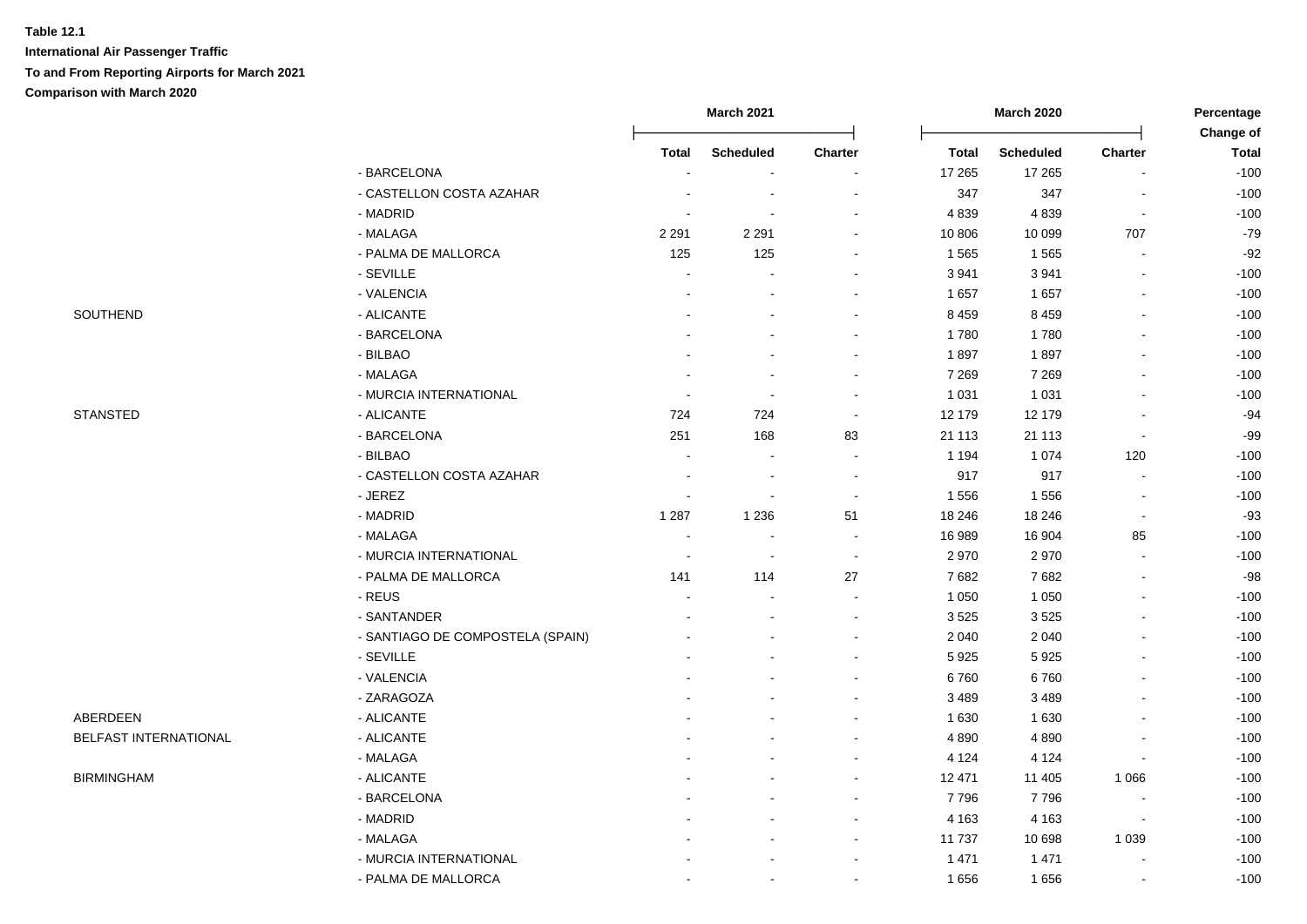|                             |                        |                          | <b>March 2021</b>        |                          |              | <b>March 2020</b> |                          | Percentage                |  |
|-----------------------------|------------------------|--------------------------|--------------------------|--------------------------|--------------|-------------------|--------------------------|---------------------------|--|
|                             |                        | Total                    | <b>Scheduled</b>         | Charter                  | <b>Total</b> | <b>Scheduled</b>  | <b>Charter</b>           | Change of<br><b>Total</b> |  |
| <b>BOURNEMOUTH</b>          | - ALICANTE             | $\overline{\phantom{a}}$ | $\blacksquare$           |                          | 2 3 0 2      | 2 3 0 2           | $\overline{\phantom{a}}$ | $-100$                    |  |
|                             | - MALAGA               |                          | $\overline{\phantom{a}}$ |                          | 1766         | 1766              | L,                       | $-100$                    |  |
| <b>BRISTOL</b>              | - ALICANTE             | 244                      | 244                      | $\sim$                   | 11 557       | 11 557            | $\overline{a}$           | $-98$                     |  |
|                             | - BARCELONA            | $\overline{a}$           |                          | $\sim$                   | 6 6 3 9      | 6639              | $\mathbf{r}$             | $-100$                    |  |
|                             | - BILBAO               | $\blacksquare$           |                          |                          | 1 2 8 7      | 1 2 8 7           | $\blacksquare$           | $-100$                    |  |
|                             | - MADRID               |                          |                          |                          | 3826         | 3826              | $\sim$                   | $-100$                    |  |
|                             | - MALAGA               |                          |                          | $\blacksquare$           | 12 809       | 12 075            | 734                      | $-100$                    |  |
|                             | - MURCIA INTERNATIONAL |                          |                          | $\overline{\phantom{a}}$ | 1960         | 1960              | $\blacksquare$           | $-100$                    |  |
|                             | - PALMA DE MALLORCA    |                          |                          | $\sim$                   | 3 4 8 8      | 3488              | $\blacksquare$           | $-100$                    |  |
|                             | - SEVILLE              |                          |                          | $\blacksquare$           | 3 2 5 5      | 3 2 5 5           | $\overline{a}$           | $-100$                    |  |
|                             | - VALENCIA             | $\overline{a}$           |                          | $\sim$                   | 1 3 1 1      | 1 3 1 1           | $\overline{a}$           | $-100$                    |  |
| <b>CARDIFF WALES</b>        | - ALICANTE             | 71                       | 71                       | $\sim$                   | 3656         | 2 1 7 2           | 1484                     | $-98$                     |  |
|                             | - MALAGA               | $\overline{a}$           |                          |                          | 1 5 5 6      | 631               | 925                      | $-100$                    |  |
| DONCASTER SHEFFIELD         | - ALICANTE             |                          |                          | $\sim$                   | 1515         | $\sim$            | 1515                     | $-100$                    |  |
|                             | - MALAGA               |                          |                          | $\sim$                   | 1 674        | $\sim$            | 1 674                    | $-100$                    |  |
|                             | - PALMA DE MALLORCA    |                          |                          |                          | 1 3 7 7      | $\sim$            | 1 377                    | $-100$                    |  |
| EAST MIDLANDS INTERNATIONAL | - ALICANTE             |                          |                          | $\blacksquare$           | 11 482       | 10 562            | 920                      | $-100$                    |  |
|                             | - MALAGA               | 55                       |                          | 55                       | 8 3 9 9      | 7469              | 930                      | $-99$                     |  |
|                             | - PALMA DE MALLORCA    |                          |                          | $\sim$                   | 1 6 3 8      | 1 6 3 8           | $\blacksquare$           | $-100$                    |  |
| <b>EDINBURGH</b>            | - ALICANTE             | $\overline{a}$           |                          | $\sim$                   | 7 1 2 3      | 7 1 2 3           | $\blacksquare$           | $-100$                    |  |
|                             | - BARCELONA            |                          |                          | $\sim$                   | 5868         | 5868              | $\overline{\phantom{a}}$ | $-100$                    |  |
|                             | - MADRID               |                          |                          | $\blacksquare$           | 4 4 9 3      | 4 4 9 3           | $\blacksquare$           | $-100$                    |  |
|                             | - MALAGA               |                          |                          |                          | 6 207        | 5516              | 691                      | $-100$                    |  |
|                             | - PALMA DE MALLORCA    |                          |                          | $\sim$                   | 1 4 3 8      | 1438              | $\overline{\phantom{a}}$ | $-100$                    |  |
|                             | - SANTANDER            |                          |                          | $\sim$                   | 1498         | 1498              | $\sim$                   | $-100$                    |  |
|                             | - SEVILLE              |                          |                          |                          | 2914         | 2914              | $\overline{a}$           | $-100$                    |  |
| <b>EXETER</b>               | - ALICANTE             |                          |                          | $\blacksquare$           | 1 3 5 4      | 1 3 5 4           | $\overline{\phantom{a}}$ | $-100$                    |  |
|                             | - MALAGA               |                          |                          |                          | 1 600        | 1 600             | $\blacksquare$           | $-100$                    |  |
| <b>GLASGOW</b>              | - ALICANTE             |                          |                          |                          | 9868         | 8923              | 945                      | $-100$                    |  |
|                             | - BARCELONA            |                          |                          |                          | 1 604        | 1 604             | $\overline{\phantom{a}}$ | $-100$                    |  |
|                             | - MALAGA               |                          |                          |                          | 7700         | 6777              | 923                      | $-100$                    |  |
|                             | - PALMA DE MALLORCA    |                          |                          |                          | 1 4 0 6      | 1 4 0 6           | $\sim$                   | $-100$                    |  |
| <b>LEEDS BRADFORD</b>       | - ALICANTE             |                          |                          | $\sim$                   | 11 475       | 11 287            | 188                      | $-100$                    |  |
|                             | - BARCELONA            |                          |                          | $\blacksquare$           | 2 1 4 4      | 2 1 4 4           | $\overline{\phantom{a}}$ | $-100$                    |  |
|                             | - MALAGA               |                          |                          | $\blacksquare$           | 7442         | 7 1 2 4           | 318                      | $-100$                    |  |
|                             | - PALMA DE MALLORCA    |                          |                          | $\blacksquare$           | 1 4 7 0      | 1 3 1 7           | 153                      | $-100$                    |  |
|                             |                        |                          |                          |                          |              |                   |                          |                           |  |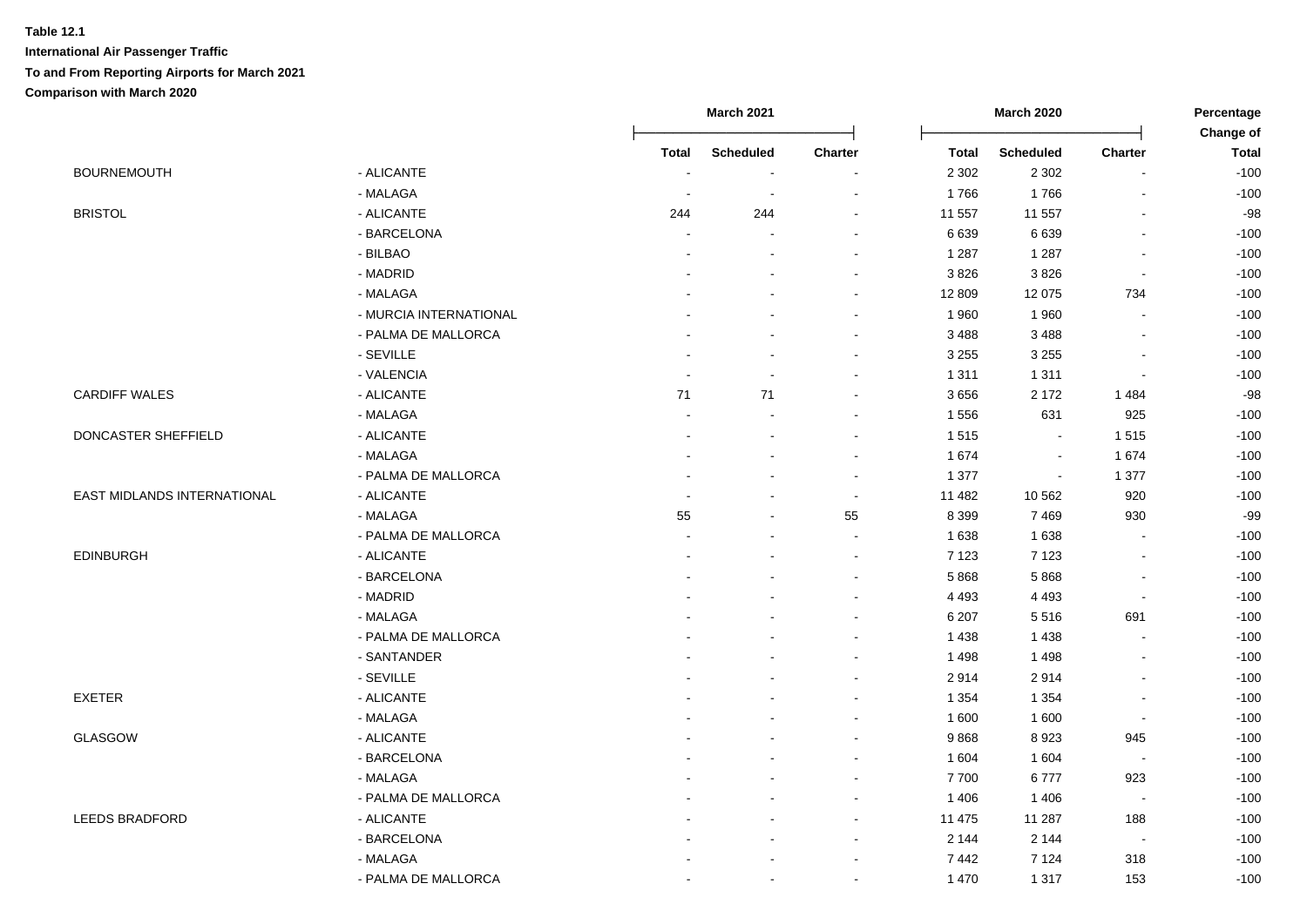| LIVERPOOL (JOHN LENNON)<br>- ALICANTE          | <b>Total</b><br>143<br>$\sim$ | <b>Scheduled</b><br>143  | Charter                  | <b>Total</b> | <b>Scheduled</b>         | Charter                  | Change of<br><b>Total</b> |
|------------------------------------------------|-------------------------------|--------------------------|--------------------------|--------------|--------------------------|--------------------------|---------------------------|
|                                                |                               |                          |                          |              |                          |                          |                           |
|                                                |                               |                          |                          | 10 4 14      | 10414                    |                          | $-99$                     |
| - BARCELONA                                    |                               |                          |                          | 5 4 7 1      | 5 4 7 1                  |                          | $-100$                    |
| - MADRID                                       |                               | J.                       |                          | 4 2 9 9      | 2622                     | 1677                     | $-100$                    |
| - MALAGA                                       | 261                           | 261                      |                          | 7674         | 7674                     | ÷,                       | $-97$                     |
| - PALMA DE MALLORCA                            | $\sim$                        | $\overline{\phantom{a}}$ |                          | 1 2 0 3      | 1 2 0 3                  | $\sim$                   | $-100$                    |
| <b>MANCHESTER</b><br>- ALICANTE                | 848                           | 848                      | $\overline{\phantom{a}}$ | 26 780       | 24 6 64                  | 2 1 1 6                  | $-97$                     |
| - BARCELONA                                    | 419                           | 419                      | $\sim$                   | 15 706       | 15706                    | $\overline{\phantom{a}}$ | $-97$                     |
| - BILBAO                                       |                               |                          | $\overline{\phantom{a}}$ | 1878         | 1785                     | 93                       | $-100$                    |
| - GRANADA                                      | $\overline{a}$                | ÷.                       | $\sim$                   | 1 3 7 3      | 1 3 7 3                  | $\blacksquare$           | $-100$                    |
| - MADRID                                       | $\overline{\phantom{a}}$      | $\overline{\phantom{a}}$ | $\sim$                   | 6 5 4 2      | 6542                     | L,                       | $-100$                    |
| - MALAGA                                       | 156                           | 156                      | $\blacksquare$           | 19 114       | 16 0 35                  | 3079                     | $-99$                     |
| - MURCIA INTERNATIONAL                         | $\sim$                        | $\sim$                   |                          | 2 3 2 2      | 2 3 2 2                  | $\sim$                   | $-100$                    |
| - PALMA DE MALLORCA                            | 230                           | 230                      |                          | 7680         | 6 2 0 3                  | 1 477                    | $-97$                     |
| - SEVILLE                                      |                               |                          |                          | 3 2 0 2      | 3 2 0 2                  |                          | $-100$                    |
| - VALENCIA                                     | $\overline{\phantom{a}}$      | $\overline{\phantom{a}}$ |                          | 1 500        | 1500                     | L,                       | $-100$                    |
| <b>NEWCASTLE</b><br>- ALICANTE                 | 202                           | 202                      |                          | 13 401       | 13 4 01                  | L,                       | $-98$                     |
| - BARCELONA                                    | $\blacksquare$                |                          |                          | 2 3 8 9      | 2 3 8 9                  | $\blacksquare$           | $-100$                    |
| - MALAGA                                       |                               |                          |                          | 8 5 0 5      | 8 5 0 5                  |                          | $-100$                    |
| - PALMA DE MALLORCA                            |                               |                          | $\sim$                   | 1 3 1 9      | 1 3 1 9                  | $\blacksquare$           | $-100$                    |
| NEWQUAY<br>- ALICANTE                          |                               |                          | $\sim$                   | 1589         | 1589                     |                          | $-100$                    |
| - ALICANTE<br><b>PRESTWICK</b>                 |                               |                          | $\blacksquare$           | 3 0 5 4      | 3 0 5 4                  |                          | $-100$                    |
| - MALAGA                                       |                               |                          | $\blacksquare$           | 1719         | 1719                     | $\overline{a}$           | $-100$                    |
| <b>Total SPAIN</b>                             | 39 114                        | 38 600                   | 514                      | 836 224      | 809 397                  | 26 8 27                  | $-95$                     |
| <b>SPAIN(CANARY ISLANDS)</b>                   |                               |                          |                          |              |                          |                          |                           |
| <b>GATWICK</b><br>- ARRECIFE                   | 121                           | 121                      |                          | 19 081       | 15 880                   | 3 2 0 1                  | $-99$                     |
| - FUERTEVENTURA                                | ÷,                            |                          |                          | 9683         | 8 1 8 4                  | 1499                     | $-100$                    |
| - LAS PALMAS                                   | $\overline{a}$                | ÷,                       | $\sim$                   | 14 654       | 11 099                   | 3555                     | $-100$                    |
| - SANTA CRUZ DE LA PALMA                       | $\overline{\phantom{a}}$      | $\overline{\phantom{a}}$ | $\sim$                   | 2 3 4 7      | 1488                     | 859                      | $-100$                    |
| - TENERIFE (SURREINA SOFIA)                    | 485                           | 485                      | $\sim$                   | 32 418       | 27 533                   | 4885                     | $-99$                     |
| <b>HEATHROW</b><br>- TENERIFE (SURREINA SOFIA) | 119                           | 119                      |                          | 733          | 733                      | $\overline{\phantom{a}}$ | $-84$                     |
| <b>LUTON</b><br>- ARRECIFE                     | 713                           | 713                      |                          | 3 6 6 2      | 2771                     | 891                      | $-81$                     |
| - FUERTEVENTURA                                | 565                           | 565                      |                          | $\sim$       | $\overline{\phantom{a}}$ | $\blacksquare$           | $\sim$                    |
| - LAS PALMAS                                   | 641                           | 641                      |                          | $\sim$       | $\overline{\phantom{a}}$ | $\sim$                   | $\overline{\phantom{a}}$  |
| - TENERIFE (SURREINA SOFIA)                    | 869                           | 869                      | $\overline{\phantom{a}}$ | 6462         | 5681                     | 781                      | $-87$                     |
| SOUTHEND<br>- ARRECIFE                         |                               |                          |                          | 1 6 3 3      | 1 6 3 3                  | $\overline{a}$           | $-100$                    |
| - TENERIFE (SURREINA SOFIA)                    |                               | $\sim$                   |                          | 782          | 782                      | $\blacksquare$           | $-100$                    |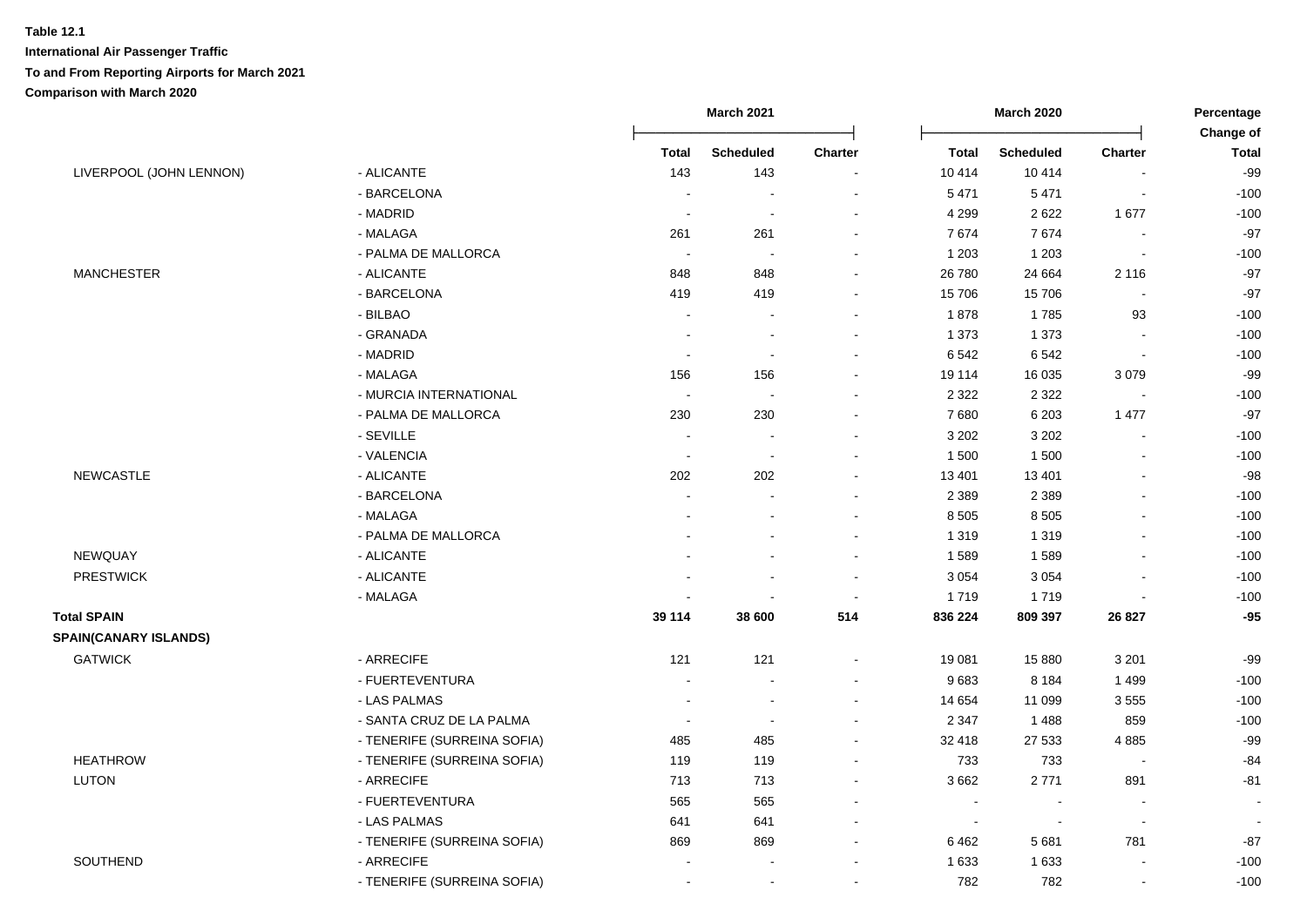|                              |                             |                          | March 2021       |                          |              | <b>March 2020</b> |                          | Percentage<br>Change of |  |
|------------------------------|-----------------------------|--------------------------|------------------|--------------------------|--------------|-------------------|--------------------------|-------------------------|--|
|                              |                             | Total                    | <b>Scheduled</b> | <b>Charter</b>           | <b>Total</b> | <b>Scheduled</b>  | <b>Charter</b>           | <b>Total</b>            |  |
| <b>STANSTED</b>              | - ARRECIFE                  | 122                      | 122              | $\overline{\phantom{a}}$ | 11 349       | 10 4 31           | 918                      | $-99$                   |  |
|                              | - FUERTEVENTURA             | ÷,                       | $\sim$           |                          | 8 6 5 3      | 8653              | $\sim$                   | $-100$                  |  |
|                              | - LAS PALMAS                | $\overline{\phantom{a}}$ |                  |                          | 8 3 7 1      | 7485              | 886                      | $-100$                  |  |
|                              | - TENERIFE (SURREINA SOFIA) | 242                      | 242              | $\blacksquare$           | 17 338       | 15 658            | 1680                     | $-99$                   |  |
| ABERDEEN                     | - TENERIFE (SURREINA SOFIA) | $\sim$                   |                  | $\blacksquare$           | 1760         | $\blacksquare$    | 1760                     | $-100$                  |  |
| <b>BELFAST INTERNATIONAL</b> | - ARRECIFE                  |                          |                  | $\sim$                   | 3 9 0 4      | 3 9 0 4           |                          | $-100$                  |  |
|                              | - FUERTEVENTURA             |                          |                  | $\blacksquare$           | 2 3 0 7      | 2 3 0 7           |                          | $-100$                  |  |
|                              | - LAS PALMAS                |                          |                  | $\blacksquare$           | 1 502        | 1 5 0 2           |                          | $-100$                  |  |
|                              | - TENERIFE (SURREINA SOFIA) |                          |                  | $\blacksquare$           | 3 2 6 0      | 3 2 6 0           | $\overline{\phantom{a}}$ | $-100$                  |  |
| <b>BIRMINGHAM</b>            | - ARRECIFE                  |                          |                  | $\blacksquare$           | 11 941       | 9701              | 2 2 4 0                  | $-100$                  |  |
|                              | - FUERTEVENTURA             |                          |                  | $\sim$                   | 7847         | 6 0 0 3           | 1844                     | $-100$                  |  |
|                              | - LAS PALMAS                |                          |                  | $\blacksquare$           | 6737         | 5016              | 1721                     | $-100$                  |  |
|                              | - TENERIFE (SURREINA SOFIA) |                          |                  | $\sim$                   | 16821        | 12 8 86           | 3935                     | $-100$                  |  |
| <b>BOURNEMOUTH</b>           | - ARRECIFE                  |                          |                  | $\blacksquare$           | 1790         | $\sim$            | 1790                     | $-100$                  |  |
|                              | - LAS PALMAS                |                          |                  |                          | 1 5 2 2      | 638               | 884                      | $-100$                  |  |
|                              | - TENERIFE (SURREINA SOFIA) |                          |                  |                          | 2 2 3 8      | 677               | 1 5 6 1                  | $-100$                  |  |
| <b>BRISTOL</b>               | - ARRECIFE                  |                          |                  |                          | 6961         | 5 1 4 1           | 1820                     | $-100$                  |  |
|                              | - FUERTEVENTURA             |                          |                  |                          | 2 0 8 6      | 1526              | 560                      | $-100$                  |  |
|                              | - LAS PALMAS                |                          |                  | $\sim$                   | 3 1 8 4      | 2 2 5 9           | 925                      | $-100$                  |  |
|                              | - TENERIFE (SURREINA SOFIA) |                          |                  | $\sim$                   | 8790         | 6 3 8 5           | 2 4 0 5                  | $-100$                  |  |
| <b>CARDIFF WALES</b>         | - ARRECIFE                  |                          |                  | $\sim$                   | 1967         | $\sim$            | 1967                     | $-100$                  |  |
|                              | - LAS PALMAS                |                          |                  | $\overline{\phantom{a}}$ | 571          | $\sim$            | 571                      | $-100$                  |  |
|                              | - TENERIFE (SURREINA SOFIA) |                          |                  | $\sim$                   | 2 2 3 7      | $\blacksquare$    | 2 2 3 7                  | $-100$                  |  |
| DONCASTER SHEFFIELD          | - ARRECIFE                  |                          |                  |                          | 1935         | $\sim$            | 1935                     | $-100$                  |  |
|                              | - LAS PALMAS                |                          |                  | $\sim$                   | 781          | $\blacksquare$    | 781                      | $-100$                  |  |
|                              | - TENERIFE (SURREINA SOFIA) |                          |                  | $\sim$                   | 2412         | $\blacksquare$    | 2412                     | $-100$                  |  |
| EAST MIDLANDS INTERNATIONAL  | - ARRECIFE                  |                          |                  | $\blacksquare$           | 8761         | 7867              | 894                      | $-100$                  |  |
|                              | - FUERTEVENTURA             |                          |                  | $\blacksquare$           | 5 1 6 1      | 4 2 6 7           | 894                      | $-100$                  |  |
|                              | - LAS PALMAS                |                          |                  | $\blacksquare$           | 4 6 4 3      | 4643              |                          | $-100$                  |  |
|                              | - TENERIFE (SURREINA SOFIA) |                          |                  |                          | 14 010       | 11748             | 2 2 6 2                  | $-100$                  |  |
| <b>EDINBURGH</b>             | - ARRECIFE                  |                          |                  |                          | 5 3 4 9      | 4 4 5 0           | 899                      | $-100$                  |  |
|                              | - FUERTEVENTURA             |                          |                  | $\sim$                   | 3 8 0 8      | 3808              |                          | $-100$                  |  |
|                              | - LAS PALMAS                | $\overline{a}$           |                  | $\sim$                   | 2 4 4 5      | 2 4 4 5           | $\sim$                   | $-100$                  |  |
|                              | - TENERIFE (SURREINA SOFIA) | 16                       | 16               | $\sim$                   | 12 206       | 10763             | 1443                     | $-100$                  |  |
| <b>EXETER</b>                | - ARRECIFE                  |                          |                  | $\overline{\phantom{a}}$ | 1 960        | $\blacksquare$    | 1960                     | $-100$                  |  |
|                              | - LAS PALMAS                | $\blacksquare$           |                  | $\overline{\phantom{a}}$ | 888          | $\blacksquare$    | 888                      | $-100$                  |  |
|                              |                             |                          |                  |                          |              |                   |                          |                         |  |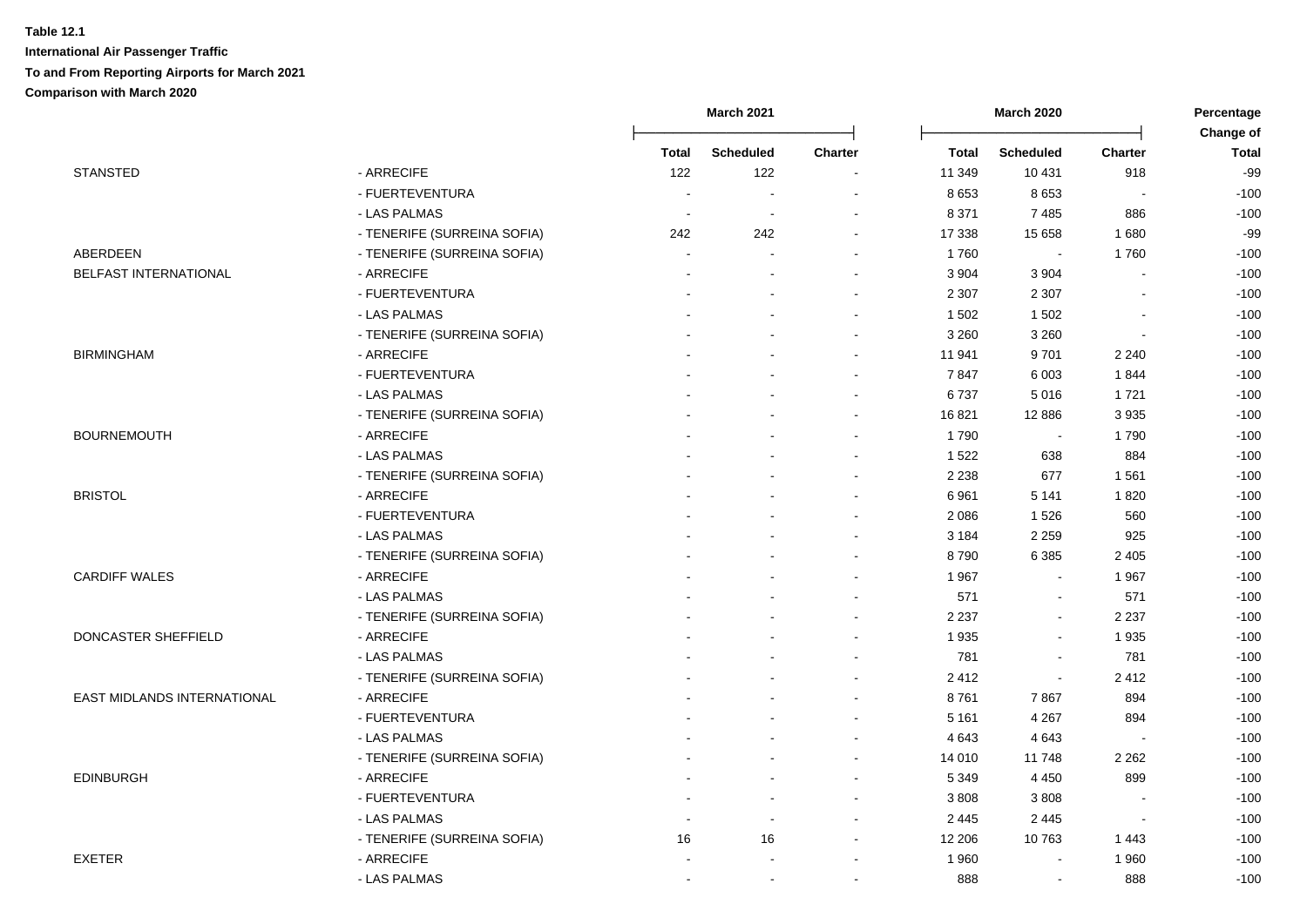|                                    |                                  | March 2021               |                          |                | <b>March 2020</b> |                  |                          | Percentage                |
|------------------------------------|----------------------------------|--------------------------|--------------------------|----------------|-------------------|------------------|--------------------------|---------------------------|
|                                    |                                  | Total                    | <b>Scheduled</b>         | <b>Charter</b> | <b>Total</b>      | <b>Scheduled</b> | <b>Charter</b>           | Change of<br><b>Total</b> |
|                                    | - TENERIFE (SURREINA SOFIA)      |                          |                          |                | 2 3 4 0           | $\sim$           | 2 3 4 0                  | $-100$                    |
| <b>GLASGOW</b>                     | - ARRECIFE                       |                          |                          |                | 5 4 9 2           | 4561             | 931                      | $-100$                    |
|                                    | - FUERTEVENTURA                  |                          |                          |                | 2735              | 2735             |                          | $-100$                    |
|                                    | - LAS PALMAS                     |                          |                          |                | 4 3 7 7           | 3 4 9 9          | 878                      | $-100$                    |
|                                    | - TENERIFE (SURREINA SOFIA)      |                          |                          |                | 10 066            | 8 0 6 4          | 2 0 0 2                  | $-100$                    |
| <b>JERSEY</b>                      | - TENERIFE (SURREINA SOFIA)      |                          |                          |                | 584               | $\sim$           | 584                      | $-100$                    |
| <b>LEEDS BRADFORD</b>              | - ARRECIFE                       |                          |                          |                | 5 3 2 5           | 5 1 3 7          | 188                      | $-100$                    |
|                                    | - FUERTEVENTURA                  |                          |                          |                | 3 1 4 4           | 3 1 4 4          | $\sim$                   | $-100$                    |
|                                    | - LAS PALMAS                     |                          |                          |                | 2655              | 2655             | $\sim$                   | $-100$                    |
|                                    | - TENERIFE (SURREINA SOFIA)      |                          |                          | $\sim$         | 9 9 5 8           | 9769             | 189                      | $-100$                    |
| LIVERPOOL (JOHN LENNON)            | - ARRECIFE                       |                          |                          |                | 4 3 2 6           | 4 3 2 6          |                          | $-100$                    |
|                                    | - FUERTEVENTURA                  |                          |                          |                | 2 1 3 0           | 2 1 3 0          |                          | $-100$                    |
|                                    | - TENERIFE (SURREINA SOFIA)      |                          | $\sim$                   |                | 1 202             | 1 2 0 2          | $\blacksquare$           | $-100$                    |
| <b>MANCHESTER</b>                  | - ARRECIFE                       | 533                      | 533                      |                | 22 8 89           | 18796            | 4 0 9 3                  | $-98$                     |
|                                    | - FUERTEVENTURA                  |                          |                          |                | 10 305            | 7788             | 2517                     | $-100$                    |
|                                    | - LAS PALMAS                     |                          | $\overline{\phantom{a}}$ |                | 10 388            | 7315             | 3073                     | $-100$                    |
|                                    | - SANTA CRUZ DE LA PALMA         |                          |                          |                | 823               | $\sim$           | 823                      | $-100$                    |
|                                    | - TENERIFE (SURREINA SOFIA)      | 1 6 3 3                  | 1633                     |                | 35 951            | 28 998           | 6953                     | $-95$                     |
| <b>NEWCASTLE</b>                   | - ARRECIFE                       |                          |                          |                | 5781              | 5781             |                          | $-100$                    |
|                                    | - FUERTEVENTURA                  |                          |                          |                | 2 3 3 5           | 2 3 3 5          |                          | $-100$                    |
|                                    | - LAS PALMAS                     |                          |                          |                | 2 4 7 3           | 2 4 7 3          | $\overline{a}$           | $-100$                    |
|                                    | - TENERIFE (SURREINA SOFIA)      |                          |                          |                | 9 4 3 7           | 9 4 3 7          | $\blacksquare$           | $-100$                    |
| <b>NORWICH</b>                     | - TENERIFE (SURREINA SOFIA)      |                          |                          | $\sim$         | 726               | $\blacksquare$   | 726                      | $-100$                    |
| <b>PRESTWICK</b>                   | - ARRECIFE                       |                          |                          |                | 1 678             | 1678             |                          | $-100$                    |
|                                    | - FUERTEVENTURA                  |                          |                          |                | 174               | $\blacksquare$   | 174                      | $-100$                    |
|                                    | - TENERIFE (SURREINA SOFIA)      |                          |                          |                | 1677              | 1677             |                          | $-100$                    |
| <b>Total SPAIN(CANARY ISLANDS)</b> |                                  | 6 0 5 9                  | 6059                     |                | 447 921           | 362 707          | 85 214                   | -99                       |
| <b>SWEDEN</b>                      |                                  |                          |                          |                |                   |                  |                          |                           |
| <b>GATWICK</b>                     | - GOTEBORG (LANDVETTER)          |                          |                          |                | 4752              | 4752             |                          | $-100$                    |
|                                    | - OSTERSUND / FROSON             |                          |                          |                | 1767              | 1767             |                          | $-100$                    |
|                                    | - STOCKHOLM (ARLANDA)            |                          |                          |                | 12 2 3 3          | 12 2 33          | $\overline{\phantom{a}}$ | $-100$                    |
| <b>HEATHROW</b>                    | - GOTEBORG (LANDVETTER)          |                          |                          |                | 8 0 64            | 8 0 6 4          | $\overline{a}$           | $-100$                    |
|                                    | - KIRUNA                         |                          |                          |                | 272               | $\sim$           | 272                      | $-100$                    |
|                                    | - SCANDINAVIAN MOUNTAINS AIRPORT | $\overline{\phantom{a}}$ | $\sim$                   |                | 105               | 105              | L,                       | $-100$                    |
|                                    | - STOCKHOLM (ARLANDA)            | 3488                     | 3 4 8 8                  |                | 32 4 21           | 32 4 21          | $\overline{\phantom{a}}$ | $-89$                     |
| <b>STANSTED</b>                    | - GOTEBORG (LANDVETTER)          | $\blacksquare$           | $\sim$                   |                | 6 3 7 1           | 6 3 7 1          | $\blacksquare$           | $-100$                    |
|                                    |                                  |                          |                          |                |                   |                  |                          |                           |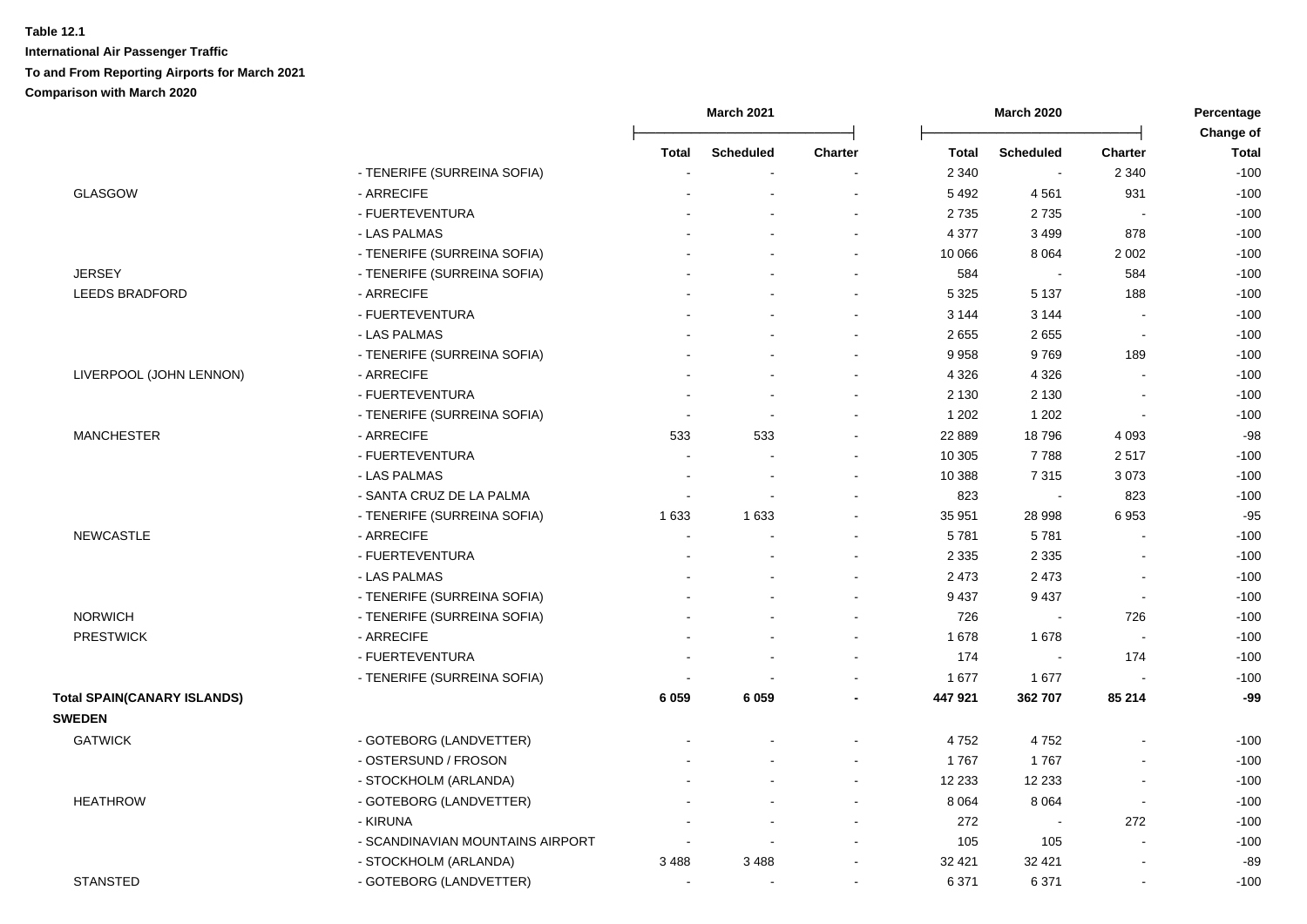|                             |                         |         | <b>March 2021</b>        |                |              | <b>March 2020</b> |                          | Percentage<br>Change of |  |
|-----------------------------|-------------------------|---------|--------------------------|----------------|--------------|-------------------|--------------------------|-------------------------|--|
|                             |                         | Total   | <b>Scheduled</b>         | Charter        | <b>Total</b> | <b>Scheduled</b>  | Charter                  | <b>Total</b>            |  |
|                             | - STOCKHOLM (SKAVSTA)   |         | $\blacksquare$           |                | 7 5 9 8      | 7598              |                          | $-100$                  |  |
|                             | - VASTERAS              |         | $\blacksquare$           |                | 2677         | 2677              |                          | $-100$                  |  |
| ABERDEEN                    | - RONNEBY               | 25      |                          | 25             | $\sim$       |                   |                          |                         |  |
| <b>EDINBURGH</b>            | - GOTEBORG (LANDVETTER) |         |                          |                | 1 206        | 1 2 0 6           |                          | $-100$                  |  |
|                             | - STOCKHOLM (ARLANDA)   |         |                          | $\overline{a}$ | 3 2 7 6      | 3 2 7 6           | $\sim$                   | $-100$                  |  |
| <b>MANCHESTER</b>           | - GOTEBORG (LANDVETTER) |         | $\blacksquare$           | $\blacksquare$ | 1 4 5 2      | 1452              | $\sim$                   | $-100$                  |  |
|                             | - STOCKHOLM (ARLANDA)   |         | $\blacksquare$           | $\blacksquare$ | 5 9 7 2      | 5972              | $\overline{\phantom{a}}$ | $-100$                  |  |
| <b>Total SWEDEN</b>         |                         | 3513    | 3488                     | 25             | 88 166       | 87894             | 272                      | $-96$                   |  |
| Total WESTERN EUROPE-EU     |                         | 208 149 | 204 667                  | 3482           | 4 178 261    | 3 979 803         | 198 458                  | $-95$                   |  |
| <b>WESTERN EUROPE-OTHER</b> |                         |         |                          |                |              |                   |                          |                         |  |
| <b>FAROE ISLANDS</b>        |                         |         |                          |                |              |                   |                          |                         |  |
| <b>EDINBURGH</b>            | - VAGAR                 | $\sim$  | $\blacksquare$           |                | 381          | 381               |                          | $-100$                  |  |
| <b>GLASGOW</b>              | - VAGAR                 | 32      | ä,                       | 32             | $\sim$       |                   |                          |                         |  |
| <b>Total FAROE ISLANDS</b>  |                         | 32      | $\blacksquare$           | 32             | 381          | 381               |                          | $-92$                   |  |
| <b>ICELAND</b>              |                         |         |                          |                |              |                   |                          |                         |  |
| <b>GATWICK</b>              | - KEFLAVIK              | $\sim$  | $\sim$                   | $\sim$         | 11 914       | 11725             | 189                      | $-100$                  |  |
| <b>HEATHROW</b>             | - KEFLAVIK              | 504     | 504                      | $\sim$         | 16 577       | 16 577            |                          | $-97$                   |  |
| LUTON                       | - KEFLAVIK              | 34      | 34                       | $\sim$         | 14 952       | 14 952            |                          | $-100$                  |  |
| BELFAST INTERNATIONAL       | - KEFLAVIK              |         |                          |                | 1 4 6 3      | 1 4 6 3           |                          | $-100$                  |  |
| <b>BIRMINGHAM</b>           | - KEFLAVIK              |         |                          |                | 725          | 725               |                          | $-100$                  |  |
| <b>BRISTOL</b>              | - KEFLAVIK              |         |                          |                | 2810         | 2625              | 185                      | $-100$                  |  |
| EAST MIDLANDS INTERNATIONAL | - KEFLAVIK              |         |                          | $\sim$         | 636          | 636               | $\blacksquare$           | $-100$                  |  |
| <b>EDINBURGH</b>            | - KEFLAVIK              |         | $\overline{a}$           | $\blacksquare$ | 3 0 5 2      | 3 0 5 2           | $\blacksquare$           | $-100$                  |  |
| <b>GLASGOW</b>              | - KEFLAVIK              |         | $\sim$                   | $\blacksquare$ | 2 9 3 8      | 2938              | $\blacksquare$           | $-100$                  |  |
| <b>MANCHESTER</b>           | - KEFLAVIK              |         |                          | $\sim$         | 12 593       | 12 375            | 218                      | $-100$                  |  |
| <b>Total ICELAND</b>        |                         | 538     | 538                      | $\blacksquare$ | 67 660       | 67 068            | 592                      | $-99$                   |  |
| KOSOVO                      |                         |         |                          |                |              |                   |                          |                         |  |
| LUTON                       | - PRISTINA              |         |                          | $\sim$         | 2 2 5 2      | 2 2 5 2           | $\sim$                   | $-100$                  |  |
| <b>Total KOSOVO</b>         |                         |         |                          | $\blacksquare$ | 2 2 5 2      | 2 2 5 2           | $\blacksquare$           | $-100$                  |  |
| <b>MACEDONIA</b>            |                         |         |                          |                |              |                   |                          |                         |  |
|                             | - OHRID                 |         |                          |                | 771          | 771               |                          | $-100$                  |  |
|                             | - SKOPJE                | 4 2 4 6 | 4 2 4 6                  | $\sim$         | 1 2 9 7      | 1 2 9 7           | $\overline{\phantom{a}}$ | 227                     |  |
| <b>Total MACEDONIA</b>      |                         | 4 2 4 6 | 4 2 4 6                  | $\blacksquare$ | 2 0 6 8      | 2068              |                          | 105                     |  |
| <b>NORWAY</b>               |                         |         |                          |                |              |                   |                          |                         |  |
| <b>GATWICK</b>              | - BERGEN                |         | $\overline{\phantom{a}}$ | $\blacksquare$ | 6761         | 6425              | 336                      | $-100$                  |  |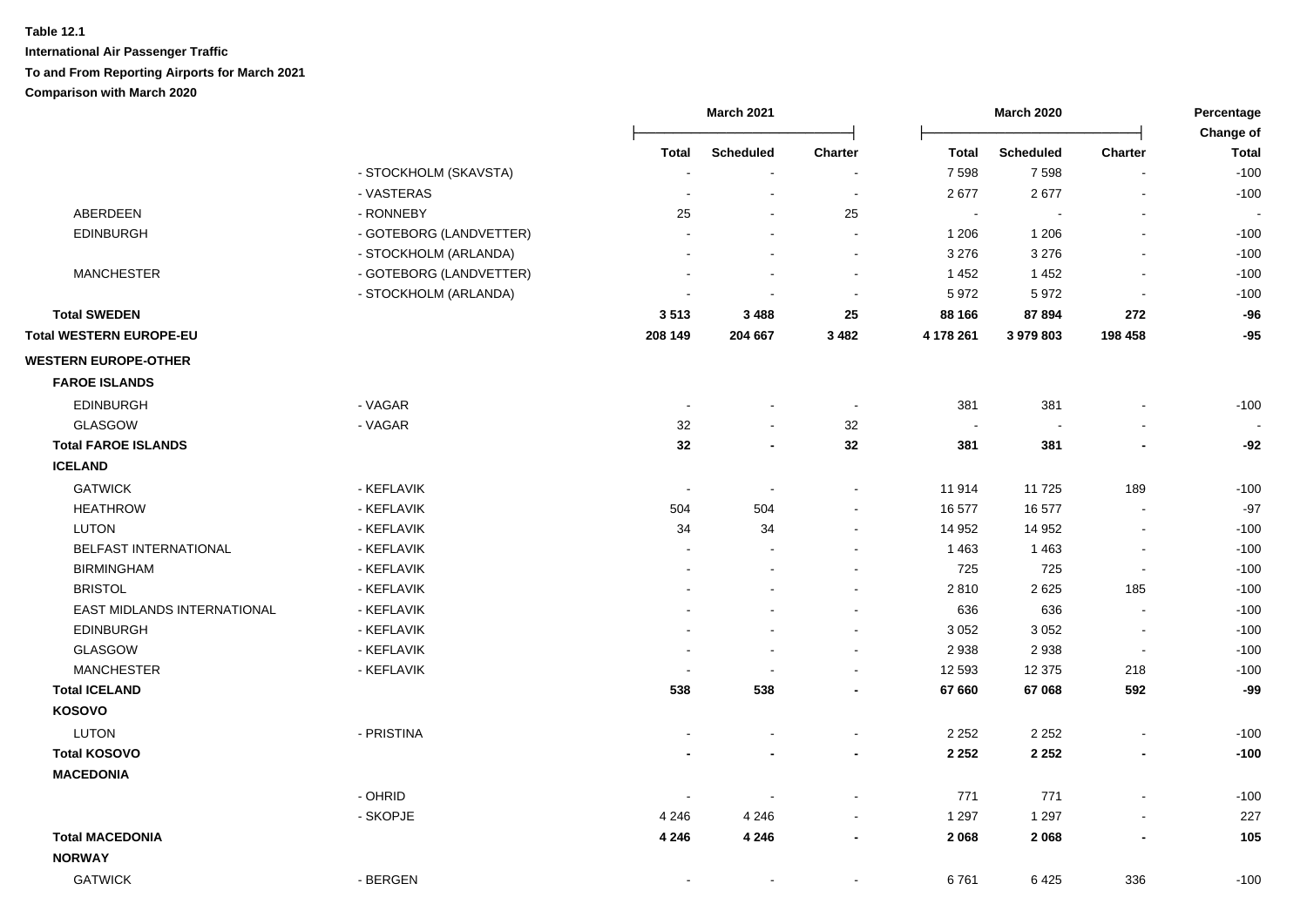|                         |                         | March 2021 |                  |                          |              | <b>March 2020</b>        | Percentage<br>Change of  |                          |
|-------------------------|-------------------------|------------|------------------|--------------------------|--------------|--------------------------|--------------------------|--------------------------|
|                         |                         | Total      | <b>Scheduled</b> | <b>Charter</b>           | <b>Total</b> | <b>Scheduled</b>         | <b>Charter</b>           | <b>Total</b>             |
|                         | - OSLO (GARDERMOEN)     |            |                  |                          | 14 8 82      | 14 8 82                  |                          | $-100$                   |
|                         | - STAVANGER             |            |                  | $\blacksquare$           | 2 2 3 0      | 2 2 3 0                  |                          | $-100$                   |
|                         | - TROMSOE               |            |                  |                          | 2 4 7 5      | 2 4 7 5                  |                          | $-100$                   |
|                         | - TRONDHEIM (VAERNES)   |            |                  |                          | 1747         | 1747                     | $\overline{\phantom{a}}$ | $-100$                   |
| <b>HEATHROW</b>         | - OSLO (GARDERMOEN)     | 2 1 2 3    | 2 1 2 3          | $\blacksquare$           | 25 215       | 25 215                   | $\overline{\phantom{a}}$ | $-92$                    |
|                         | - STAVANGER             |            |                  | $\blacksquare$           | 1721         | 1721                     | $\blacksquare$           | $-100$                   |
| <b>LUTON</b>            | - BERGEN                |            |                  | $\blacksquare$           | 1919         | 1919                     | $\blacksquare$           | $-100$                   |
|                         | - OSLO (GARDERMOEN)     |            |                  | $\blacksquare$           | 2 4 8 5      | 2 4 8 5                  | $\blacksquare$           | $-100$                   |
|                         | - STAVANGER             |            |                  | $\overline{\phantom{a}}$ | 562          | 562                      | $\blacksquare$           | $-100$                   |
|                         | - TROMSOE               |            |                  | $\blacksquare$           | 1 2 9 6      | 1 2 9 6                  |                          | $-100$                   |
| <b>STANSTED</b>         | - KRISTIANSAND (KJEVIK) |            |                  | $\blacksquare$           | 695          | 695                      |                          | $-100$                   |
|                         | - OSLO (GARDERMOEN)     |            |                  | $\blacksquare$           | 10 351       | 10 351                   | $\overline{a}$           | $-100$                   |
|                         | - SANDEFJORD(TORP)      |            |                  | $\sim$                   | 1 1 2 0      | 1 1 2 0                  | $\overline{\phantom{a}}$ | $-100$                   |
| ABERDEEN                | - BERGEN                | 1 3 7 1    | 1 3 7 1          | $\blacksquare$           | 1 5 5 5      | 1555                     | $\overline{a}$           | $-12$                    |
|                         | - FLORO                 |            |                  | $\blacksquare$           | 17           | $\blacksquare$           | 17                       | $-100$                   |
|                         | - HAUGESUND             |            |                  |                          | 151          | 151                      |                          | $-100$                   |
|                         | - OSLO (GARDERMOEN)     |            |                  |                          | 718          | 718                      | L,                       | $-100$                   |
|                         | - STAVANGER             | 1 1 7 0    | 1 1 7 0          | $\blacksquare$           | 3795         | 3795                     | $\blacksquare$           | $-69$                    |
| <b>BIRMINGHAM</b>       | - BERGEN                | $\sim$     |                  | $\blacksquare$           | 159          | $\blacksquare$           | 159                      | $-100$                   |
| <b>BOURNEMOUTH</b>      | - BERGEN                |            |                  | $\blacksquare$           | 146          | $\overline{\phantom{a}}$ | 146                      | $-100$                   |
| <b>BRISTOL</b>          | - BARDUFOSS             |            |                  | $\blacksquare$           | 636          | $\overline{\phantom{a}}$ | 636                      | $-100$                   |
| <b>EDINBURGH</b>        | - BERGEN                |            |                  | $\overline{\phantom{a}}$ | 111          | 111                      | $\blacksquare$           | $-100$                   |
|                         | - OSLO (GARDERMOEN)     |            |                  | $\sim$                   | 3687         | 3687                     |                          | $-100$                   |
|                         | - STAVANGER             |            |                  | $\tilde{\phantom{a}}$    | 273          | 273                      |                          | $-100$                   |
| <b>GLASGOW</b>          | - ALESUND               | 80         |                  | 80                       | $\sim$       | $\overline{a}$           | $\overline{\phantom{a}}$ | $\overline{\phantom{a}}$ |
| <b>LEEDS BRADFORD</b>   | - BERGEN                |            |                  | $\sim$                   | 125          | $\sim$                   | 125                      | $-100$                   |
| LIVERPOOL (JOHN LENNON) | - BERGEN                |            |                  | $\blacksquare$           | 351          | 351                      | $\blacksquare$           | $-100$                   |
|                         | - OSLO (GARDERMOEN)     |            |                  | $\blacksquare$           | 365          | $\overline{\phantom{a}}$ | 365                      | $-100$                   |
|                         | - SANDEFJORD(TORP)      |            |                  |                          | 366          | $\blacksquare$           | 366                      | $-100$                   |
|                         | - STAVANGER             |            |                  |                          | 221          | $\blacksquare$           | 221                      | $-100$                   |
|                         | - TROMSOE               |            |                  | ÷                        | 371          | $\overline{\phantom{a}}$ | 371                      | $-100$                   |
| <b>MANCHESTER</b>       | - BERGEN                |            |                  | $\blacksquare$           | 1 6 3 9      | 1 3 6 6                  | 273                      | $-100$                   |
|                         | - OSLO (GARDERMOEN)     |            |                  | $\blacksquare$           | 5 6 7 2      | 5 6 7 2                  | $\blacksquare$           | $-100$                   |
|                         | - SANDEFJORD(TORP)      |            |                  | $\blacksquare$           | 2 4 3 4      | 2 4 3 4                  | $\overline{a}$           | $-100$                   |
|                         | - STAVANGER             |            |                  | $\blacksquare$           | 1 0 5 2      | 1 0 5 2                  |                          | $-100$                   |
| <b>NEWCASTLE</b>        | - STAVANGER             |            |                  | $\sim$                   | 294          | 294                      | L,                       | $-100$                   |
|                         |                         |            |                  |                          |              |                          |                          |                          |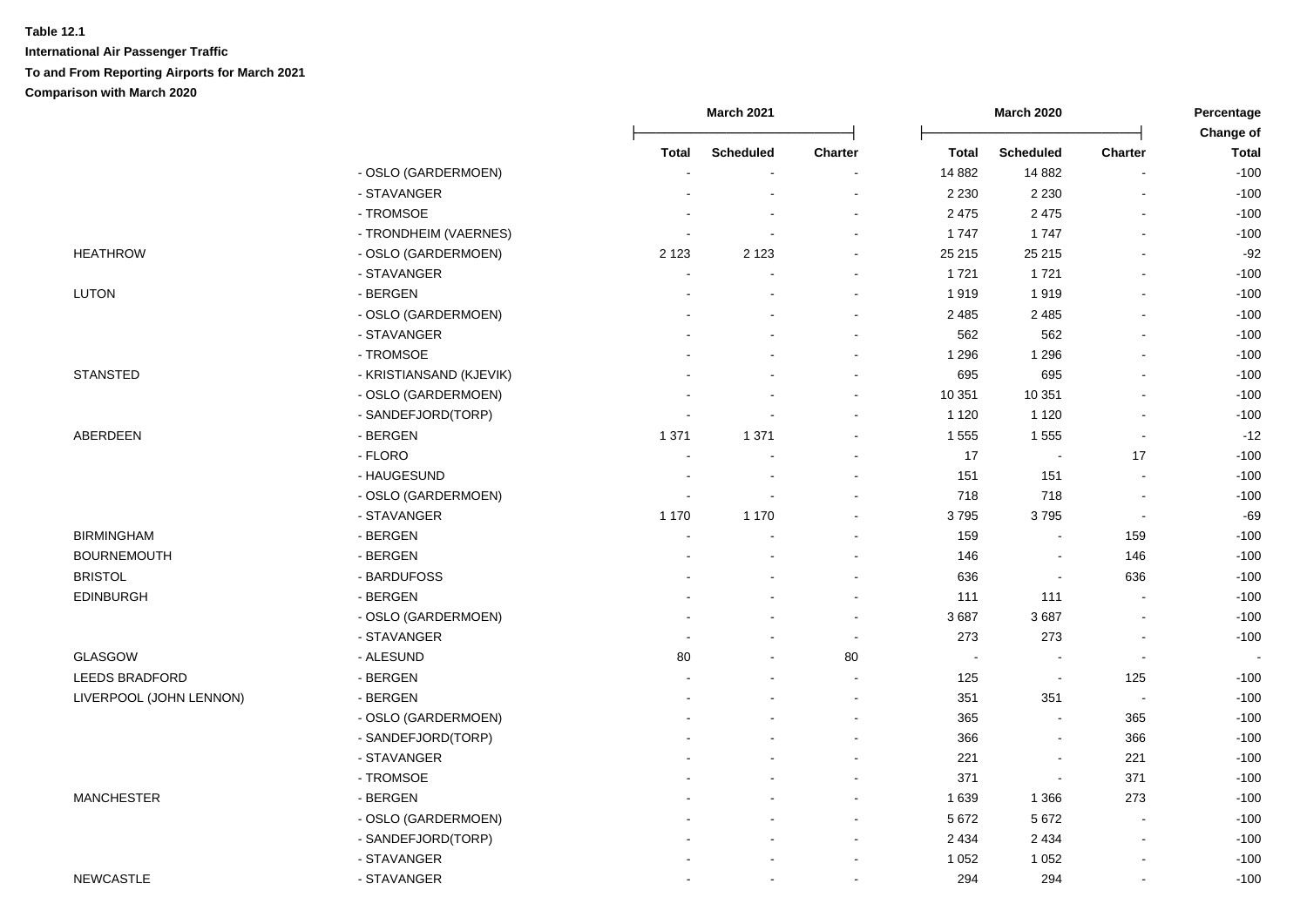|                                     |                 |                          | <b>March 2021</b>        |                          |                | <b>March 2020</b> |                          | Percentage<br>Change of |
|-------------------------------------|-----------------|--------------------------|--------------------------|--------------------------|----------------|-------------------|--------------------------|-------------------------|
|                                     |                 | Total                    | <b>Scheduled</b>         | Charter                  | <b>Total</b>   | <b>Scheduled</b>  | <b>Charter</b>           | <b>Total</b>            |
| <b>Total NORWAY</b>                 |                 | 4744                     | 4664                     | 80                       | 97 597         | 94 582            | 3015                     | $-95$                   |
| <b>REPUBLIC OF MONTENEGRO</b>       |                 |                          |                          |                          |                |                   |                          |                         |
| <b>GATWICK</b>                      | - PODGORICA     |                          |                          |                          | 111            | $\sim$            | 111                      | $-100$                  |
| <b>STANSTED</b>                     | - PODGORICA     |                          |                          | $\blacksquare$           | 1 1 2 0        | 1 1 2 0           | $\sim$                   | $-100$                  |
| <b>Total REPUBLIC OF MONTENEGRO</b> |                 |                          |                          | $\blacksquare$           | 1 2 3 1        | 1 1 2 0           | 111                      | $-100$                  |
| <b>REPUBLIC OF SERBIA</b>           |                 |                          |                          |                          |                |                   |                          |                         |
| <b>HEATHROW</b>                     | - BELGRADE      | 999                      | 999                      | $\overline{\phantom{a}}$ | 2911           | 2723              | 188                      | $-66$                   |
| LUTON                               | - BELGRADE      | 636                      | 636                      | $\sim$                   | 2782           | 2782              | $\blacksquare$           | $-77$                   |
| <b>MANCHESTER</b>                   | - BELGRADE      | 60                       | $\blacksquare$           | 60                       | $\blacksquare$ |                   | $\blacksquare$           |                         |
| <b>Total REPUBLIC OF SERBIA</b>     |                 | 1695                     | 1635                     | 60                       | 5693           | 5 5 0 5           | 188                      | $-70$                   |
| <b>SWITZERLAND</b>                  |                 |                          |                          |                          |                |                   |                          |                         |
| <b>GATWICK</b>                      | - BALE MULHOUSE | 509                      | 509                      | $\sim$                   | 10 412         | 10 412            | $\overline{\phantom{a}}$ | $-95$                   |
|                                     | - GENEVA        | 1 3 5 2                  | 1 3 5 2                  | $\blacksquare$           | 57 530         | 56 830            | 700                      | $-98$                   |
|                                     | - ZURICH        | $\overline{\phantom{a}}$ | $\blacksquare$           | $\sim$                   | 6828           | 6828              | $\blacksquare$           | $-100$                  |
| <b>HEATHROW</b>                     | - BALE MULHOUSE | $\blacksquare$           | $\overline{\phantom{a}}$ |                          | 7657           | 7657              | $\blacksquare$           | $-100$                  |
|                                     | - GENEVA        | 1878                     | 1878                     |                          | 48 894         | 48 894            | $\blacksquare$           | $-96$                   |
|                                     | - ZURICH        | 6681                     | 6681                     |                          | 41 235         | 41 235            | $\overline{\phantom{a}}$ | $-84$                   |
| <b>LONDON CITY</b>                  | - ALTENRHEIN    |                          |                          |                          | 62             |                   | 62                       | $-100$                  |
|                                     | - GENEVA        |                          |                          |                          | 7 1 9 4        | 7 1 6 9           | 25                       | $-100$                  |
|                                     | - ZURICH        |                          |                          |                          | 11 108         | 11 108            | $\sim$                   | $-100$                  |
| LUTON                               | - BALE MULHOUSE | $\blacksquare$           |                          |                          | 2771           | 2771              | $\blacksquare$           | $-100$                  |
|                                     | - GENEVA        | 76                       | 76                       | $\sim$                   | 24 9 29        | 24 9 29           | ä,                       | $-100$                  |
|                                     | - ZURICH        | $\blacksquare$           |                          |                          | 5 2 4 2        | 5 2 4 2           | $\blacksquare$           | $-100$                  |
| SOUTHEND                            | - GENEVA        |                          |                          | $\blacksquare$           | 3723           | 3723              |                          | $-100$                  |
| <b>STANSTED</b>                     | - GENEVA        |                          |                          | $\sim$                   | 14 131         | 14 131            | $\overline{a}$           | $-100$                  |
| ABERDEEN                            | - GENEVA        |                          |                          | $\overline{\phantom{a}}$ | 583            | 583               | ä,                       | $-100$                  |
| BELFAST INTERNATIONAL               | - GENEVA        |                          |                          | $\blacksquare$           | 2 2 0 5        | 2 2 0 5           | $\blacksquare$           | $-100$                  |
| <b>BIGGIN HILL</b>                  | - BERNE         | 5                        |                          | 5                        | ÷,             |                   | $\sim$                   |                         |
|                                     | - GENEVA        | $\mathbf 1$              |                          | $\mathbf{1}$             | 10             |                   | 10                       | $-90$                   |
| <b>BIRMINGHAM</b>                   | - GENEVA        |                          |                          | $\sim$                   | 11 665         | 11 665            | $\sim$                   | $-100$                  |
|                                     | - ZURICH        |                          |                          | $\sim$                   | 2 0 4 6        | 2 0 4 6           | $\overline{\phantom{a}}$ | $-100$                  |
| <b>BOURNEMOUTH</b>                  | - GENEVA        |                          |                          | $\sim$                   | 3895           | 3895              | $\blacksquare$           | $-100$                  |
| <b>BRISTOL</b>                      | - BALE MULHOUSE |                          |                          | $\blacksquare$           | 2 142          | 2 1 4 2           | $\blacksquare$           | $-100$                  |
|                                     | - GENEVA        |                          |                          | $\sim$                   | 15 705         | 15 045            | 660                      | $-100$                  |
| <b>EAST MIDLANDS INTERNATIONAL</b>  | - GENEVA        |                          |                          |                          | 581            | 581               |                          | $-100$                  |
| <b>EDINBURGH</b>                    | - BALE MULHOUSE |                          |                          | $\sim$                   | 2 8 5 4        | 2854              | $\sim$                   | $-100$                  |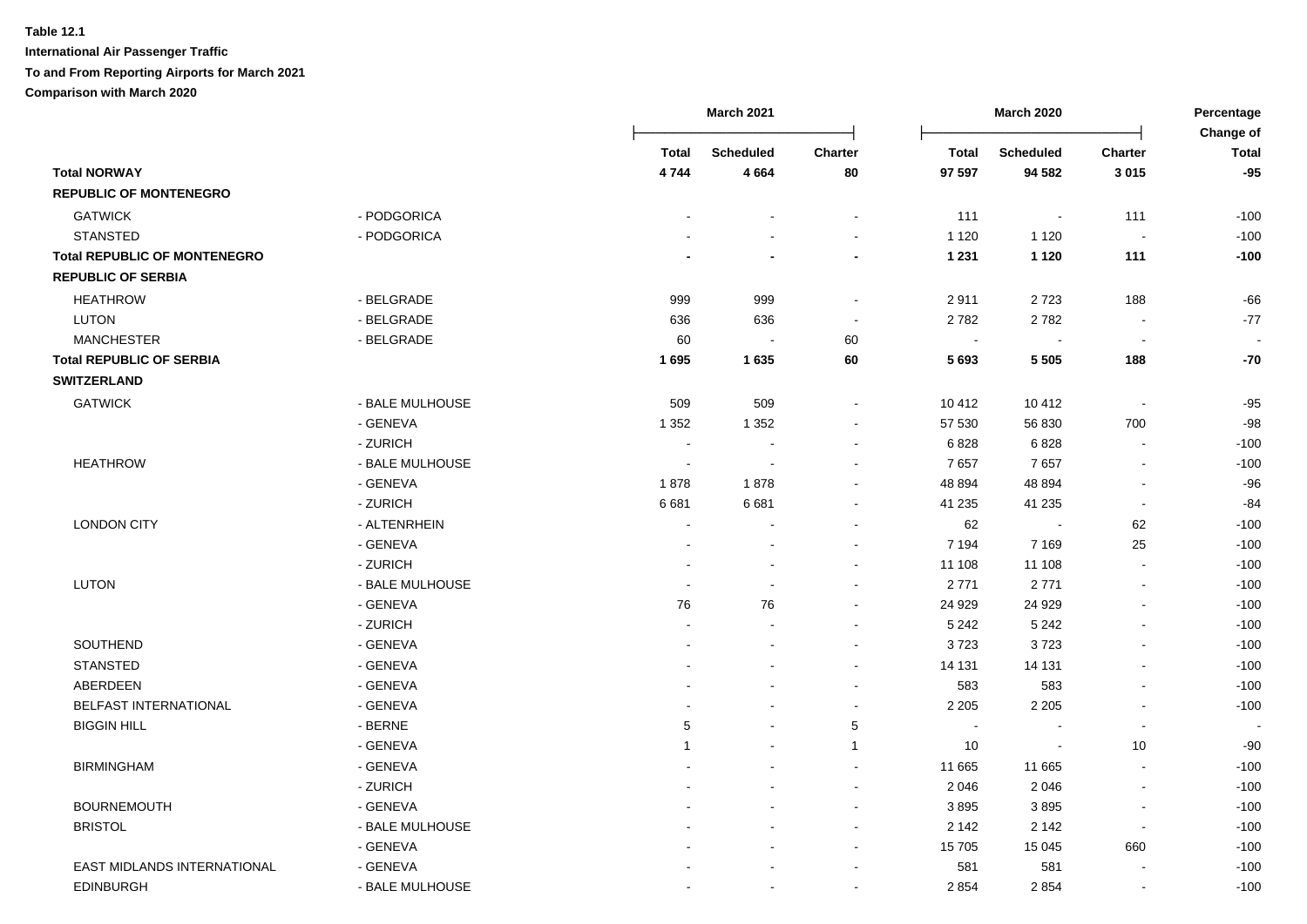|                                   |                            |                | <b>March 2021</b> |                          |                        | <b>March 2020</b>          |                          | Percentage             |  |
|-----------------------------------|----------------------------|----------------|-------------------|--------------------------|------------------------|----------------------------|--------------------------|------------------------|--|
|                                   |                            |                |                   |                          |                        |                            |                          | Change of              |  |
|                                   | - GENEVA                   | Total          | <b>Scheduled</b>  | Charter                  | <b>Total</b><br>11 820 | <b>Scheduled</b><br>11 305 | <b>Charter</b><br>515    | <b>Total</b><br>$-100$ |  |
|                                   | - ZURICH                   |                |                   |                          | 180                    | 180                        |                          | $-100$                 |  |
| GLASGOW                           | - GENEVA                   |                |                   |                          | 1889                   | 1889                       |                          | $-100$                 |  |
| LEEDS BRADFORD                    | - GENEVA                   |                |                   |                          | 4846                   | 4846                       | $\blacksquare$           | $-100$                 |  |
| LIVERPOOL (JOHN LENNON)           | - GENEVA                   | 75             | 75                |                          | 11 669                 | 11 669                     | $\overline{\phantom{a}}$ | $-99$                  |  |
| <b>MANCHESTER</b>                 | - BALE MULHOUSE            |                |                   |                          | 3 2 3 8                | 3 2 3 8                    | $\blacksquare$           | $-100$                 |  |
|                                   | - GENEVA                   | 167            | 167               | $\sim$                   | 17 207                 | 16 639                     | 568                      | $-99$                  |  |
|                                   | - ZURICH                   | 120            | 120               |                          | 4 3 5 1                | 4 3 5 1                    |                          | $-97$                  |  |
| <b>NEWCASTLE</b>                  | - GENEVA                   |                |                   |                          | 4 1 5 3                | 4 1 5 3                    |                          | $-100$                 |  |
| SOUTHAMPTON                       | - GENEVA                   |                |                   |                          | 1 3 4 0                | 1 3 4 0                    |                          | $-100$                 |  |
| <b>Total SWITZERLAND</b>          |                            | 10864          | 10858             | 6                        | 344 095                | 341 555                    | 2 5 4 0                  | $-97$                  |  |
| <b>TURKEY</b>                     |                            |                |                   |                          |                        |                            |                          |                        |  |
| <b>GATWICK</b>                    | - ANKARA (ESENBOGA)        |                |                   |                          | 255                    | 255                        |                          | $-100$                 |  |
|                                   | - ANTALYA                  |                |                   |                          | 3 0 8 0                | 1763                       | 1 3 1 7                  | $-100$                 |  |
|                                   | - DALAMAN                  |                |                   |                          | 1 5 9 3                | 1593                       | $\sim$                   | $-100$                 |  |
|                                   | - ISTANBUL                 |                |                   |                          | 9855                   | 9628                       | 227                      | $-100$                 |  |
|                                   | - ISTANBUL (SABIHA GOKCEN) |                |                   |                          | 2 2 7 2                | 2 2 7 2                    |                          | $-100$                 |  |
| <b>HEATHROW</b>                   | - ISTANBUL                 | 28 652         | 28 652            |                          | 38 821                 | 38 821                     |                          | $-26$                  |  |
| <b>STANSTED</b>                   | - ANTALYA                  |                |                   |                          | 4 4 2 2                | 4 0 8 6                    | 336                      | $-100$                 |  |
|                                   | - ISTANBUL (SABIHA GOKCEN) | 7 1 1 9        | 7 1 1 9           |                          | 19 146                 | 19 14 6                    | $\overline{\phantom{a}}$ | $-63$                  |  |
|                                   | - IZMIR (ADNAN MENDERES)   |                |                   |                          | 1866                   | 1866                       |                          | $-100$                 |  |
| BELFAST INTERNATIONAL             | - ANTALYA                  |                |                   | $\sim$                   | 572                    | 572                        | $\blacksquare$           | $-100$                 |  |
| <b>BIGGIN HILL</b>                | - ANTALYA                  | 4              | $\blacksquare$    | 4                        | $\sim$                 |                            | $\blacksquare$           |                        |  |
| <b>BIRMINGHAM</b>                 | - ANTALYA                  |                |                   | $\overline{\phantom{a}}$ | 3849                   | 3849                       |                          | $-100$                 |  |
|                                   | - ISTANBUL                 | 3502           | 3502              |                          | 5 3 9 2                | 5 3 9 2                    |                          | $-35$                  |  |
| EAST MIDLANDS INTERNATIONAL       | - ANTALYA                  | $\blacksquare$ |                   |                          | 870                    | 870                        |                          | $-100$                 |  |
| <b>EDINBURGH</b>                  | - ANTALYA                  |                |                   |                          | 1729                   | 1729                       |                          | $-100$                 |  |
|                                   | - ISTANBUL                 |                |                   |                          | 3 2 4 4                | 3 2 4 4                    |                          | $-100$                 |  |
| <b>GLASGOW</b>                    | - ANTALYA                  |                |                   |                          | 3634                   | 3634                       | $\overline{a}$           | $-100$                 |  |
| <b>LEEDS BRADFORD</b>             | - ANTALYA                  |                |                   |                          | 1915                   | 1757                       | 158                      | $-100$                 |  |
| <b>MANCHESTER</b>                 | - ANTALYA                  |                |                   |                          | 6458                   | 6458                       |                          | $-100$                 |  |
|                                   | - ISTANBUL                 | 9 3 2 9        | 9 3 2 9           |                          | 10 059                 | 10 059                     |                          | $-7$                   |  |
|                                   | - ISTANBUL (SABIHA GOKCEN) | 1701           | 1701              |                          | 4819                   | 4819                       | $\overline{a}$           | $-65$                  |  |
| <b>NEWCASTLE</b>                  | - ANTALYA                  | $\blacksquare$ | $\blacksquare$    |                          | 1 4 9 7                | 1 4 9 7                    | $\overline{a}$           | $-100$                 |  |
| <b>Total TURKEY</b>               |                            | 50 307         | 50 303            | 4                        | 125 348                | 123 310                    | 2038                     | -60                    |  |
| <b>Total WESTERN EUROPE-OTHER</b> |                            | 72 4 26        | 72 244            | 182                      | 646 325                | 637841                     | 8 4 8 4                  | -89                    |  |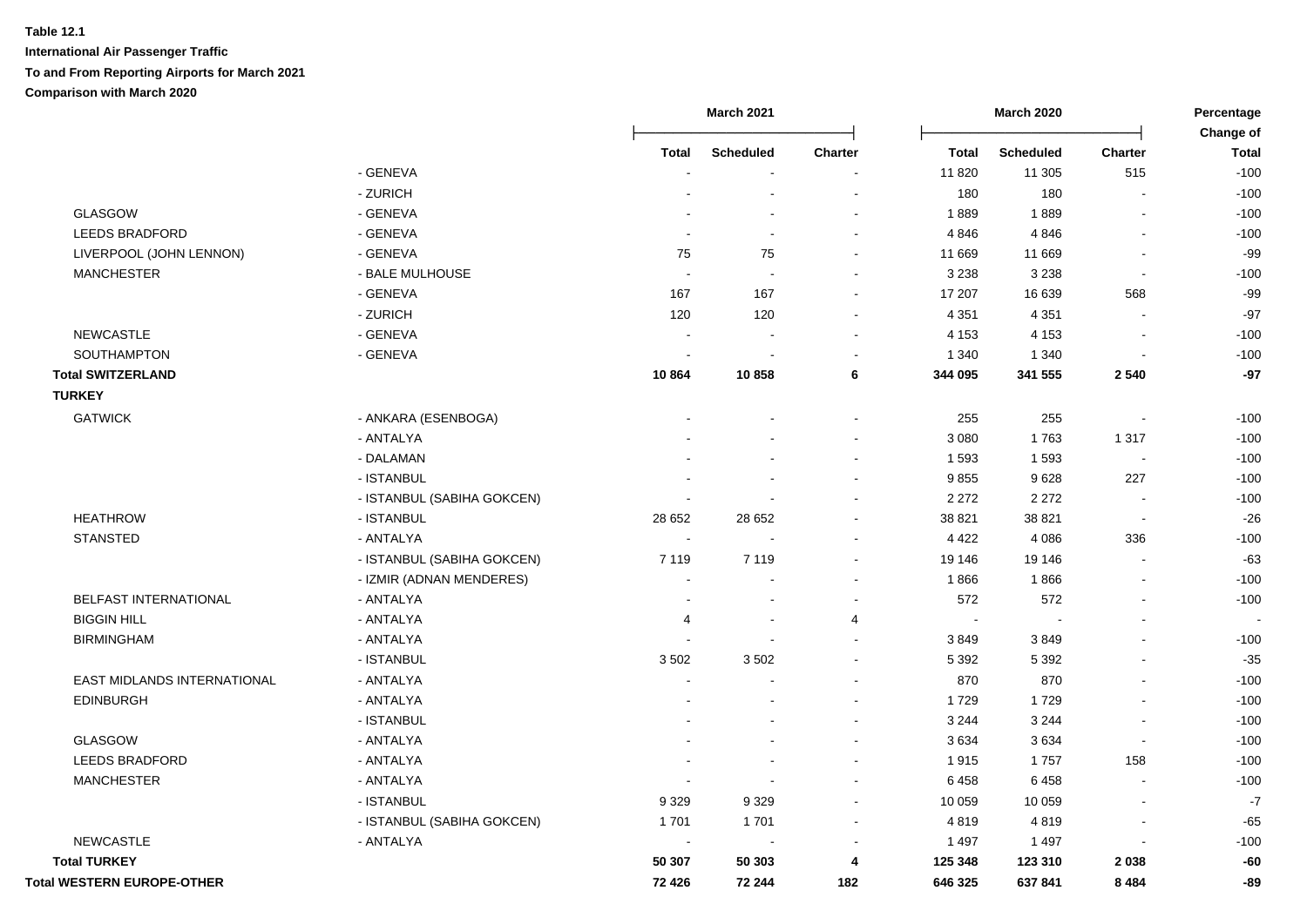|                             |                 |                          | <b>March 2021</b>        |                          | <b>March 2020</b>        |                  | Percentage<br>Change of  |              |
|-----------------------------|-----------------|--------------------------|--------------------------|--------------------------|--------------------------|------------------|--------------------------|--------------|
|                             |                 | <b>Total</b>             | <b>Scheduled</b>         | Charter                  | Total                    | <b>Scheduled</b> | <b>Charter</b>           | <b>Total</b> |
| <b>EASTERN EUROPE-EU</b>    |                 |                          |                          |                          |                          |                  |                          |              |
| <b>BULGARIA</b>             |                 |                          |                          |                          |                          |                  |                          |              |
| <b>GATWICK</b>              | - SOFIA         | 1 1 4 6                  | 1 1 4 6                  |                          | 9765                     | 8612             | 1 1 5 3                  | $-88$        |
| <b>HEATHROW</b>             | - SOFIA         | 1836                     | 1836                     |                          | 9464                     | 9464             |                          | $-81$        |
| <b>LUTON</b>                | - BURGAS        | 774                      | 774                      |                          | 1803                     | 1803             | $\overline{a}$           | $-57$        |
|                             | - SOFIA         | 11 706                   | 11706                    |                          | 17871                    | 17871            | Ē,                       | $-34$        |
|                             | - VARNA         | 3 1 0 1                  | 3 1 0 1                  |                          | 4755                     | 4755             | Ĭ.                       | $-35$        |
| SOUTHEND                    | - SOFIA         |                          |                          |                          | 1 6 3 9                  | 1 6 3 9          | $\overline{a}$           | $-100$       |
| <b>STANSTED</b>             | - PLOVDIV       | $\overline{\phantom{a}}$ | $\ddot{\phantom{a}}$     |                          | 3503                     | 3503             | $\overline{\phantom{a}}$ | $-100$       |
|                             | - SOFIA         | 2663                     | 2663                     |                          | 16 191                   | 16 191           | $\overline{\phantom{a}}$ | -84          |
| BELFAST INTERNATIONAL       | - PLOVDIV       |                          |                          | $\blacksquare$           | 843                      | $\blacksquare$   | 843                      | $-100$       |
|                             | - SOFIA         | 55                       | $\overline{\phantom{a}}$ | 55                       | 271                      | $\blacksquare$   | 271                      | $-80$        |
| <b>BIRMINGHAM</b>           | - SOFIA         |                          |                          | $\sim$                   | 2 5 5 9                  | 2 5 5 9          | $\sim$                   | $-100$       |
| <b>BRISTOL</b>              | - SOFIA         |                          |                          | $\sim$                   | 2770                     | 2 2 0 0          | 570                      | $-100$       |
| EAST MIDLANDS INTERNATIONAL | - SOFIA         |                          |                          |                          | 1 2 4 4                  | 718              | 526                      | $-100$       |
| <b>EDINBURGH</b>            | - SOFIA         |                          |                          |                          | 3619                     | 3619             |                          | $-100$       |
| LIVERPOOL (JOHN LENNON)     | - SOFIA         |                          |                          |                          | 1 631                    | 1631             |                          | $-100$       |
|                             | - VARNA         | 241                      | 241                      |                          | 1769                     | 1769             | $\sim$                   | $-86$        |
| <b>MANCHESTER</b>           | - SOFIA         |                          |                          |                          | 5 6 5 5                  | 4843             | 812                      | $-100$       |
| <b>NEWCASTLE</b>            | - SOFIA         |                          |                          |                          | 456                      | 456              |                          | $-100$       |
| <b>Total BULGARIA</b>       |                 | 21 5 22                  | 21 467                   | 55                       | 85 808                   | 81 633           | 4 1 7 5                  | $-75$        |
| <b>CZECH REPUBLIC</b>       |                 |                          |                          |                          |                          |                  |                          |              |
| <b>GATWICK</b>              | - PRAGUE        |                          |                          |                          | 6801                     | 6801             | Ĭ.                       | $-100$       |
| <b>HEATHROW</b>             | - PRAGUE        |                          |                          |                          | 15 932                   | 15 932           |                          | $-100$       |
| <b>LONDON CITY</b>          | - PRAGUE        |                          |                          |                          | 875                      | 875              | $\overline{a}$           | $-100$       |
| <b>LUTON</b>                | - PRAGUE        |                          |                          |                          | 5422                     | 5 4 2 2          |                          | $-100$       |
| SOUTHEND                    | - PRAGUE        |                          |                          |                          | 913                      | 913              |                          | $-100$       |
| <b>STANSTED</b>             | - BRNO (TURANY) |                          |                          |                          | 2 3 5 8                  | 2 3 5 8          | $\blacksquare$           | $-100$       |
|                             | - OSTRAVA       |                          |                          |                          | 1 5 6 2                  | 1562             | Ĭ.                       | $-100$       |
|                             | - PRAGUE        | 2 2 0 5                  | 2 2 0 5                  |                          | 14 803                   | 14 803           |                          | $-85$        |
| BELFAST INTERNATIONAL       | - PRAGUE        | $\blacksquare$           |                          |                          | 1 0 0 1                  | 1 0 0 1          | ä,                       | $-100$       |
| <b>BIRMINGHAM</b>           | - PRAGUE        |                          |                          |                          | 1 1 6 5                  | 1 1 6 5          |                          | $-100$       |
| <b>BOURNEMOUTH</b>          | - PRAGUE        |                          |                          |                          | 1 2 2 7                  | 1 2 2 7          |                          | $-100$       |
| <b>BRISTOL</b>              | - PRAGUE        |                          |                          | $\overline{\phantom{a}}$ | 3 9 9 7                  | 3 9 9 7          | $\blacksquare$           | $-100$       |
| <b>CARDIFF WALES</b>        | - PRAGUE        | 120                      |                          | 120                      | $\overline{\phantom{a}}$ |                  |                          |              |
| EAST MIDLANDS INTERNATIONAL | - PRAGUE        |                          | $\blacksquare$           |                          | 1 0 7 9                  | 1 0 7 9          |                          | $-100$       |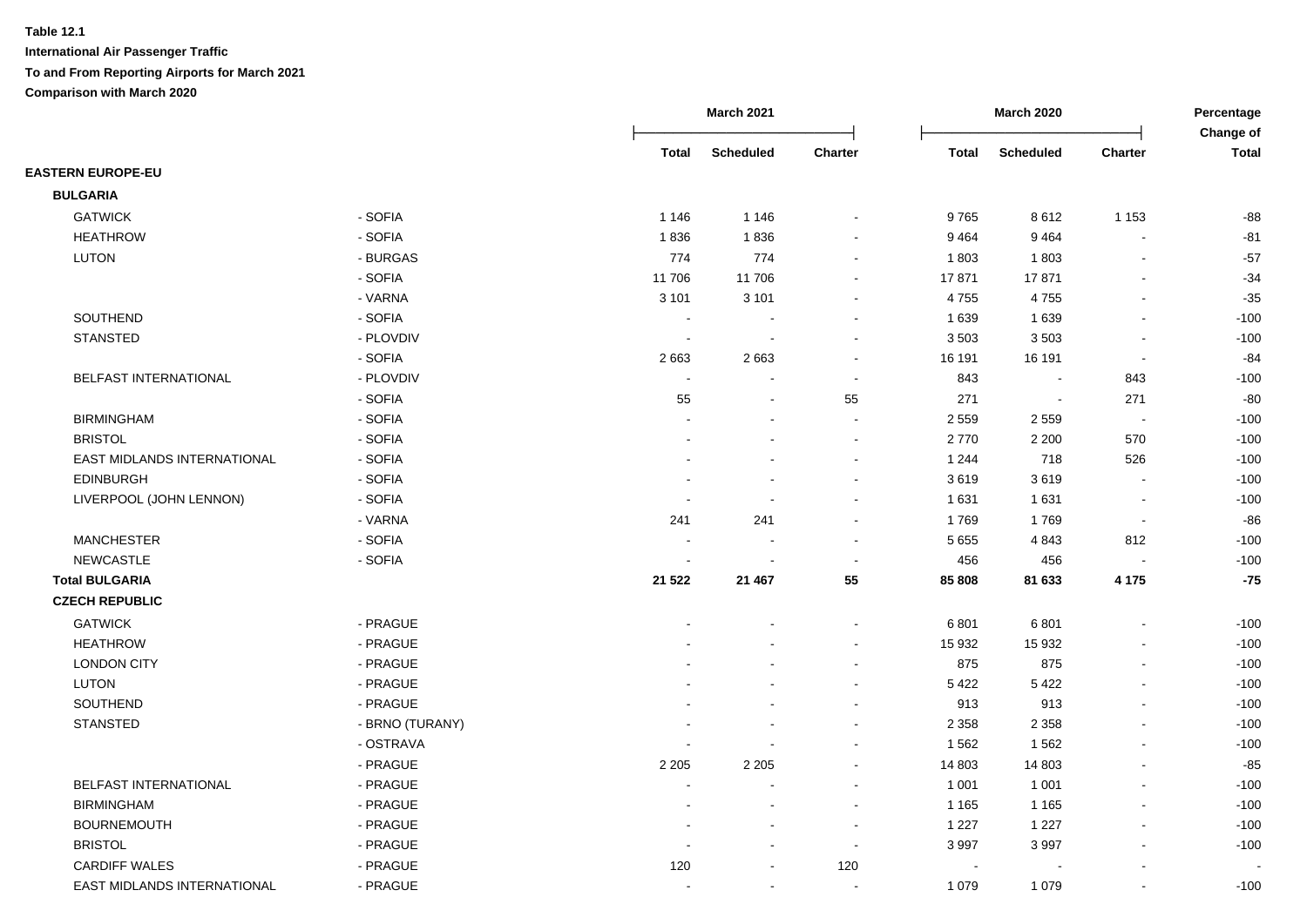|                             |            |                | <b>March 2021</b>        | <b>March 2020</b> |         |                          | Percentage<br>Change of  |              |
|-----------------------------|------------|----------------|--------------------------|-------------------|---------|--------------------------|--------------------------|--------------|
|                             |            | <b>Total</b>   | <b>Scheduled</b>         | <b>Charter</b>    | Total   | <b>Scheduled</b>         | <b>Charter</b>           | <b>Total</b> |
| <b>EDINBURGH</b>            | - PRAGUE   |                |                          |                   | 4 9 5 0 | 4 9 5 0                  |                          | $-100$       |
| <b>GLASGOW</b>              | - PRAGUE   | 221            | $\sim$                   | 221               | 1 2 1 1 | 1 2 1 1                  | $\blacksquare$           | $-82$        |
| <b>LEEDS BRADFORD</b>       | - PRAGUE   |                |                          |                   | 1 2 2 0 | 1 2 2 0                  | $\blacksquare$           | $-100$       |
| LIVERPOOL (JOHN LENNON)     | - PRAGUE   |                |                          | $\sim$            | 1 1 5 3 | 1 1 5 3                  | $\overline{a}$           | $-100$       |
| <b>MANCHESTER</b>           | - PRAGUE   |                | $\sim$                   | $\sim$            | 13 656  | 13 656                   | $\mathbf{r}$             | $-100$       |
| NEWCASTLE                   | - PRAGUE   |                |                          | $\sim$            | 1 2 5 4 | 1 2 5 4                  | $\overline{\phantom{a}}$ | $-100$       |
| <b>Total CZECH REPUBLIC</b> |            | 2546           | 2 2 0 5                  | 341               | 80 579  | 80 579                   |                          | $-97$        |
| <b>ESTONIA</b>              |            |                |                          |                   |         |                          |                          |              |
| <b>GATWICK</b>              | - TALLIN   | 501            | 501                      |                   | 3 1 1 7 | 3 1 1 7                  |                          | -84          |
| <b>STANSTED</b>             | - TALLIN   |                | $\overline{\phantom{a}}$ |                   | 3562    | 3562                     |                          | $-100$       |
| <b>EDINBURGH</b>            | - TALLIN   | $\sim$         | $\blacksquare$           | $\sim$            | 1 4 3 0 | 1 4 3 0                  | $\blacksquare$           | $-100$       |
| <b>Total ESTONIA</b>        |            | 501            | 501                      |                   | 8 1 0 9 | 8 1 0 9                  | $\blacksquare$           | $-94$        |
| <b>HUNGARY</b>              |            |                |                          |                   |         |                          |                          |              |
| <b>GATWICK</b>              | - BUDAPEST | 186            |                          | 186               | 16 324  | 16 3 24                  |                          | -99          |
| <b>HEATHROW</b>             | - BUDAPEST |                |                          |                   | 10 462  | 10 4 62                  |                          | $-100$       |
| <b>LONDON CITY</b>          | - BUDAPEST | $\blacksquare$ |                          |                   | 1 0 0 2 | 1 0 0 2                  | $\blacksquare$           | $-100$       |
| <b>LUTON</b>                | - BUDAPEST | 3865           | 3865                     |                   | 21 101  | 21 101                   |                          | $-82$        |
|                             | - DEBRECEN | $\sim$         |                          |                   | 5 0 5 8 | 5 0 5 8                  | $\overline{a}$           | $-100$       |
| SOUTHEND                    | - BUDAPEST | ÷.             |                          |                   | 1 0 2 8 | 1 0 2 8                  |                          | $-100$       |
| <b>STANSTED</b>             | - BUDAPEST | 2 2 7 6        | 2 2 7 6                  |                   | 18873   | 18873                    |                          | $-88$        |
| <b>BIRMINGHAM</b>           | - BUDAPEST | $\sim$         |                          |                   | 2988    | 2988                     | $\overline{a}$           | $-100$       |
| <b>BRISTOL</b>              | - BUDAPEST |                |                          |                   | 3 4 2 7 | 3 4 2 7                  |                          | $-100$       |
| DONCASTER SHEFFIELD         | - BUDAPEST |                |                          |                   | 2 0 7 0 | 2 0 7 0                  |                          | $-100$       |
|                             | - DEBRECEN |                |                          | $\sim$            | 1 5 5 3 | 1553                     | $\overline{a}$           | $-100$       |
| EAST MIDLANDS INTERNATIONAL | - BUDAPEST |                |                          | $\sim$            | 2 9 9 0 | 2 9 9 0                  |                          | $-100$       |
| <b>EDINBURGH</b>            | - BUDAPEST |                |                          | $\sim$            | 8641    | 8641                     |                          | $-100$       |
| GLASGOW                     | - BUDAPEST |                |                          |                   | 1 5 3 3 | 1533                     | $\overline{a}$           | $-100$       |
| <b>LEEDS BRADFORD</b>       | - BUDAPEST |                | $\blacksquare$           |                   | 1468    | 1468                     |                          | $-100$       |
| LIVERPOOL (JOHN LENNON)     | - BUDAPEST | 137            | $\sim$                   | 137               | 1 4 9 3 | 1 4 9 3                  |                          | $-91$        |
| <b>MANCHESTER</b>           | - BUDAPEST | 382            | 246                      | 136               | 9 2 0 9 | 9 2 0 9                  |                          | $-96$        |
| <b>Total HUNGARY</b>        |            | 6846           | 6 3 8 7                  | 459               | 109 220 | 109 220                  |                          | $-94$        |
| <b>LATVIA</b>               |            |                |                          |                   |         |                          |                          |              |
| <b>GATWICK</b>              | - RIGA     | 1 1 6 8        | 1 1 6 8                  |                   | 5 4 9 1 | 5 4 9 1                  |                          | $-79$        |
| LUTON                       | - RIGA     | 1 0 9 6        | 1 0 9 6                  | $\sim$            | 4 6 7 2 | 4672                     |                          | $-77$        |
| <b>STANSTED</b>             | - RIGA     | 1 1 3 7        | 1 1 3 7                  |                   | 10823   | 10823                    |                          | $-89$        |
| <b>BIGGIN HILL</b>          | - RIGA     | $\mathbf{1}$   | $\blacksquare$           | $\mathbf{1}$      | $\sim$  | $\overline{\phantom{a}}$ | $\blacksquare$           |              |
|                             |            |                |                          |                   |         |                          |                          |              |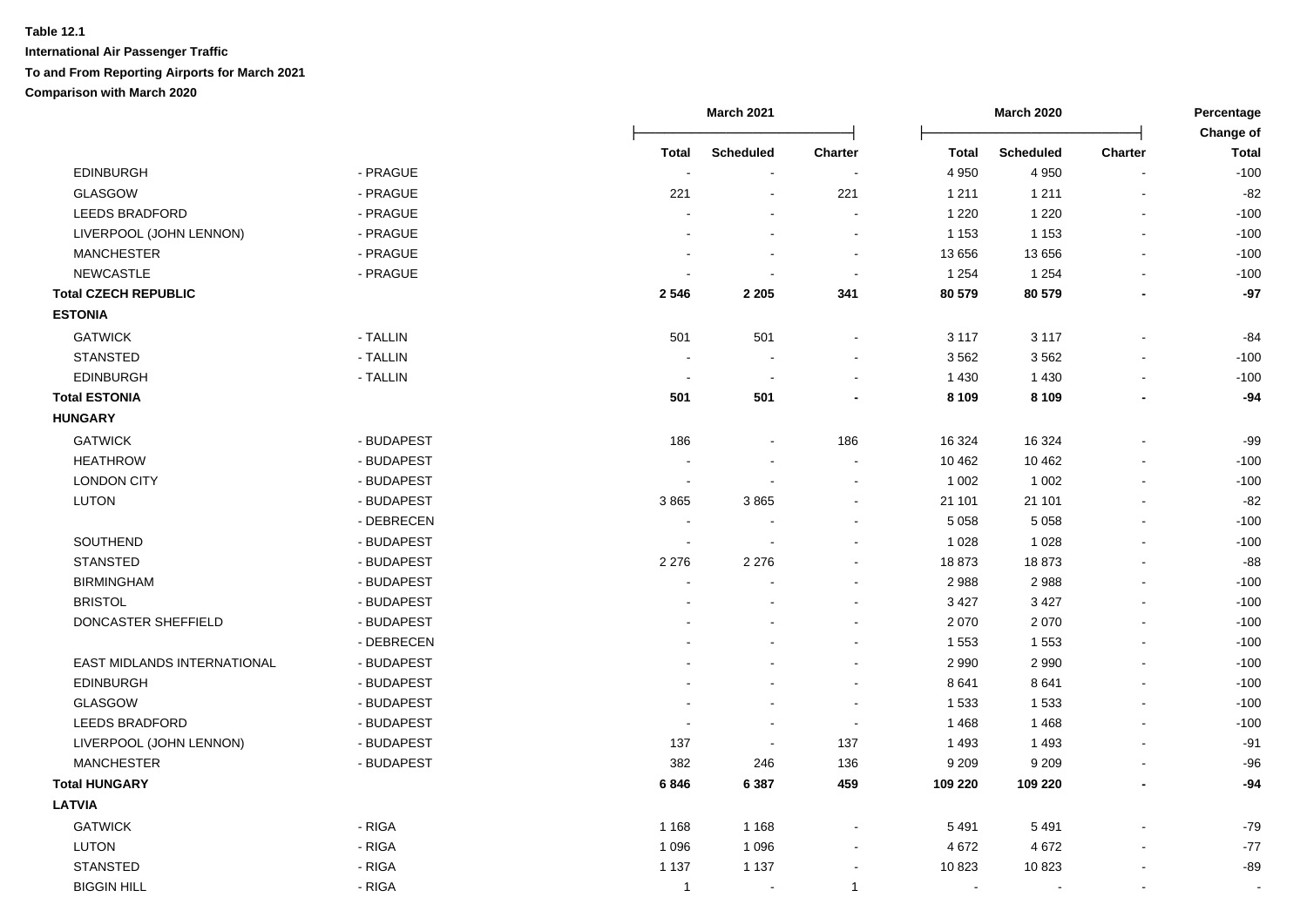|                             |                          |                          | <b>March 2021</b>        |                          | <b>March 2020</b>        |                  | Percentage     |                                  |
|-----------------------------|--------------------------|--------------------------|--------------------------|--------------------------|--------------------------|------------------|----------------|----------------------------------|
|                             |                          | Total                    | <b>Scheduled</b>         | Charter                  | <b>Total</b>             | <b>Scheduled</b> | <b>Charter</b> | <b>Change of</b><br><b>Total</b> |
| DONCASTER SHEFFIELD         | - RIGA                   |                          |                          |                          | 1 272                    | 1 2 7 2          | $\overline{a}$ | $-100$                           |
| EAST MIDLANDS INTERNATIONAL | - RIGA                   |                          |                          |                          | 2 1 8 3                  | 2 1 8 3          |                | $-100$                           |
| <b>EDINBURGH</b>            | - RIGA                   |                          |                          |                          | 1 4 5 5                  | 1455             |                | $-100$                           |
| <b>LEEDS BRADFORD</b>       | - RIGA                   |                          |                          |                          | 1 5 3 6                  | 1536             | $\overline{a}$ | $-100$                           |
| <b>MANCHESTER</b>           | - RIGA                   |                          |                          |                          | 1 5 6 4                  | 1564             | L,             | $-100$                           |
| <b>Total LATVIA</b>         |                          | 3 4 0 2                  | 3 4 0 1                  | $\mathbf{1}$             | 28 996                   | 28 996           | $\blacksquare$ | $-88$                            |
| <b>LITHUANIA</b>            |                          |                          |                          |                          |                          |                  |                |                                  |
| <b>GATWICK</b>              | - VILNIUS                | 27                       |                          | 27                       | $\overline{\phantom{a}}$ |                  |                |                                  |
| <b>LONDON CITY</b>          | - VILNIUS                | 1642                     | 1642                     |                          | 1 4 7 4                  | 1 4 7 4          |                | 11                               |
| <b>LUTON</b>                | - KAUNAS                 | 1 3 1 5                  | 1 3 1 5                  | $\blacksquare$           | 10 171                   | 10 171           | $\blacksquare$ | $-87$                            |
|                             | - PALANGA                | $\blacksquare$           | $\blacksquare$           | $\overline{\phantom{a}}$ | 1839                     | 1839             | $\blacksquare$ | $-100$                           |
|                             | - VILNIUS                | 2 0 8 4                  | 2 0 8 4                  | $\overline{\phantom{a}}$ | 8817                     | 8817             |                | $-76$                            |
| SOUTHEND                    | - VILNIUS                |                          |                          |                          | 3 3 7 2                  | 3 3 7 2          |                | $-100$                           |
| <b>STANSTED</b>             | - KAUNAS                 | 145                      | 145                      |                          | 4 0 0 8                  | 4 0 0 8          | $\blacksquare$ | $-96$                            |
|                             | - PALANGA                |                          |                          |                          | 1741                     | 1741             | $\blacksquare$ | $-100$                           |
|                             | - VILNIUS                | $\blacksquare$           |                          |                          | 6631                     | 5981             | 650            | $-100$                           |
| BELFAST INTERNATIONAL       | - VILNIUS                |                          |                          |                          | 1511                     | 1511             |                | $-100$                           |
| <b>BIGGIN HILL</b>          | - VILNIUS                | $\overline{1}$           |                          | $\mathbf{1}$             |                          |                  |                |                                  |
| <b>BIRMINGHAM</b>           | - VILNIUS                | 107                      | 107                      |                          | $\blacksquare$           |                  |                |                                  |
| <b>BRISTOL</b>              | - KAUNAS                 |                          |                          |                          | 1716                     | 1716             |                | $-100$                           |
| DONCASTER SHEFFIELD         | - VILNIUS                |                          |                          |                          | 2015                     | 2015             | $\blacksquare$ | $-100$                           |
| <b>EDINBURGH</b>            | - KAUNAS                 |                          | $\overline{\phantom{a}}$ | $\sim$                   | 1569                     | 1569             | $\blacksquare$ | $-100$                           |
| LIVERPOOL (JOHN LENNON)     | - VILNIUS                |                          |                          | $\blacksquare$           | 1825                     | 1825             | $\blacksquare$ | $-100$                           |
| <b>Total LITHUANIA</b>      |                          | 5 3 2 1                  | 5 2 9 3                  | 28                       | 46 689                   | 46 039           | 650            | $-89$                            |
| <b>POLAND</b>               |                          |                          |                          |                          |                          |                  |                |                                  |
| <b>GATWICK</b>              | - GDANSK                 |                          |                          | $\sim$                   | 3826                     | 3826             | $\blacksquare$ | $-100$                           |
|                             | - KRAKOW                 |                          |                          | $\sim$                   | 11 897                   | 11897            |                | $-100$                           |
|                             | - WARSAW (CHOPIN)        | 63                       |                          | 63                       | $\sim$                   |                  |                |                                  |
| <b>HEATHROW</b>             | - KRAKOW                 |                          |                          | $\overline{\phantom{a}}$ | 1931                     | 1931             |                | $-100$                           |
|                             | - WARSAW (CHOPIN)        | 4 7 0 9                  | 4709                     | $\sim$                   | 26 608                   | 11 971           | 14 637         | $-82$                            |
| <b>LONDON CITY</b>          | - WARSAW (CHOPIN)        | $\overline{\phantom{a}}$ |                          |                          | 6 2 1 4                  | 3 2 6 5          | 2949           | $-100$                           |
| LUTON                       | - BYDGOSZCZ              | $\overline{\phantom{a}}$ |                          |                          | 1 505                    | 1 5 0 5          |                | $-100$                           |
|                             | - GDANSK                 | 3 1 1 2                  | 3 1 1 2                  |                          | 5 5 9 7                  | 5 5 9 7          |                | $-44$                            |
|                             | - KATOWICE               | 2 0 0 4                  | 2 0 0 4                  |                          | 7512                     | 7512             |                | $-73$                            |
|                             | - KRAKOW                 | 2957                     | 2957                     |                          | 11 495                   | 11 495           |                | $-74$                            |
|                             | - LUBLIN (PORT LOTNICZY) | 1 0 0 7                  | 1 0 0 7                  |                          | 3833                     | 3833             | L,             | $-74$                            |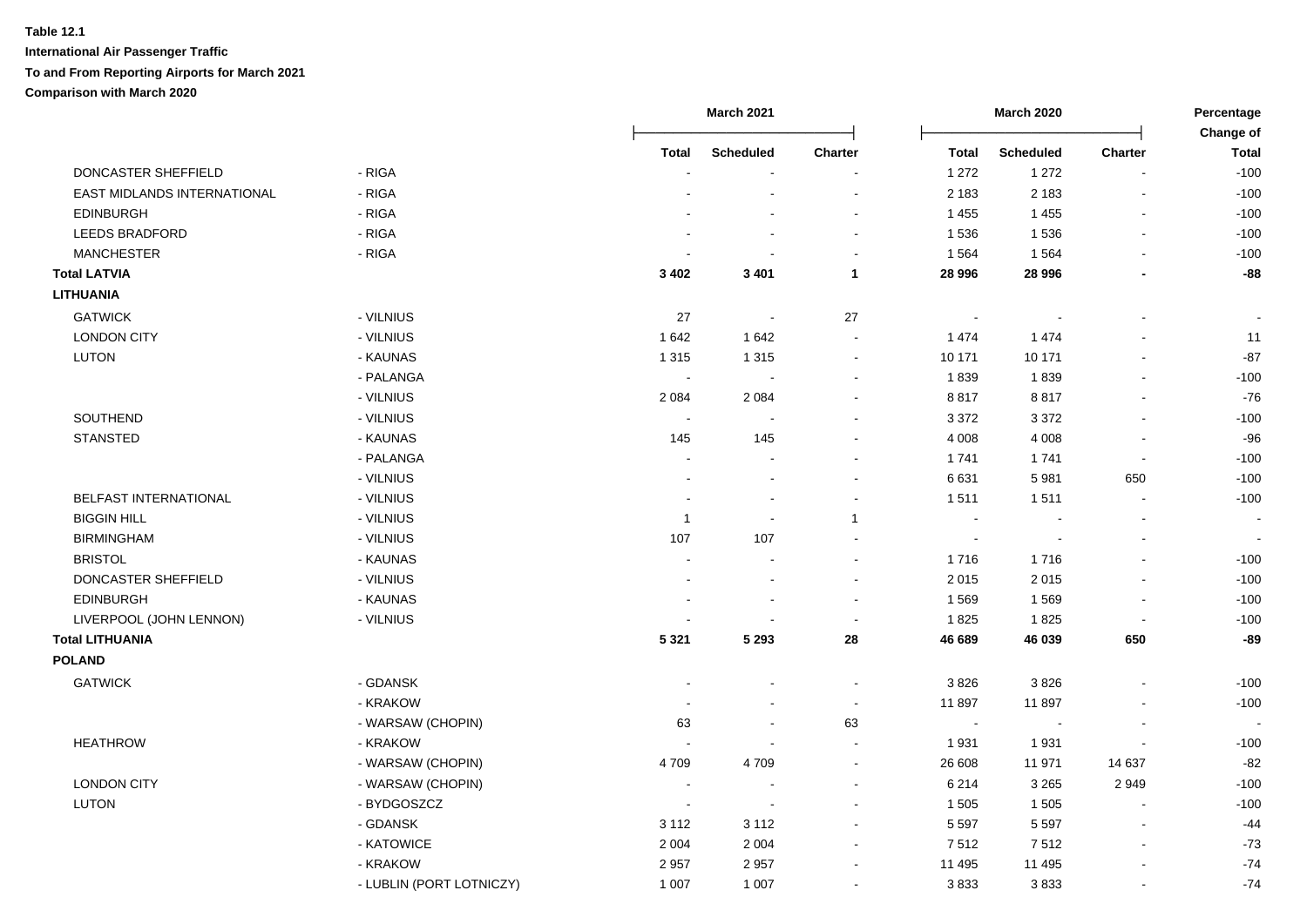|                       |                           | <b>March 2021</b>        |                          |                          |              | <b>March 2020</b> |                          |                           |
|-----------------------|---------------------------|--------------------------|--------------------------|--------------------------|--------------|-------------------|--------------------------|---------------------------|
|                       |                           | <b>Total</b>             | <b>Scheduled</b>         | <b>Charter</b>           | <b>Total</b> | <b>Scheduled</b>  | <b>Charter</b>           | Change of<br><b>Total</b> |
|                       | - POZNAN                  | 1899                     | 1899                     |                          | 4 3 2 0      | 4 3 2 0           |                          | $-56$                     |
|                       | - RZESZOW                 | $\overline{\phantom{a}}$ |                          |                          | 1992         | 1992              |                          | $-100$                    |
|                       | - SZYMANY (MAZURY)        | $\sim$                   | $\sim$                   | ÷                        | 1 3 4 1      | 1 3 4 1           | $\overline{a}$           | $-100$                    |
|                       | - WARSAW (CHOPIN)         | 4 4 0 1                  | 4 4 0 1                  | $\sim$                   | 13 861       | 13861             |                          | $-68$                     |
|                       | - WROCLAW                 | 2 2 5 7                  | 2 2 5 7                  | $\blacksquare$           | 3786         | 3786              | $\blacksquare$           | $-40$                     |
| <b>STANSTED</b>       | - BYDGOSZCZ               | $\overline{\phantom{a}}$ | $\sim$                   | $\sim$                   | 3 2 1 5      | 3 2 1 5           | $\sim$                   | $-100$                    |
|                       | - GDANSK                  | 129                      | 129                      | $\sim$                   | 6 2 1 2      | 6 2 1 2           | $\blacksquare$           | $-98$                     |
|                       | - KATOWICE                | 166                      | 166                      | $\sim$                   | 5 1 3 5      | 5 1 3 5           | $\blacksquare$           | $-97$                     |
|                       | - KRAKOW                  | 1939                     | 1939                     |                          | 12 105       | 12 105            | $\sim$                   | $-84$                     |
|                       | - LODZ LUBLINEK           | $\sim$                   | $\overline{\phantom{a}}$ | $\sim$                   | 3 4 8 3      | 3 4 8 3           | $\sim$                   | $-100$                    |
|                       | - POZNAN                  | 171                      | 171                      | $\sim$                   | 4588         | 4588              | $\sim$                   | $-96$                     |
|                       | - RZESZOW                 | $\ddot{\phantom{a}}$     | $\sim$                   | $\overline{\phantom{a}}$ | 3 1 3 1      | 3 1 3 1           | $\blacksquare$           | $-100$                    |
|                       | - SZCZECIN (GOLENOW)      | $\blacksquare$           | $\blacksquare$           |                          | 2766         | 2766              |                          | $-100$                    |
|                       | - SZYMANY (MAZURY)        | $\overline{\phantom{a}}$ | $\overline{\phantom{a}}$ |                          | 869          | 869               | $\sim$                   | $-100$                    |
|                       | - WARSAW (MODLIN MASOVIA) | 2086                     | 2086                     |                          | 10 099       | 10 099            | $\blacksquare$           | $-79$                     |
|                       | - WROCLAW                 |                          |                          |                          | 6 8 5 4      | 6854              |                          | $-100$                    |
| <b>ABERDEEN</b>       | - GDANSK                  |                          |                          |                          | 1 1 1 3      | 1 1 1 3           |                          | $-100$                    |
| BELFAST INTERNATIONAL | - KRAKOW                  |                          |                          | $\sim$                   | 3 3 1 0      | 3 3 1 0           |                          | $-100$                    |
| <b>BIRMINGHAM</b>     | - BYDGOSZCZ               |                          |                          | ÷                        | 1806         | 1806              |                          | $-100$                    |
|                       | - GDANSK                  |                          |                          | $\overline{\phantom{a}}$ | 1 3 0 8      | 1 3 0 8           | $\overline{\phantom{a}}$ | $-100$                    |
|                       | - KATOWICE                |                          |                          | $\blacksquare$           | 1 1 8 7      | 1 1 8 7           | $\blacksquare$           | $-100$                    |
|                       | - KRAKOW                  |                          |                          | $\overline{\phantom{a}}$ | 5797         | 5 4 3 6           | 361                      | $-100$                    |
|                       | - POZNAN                  |                          |                          |                          | 1 0 38       | 1 0 3 8           | $\blacksquare$           | $-100$                    |
|                       | - WARSAW (CHOPIN)         |                          |                          |                          | 1 2 8 2      | 1 2 8 2           | $\blacksquare$           | $-100$                    |
|                       | - WARSAW (MODLIN MASOVIA) |                          | ÷,                       |                          | 1661         | 1661              | $\blacksquare$           | $-100$                    |
|                       | - WROCLAW                 | 118                      | 118                      |                          | 1 0 1 1      | 1 0 1 1           | $\sim$                   | $-88$                     |
| <b>BOURNEMOUTH</b>    | - KRAKOW                  | $\sim$                   |                          | $\sim$                   | 1 4 0 2      | 1 4 0 2           | $\sim$                   | $-100$                    |
| <b>BRISTOL</b>        | - GDANSK                  | $\blacksquare$           | $\blacksquare$           | $\overline{\phantom{a}}$ | 1 2 6 0      | 1 2 6 0           |                          | $-100$                    |
|                       | - KATOWICE                |                          |                          |                          | 1 3 2 5      | 1 3 2 5           |                          | $-100$                    |
|                       | - KRAKOW                  |                          |                          |                          | 5 4 9 0      | 5 4 9 0           | $\blacksquare$           | $-100$                    |
|                       | - POZNAN                  |                          |                          |                          | 1761         | 1761              | $\sim$                   | $-100$                    |
|                       | - RZESZOW                 |                          |                          |                          | 1 2 5 3      | 1 2 5 3           |                          | $-100$                    |
|                       | - WARSAW (MODLIN MASOVIA) |                          | $\overline{\phantom{a}}$ |                          | 2 3 4 2      | 2 3 4 2           |                          | $-100$                    |
|                       | - WROCLAW                 | $\sim$                   | $\sim$                   | ÷                        | 1 3 1 0      | 1 3 1 0           | $\overline{a}$           | $-100$                    |
| DONCASTER SHEFFIELD   | - GDANSK                  | 132                      | 132                      | $\overline{\phantom{a}}$ | 2 4 8 0      | 2 4 8 0           |                          | $-95$                     |
|                       | - KATOWICE                | 93                       | 93                       | $\sim$                   | 2 4 6 6      | 2 4 6 6           | $\sim$                   | $-96$                     |
|                       |                           |                          |                          |                          |              |                   |                          |                           |

- 
-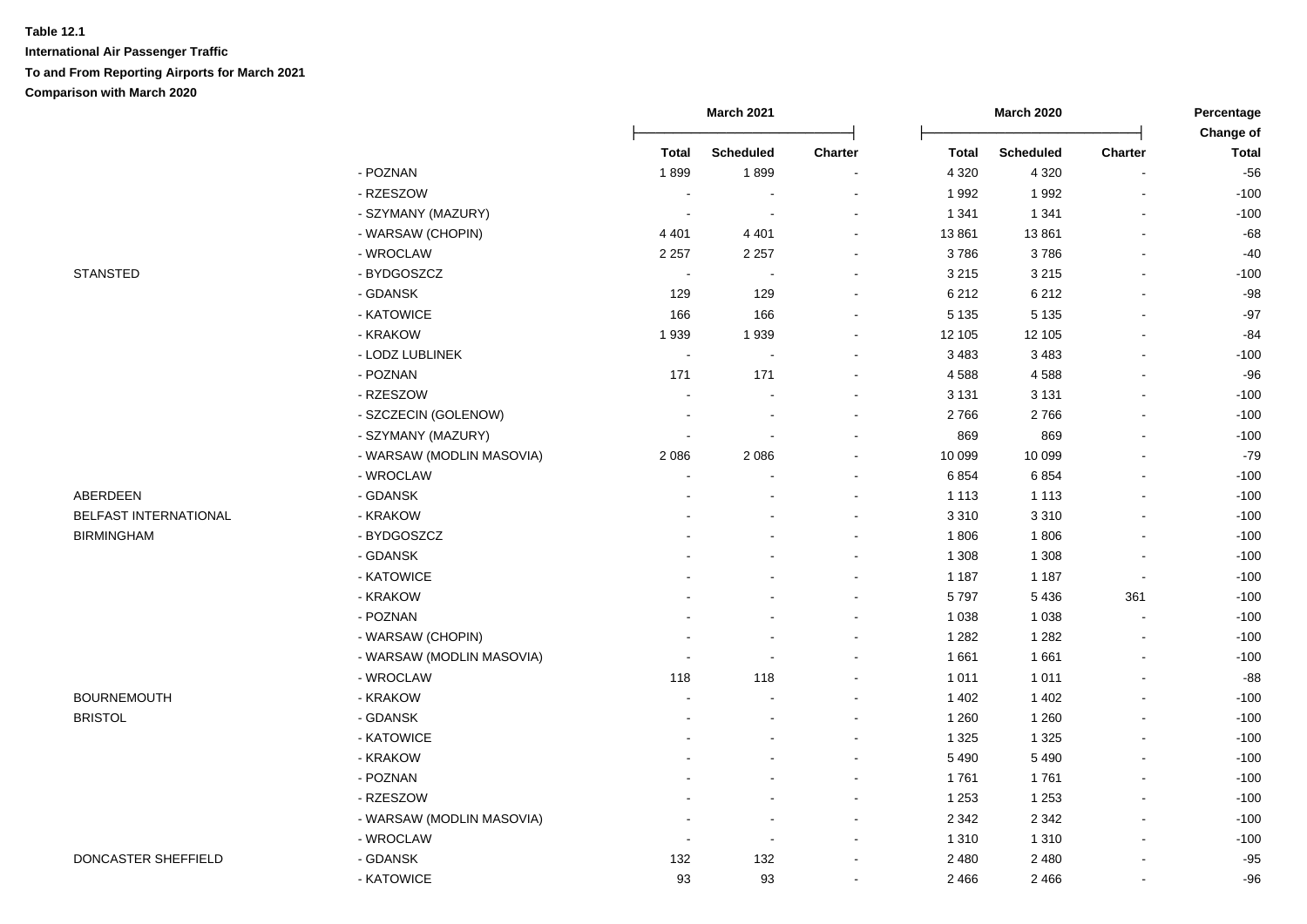|                             |                           | <b>March 2021</b>        |                          |                          |              | <b>March 2020</b> |                          |                           |
|-----------------------------|---------------------------|--------------------------|--------------------------|--------------------------|--------------|-------------------|--------------------------|---------------------------|
|                             |                           | <b>Total</b>             | <b>Scheduled</b>         | Charter                  | <b>Total</b> | <b>Scheduled</b>  | <b>Charter</b>           | Change of<br><b>Total</b> |
|                             | - KRAKOW                  | $\overline{\phantom{a}}$ | $\overline{\phantom{a}}$ |                          | 1 4 8 8      | 1488              |                          | $-100$                    |
|                             | - POZNAN                  | $\overline{\phantom{a}}$ | $\overline{\phantom{a}}$ |                          | 1806         | 1806              |                          | $-100$                    |
|                             | - WARSAW (CHOPIN)         | 842                      | 842                      | $\overline{\phantom{a}}$ | 1 5 6 5      | 1565              | $\blacksquare$           | $-46$                     |
|                             | - WROCLAW                 | $\blacksquare$           | $\overline{\phantom{a}}$ | $\overline{\phantom{a}}$ | 1 2 3 8      | 1 2 3 8           | $\blacksquare$           | $-100$                    |
| EAST MIDLANDS INTERNATIONAL | - KRAKOW                  |                          |                          |                          | 2 2 6 8      | 1854              | 414                      | $-100$                    |
|                             | - LODZ LUBLINEK           |                          |                          | $\blacksquare$           | 1 2 2 0      | 1 2 2 0           | $\overline{a}$           | $-100$                    |
|                             | - RZESZOW                 |                          |                          | $\sim$                   | 1 900        | 1 900             | $\overline{a}$           | $-100$                    |
|                             | - WARSAW (MODLIN MASOVIA) |                          |                          |                          | 1 1 0 8      | 1 1 0 8           |                          | $-100$                    |
|                             | - WROCLAW                 |                          |                          |                          | 2 4 0 7      | 2 4 0 7           |                          | $-100$                    |
| <b>EDINBURGH</b>            | - GDANSK                  |                          |                          |                          | 3886         | 3886              | $\overline{\phantom{a}}$ | $-100$                    |
|                             | - KATOWICE                |                          | $\overline{\phantom{a}}$ |                          | 1 1 8 9      | 1 1 8 9           | $\overline{\phantom{a}}$ | $-100$                    |
|                             | - KRAKOW                  | 707                      | 707                      |                          | 5958         | 5958              |                          | -88                       |
|                             | - POZNAN                  |                          |                          |                          | 1 1 2 8      | 1 1 2 8           |                          | $-100$                    |
|                             | - WARSAW (CHOPIN)         |                          |                          |                          | 4 3 8 2      | 2 4 6 6           | 1916                     | $-100$                    |
|                             | - WARSAW (MODLIN MASOVIA) |                          |                          | $\sim$                   | 3708         | 3708              |                          | $-100$                    |
|                             | - WROCLAW                 |                          |                          | $\overline{\phantom{a}}$ | 1 1 7 3      | 1 1 7 3           | $\overline{\phantom{a}}$ | $-100$                    |
| <b>GLASGOW</b>              | - KRAKOW                  |                          |                          | $\sim$                   | 2 8 0 3      | 2803              | $\sim$                   | $-100$                    |
|                             | - WARSAW (MODLIN MASOVIA) |                          |                          | $\blacksquare$           | 1 0 1 6      | 1016              | $\overline{a}$           | $-100$                    |
|                             | - WROCLAW                 |                          |                          | $\blacksquare$           | 1 1 1 4      | 1 1 1 4           | $\blacksquare$           | $-100$                    |
| <b>LEEDS BRADFORD</b>       | - GDANSK                  |                          |                          | $\overline{\phantom{a}}$ | 1779         | 1779              |                          | $-100$                    |
|                             | - KRAKOW                  |                          |                          |                          | 4 1 6 1      | 4 1 6 1           |                          | $-100$                    |
|                             | - WARSAW (MODLIN MASOVIA) |                          |                          |                          | 1 2 5 4      | 1 2 5 4           |                          | $-100$                    |
|                             | - WROCLAW                 | $\blacksquare$           | $\blacksquare$           | $\overline{\phantom{a}}$ | 903          | 903               | $\overline{a}$           | $-100$                    |
| LIVERPOOL (JOHN LENNON)     | - GDANSK                  | 172                      | 172                      |                          | 1743         | 1743              |                          | $-90$                     |
|                             | - KATOWICE                | $\overline{\phantom{a}}$ | $\overline{\phantom{a}}$ | $\overline{\phantom{a}}$ | 1 0 2 6      | 1 0 2 6           |                          | $-100$                    |
|                             | - KRAKOW                  |                          |                          |                          | 4792         | 4792              |                          | $-100$                    |
|                             | - POZNAN                  |                          |                          |                          | 1 200        | 1 200             |                          | $-100$                    |
|                             | - SZCZECIN (GOLENOW)      | $\overline{\phantom{a}}$ | $\overline{\phantom{a}}$ |                          | 1 200        | 1 200             | $\overline{\phantom{a}}$ | $-100$                    |
|                             | - WARSAW (CHOPIN)         | 132                      | 132                      |                          | 1 3 1 5      | 1 3 1 5           | $\overline{\phantom{a}}$ | $-90$                     |
|                             | - WARSAW (MODLIN MASOVIA) | $\overline{a}$           | $\sim$                   | $\sim$                   | 1740         | 1740              | L,                       | $-100$                    |
|                             | - WROCLAW                 |                          |                          | $\blacksquare$           | 1 3 3 8      | 1 3 3 8           | $\overline{a}$           | $-100$                    |
| <b>MANCHESTER</b>           | - GDANSK                  |                          | $\overline{\phantom{a}}$ | $\overline{\phantom{a}}$ | 1 2 5 6      | 1 2 5 6           |                          | $-100$                    |
|                             | - KATOWICE                |                          | $\overline{\phantom{a}}$ | $\blacksquare$           | 1712         | 1712              | $\blacksquare$           | $-100$                    |
|                             | - KRAKOW                  | 2048                     | 2 0 4 8                  |                          | 8488         | 8488              |                          | $-76$                     |
|                             | - RZESZOW                 | $\overline{\phantom{a}}$ | $\overline{\phantom{a}}$ | $\overline{\phantom{a}}$ | 1 3 4 0      | 1 3 4 0           | $\blacksquare$           | $-100$                    |
|                             | - WARSAW (MODLIN MASOVIA) | $\blacksquare$           | $\blacksquare$           | $\blacksquare$           | 1 1 7 3      | 1 1 7 3           | $\overline{a}$           | $-100$                    |
|                             |                           |                          |                          |                          |              |                   |                          |                           |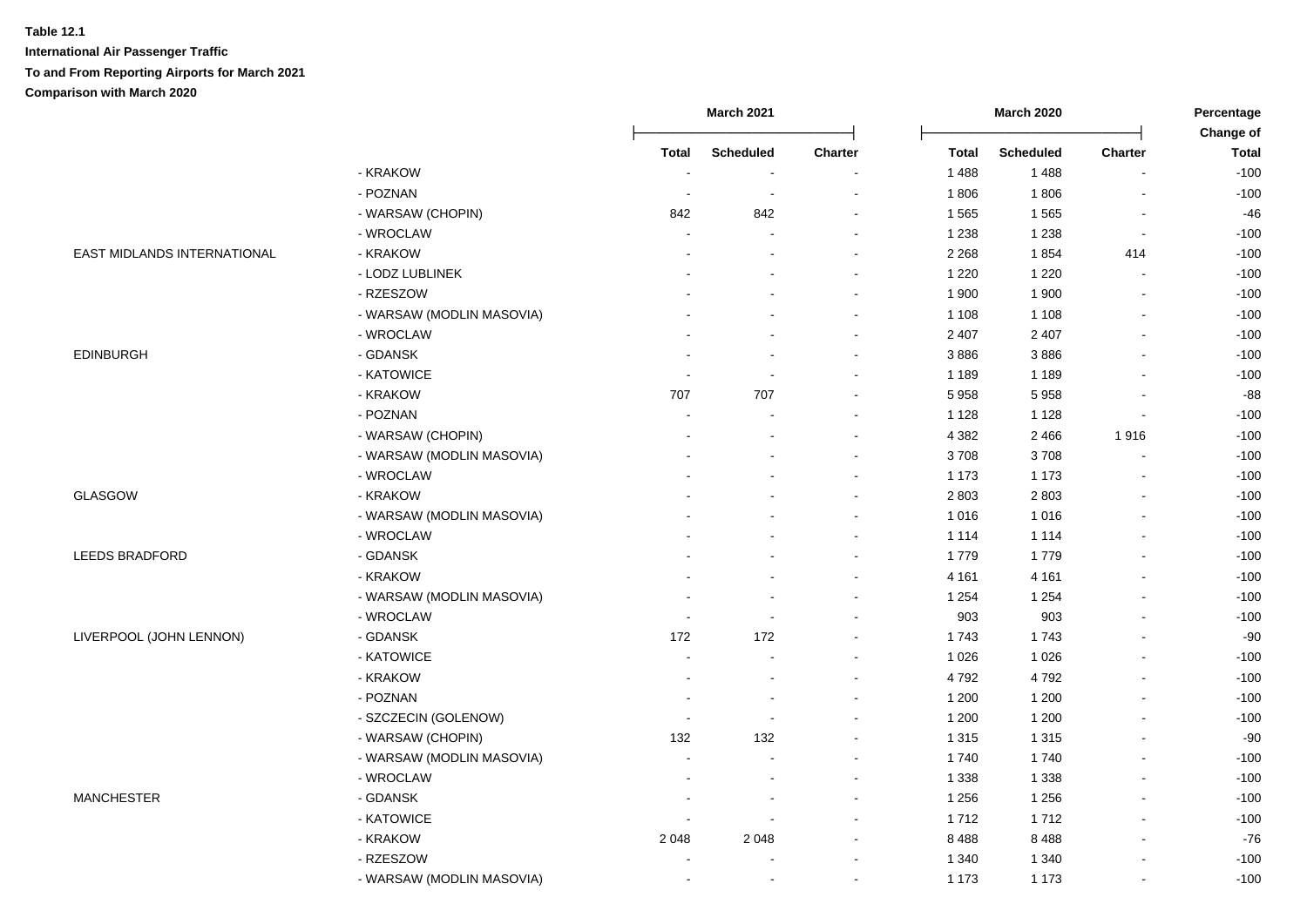|                         |                       | <b>March 2021</b><br><b>March 2020</b> |                  |         | Percentage<br>Change of |                          |                |              |
|-------------------------|-----------------------|----------------------------------------|------------------|---------|-------------------------|--------------------------|----------------|--------------|
|                         |                       | <b>Total</b>                           | <b>Scheduled</b> | Charter | <b>Total</b>            | <b>Scheduled</b>         | <b>Charter</b> | <b>Total</b> |
|                         | - WROCLAW             |                                        |                  |         | 1 1 1 1                 | 1 1 1 1                  |                | $-100$       |
| <b>NEWCASTLE</b>        | - KRAKOW              |                                        |                  |         | 1 4 8 5                 | 1 4 8 5                  |                | $-100$       |
|                         | - WROCLAW             |                                        |                  |         | 1 1 9 7                 | 1 1 9 7                  |                | $-100$       |
| <b>Total POLAND</b>     |                       | 31 144                                 | 31 081           | 63      | 286 347                 | 266 070                  | 20 277         | $-89$        |
| <b>ROMANIA</b>          |                       |                                        |                  |         |                         |                          |                |              |
| <b>GATWICK</b>          | - BUCHAREST (OTOPENI) | 111                                    | $\sim$           | 111     | 7933                    | 7933                     |                | $-99$        |
|                         | - CLUJ NAPOCA         |                                        | $\sim$           |         | 4 8 4 3                 | 4843                     |                | $-100$       |
| <b>HEATHROW</b>         | - BUCHAREST (OTOPENI) | 5 6 6 0                                | 5646             | 14      | 10 289                  | 10 289                   |                | $-45$        |
|                         | - CLUJ NAPOCA         | 111                                    | 111              |         | $\sim$                  |                          |                |              |
| LUTON                   | - BACAU               | 3 2 6 2                                | 3 2 6 2          |         | 4 7 9 6                 | 4796                     |                | $-32$        |
|                         | - BUCHAREST (OTOPENI) | 7785                                   | 7785             |         | 26 059                  | 26 059                   |                | $-70$        |
|                         | - CLUJ NAPOCA         | 4 1 7 9                                | 4 1 7 9          |         | 9507                    | 9507                     | $\overline{a}$ | $-56$        |
|                         | - CONSTANTA           | 213                                    | 213              | $\sim$  | 2 3 2 3                 | 2 3 2 3                  | $\blacksquare$ | $-91$        |
|                         | - CRAIOVA             | 2 1 8 3                                | 2 1 8 3          |         | 6 0 8 3                 | 6 0 8 3                  |                | $-64$        |
|                         | - IASI                | 2 6 0 3                                | 2 6 0 3          |         | 9663                    | 9663                     |                | $-73$        |
|                         | - SATU MARE           | 160                                    | 160              |         | 2 0 6 8                 | 2 0 6 8                  | $\blacksquare$ | $-92$        |
|                         | - SIBIU               | 1 1 2 4                                | 1 1 2 4          |         | $\sim$                  |                          |                |              |
|                         | - SUCEAVA             | 1997                                   | 1997             |         | 6476                    | 6476                     |                | $-69$        |
|                         | - TIMISOARA           | 913                                    | 913              |         | 5 4 0 0                 | 5 4 0 0                  |                | $-83$        |
|                         | - TIRGU MURES         |                                        |                  |         | 2570                    | 2570                     |                | $-100$       |
| SOUTHEND                | - BUCHAREST (OTOPENI) |                                        |                  |         | 7 3 7 3                 | 7 3 7 3                  |                | $-100$       |
|                         | - SIBIU               |                                        |                  |         | 4 3 21                  | 4 3 21                   |                | $-100$       |
| <b>STANSTED</b>         | - BUCHAREST (OTOPENI) | 2 1 7 4                                | 2 1 7 4          |         | 14 4 18                 | 14 4 18                  | $\blacksquare$ | $-85$        |
|                         | - CLUJ NAPOCA         | 75                                     | 75               |         | $\sim$                  |                          | $\overline{a}$ |              |
| <b>BIGGIN HILL</b>      | - BUCHAREST (BANEASA) |                                        |                  |         | $\overline{c}$          | $\sim$                   | $\overline{2}$ | $-100$       |
|                         | - BUCHAREST (OTOPENI) | 4                                      | $\sim$           | 4       |                         | $\sim$                   | $\blacksquare$ |              |
| <b>BIRMINGHAM</b>       | - BUCHAREST (OTOPENI) | 2 601                                  | 2601             | $\sim$  | 6 2 3 8                 | 6 2 3 8                  |                | $-58$        |
|                         | - CLUJ NAPOCA         |                                        |                  |         | 2 0 8 8                 | 2 0 8 8                  | $\blacksquare$ | $-100$       |
| <b>BRISTOL</b>          | - BUCHAREST (OTOPENI) | $\overline{\phantom{a}}$               |                  |         | 2 0 3 4                 | 2 0 3 4                  | $\overline{a}$ | $-100$       |
| DONCASTER SHEFFIELD     | - BUCHAREST (OTOPENI) | 2 1 2 2                                | 2 1 2 2          |         | 4722                    | 4722                     |                | $-55$        |
|                         | - CLUJ NAPOCA         | 344                                    | 344              |         | 2 2 3 9                 | 2 2 3 9                  |                | $-85$        |
| <b>EDINBURGH</b>        | - BUCHAREST (OTOPENI) |                                        |                  |         | 4 2 5 2                 | 4 2 5 2                  | $\blacksquare$ | $-100$       |
| <b>EXETER</b>           | - CONSTANTA           |                                        |                  |         | 188                     | $\overline{\phantom{a}}$ | 188            | $-100$       |
| <b>GLASGOW</b>          | - BUCHAREST (OTOPENI) |                                        |                  |         | 1 277                   | 1 2 7 7                  | $\sim$         | $-100$       |
| LIVERPOOL (JOHN LENNON) | - BACAU               |                                        |                  |         | 1416                    | 1416                     | ä,             | $-100$       |
|                         | - BUCHAREST (OTOPENI) | 1 1 6 8                                | 1 1 6 8          |         | 5758                    | 5758                     |                | $-80$        |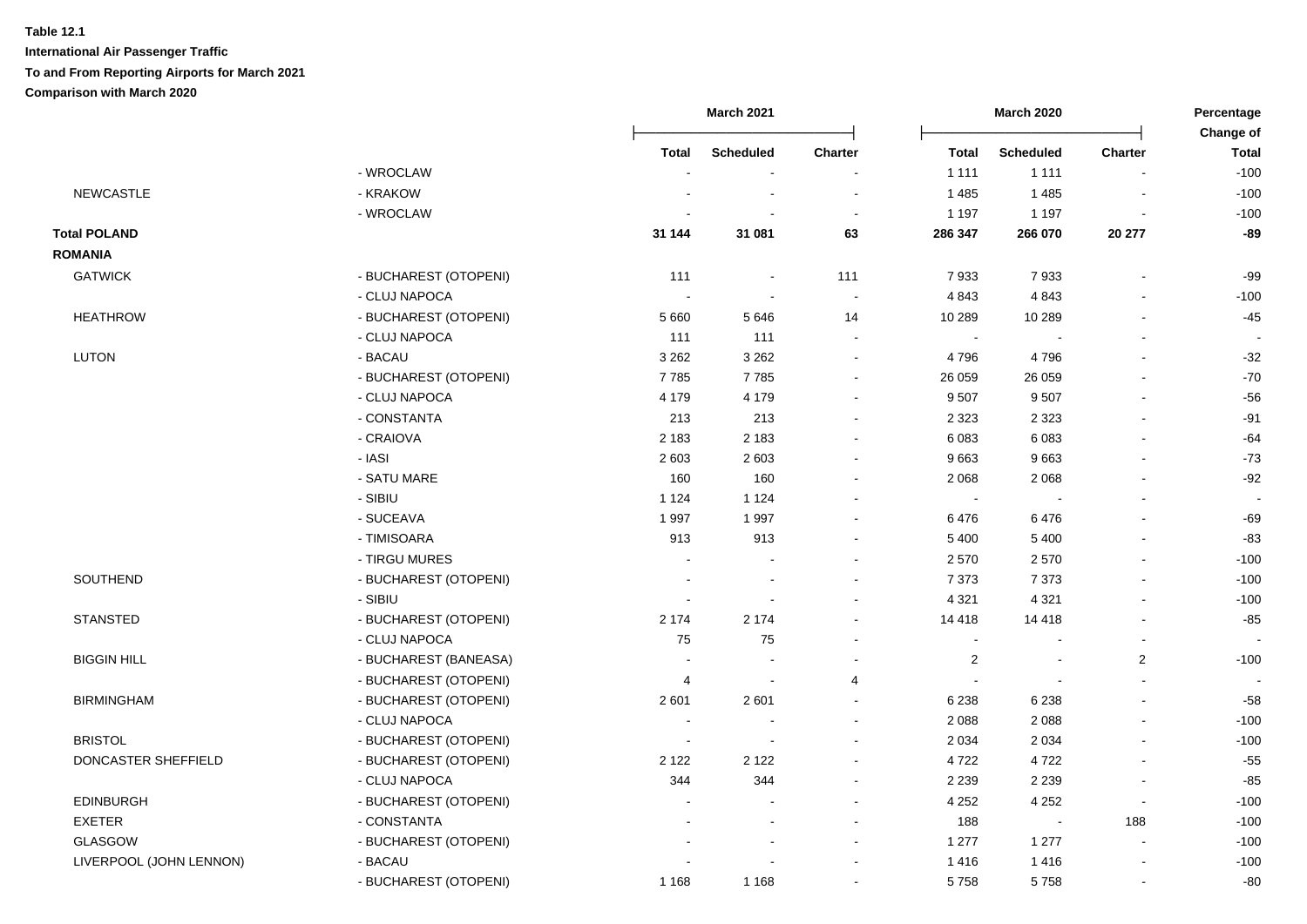|                              |                                   | <b>March 2021</b><br><b>March 2020</b> |                  |                | Percentage           |                          |                                  |                        |
|------------------------------|-----------------------------------|----------------------------------------|------------------|----------------|----------------------|--------------------------|----------------------------------|------------------------|
|                              |                                   |                                        |                  |                |                      |                          |                                  | Change of              |
|                              | - CLUJ NAPOCA                     | Total                                  | <b>Scheduled</b> | <b>Charter</b> | <b>Total</b><br>1875 | <b>Scheduled</b><br>1875 | <b>Charter</b><br>$\blacksquare$ | <b>Total</b><br>$-100$ |
|                              | - IASI                            |                                        |                  | $\blacksquare$ | 2 0 5 9              | 2 0 5 9                  | $\overline{\phantom{a}}$         | $-100$                 |
| <b>Total ROMANIA</b>         |                                   | 38789                                  | 38 660           | 129            | 158 270              | 158 080                  | 190                              | $-75$                  |
| <b>SLOVAK REPUBLIC</b>       |                                   |                                        |                  |                |                      |                          |                                  |                        |
| <b>GATWICK</b>               | - BRATISLAVA                      |                                        |                  |                | 26                   |                          | 26                               | $-100$                 |
| <b>LUTON</b>                 | - BRATISLAVA                      | 734                                    | 734              |                | 1 781                | 1781                     | $\blacksquare$                   | $-59$                  |
|                              | - KOSICE                          | 1 4 3 3                                | 1 4 3 3          |                | 3 0 4 0              | 3 0 4 0                  | $\blacksquare$                   | $-53$                  |
|                              | - TATRY-POPRAD                    | $\overline{\phantom{a}}$               |                  |                | 1 472                | 1 4 7 2                  | $\blacksquare$                   | $-100$                 |
| <b>STANSTED</b>              | - BRATISLAVA                      | 155                                    | 155              | $\sim$         | 5 2 2 5              | 5 2 2 5                  | $\blacksquare$                   | $-97$                  |
| <b>BIRMINGHAM</b>            | - BRATISLAVA                      | $\sim$                                 |                  | $\sim$         | 1 6 6 7              | 1474                     | 193                              | $-100$                 |
| <b>EDINBURGH</b>             | - BRATISLAVA                      | $\overline{a}$                         |                  | $\blacksquare$ | 1 1 2 0              | 1 1 2 0                  | $\sim$                           | $-100$                 |
| <b>LEEDS BRADFORD</b>        | - BRATISLAVA                      |                                        |                  |                | 865                  | 865                      | $\overline{a}$                   | $-100$                 |
| <b>MANCHESTER</b>            | - BRATISLAVA                      | $\sim$                                 |                  |                | 1778                 | 1778                     | $\overline{\phantom{a}}$         | $-100$                 |
| <b>Total SLOVAK REPUBLIC</b> |                                   | 2 3 2 2                                | 2 3 2 2          |                | 16 974               | 16755                    | 219                              | $-86$                  |
| Total EASTERN EUROPE-EU      |                                   | 112 393                                | 111 317          | 1 0 7 6        | 820 992              | 795 481                  | 25 5 11                          | -86                    |
|                              |                                   |                                        |                  |                |                      |                          |                                  |                        |
| <b>EASTERN EUROPE -OTHER</b> |                                   |                                        |                  |                |                      |                          |                                  |                        |
| <b>ALBANIA</b>               |                                   |                                        |                  |                |                      |                          |                                  |                        |
| <b>GATWICK</b>               | - TIRANA                          |                                        |                  |                | 4656                 | 4656                     |                                  | $-100$                 |
| <b>LUTON</b>                 | - TIRANA                          |                                        |                  | $\sim$         | 4 2 2 9              | 4 2 2 9                  | $\overline{\phantom{a}}$         | $-100$                 |
| <b>Total ALBANIA</b>         |                                   |                                        |                  | $\blacksquare$ | 8885                 | 8885                     | $\blacksquare$                   | $-100$                 |
| <b>AZERBAIJAN</b>            |                                   |                                        |                  |                |                      |                          |                                  |                        |
| <b>HEATHROW</b>              | - BAKU (HEYDER ALIYEV INT'L)      |                                        |                  |                | 1983                 | 1983                     | $\overline{a}$                   | $-100$                 |
| <b>Total AZERBAIJAN</b>      |                                   |                                        |                  | $\blacksquare$ | 1983                 | 1983                     | $\blacksquare$                   | $-100$                 |
| <b>BELARUS</b>               |                                   |                                        |                  |                |                      |                          |                                  |                        |
| <b>GATWICK</b>               | - MINSK INT'L                     | 1 0 6 9                                | 1 0 6 9          |                | 2 4 3 9              | 2 4 3 9                  | $\blacksquare$                   | $-56$                  |
| <b>Total BELARUS</b>         |                                   | 1 0 6 9                                | 1 0 6 9          | $\blacksquare$ | 2 4 3 9              | 2 4 3 9                  | $\blacksquare$                   | $-56$                  |
| <b>GEORGIA</b>               |                                   |                                        |                  |                |                      |                          |                                  |                        |
| <b>LUTON</b>                 | - KUTAISI                         |                                        |                  |                | 1 1 5 8              | 1 1 5 8                  | $\overline{\phantom{a}}$         | $-100$                 |
| <b>Total GEORGIA</b>         |                                   |                                        |                  | $\blacksquare$ | 1 1 5 8              | 1 1 5 8                  | $\qquad \qquad \blacksquare$     | $-100$                 |
| <b>KAZAKHSTAN</b>            |                                   |                                        |                  |                |                      |                          |                                  |                        |
| <b>HEATHROW</b>              | - NURSULTAN NAZERBAYEV INTERNATIO |                                        |                  | $\sim$         | 1410                 | 1410                     | $\blacksquare$                   | $-100$                 |
| <b>Total KAZAKHSTAN</b>      |                                   |                                        |                  | $\blacksquare$ | 1410                 | 1410                     | $\qquad \qquad \blacksquare$     | $-100$                 |
| <b>REPUBLIC OF MOLDOVA</b>   |                                   |                                        |                  |                |                      |                          |                                  |                        |
| <b>LUTON</b>                 | - CHISINAU (KISHINEV)             | 6 3 3 3                                | 6 3 3 3          |                | 4 603                | 4 6 0 3                  | $\overline{a}$                   | 38                     |
| <b>STANSTED</b>              | - CHISINAU (KISHINEV)             | 1 1 1 0                                | 1 1 1 0          | $\sim$         | 3 1 8 6              | 2896                     | 290                              | $-65$                  |
|                              |                                   |                                        |                  |                |                      |                          |                                  |                        |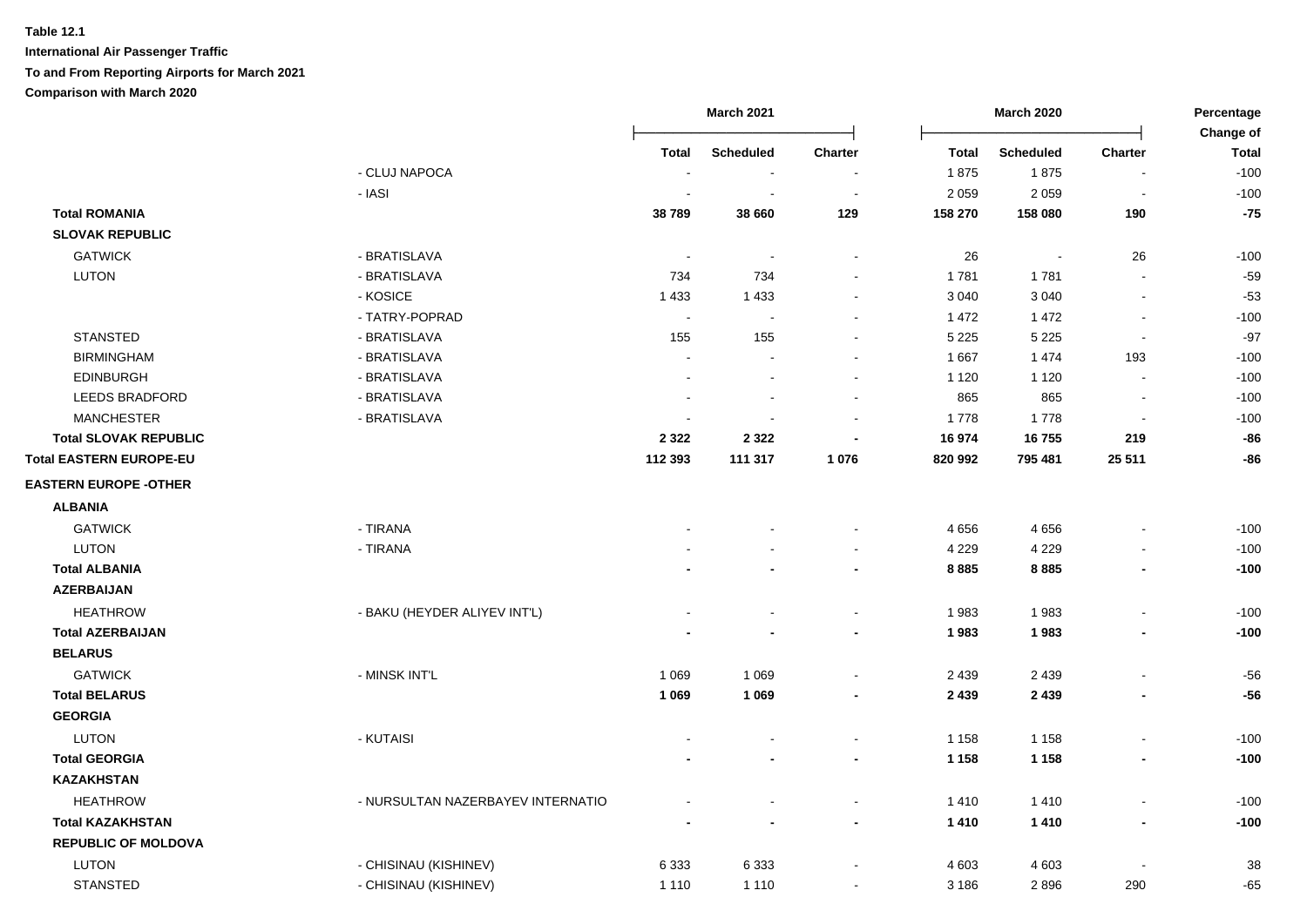|                                    |                         |                | March 2021       |                          |                | <b>March 2020</b> |                          | Percentage                |
|------------------------------------|-------------------------|----------------|------------------|--------------------------|----------------|-------------------|--------------------------|---------------------------|
|                                    |                         | <b>Total</b>   | <b>Scheduled</b> | <b>Charter</b>           | <b>Total</b>   | <b>Scheduled</b>  | Charter                  | Change of<br><b>Total</b> |
| <b>Total REPUBLIC OF MOLDOVA</b>   |                         | 7 4 4 3        | 7443             |                          | 7789           | 7499              | 290                      | $-4$                      |
| <b>RUSSIA</b>                      |                         |                |                  |                          |                |                   |                          |                           |
| <b>GATWICK</b>                     | - ST PETERSBURG         |                |                  | $\overline{\phantom{a}}$ | 3 0 3 9        | 3 0 3 9           | $\blacksquare$           | $-100$                    |
| <b>HEATHROW</b>                    | - MOSCOW (DOMODEDOVO)   |                |                  | $\sim$                   | 4 4 9 1        | 4 4 9 1           | $\overline{a}$           | $-100$                    |
|                                    | - MOSCOW (SHEREMETYEVO) | 3 0 5 2        | 8                | 3 0 4 4                  | 28 500         | 28 500            | $\blacksquare$           | $-89$                     |
| <b>LUTON</b>                       | - MOSCOW (VNUKOVO)      |                | $\sim$           | $\blacksquare$           | 6 189          | 6 1 8 9           | $\blacksquare$           | $-100$                    |
|                                    | - ST PETERSBURG         |                | $\sim$           | $\blacksquare$           | 5 6 3 9        | 5 6 3 9           | $\blacksquare$           | $-100$                    |
| <b>STANSTED</b>                    | - MOSCOW (DOMODEDOVO)   |                | $\sim$           | $\blacksquare$           | 2 0 9 5        | 2 0 9 5           | $\blacksquare$           | $-100$                    |
| <b>BIGGIN HILL</b>                 | - MOSCOW (VNUKOVO)      | $\overline{2}$ | $\sim$           | $\overline{c}$           | $\overline{c}$ | $\overline{a}$    | $\sqrt{2}$               | $\overline{\phantom{a}}$  |
| <b>Total RUSSIA</b>                |                         | 3 0 5 4        | 8                | 3 0 4 6                  | 49 955         | 49 953            | $\mathbf{2}$             | $-94$                     |
| <b>TURKMENISTAN</b>                |                         |                |                  |                          |                |                   |                          |                           |
| <b>BIRMINGHAM</b>                  | - ASHKHABAD             |                | $\sim$           | $\sim$                   | 462            | 462               | $\ddot{\phantom{a}}$     | $-100$                    |
| <b>Total TURKMENISTAN</b>          |                         |                |                  | $\overline{\phantom{a}}$ | 462            | 462               | $\overline{a}$           | $-100$                    |
| <b>UKRAINE</b>                     |                         |                |                  |                          |                |                   |                          |                           |
| <b>GATWICK</b>                     | - KIEV (BORISPOL)       | 2633           | 2633             | $\blacksquare$           | 5 9 5 5        | 5 2 3 3           | 722                      | $-56$                     |
| <b>HEATHROW</b>                    | - KIEV (BORISPOL)       | 1 6 4 0        | 1640             | $\blacksquare$           | $\sim$         | $\blacksquare$    | $\blacksquare$           |                           |
| <b>LUTON</b>                       | - KIEV (ZHULYANY)       | 1745           | 1745             | $\blacksquare$           | 2 101          | 2 1 0 1           | $\blacksquare$           | $-17$                     |
|                                    | - LVOV                  | 1 0 4 6        | 1 0 4 6          | $\blacksquare$           | 1 1 7 8        | 1 1 7 8           |                          | $-11$                     |
| <b>STANSTED</b>                    | - KIEV (BORISPOL)       | $\sim$         | $\sim$           | $\blacksquare$           | 3574           | 3574              | $\blacksquare$           | $-100$                    |
|                                    | - LVOV                  | 1513           | 1513             | $\sim$                   | 2 2 9 9        | 2 2 9 9           | $\ddot{\phantom{a}}$     | $-34$                     |
| <b>MANCHESTER</b>                  | - KIEV (BORISPOL)       | $\sim$         | $\sim$           | $\blacksquare$           | 1 4 3 7        | 1 4 3 7           | $\blacksquare$           | $-100$                    |
| <b>Total UKRAINE</b>               |                         | 8577           | 8577             | $\overline{\phantom{a}}$ | 16 544         | 15822             | 722                      | $-48$                     |
| <b>UZBEKISTAN</b>                  |                         |                |                  |                          |                |                   |                          |                           |
| <b>HEATHROW</b>                    | - TASHKENT              |                |                  | $\blacksquare$           | 816            | 816               |                          | $-100$                    |
| <b>Total UZBEKISTAN</b>            |                         |                |                  |                          | 816            | 816               |                          | $-100$                    |
| <b>Total EASTERN EUROPE -OTHER</b> |                         | 20 143         | 17 097           | 3 0 4 6                  | 91 441         | 90 427            | 1014                     | $-78$                     |
| <b>NEAR EAST</b>                   |                         |                |                  |                          |                |                   |                          |                           |
| <b>ISRAEL</b>                      |                         |                |                  |                          |                |                   |                          |                           |
| <b>GATWICK</b>                     | - TEL AVIV              |                | $\sim$           |                          | 1926           | 1926              |                          | $-100$                    |
| <b>HEATHROW</b>                    | - TEL AVIV              | 7768           | 7424             | 344                      | 24 160         | 24 160            | $\overline{\phantom{a}}$ | $-68$                     |
| <b>LUTON</b>                       | - TEL AVIV              | 305            | 305              | $\sim$                   | 11 118         | 11 118            | $\blacksquare$           | $-97$                     |
| <b>STANSTED</b>                    | - TEL AVIV              |                | $\blacksquare$   | $\overline{\phantom{a}}$ | 1 0 5 4        | 1 0 5 4           | $\blacksquare$           | $-100$                    |
| <b>MANCHESTER</b>                  | - TEL AVIV              | 37             | $\blacksquare$   | 37                       | 1953           | 1953              |                          | $-98$                     |
| <b>Total ISRAEL</b>                |                         | 8 1 1 0        | 7729             | 381                      | 40 211         | 40 211            | ٠                        | -80                       |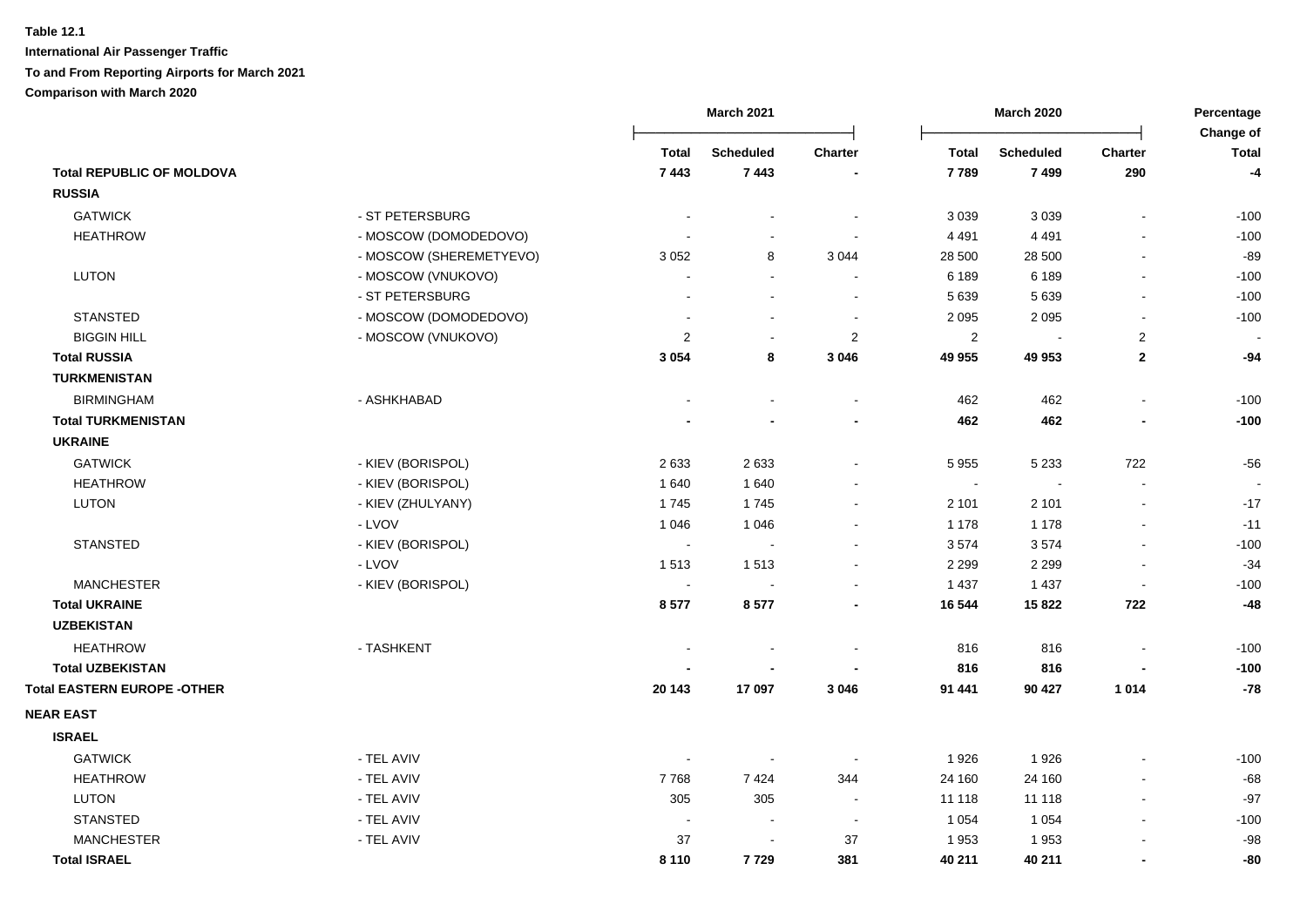|                             |                             |                | <b>March 2021</b>        |                          |              | <b>March 2020</b> |                          | Percentage<br>Change of |  |
|-----------------------------|-----------------------------|----------------|--------------------------|--------------------------|--------------|-------------------|--------------------------|-------------------------|--|
|                             |                             | <b>Total</b>   | <b>Scheduled</b>         | Charter                  | <b>Total</b> | <b>Scheduled</b>  | Charter                  | <b>Total</b>            |  |
| <b>JORDAN</b>               |                             |                |                          |                          |              |                   |                          |                         |  |
| <b>GATWICK</b>              | - AQABA                     |                | $\blacksquare$           | $\blacksquare$           | 1 3 0 5      | 1 3 0 5           | $\blacksquare$           | $-100$                  |  |
| <b>HEATHROW</b>             | - AMMAN                     |                |                          | $\sim$                   | 8 2 8 7      | 8 2 8 7           |                          | $-100$                  |  |
| <b>Total JORDAN</b>         |                             |                |                          | $\blacksquare$           | 9592         | 9592              | $\overline{\phantom{a}}$ | $-100$                  |  |
| <b>LEBANON</b>              |                             |                |                          |                          |              |                   |                          |                         |  |
|                             | - BEIRUT                    | 2768           | 2768                     | $\sim$                   | 7 2 5 1      | 7 2 5 1           | $\blacksquare$           | $-62$                   |  |
| <b>Total LEBANON</b>        |                             | 2768           | 2768                     | $\overline{\phantom{a}}$ | 7 2 5 1      | 7 2 5 1           | $\blacksquare$           | $-62$                   |  |
| <b>Total NEAR EAST</b>      |                             | 10878          | 10 497                   | 381                      | 57 054       | 57 054            |                          | $-81$                   |  |
| <b>NORTH AFRICA</b>         |                             |                |                          |                          |              |                   |                          |                         |  |
| <b>ALGERIA</b>              |                             |                |                          |                          |              |                   |                          |                         |  |
| <b>GATWICK</b>              | - ALGIERS                   |                |                          | $\sim$                   | 3 2 4 7      | 3 2 4 7           | $\blacksquare$           | $-100$                  |  |
| <b>HEATHROW</b>             | - ALGIERS                   |                |                          | $\sim$                   | 2 9 4 1      | 2815              | 126                      | $-100$                  |  |
| <b>Total ALGERIA</b>        |                             |                |                          | $\blacksquare$           | 6 188        | 6 0 62            | 126                      | $-100$                  |  |
| <b>EGYPT</b>                |                             |                |                          |                          |              |                   |                          |                         |  |
| <b>GATWICK</b>              | - ALEXANDRIA (BORG EL ARAB) | 59             | $\sim$                   | 59                       | 100          | $\sim$            | 100                      | $-41$                   |  |
|                             | - CAIRO                     | 60             | $\blacksquare$           | 60                       | 1 0 1 7      | $\Delta$          | 1 0 1 7                  | $-94$                   |  |
|                             | - HURGHADA                  | $\sim$         | $\blacksquare$           | $\sim$                   | 11 615       | 10 939            | 676                      | $-100$                  |  |
|                             | - MARSA ALAM                |                |                          | $\sim$                   | 1 0 6 2      | 908               | 154                      | $-100$                  |  |
|                             | - SHARM EL SHEIKH (OPHIRA)  |                |                          | $\blacksquare$           | 2 9 8 6      | 2730              | 256                      | $-100$                  |  |
| <b>HEATHROW</b>             | - CAIRO                     | 9413           | 9413                     | $\blacksquare$           | 19 0 35      | 19 0 35           | $\overline{\phantom{a}}$ | $-51$                   |  |
|                             | - LUXOR                     | $\blacksquare$ |                          | $\blacksquare$           | 590          | 590               | $\blacksquare$           | $-100$                  |  |
| <b>STANSTED</b>             | - HURGHADA                  |                |                          | $\sim$                   | 1827         | 1827              | $\blacksquare$           | $-100$                  |  |
| <b>BIRMINGHAM</b>           | - HURGHADA                  |                |                          | $\blacksquare$           | 3621         | 3 4 7 7           | 144                      | $-100$                  |  |
|                             | - MARSA ALAM                |                |                          | $\blacksquare$           | 613          | 613               | $\overline{\phantom{a}}$ | $-100$                  |  |
|                             | - SHARM EL SHEIKH (OPHIRA)  |                |                          |                          | 1 4 5 0      | 829               | 621                      | $-100$                  |  |
| <b>BRISTOL</b>              | - HURGHADA                  |                |                          |                          | 4 0 6 6      | 2660              | 1 4 0 6                  | $-100$                  |  |
| EAST MIDLANDS INTERNATIONAL | - HURGHADA                  |                |                          | $\sim$                   | 184          | 184               | $\sim$                   | $-100$                  |  |
| <b>MANCHESTER</b>           | - HURGHADA                  |                | $\sim$                   | $\blacksquare$           | 6 217        | 6 2 1 7           | $\blacksquare$           | $-100$                  |  |
|                             | - MARSA ALAM                | $\sim$         | $\sim$                   | $\sim$                   | 887          | 887               | $\blacksquare$           | $-100$                  |  |
|                             | - SHARM EL SHEIKH (OPHIRA)  |                | $\overline{\phantom{a}}$ | $\sim$                   | 2 3 2 3      | 2 1 2 0           | 203                      | $-100$                  |  |
| <b>Total EGYPT</b>          |                             | 9532           | 9413                     | 119                      | 57 593       | 53 016            | 4577                     | $-83$                   |  |
| <b>MOROCCO</b>              |                             |                |                          |                          |              |                   |                          |                         |  |
| <b>GATWICK</b>              | - AGADIR (AL MASSIRA)       |                |                          | $\blacksquare$           | 6650         | 6 3 6 1           | 289                      | $-100$                  |  |
|                             | - CASABLANCA MOHAMED V      |                |                          | $\blacksquare$           | 2 2 7 1      | 2 2 4 7           | 24                       | $-100$                  |  |
|                             | $-FEZ$                      |                | $\sim$                   | $\sim$                   | 576          | 576               | $\overline{\phantom{a}}$ | $-100$                  |  |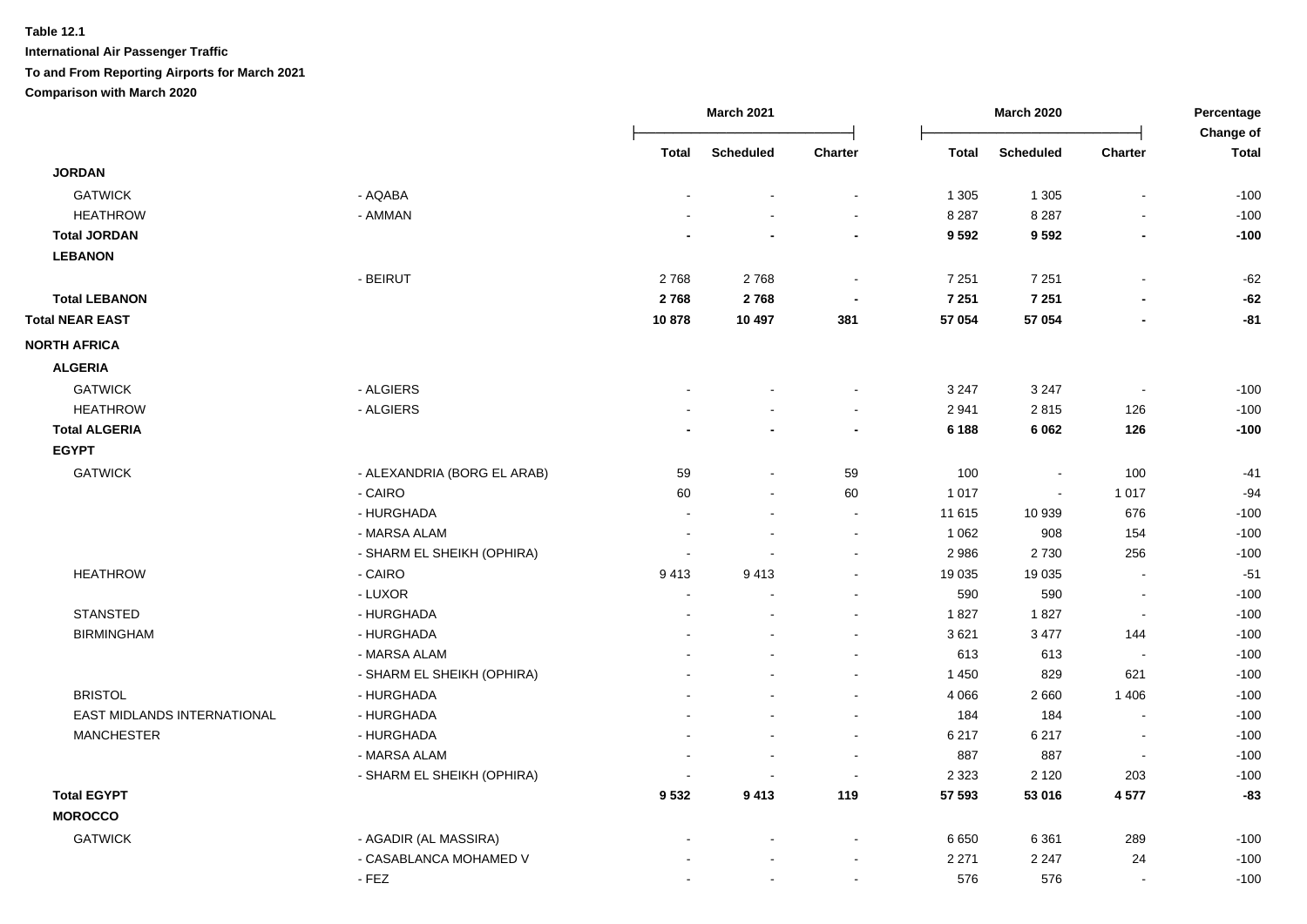|                           |                           | <b>March 2021</b>        |                          |                          | <b>March 2020</b> |                  |                          | Percentage                |
|---------------------------|---------------------------|--------------------------|--------------------------|--------------------------|-------------------|------------------|--------------------------|---------------------------|
|                           |                           | Total                    | <b>Scheduled</b>         | Charter                  | <b>Total</b>      | <b>Scheduled</b> | <b>Charter</b>           | Change of<br><b>Total</b> |
|                           | - MARRAKESH               | $\overline{\phantom{a}}$ | $\blacksquare$           | $\blacksquare$           | 21 667            | 21 3 33          | 334                      | $-100$                    |
|                           | - TANGIERS (IBN BATUTA)   |                          |                          |                          | 1410              | 1410             |                          | $-100$                    |
| <b>HEATHROW</b>           | - CASABLANCA MOHAMED V    |                          |                          | $\sim$                   | 3 3 8 9           | 3 3 8 9          | $\sim$                   | $-100$                    |
|                           | - MARRAKESH               |                          |                          |                          | 4 0 31            | 2948             | 1 0 8 3                  | $-100$                    |
|                           | - RABAT                   |                          |                          | $\blacksquare$           | 517               | 517              | $\overline{\phantom{a}}$ | $-100$                    |
| <b>LUTON</b>              | - MARRAKESH               |                          |                          | $\sim$                   | 1 5 8 4           | 1584             | $\blacksquare$           | $-100$                    |
| SOUTHEND                  | - CASABLANCA MOHAMED V    |                          |                          | $\sim$                   | 56                | 56               | $\sim$                   | $-100$                    |
| <b>STANSTED</b>           | - AGADIR (AL MASSIRA)     |                          |                          | $\sim$                   | 1922              | 1705             | 217                      | $-100$                    |
|                           | - ESSAOUIRA               |                          |                          | $\sim$                   | 1474              | 1 4 7 4          | $\blacksquare$           | $-100$                    |
|                           | $-$ FEZ                   |                          |                          | $\sim$                   | 1 501             | 1501             | $\sim$                   | $-100$                    |
|                           | - MARRAKESH               |                          |                          | $\sim$                   | 8 2 8 0           | 7804             | 476                      | $-100$                    |
|                           | - RABAT                   |                          |                          | $\blacksquare$           | 2 0 4 6           | 2 0 4 6          | $\blacksquare$           | $-100$                    |
| BELFAST INTERNATIONAL     | - MARRAKESH               |                          |                          | $\sim$                   | 1 4 0 1           | 1401             | $\blacksquare$           | $-100$                    |
| <b>BIRMINGHAM</b>         | - AGADIR (AL MASSIRA)     |                          |                          | $\sim$                   | 1 2 2 3           | 1 0 3 4          | 189                      | $-100$                    |
|                           | - MARRAKESH               |                          |                          | $\sim$                   | 189               | $\blacksquare$   | 189                      | $-100$                    |
| LIVERPOOL (JOHN LENNON)   | - MARRAKESH               |                          |                          | $\sim$                   | 1 5 3 7           | 1537             | $\blacksquare$           | $-100$                    |
| <b>MANCHESTER</b>         | - AGADIR (AL MASSIRA)     |                          |                          |                          | 4912              | 4912             | $\blacksquare$           | $-100$                    |
|                           | - CASABLANCA MOHAMED V    |                          |                          |                          | 566               | 566              | $\sim$                   | $-100$                    |
|                           | - MARRAKESH               |                          |                          |                          | 7 1 1 6           | 6612             | 504                      | $-100$                    |
| <b>Total MOROCCO</b>      |                           |                          |                          |                          | 74 318            | 71 013           | 3 3 0 5                  | $-100$                    |
| <b>TUNISIA</b>            |                           |                          |                          |                          |                   |                  |                          |                           |
| <b>GATWICK</b>            | - ENFIDHA - HAMMAMET INTL |                          |                          |                          | 825               | ÷,               | 825                      | $-100$                    |
|                           | - TUNIS                   |                          |                          |                          | 599               | 599              | $\overline{\phantom{a}}$ | $-100$                    |
| <b>HEATHROW</b>           | - TUNIS                   |                          |                          | $\sim$                   | 2 0 5 5           | 2 0 5 5          | $\sim$                   | $-100$                    |
| <b>MANCHESTER</b>         | - ENFIDHA - HAMMAMET INTL |                          | $\overline{\phantom{a}}$ | $\sim$                   | 539               | $\sim$           | 539                      | $-100$                    |
| <b>Total TUNISIA</b>      |                           |                          | $\blacksquare$           | $\blacksquare$           | 4 0 18            | 2654             | 1 3 6 4                  | $-100$                    |
| <b>Total NORTH AFRICA</b> |                           | 9532                     | 9413                     | 119                      | 142 117           | 132 745          | 9 3 7 2                  | $-93$                     |
| <b>EAST AFRICA</b>        |                           |                          |                          |                          |                   |                  |                          |                           |
| <b>ETHIOPIA</b>           |                           |                          |                          |                          |                   |                  |                          |                           |
| <b>HEATHROW</b>           | - ADDIS ABABA             | 7 2 8 5                  | 7 2 8 5                  | $\blacksquare$           | 15 376            | 15 376           |                          | $-53$                     |
| <b>MANCHESTER</b>         | - ADDIS ABABA             | 1 1 3 9                  | 1 1 3 9                  | $\overline{\phantom{a}}$ | 3 1 7 4           | 3 1 7 4          | $\blacksquare$           | $-64$                     |
| <b>Total ETHIOPIA</b>     |                           | 8 4 2 4                  | 8424                     | $\blacksquare$           | 18 550            | 18 550           | $\overline{\phantom{a}}$ | $-55$                     |
| <b>KENYA</b>              |                           |                          |                          |                          |                   |                  |                          |                           |
| <b>HEATHROW</b>           | - NAIROBI                 | 7 3 6 3                  | 7 3 6 3                  | $\sim$                   | 16764             | 16764            |                          | $-56$                     |
| <b>Total KENYA</b>        |                           | 7 3 6 3                  | 7 3 6 3                  | $\blacksquare$           | 16764             | 16764            | $\overline{\phantom{0}}$ | $-56$                     |
|                           |                           |                          |                          |                          |                   |                  |                          |                           |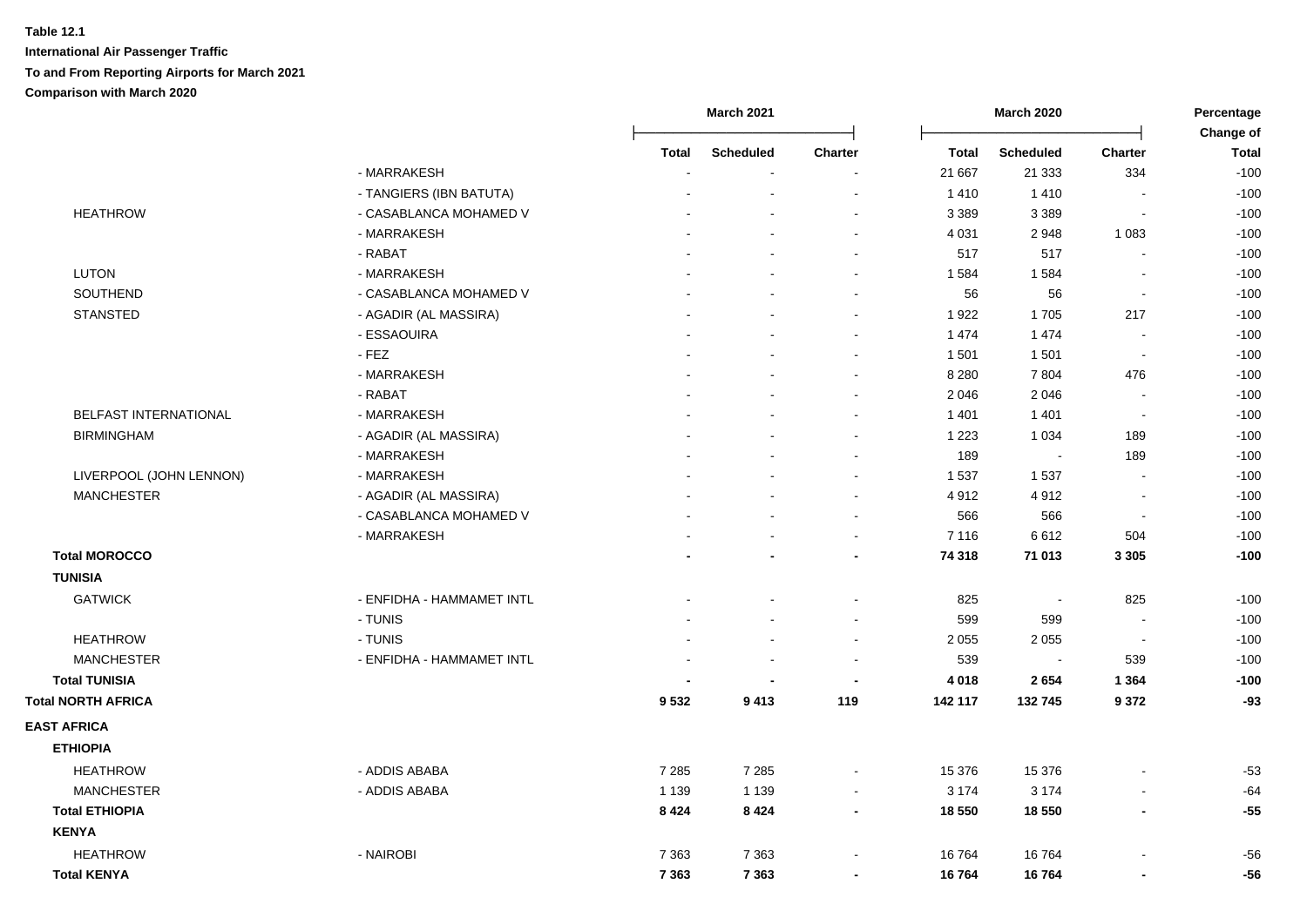#### **Table 12.1**

|                                       |                |                | <b>March 2021</b> |         | <b>March 2020</b> |                  |                          | Percentage                |
|---------------------------------------|----------------|----------------|-------------------|---------|-------------------|------------------|--------------------------|---------------------------|
|                                       |                | Total          | <b>Scheduled</b>  | Charter | <b>Total</b>      | <b>Scheduled</b> | <b>Charter</b>           | <b>Change of</b><br>Total |
| <b>RWANDA</b>                         |                |                |                   |         |                   |                  |                          |                           |
| <b>GATWICK</b>                        | - KIGALI       |                |                   |         | 953               | 953              | $\overline{\phantom{a}}$ | $-100$                    |
| <b>Total RWANDA</b>                   |                |                |                   |         | 953               | 953              |                          | $-100$                    |
| <b>Total EAST AFRICA</b>              |                | 15787          | 15787             |         | 36 267            | 36 267           |                          | $-56$                     |
| <b>WEST AFRICA</b>                    |                |                |                   |         |                   |                  |                          |                           |
| <b>GAMBIA</b>                         |                |                |                   |         |                   |                  |                          |                           |
|                                       | - BANJUL       |                |                   |         | 2 2 5 8           | 169              | 2 0 8 9                  | $-100$                    |
| <b>BIRMINGHAM</b>                     | - BANJUL       |                |                   |         | 782               | 283              | 499                      | $-100$                    |
| <b>MANCHESTER</b>                     | - BANJUL       |                |                   |         | 1 3 5 5           | 1 3 5 5          | $\blacksquare$           | $-100$                    |
| <b>Total GAMBIA</b>                   |                |                |                   |         | 4 3 9 5           | 1807             | 2588                     | $-100$                    |
| <b>GHANA</b>                          |                |                |                   |         |                   |                  |                          |                           |
| <b>HEATHROW</b>                       | - ACCRA        | 10723          | 10723             |         | 11 845            | 11 845           | $\blacksquare$           | -9                        |
| <b>STANSTED</b>                       | - ACCRA        | $\blacksquare$ |                   |         | 342               | $\blacksquare$   | 342                      | $-100$                    |
| <b>Total GHANA</b>                    |                | 10723          | 10723             |         | 12 187            | 11 845           | 342                      | $-12$                     |
| <b>NIGERIA</b>                        |                |                |                   |         |                   |                  |                          |                           |
| <b>HEATHROW</b>                       | - ABUJA        | 5 3 9 3        | 5 3 9 3           |         | 6913              | 6913             | $\overline{\phantom{a}}$ | $-22$                     |
|                                       | - LAGOS        | 20 28 5        | 20 28 5           |         | 20 5 27           | 20 5 27          |                          | $-1$                      |
| <b>Total NIGERIA</b>                  |                | 25 678         | 25 678            |         | 27 440            | 27 440           |                          | -6                        |
| <b>Total WEST AFRICA</b>              |                | 36 401         | 36 401            |         | 44 022            | 41 092           | 2930                     | $-17$                     |
| <b>CENTRAL AFRICA</b>                 |                |                |                   |         |                   |                  |                          |                           |
| <b>ANGOLA</b>                         |                |                |                   |         |                   |                  |                          |                           |
| <b>GATWICK</b>                        | - LUANDA       |                |                   |         | 114               | $\blacksquare$   | 114                      | $-100$                    |
| <b>Total ANGOLA</b>                   |                |                |                   |         | 114               | $\blacksquare$   | 114                      | $-100$                    |
| <b>Total CENTRAL AFRICA</b>           |                |                |                   |         | 114               | $\blacksquare$   | 114                      | $-100$                    |
| <b>SOUTHERN AFRICA</b>                |                |                |                   |         |                   |                  |                          |                           |
| <b>REPUBLIC OF SOUTH AFRICA</b>       |                |                |                   |         |                   |                  |                          |                           |
|                                       | - CAPE TOWN    |                |                   |         | 5 6 8 9           | 5 5 8 7          | 102                      | $-100$                    |
| <b>HEATHROW</b>                       | - CAPE TOWN    |                |                   |         | 26 532            | 26 532           | $\blacksquare$           | $-100$                    |
|                                       | - DURBAN       |                |                   |         | 3683              | 3683             | $\overline{\phantom{a}}$ | $-100$                    |
|                                       | - JOHANNESBURG |                |                   |         | 49 051            | 49 051           | $\blacksquare$           | $-100$                    |
| <b>Total REPUBLIC OF SOUTH AFRICA</b> |                |                |                   |         | 84 955            | 84 853           | 102                      | $-100$                    |
| <b>Total SOUTHERN AFRICA</b>          |                |                |                   |         | 84 955            | 84 853           | 102                      | $-100$                    |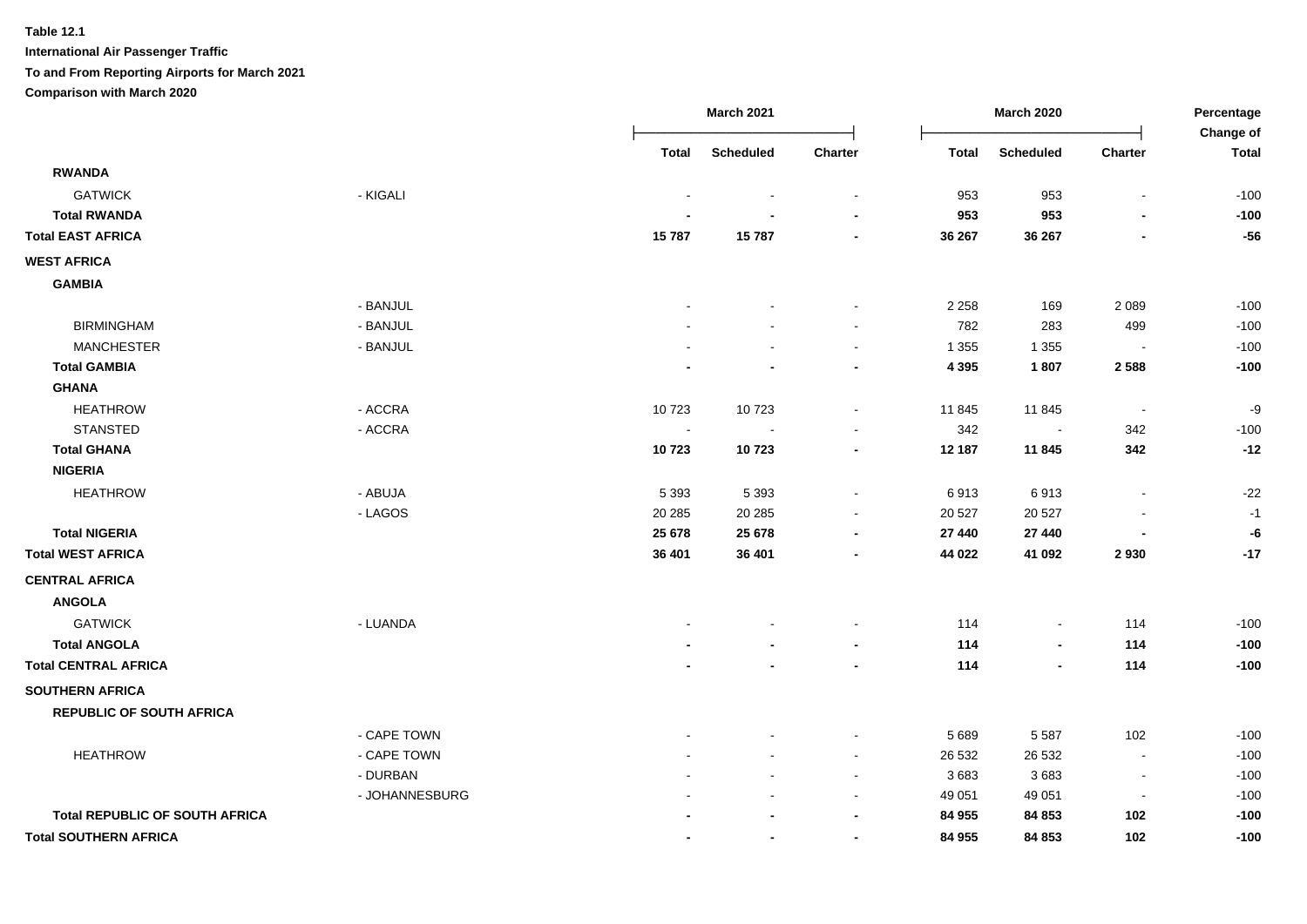|                             |                           |                          | <b>March 2021</b>        |                          |              | <b>March 2020</b> |                | Percentage<br>Change of |
|-----------------------------|---------------------------|--------------------------|--------------------------|--------------------------|--------------|-------------------|----------------|-------------------------|
|                             |                           | <b>Total</b>             | <b>Scheduled</b>         | Charter                  | <b>Total</b> | <b>Scheduled</b>  | Charter        | <b>Total</b>            |
| <b>MIDDLE EAST</b>          |                           |                          |                          |                          |              |                   |                |                         |
| <b>BAHRAIN</b>              |                           |                          |                          |                          |              |                   |                |                         |
|                             | - BAHRAIN                 | 12 611                   | 10 803                   | 1808                     | 17 951       | 17951             |                | $-30$                   |
| <b>Total BAHRAIN</b>        |                           | 12 611                   | 10803                    | 1808                     | 17951        | 17951             |                | $-30$                   |
| <b>IRAN</b>                 |                           |                          |                          |                          |              |                   |                |                         |
|                             | - TEHRAN IMAM KHOMEINI    |                          |                          | $\sim$                   | 2416         | 2416              |                | $-100$                  |
| <b>Total IRAN</b>           |                           |                          |                          |                          | 2416         | 2416              |                | $-100$                  |
| <b>KUWAIT</b>               |                           |                          |                          |                          |              |                   |                |                         |
| <b>GATWICK</b>              | - KUWAIT                  | $\blacksquare$           | $\sim$                   | $\overline{\phantom{a}}$ | 632          | 632               | $\blacksquare$ | $-100$                  |
| <b>HEATHROW</b>             | - KUWAIT                  | 105                      | 105                      | $\sim$                   | 11743        | 11743             |                | $-99$                   |
| <b>Total KUWAIT</b>         |                           | 105                      | 105                      |                          | 12 3 75      | 12 3 75           |                | -99                     |
| <b>OMAN</b>                 |                           |                          |                          |                          |              |                   |                |                         |
|                             | - MUSCAT                  | 2719                     | 2561                     | 158                      | 20 117       | 20 117            |                | $-86$                   |
| <b>MANCHESTER</b>           | - MUSCAT                  |                          |                          | $\sim$                   | 6726         | 6726              |                | $-100$                  |
| <b>Total OMAN</b>           |                           | 2719                     | 2561                     | 158                      | 26 843       | 26 843            |                | $-90$                   |
| QATAR                       |                           |                          |                          |                          |              |                   |                |                         |
| <b>GATWICK</b>              | - DOHA HAMAD              | $\blacksquare$           |                          | $\blacksquare$           | 16 101       | 16 101            |                | $-100$                  |
| <b>HEATHROW</b>             | - DOHA HAMAD              | 27 588                   | 27 588                   | $\sim$                   | 69710        | 69710             |                | $-60$                   |
| <b>BIRMINGHAM</b>           | - DOHA HAMAD              | $\blacksquare$           |                          | $\sim$                   | 7869         | 7869              |                | $-100$                  |
| <b>CARDIFF WALES</b>        | - DOHA HAMAD              |                          |                          |                          | 5 1 9 2      | 5 1 9 2           |                | $-100$                  |
| <b>EDINBURGH</b>            | - DOHA HAMAD              | 775                      | 775                      |                          | 8 3 9 9      | 8 3 9 9           |                | $-91$                   |
| <b>MANCHESTER</b>           | - DOHA HAMAD              | 19 007                   | 19 007                   |                          | 31 813       | 31813             |                | $-40$                   |
| <b>Total QATAR</b>          |                           | 47 370                   | 47 370                   |                          | 139 084      | 139 084           |                | -66                     |
| <b>SAUDI ARABIA</b>         |                           |                          |                          |                          |              |                   |                |                         |
| <b>HEATHROW</b>             | - DAMMAM                  | $\overline{\phantom{a}}$ | $\sim$                   |                          | 1 1 0 9      | 1 1 0 9           |                | $-100$                  |
|                             | - JEDDAH                  | 1 3 3 4                  | 1 3 3 4                  |                          | 7 0 3 7      | 7 0 3 7           |                | $-81$                   |
|                             | - RIYADH                  | 1687                     | 1687                     |                          | 9614         | 9614              |                | $-82$                   |
| <b>MANCHESTER</b>           | - JEDDAH                  | $\sim$                   |                          |                          | 2 3 4 2      | 2 3 4 2           |                | $-100$                  |
| <b>Total SAUDI ARABIA</b>   |                           | 3 0 21                   | 3 0 2 1                  |                          | 20 102       | 20 10 2           |                | $-85$                   |
| <b>UNITED ARAB EMIRATES</b> |                           |                          |                          |                          |              |                   |                |                         |
| <b>GATWICK</b>              | - DUBAI                   |                          |                          |                          | 53 156       | 53 156            |                | $-100$                  |
| <b>HEATHROW</b>             | - ABU DHABI INTERNATIONAL | 2 1 8 3                  | 2 1 8 3                  |                          | 50 852       | 50 852            |                | $-96$                   |
|                             | - DUBAI                   | 6780                     | 6780                     |                          | 121 434      | 121 434           |                | $-94$                   |
| <b>STANSTED</b>             | - DUBAI                   |                          |                          |                          | 25 817       | 25 817            |                | $-100$                  |
| <b>BIRMINGHAM</b>           | - DUBAI                   |                          | $\overline{\phantom{a}}$ |                          | 39 848       | 39 848            |                | $-100$                  |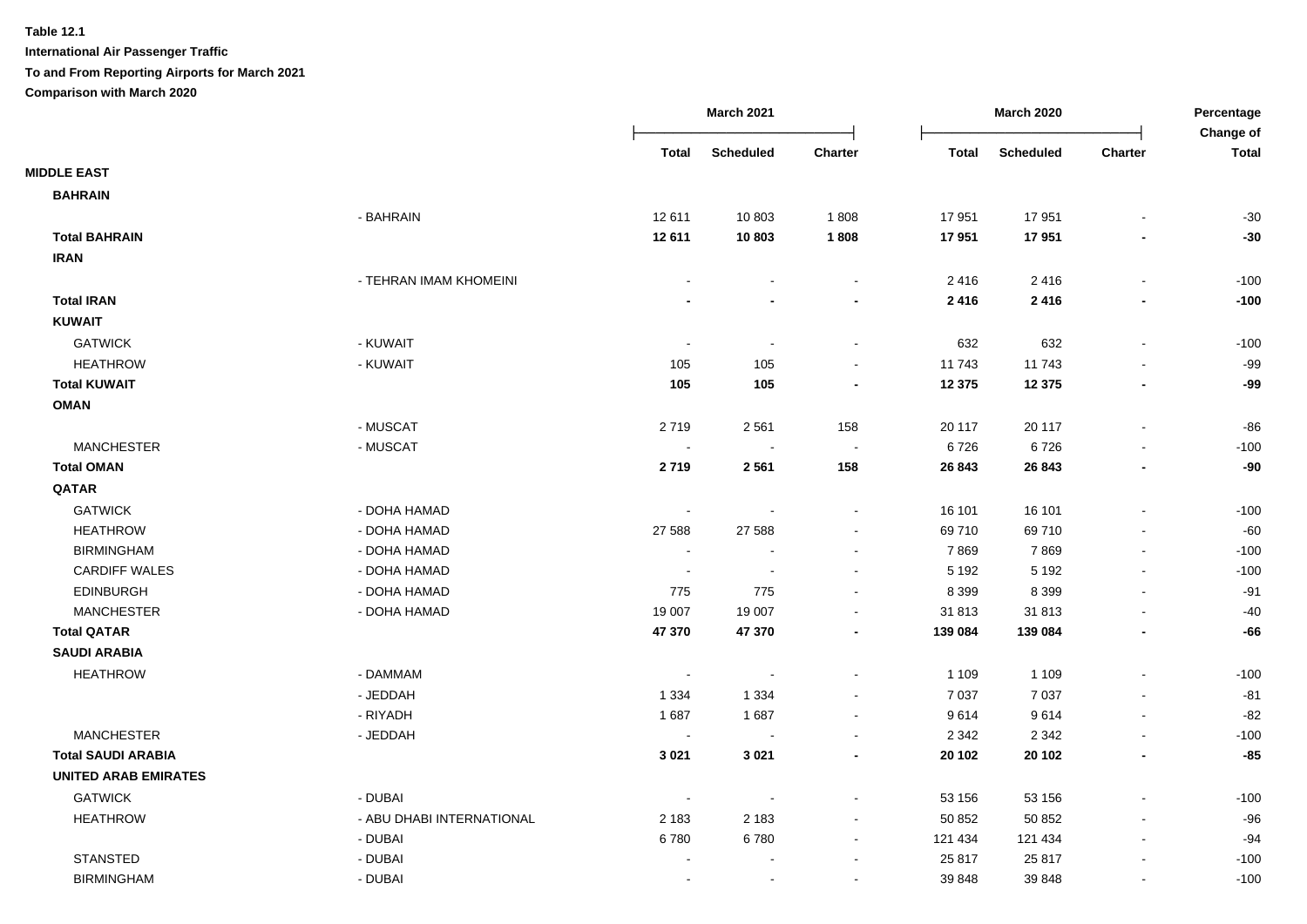#### **Table 12.1**

|                                   |                                   |                          | <b>March 2021</b> |                          |              | <b>March 2020</b>          |                                  | Percentage                |  |
|-----------------------------------|-----------------------------------|--------------------------|-------------------|--------------------------|--------------|----------------------------|----------------------------------|---------------------------|--|
|                                   |                                   | <b>Total</b>             | <b>Scheduled</b>  | Charter                  | <b>Total</b> |                            |                                  | Change of<br><b>Total</b> |  |
| <b>EDINBURGH</b>                  | - DUBAI                           | $\sim$                   | $\sim$            |                          | 10 040       | <b>Scheduled</b><br>10 040 | <b>Charter</b><br>$\overline{a}$ | $-100$                    |  |
| <b>GLASGOW</b>                    | - DUBAI                           |                          |                   |                          | 23 001       | 23 001                     | $\overline{a}$                   | $-100$                    |  |
| <b>MANCHESTER</b>                 | - ABU DHABI INTERNATIONAL         | 2 3 6 2                  | 2 3 6 2           |                          | 23 201       | 23 201                     |                                  | $-90$                     |  |
|                                   | - DUBAI                           | 2 1 3 5                  | 2 1 3 5           |                          | 60 496       | 60 496                     | $\blacksquare$                   | $-96$                     |  |
| <b>NEWCASTLE</b>                  | - DUBAI                           |                          |                   |                          | 13 652       | 13 652                     | $\overline{a}$                   | $-100$                    |  |
| <b>Total UNITED ARAB EMIRATES</b> |                                   | 13 460                   | 13 460            |                          | 421 497      | 421 497                    |                                  | $-97$                     |  |
| <b>Total MIDDLE EAST</b>          |                                   | 79 286                   | 77 320            | 1966                     | 640 268      | 640 268                    |                                  | $-88$                     |  |
| <b>INDIAN SUB-CONTINENT</b>       |                                   |                          |                   |                          |              |                            |                                  |                           |  |
| <b>BANGLADESH</b>                 |                                   |                          |                   |                          |              |                            |                                  |                           |  |
| <b>HEATHROW</b>                   | - DHAKHA                          | 1606                     | 1606              |                          | 6995         | 6995                       |                                  | $-77$                     |  |
|                                   | - SYLHET                          | 2 1 7 5                  | 2 1 7 5           |                          | 1928         | 1928                       |                                  | 13                        |  |
| <b>MANCHESTER</b>                 | - DHAKHA                          | $\blacksquare$           |                   |                          | 4 4 7 6      | 4 4 7 6                    |                                  | $-100$                    |  |
| <b>Total BANGLADESH</b>           |                                   | 3781                     | 3781              |                          | 13 3 9 9     | 13 3 9 9                   |                                  | $-72$                     |  |
| <b>INDIA</b>                      |                                   |                          |                   |                          |              |                            |                                  |                           |  |
| <b>GATWICK</b>                    | - GOA                             | $\overline{\phantom{a}}$ |                   | $\overline{\phantom{a}}$ | 2 6 2 1      | $\sim$                     | 2621                             | $-100$                    |  |
| <b>HEATHROW</b>                   | - AHMEDABAD                       | 24                       |                   | 24                       | 4 600        | 4 600                      | $\overline{a}$                   | $-99$                     |  |
|                                   | - BANGALORE (BENGALURU)           | 8679                     | 5 3 9 1           | 3 2 8 8                  | 9780         | 9780                       | $\overline{a}$                   | $-11$                     |  |
|                                   | - CHENNAI                         | $\overline{\phantom{a}}$ |                   | $\blacksquare$           | 6719         | 6719                       | $\overline{a}$                   | $-100$                    |  |
|                                   | - DELHI                           | 24 105                   | 24 105            |                          | 39 451       | 39 451                     |                                  | $-39$                     |  |
|                                   | - HYDERABAD (RAJIV GHANDI)        | 5 3 8 0                  | 5 3 8 0           | $\overline{\phantom{a}}$ | 6 0 31       | 6 0 31                     |                                  | $-11$                     |  |
|                                   | - MUMBAI                          | 16 806                   | 16789             | 17                       | 33 657       | 33 657                     |                                  | $-50$                     |  |
| <b>STANSTED</b>                   | - AMRITSAR                        |                          |                   |                          | 2788         | 2788                       |                                  | $-100$                    |  |
|                                   | - MUMBAI                          |                          |                   |                          | 2 4 9 6      | 2 4 9 6                    |                                  | $-100$                    |  |
| <b>BIRMINGHAM</b>                 | - AMRITSAR                        |                          |                   |                          | 3566         | 3566                       | $\blacksquare$                   | $-100$                    |  |
|                                   | - DELHI                           |                          |                   |                          | 3 2 5 9      | 3 2 5 9                    | $\blacksquare$                   | $-100$                    |  |
| <b>MANCHESTER</b>                 | - GOA                             |                          |                   |                          | 3 1 2 5      | $\overline{\phantom{a}}$   | 3 1 2 5                          | $-100$                    |  |
| <b>Total INDIA</b>                |                                   | 54 994                   | 51 665            | 3 3 2 9                  | 118 093      | 112 347                    | 5746                             | $-53$                     |  |
| <b>PAKISTAN</b>                   |                                   |                          |                   |                          |              |                            |                                  |                           |  |
| <b>HEATHROW</b>                   | - ISLAMABAD INTERNATIONAL AIRPORT | 21 794                   | 21 7 9 4          |                          | 12 310       | 12 310                     |                                  | $77$                      |  |
|                                   | - KARACHI                         | $\overline{\phantom{a}}$ |                   |                          | 1658         | 1658                       |                                  | $-100$                    |  |
|                                   | - LAHORE                          | 12 957                   | 12 957            |                          | 5736         | 5736                       | $\blacksquare$                   | 126                       |  |
|                                   | - SIALKOT                         |                          |                   |                          | 970          | 970                        | $\mathbf{r}$                     | $-100$                    |  |
| <b>BIRMINGHAM</b>                 | - ISLAMABAD INTERNATIONAL AIRPORT | $\blacksquare$           | $\sim$            | $\sim$                   | 6926         | 6926                       | $\blacksquare$                   | $-100$                    |  |
| <b>MANCHESTER</b>                 | - ISLAMABAD INTERNATIONAL AIRPORT | 11 219                   | 7457              | 3762                     | 12 704       | 12704                      |                                  | $-12$                     |  |
|                                   | - LAHORE                          | $\overline{a}$           | $\sim$            | $\blacksquare$           | 3 1 3 3      | 3 1 3 3                    | L,                               | $-100$                    |  |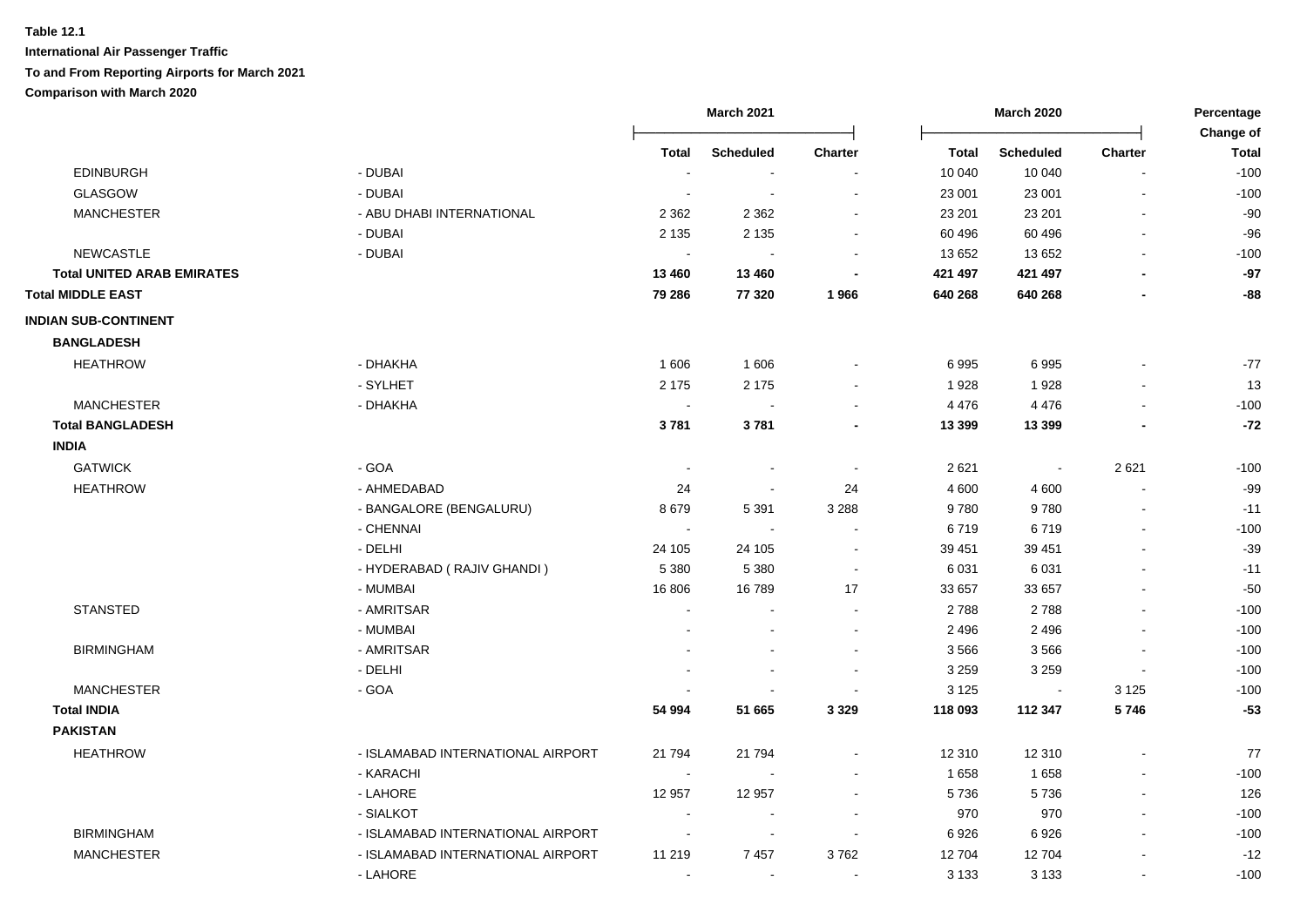**Table 12.1**

|                                   |                                  |              | <b>March 2021</b> |                          |                | <b>March 2020</b> |                          | Percentage                |
|-----------------------------------|----------------------------------|--------------|-------------------|--------------------------|----------------|-------------------|--------------------------|---------------------------|
|                                   |                                  | <b>Total</b> | <b>Scheduled</b>  | Charter                  | <b>Total</b>   | <b>Scheduled</b>  | <b>Charter</b>           | Change of<br><b>Total</b> |
| <b>Total PAKISTAN</b>             |                                  | 45 970       | 42 208            | 3762                     | 43 437         | 43 437            | $\blacksquare$           | 6                         |
| <b>SRI LANKA</b>                  |                                  |              |                   |                          |                |                   |                          |                           |
| <b>HEATHROW</b>                   | - COLOMBO                        | 939          | 939               | $\blacksquare$           | 14 504         | 14 504            | $\blacksquare$           | $-94$                     |
| <b>Total SRI LANKA</b>            |                                  | 939          | 939               |                          | 14 504         | 14 504            |                          | $-94$                     |
| <b>Total INDIAN SUB-CONTINENT</b> |                                  | 105 684      | 98 593            | 7 0 9 1                  | 189 433        | 183 687           | 5746                     | $-44$                     |
| <b>FAR EAST</b>                   |                                  |              |                   |                          |                |                   |                          |                           |
| <b>BRUNEI</b>                     |                                  |              |                   |                          |                |                   |                          |                           |
|                                   | - BANDAR SERI BEGAWAN            | 164          | 164               |                          | 6 1 0 8        | 6 1 0 8           |                          | $-97$                     |
| <b>Total BRUNEI</b>               |                                  | 164          | 164               |                          | 6 1 0 8        | 6 1 0 8           |                          | $-97$                     |
| <b>CHINA</b>                      |                                  |              |                   |                          |                |                   |                          |                           |
| <b>GATWICK</b>                    | - CHENGDU                        |              |                   | $\blacksquare$           | 85             | $\sim$            | 85                       | $-100$                    |
|                                   | - SHANGHAI (PU DONG)             |              |                   | $\overline{\phantom{a}}$ | 2899           | 2899              | $\overline{a}$           | $-100$                    |
| <b>HEATHROW</b>                   | - BEIJING                        |              |                   | $\blacksquare$           | 11 788         | 11788             | $\blacksquare$           | $-100$                    |
|                                   | - GUANGZHOU BAIYUN INTERNATIONAL |              |                   | $\blacksquare$           | 653            | 653               | $\blacksquare$           | $-100$                    |
|                                   | - QINGDAO                        |              |                   | $\blacksquare$           | 727            | 727               | $\blacksquare$           | $-100$                    |
|                                   | - SHANGHAI (PU DONG)             |              |                   | $\sim$                   | 8 2 0 1        | 8 2 0 1           | $\overline{\phantom{a}}$ | $-100$                    |
| <b>Total CHINA</b>                |                                  |              |                   | $\blacksquare$           | 24 3 53        | 24 268            | 85                       | $-100$                    |
| <b>HONG KONG</b>                  |                                  |              |                   |                          |                |                   |                          |                           |
|                                   | - HONG KONG (CHEK LAP KOK)       | 4 6 5 5      | 4655              | $\blacksquare$           | 45 230         | 45 230            | $\blacksquare$           | $-90$                     |
| <b>MANCHESTER</b>                 | - HONG KONG (CHEK LAP KOK)       |              | $\sim$            | $\sim$                   | 4 4 6 3        | 4 4 6 3           |                          | $-100$                    |
| <b>Total HONG KONG</b>            |                                  | 4655         | 4 6 5 5           | $\blacksquare$           | 49 693         | 49 693            | $\blacksquare$           | $-91$                     |
| <b>JAPAN</b>                      |                                  |              |                   |                          |                |                   |                          |                           |
| <b>HEATHROW</b>                   | - NAGOYA                         | 54           | 54                | $\ddot{\phantom{a}}$     | $\blacksquare$ |                   | $\blacksquare$           | $\sim$                    |
|                                   | - OSAKA (KANSAI)                 | 110          | 110               |                          | 2773           | 2773              |                          | $-96$                     |
|                                   | - TOKYO (HANEDA)                 | 3 0 2 5      | 3 0 2 5           | $\blacksquare$           | 24 540         | 24 540            | $\blacksquare$           | $-88$                     |
|                                   | - TOKYO (NARITA)                 |              |                   |                          | 6 20 6         | 6 2 0 6           |                          | $-100$                    |
| <b>Total JAPAN</b>                |                                  | 3 1 8 9      | 3 1 8 9           | $\overline{\phantom{a}}$ | 33 519         | 33 519            | $\overline{a}$           | $-90$                     |
| <b>MALAYSIA</b>                   |                                  |              |                   |                          |                |                   |                          |                           |
|                                   | - KUALA LUMPUR (SEPANG)          | 372          | 372               | $\blacksquare$           | 24 619         | 24 619            | $\blacksquare$           | $-98$                     |
| <b>Total MALAYSIA</b>             |                                  | 372          | 372               | $\blacksquare$           | 24 619         | 24 619            | $\overline{\phantom{a}}$ | $-98$                     |
| <b>PHILIPPINES</b>                |                                  |              |                   |                          |                |                   |                          |                           |
|                                   | - MANILA                         |              |                   | $\blacksquare$           | 4859           | 4859              |                          | $-100$                    |
| <b>Total PHILIPPINES</b>          |                                  |              | $\blacksquare$    | $\blacksquare$           | 4859           | 4859              | $\blacksquare$           | $-100$                    |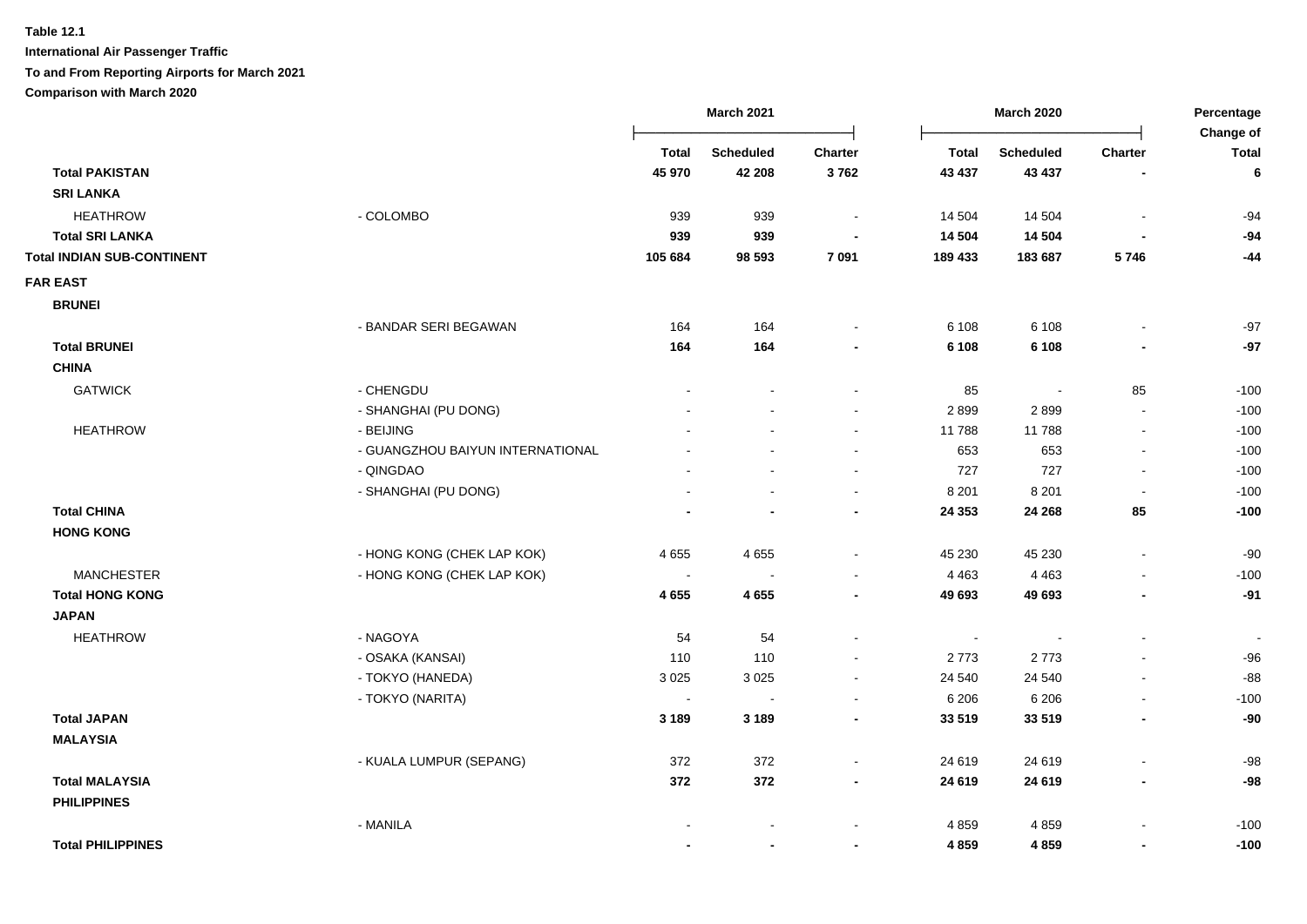|                                |                          |                          | <b>March 2021</b>        |                          |              | <b>March 2020</b>        |                          | Percentage                |
|--------------------------------|--------------------------|--------------------------|--------------------------|--------------------------|--------------|--------------------------|--------------------------|---------------------------|
|                                |                          | <b>Total</b>             | <b>Scheduled</b>         | Charter                  | <b>Total</b> | <b>Scheduled</b>         | Charter                  | Change of<br><b>Total</b> |
| <b>REPUBLIC OF KOREA</b>       |                          |                          |                          |                          |              |                          |                          |                           |
|                                | - SEOUL (INCHEON)        | 503                      | 503                      | $\blacksquare$           | 10 866       | 10866                    | $\blacksquare$           | $-95$                     |
| <b>Total REPUBLIC OF KOREA</b> |                          | 503                      | 503                      |                          | 10866        | 10866                    |                          | $-95$                     |
| <b>SINGAPORE</b>               |                          |                          |                          |                          |              |                          |                          |                           |
|                                | - SINGAPORE              | 6 2 9 4                  | 6 2 9 4                  | $\blacksquare$           | 76 514       | 76 514                   | $\blacksquare$           | $-92$                     |
| <b>MANCHESTER</b>              | - SINGAPORE              | $\overline{\phantom{a}}$ |                          | $\sim$                   | 6019         | 6019                     | $\blacksquare$           | $-100$                    |
| <b>Total SINGAPORE</b>         |                          | 6 2 9 4                  | 6 2 9 4                  | $\blacksquare$           | 82 533       | 82 533                   | $\blacksquare$           | $-92$                     |
| <b>TAIWAN</b>                  |                          |                          |                          |                          |              |                          |                          |                           |
| <b>GATWICK</b>                 | - TAIPEI                 | $\sim$                   | $\overline{\phantom{a}}$ | $\sim$                   | 4 6 9 9      | 4699                     | $\sim$                   | $-100$                    |
| <b>HEATHROW</b>                | - TAIPEI                 | 200                      | 200                      | $\overline{\phantom{a}}$ | 1 3 6 3      | 1 3 6 3                  | $\blacksquare$           | $-85$                     |
| <b>Total TAIWAN</b>            |                          | 200                      | 200                      | $\blacksquare$           | 6 0 6 2      | 6 0 6 2                  |                          | $-97$                     |
| <b>THAILAND</b>                |                          |                          |                          |                          |              |                          |                          |                           |
| <b>GATWICK</b>                 | - PHUKET                 | $\blacksquare$           | $\blacksquare$           | $\sim$                   | 1610         | $\blacksquare$           | 1610                     | $-100$                    |
|                                | - U-TAPAO                |                          | $\sim$                   |                          | 663          | $\sim$                   | 663                      | $-100$                    |
| <b>HEATHROW</b>                | - BANGKOK SUVARNABHUMI   | 1 4 1 7                  | $\blacksquare$           | 1 4 1 7                  | 53 056       | 53 056                   | $\overline{\phantom{a}}$ | $-97$                     |
| <b>BIRMINGHAM</b>              | - U-TAPAO                |                          |                          |                          | 1 307        | 263                      | 1 0 4 4                  | $-100$                    |
| <b>MANCHESTER</b>              | - PHUKET                 |                          | $\sim$                   | $\sim$                   | 1 4 5 6      | $\sim$                   | 1 4 5 6                  | $-100$                    |
|                                | - U-TAPAO                | $\sim$                   | $\blacksquare$           |                          | 838          | $\overline{\phantom{a}}$ | 838                      | $-100$                    |
| <b>Total THAILAND</b>          |                          | 1 4 1 7                  | $\blacksquare$           | 1 4 1 7                  | 58 930       | 53 319                   | 5 6 1 1                  | $-98$                     |
| <b>VIETNAM</b>                 |                          |                          |                          |                          |              |                          |                          |                           |
| <b>GATWICK</b>                 | - PHU QUOC INTERNATIONAL |                          |                          | $\sim$                   | 826          | $\sim$                   | 826                      | $-100$                    |
| <b>HEATHROW</b>                | - HANOI                  |                          | $\sim$                   | $\blacksquare$           | 4 5 9 7      | 4597                     | $\sim$                   | $-100$                    |
|                                | - HO CHI MINH CITY       |                          | $\blacksquare$           | $\sim$                   | 3 4 8 1      | 3 4 8 1                  | $\sim$                   | $-100$                    |
| <b>Total VIETNAM</b>           |                          |                          |                          |                          | 8 9 0 4      | 8 0 7 8                  | 826                      | $-100$                    |
| <b>Total FAR EAST</b>          |                          | 16794                    | 15 377                   | 1 4 1 7                  | 310 446      | 303 924                  | 6522                     | $-95$                     |
| <b>AUSTRALASIA</b>             |                          |                          |                          |                          |              |                          |                          |                           |
| <b>AUSTRALIA</b>               |                          |                          |                          |                          |              |                          |                          |                           |
|                                | - DARWIN                 | 392                      | 392                      | $\blacksquare$           | 1617         | 1617                     |                          | $-76$                     |
|                                | - MELBOURNE              | $\sim$                   | $\blacksquare$           | $\sim$                   | 1 0 8 2      | 1 0 8 2                  | $\blacksquare$           | $-100$                    |
|                                | - PERTH (AUSTRALIA)      | $\sim$                   | $\blacksquare$           | $\sim$                   | 10 474       | 10 474                   | $\blacksquare$           | $-100$                    |
|                                | - SYDNEY                 | $\blacksquare$           | $\blacksquare$           | $\sim$                   | 12 913       | 12913                    | $\blacksquare$           | $-100$                    |
| <b>Total AUSTRALIA</b>         |                          | 392                      | 392                      | $\blacksquare$           | 26 086       | 26 086                   |                          | -98                       |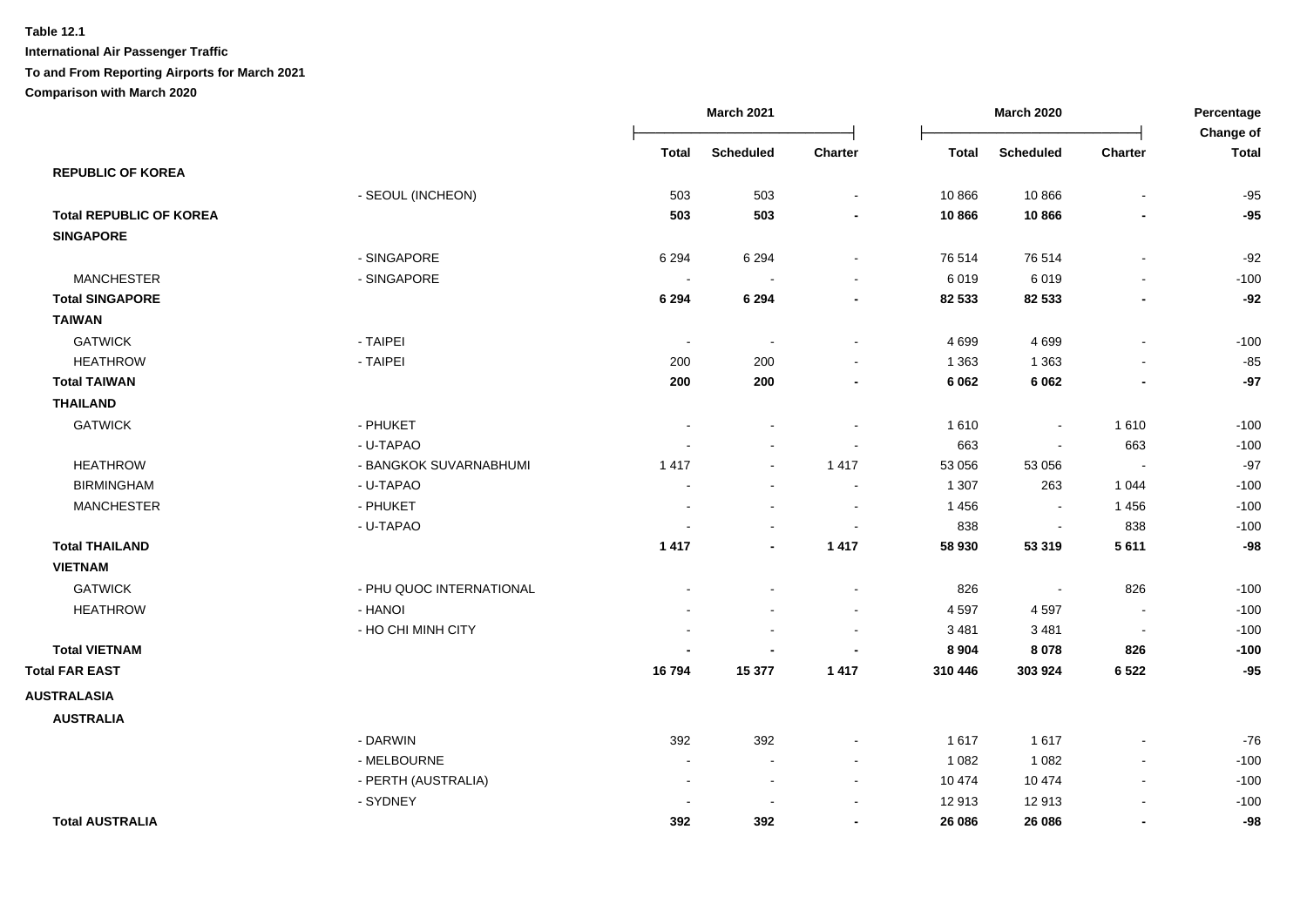**Table 12.1**

|                                 |                             |              | <b>March 2021</b> |                | March 2020 |                          | Percentage               |                           |
|---------------------------------|-----------------------------|--------------|-------------------|----------------|------------|--------------------------|--------------------------|---------------------------|
|                                 |                             | <b>Total</b> | <b>Scheduled</b>  | Charter        | Total      | <b>Scheduled</b>         | <b>Charter</b>           | Change of<br><b>Total</b> |
| <b>NEW ZEALAND</b>              |                             |              |                   |                |            |                          |                          |                           |
|                                 | - AUCKLAND INTERNATIONAL    |              |                   |                | 802        | 802                      | $\blacksquare$           | $-100$                    |
| <b>Total NEW ZEALAND</b>        |                             |              |                   |                | 802        | 802                      |                          | $-100$                    |
| <b>Total AUSTRALASIA</b>        |                             | 392          | 392               | $\blacksquare$ | 26 888     | 26 888                   |                          | -99                       |
| <b>CANADA</b>                   |                             |              |                   |                |            |                          |                          |                           |
| <b>CANADA</b>                   |                             |              |                   |                |            |                          |                          |                           |
| <b>GATWICK</b>                  | - CALGARY                   |              |                   |                | 6795       | 6795                     |                          | $-100$                    |
|                                 | - TORONTO                   |              |                   | $\sim$         | 19 954     | 19 9 54                  | $\blacksquare$           | $-100$                    |
| <b>HEATHROW</b>                 | - CALGARY                   |              |                   |                | 9749       | 9749                     |                          | $-100$                    |
|                                 | - MONTREAL (DORVAL)         |              |                   |                | 15 686     | 15 686                   | $\blacksquare$           | $-100$                    |
|                                 | - OTTAWA INTERNATIONAL      |              |                   |                | 3674       | 3674                     | $\overline{\phantom{a}}$ | $-100$                    |
|                                 | - TORONTO                   | 5 2 6 6      | 5 2 6 6           |                | 55 961     | 55 961                   | $\blacksquare$           | -91                       |
|                                 | - VANCOUVER                 |              |                   |                | 27 799     | 27 799                   | $\blacksquare$           | $-100$                    |
| EAST MIDLANDS INTERNATIONAL     | - CALGARY                   |              |                   |                | 203        |                          | 203                      | $-100$                    |
| GLASGOW                         | - TORONTO                   |              |                   |                | 2 2 8 4    | 2 2 8 4                  | $\overline{\phantom{a}}$ | $-100$                    |
| <b>MANCHESTER</b>               | - TORONTO                   |              |                   |                | 2783       | 2783                     | $\overline{\phantom{a}}$ | $-100$                    |
| <b>Total CANADA</b>             |                             | 5 2 6 6      | 5 2 6 6           |                | 144 888    | 144 685                  | 203                      | $-96$                     |
| <b>Total CANADA</b>             |                             | 5 2 6 6      | 5 2 6 6           |                | 144 888    | 144 685                  | 203                      | $-96$                     |
| <b>UNITED STATES OF AMERICA</b> |                             |              |                   |                |            |                          |                          |                           |
| <b>USA</b>                      |                             |              |                   |                |            |                          |                          |                           |
| <b>GATWICK</b>                  | - AUSTIN (BERGSTROM)        |              |                   |                | 2 5 6 7    | 2 5 6 7                  | $\overline{\phantom{a}}$ | $-100$                    |
|                                 | - BOSTON                    |              |                   | $\overline{a}$ | 7 0 2 7    | 7 0 2 7                  | $\sim$                   | $-100$                    |
|                                 | - HONOLULU                  |              |                   | $\sim$         | 237        | $\overline{\phantom{a}}$ | 237                      | $-100$                    |
|                                 | - LAS VEGAS                 |              |                   |                | 3912       | 3912                     | $\sim$                   | $-100$                    |
|                                 | - LOS ANGELES INTERNATIONAL |              |                   | $\blacksquare$ | 8 5 8 0    | 8580                     | $\blacksquare$           | $-100$                    |
|                                 | - MIAMI INTERNATIONAL       |              |                   | $\blacksquare$ | 9745       | 9745                     | $\overline{\phantom{a}}$ | $-100$                    |
|                                 | - NEW YORK (JF KENNEDY)     |              |                   | $\sim$         | 24 444     | 24 4 4 4                 | $\blacksquare$           | $-100$                    |
|                                 | - ORLANDO                   |              |                   | $\blacksquare$ | 32 284     | 32 284                   | $\blacksquare$           | $-100$                    |
|                                 | - SAN FRANCISCO             |              | $\sim$            | $\sim$         | 4 4 1 0    | 4410                     | $\blacksquare$           | $-100$                    |
|                                 | - TAMPA                     |              | $\sim$            | $\sim$         | 8 4 5 6    | 8 4 5 6                  | $\blacksquare$           | $-100$                    |
| <b>HEATHROW</b>                 | - ATLANTA                   | 3803         | 3803              | $\sim$         | 27 413     | 27 413                   | $\blacksquare$           | $-86$                     |
|                                 | - AUSTIN (BERGSTROM)        |              |                   |                | 5 3 4 4    | 5 3 4 4                  | $\blacksquare$           | $-100$                    |
|                                 | - BALTIMORE                 |              |                   |                | 3 4 9 5    | 3 4 9 5                  | $\overline{\phantom{a}}$ | $-100$                    |
|                                 | - BOSTON                    | 2 1 2 9      | 2 1 2 9           |                | 30 367     | 30 367                   | $\blacksquare$           | $-93$                     |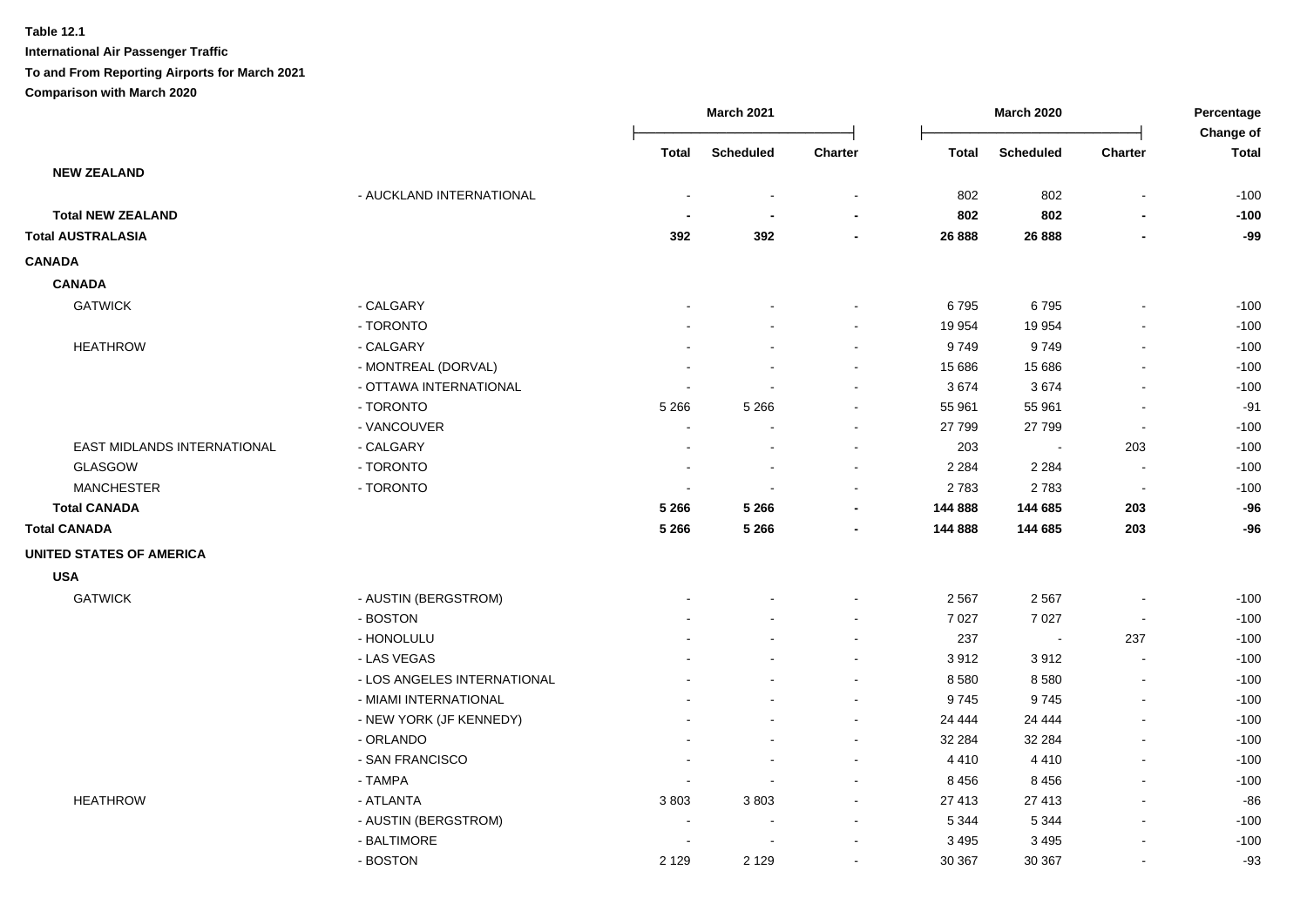|                                       |                              |                          | <b>March 2021</b> |                          |              | <b>March 2020</b> |                          | Percentage<br>Change of |  |
|---------------------------------------|------------------------------|--------------------------|-------------------|--------------------------|--------------|-------------------|--------------------------|-------------------------|--|
|                                       |                              | <b>Total</b>             | <b>Scheduled</b>  | <b>Charter</b>           | <b>Total</b> | <b>Scheduled</b>  | Charter                  | <b>Total</b>            |  |
|                                       | - CHARLOTTE                  | 1 5 9 4                  | 1594              | $\blacksquare$           | 10 225       | 10 225            |                          | $-84$                   |  |
|                                       | - CHICAGO (O'HARE)           | 5 0 8 0                  | 5 0 8 0           | $\overline{\phantom{0}}$ | 38 269       | 38 269            |                          | $-87$                   |  |
|                                       | - DALLAS/FORT WORTH          | 5458                     | 5458              | $\blacksquare$           | 38 552       | 38 552            | $\blacksquare$           | $-86$                   |  |
|                                       | - DENVER INTERNATIONAL       |                          |                   | $\blacksquare$           | 9745         | 9745              | $\blacksquare$           | $-100$                  |  |
|                                       | - DETROIT                    |                          |                   | $\blacksquare$           | 4 174        | 4 1 7 4           | $\blacksquare$           | $-100$                  |  |
|                                       | - HOUSTON                    | 992                      | 992               | $\blacksquare$           | 14 29 2      | 14 29 2           |                          | $-93$                   |  |
|                                       | - LAS VEGAS                  |                          |                   | $\blacksquare$           | 15 955       | 15 955            | $\blacksquare$           | $-100$                  |  |
|                                       | - LOS ANGELES INTERNATIONAL  | 4 1 2 7                  | 4 1 2 7           | $\blacksquare$           | 74 674       | 74 374            | 300                      | $-94$                   |  |
|                                       | - MIAMI INTERNATIONAL        | 4 6 5 9                  | 4 6 5 9           | $\blacksquare$           | 58 768       | 58 768            |                          | $-92$                   |  |
|                                       | - MINNEAPOLIS-ST PAUL        |                          |                   |                          | 4 0 5 7      | 4 0 5 7           |                          | $-100$                  |  |
|                                       | - NASHVILLE METROPOLITAN     |                          |                   | $\blacksquare$           | 3 3 6 5      | 3 3 6 5           |                          | $-100$                  |  |
|                                       | - NEW ORLEANS                | $\overline{\phantom{a}}$ |                   |                          | 3644         | 3644              |                          | $-100$                  |  |
|                                       | - NEW YORK (JF KENNEDY)      | 9762                     | 9762              |                          | 117 756      | 117 756           |                          | $-92$                   |  |
|                                       | - NEW YORK (NEWARK)          | 3 1 2 7                  | 3 1 2 7           | $\blacksquare$           | 32 674       | 32 674            |                          | $-90$                   |  |
|                                       | - PHILADELPHIA INTERNATIONAL | 157                      | 157               | $\blacksquare$           | 10742        | 10742             |                          | $-99$                   |  |
|                                       | - PHOENIX                    |                          |                   | $\blacksquare$           | 10 078       | 10 078            |                          | $-100$                  |  |
|                                       | - PITTSBURGH                 |                          |                   |                          | 1 7 1 0      | 1710              |                          | $-100$                  |  |
|                                       | - RALEIGH                    |                          |                   |                          | 3716         | 3716              |                          | $-100$                  |  |
|                                       | - SALT LAKE CITY             |                          |                   | $\blacksquare$           | 3587         | 3587              |                          | $-100$                  |  |
|                                       | - SAN DIEGO                  |                          |                   |                          | 6527         | 6527              |                          | $-100$                  |  |
|                                       | - SAN FRANCISCO              | 1 0 9 2                  | 1 0 9 2           |                          | 34 906       | 34 906            |                          | $-97$                   |  |
|                                       | - SAN JOSE                   |                          |                   |                          | 2915         | 2915              |                          | $-100$                  |  |
|                                       | - SEATTLE (TACOMA)           | 947                      | 947               |                          | 12 290       | 12 290            |                          | $-92$                   |  |
|                                       | - WASHINGTON (DULLES)        | 3628                     | 3628              |                          | 28 665       | 28 665            |                          | $-87$                   |  |
| <b>LONDON CITY</b>                    | - NEW YORK (JF KENNEDY)      |                          |                   |                          | 325          | 325               |                          | $-100$                  |  |
| <b>EDINBURGH</b>                      | - NEW YORK (JF KENNEDY)      |                          |                   |                          | 4 0 8 1      | 4 0 8 1           |                          | $-100$                  |  |
|                                       | - NEW YORK (NEWARK)          |                          |                   | ÷                        | 5 0 3 3      | 5 0 3 3           | $\overline{a}$           | $-100$                  |  |
| <b>MANCHESTER</b>                     | - ATLANTA                    |                          |                   | ÷                        | 3636         | 3636              | $\overline{a}$           | $-100$                  |  |
|                                       | - HOUSTON                    |                          |                   | $\overline{a}$           | 2 4 0 7      | 2 4 0 7           | $\sim$                   | $-100$                  |  |
|                                       | - NEW YORK (JF KENNEDY)      |                          |                   | $\overline{a}$           | 8 0 1 3      | 8013              | $\sim$                   | $-100$                  |  |
|                                       | - NEW YORK (NEWARK)          |                          |                   | $\overline{a}$           | 5743         | 5743              | $\sim$                   | $-100$                  |  |
|                                       | - ORLANDO                    |                          |                   | $\blacksquare$           | 11 979       | 11 979            | $\overline{\phantom{a}}$ | $-100$                  |  |
|                                       | - PHILADELPHIA INTERNATIONAL |                          |                   | ÷                        | 3810         | 3810              | $\sim$                   | $-100$                  |  |
| <b>Total USA</b>                      |                              | 46 555                   | 46 555            | $\blacksquare$           | 754 594      | 754 057           | 537                      | $-94$                   |  |
| <b>Total UNITED STATES OF AMERICA</b> |                              | 46 555                   | 46 555            | $\overline{\phantom{a}}$ | 754 594      | 754 057           | 537                      | $-94$                   |  |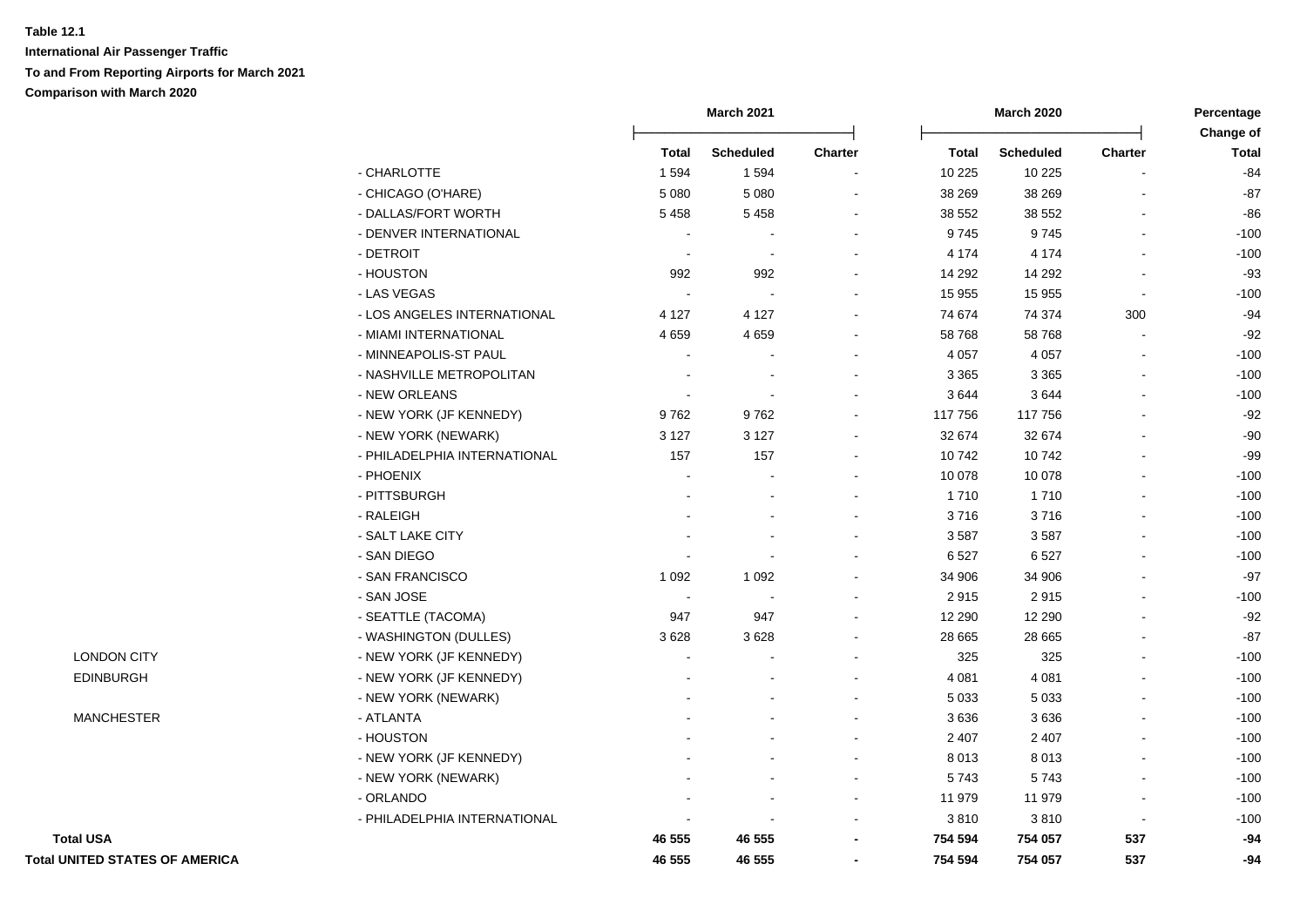|                                 |                           |                          | <b>March 2021</b> |                |              | <b>March 2020</b>        |                          | Percentage<br>Change of |
|---------------------------------|---------------------------|--------------------------|-------------------|----------------|--------------|--------------------------|--------------------------|-------------------------|
|                                 |                           | <b>Total</b>             | <b>Scheduled</b>  | <b>Charter</b> | <b>Total</b> | <b>Scheduled</b>         | <b>Charter</b>           | <b>Total</b>            |
| <b>CENTRAL AMERICA</b>          |                           |                          |                   |                |              |                          |                          |                         |
| <b>COSTA RICA</b>               |                           |                          |                   |                |              |                          |                          |                         |
| <b>GATWICK</b>                  | - LIBERIA                 |                          |                   |                | 2 2 4 2      | $\overline{\phantom{a}}$ | 2 2 4 2                  | $-100$                  |
|                                 | - SAN JOSE COST RICA      |                          |                   | $\sim$         | 5 0 6 4      | 5 0 6 4                  | $\overline{\phantom{a}}$ | $-100$                  |
| <b>Total COSTA RICA</b>         |                           |                          |                   | $\blacksquare$ | 7 3 0 6      | 5 0 6 4                  | 2 2 4 2                  | $-100$                  |
| <b>CUBA</b>                     |                           |                          |                   |                |              |                          |                          |                         |
|                                 | - HAVANA                  |                          |                   | $\blacksquare$ | 2 9 6 7      | 2 9 6 7                  | $\sim$                   | $-100$                  |
| <b>HEATHROW</b>                 | - HAVANA                  |                          |                   | $\sim$         | 996          | 342                      | 654                      | $-100$                  |
| <b>Total CUBA</b>               |                           |                          |                   | $\blacksquare$ | 3 9 6 3      | 3 3 0 9                  | 654                      | $-100$                  |
| <b>DOMINICAN REPUBLIC</b>       |                           |                          |                   |                |              |                          |                          |                         |
| <b>GATWICK</b>                  | - PUNTA CANA              |                          |                   | $\sim$         | 10 437       | 7 3 0 8                  | 3 1 2 9                  | $-100$                  |
| <b>MANCHESTER</b>               | - PUNTA CANA              |                          |                   | $\sim$         | 3 3 8 6      | $\overline{\phantom{a}}$ | 3 3 8 6                  | $-100$                  |
| <b>Total DOMINICAN REPUBLIC</b> |                           |                          |                   |                | 13823        | 7 3 0 8                  | 6515                     | $-100$                  |
| <b>MEXICO</b>                   |                           |                          |                   |                |              |                          |                          |                         |
| <b>GATWICK</b>                  | - CANCUN                  | 1 2 7 7                  | 1 2 7 7           | $\blacksquare$ | 17 799       | 17799                    | $\overline{\phantom{a}}$ | $-93$                   |
|                                 | - LOS CABOS               |                          |                   |                | 1 4 7 5      | $\blacksquare$           | 1 4 7 5                  | $-100$                  |
|                                 | - MEXICO CITY             | $\overline{\phantom{a}}$ |                   |                | 141          | $\sim$                   | 141                      | $-100$                  |
| <b>HEATHROW</b>                 | - MEXICO CITY             | 2 1 3 6                  | 2 1 3 6           |                | 15 7 23      | 15723                    | $\overline{\phantom{a}}$ | $-86$                   |
| <b>BIRMINGHAM</b>               | - CANCUN                  |                          |                   |                | 4 4 0 1      | 4 4 0 1                  | $\sim$                   | $-100$                  |
| <b>MANCHESTER</b>               | - CANCUN                  |                          | $\sim$            |                | 7 0 7 9      | 6872                     | 207                      | $-100$                  |
|                                 | - PUERTO VALLARTA         |                          |                   |                | 4 0 7 6      |                          | 4 0 7 6                  | $-100$                  |
| <b>Total MEXICO</b>             |                           | 3 4 1 3                  | 3 4 1 3           |                | 50 694       | 44 795                   | 5899                     | $-93$                   |
| <b>Total CENTRAL AMERICA</b>    |                           | 3 4 1 3                  | 3 4 1 3           |                | 75 786       | 60 476                   | 15 310                   | $-95$                   |
| <b>SOUTH AMERICA</b>            |                           |                          |                   |                |              |                          |                          |                         |
| <b>ARGENTINA</b>                |                           |                          |                   |                |              |                          |                          |                         |
| <b>GATWICK</b>                  | - BUENOS AIRES            |                          |                   |                | 5 9 0 4      | 5 9 0 4                  |                          | $-100$                  |
| <b>HEATHROW</b>                 | - BUENOS AIRES            |                          |                   |                | 7 3 5 8      | 7 3 5 8                  |                          | $-100$                  |
| <b>Total ARGENTINA</b>          |                           |                          |                   | $\blacksquare$ | 13 26 2      | 13 26 2                  |                          | $-100$                  |
| <b>BRAZIL</b>                   |                           |                          |                   |                |              |                          |                          |                         |
| <b>GATWICK</b>                  | - RIO DE JANEIRO (GALEAO) |                          |                   | $\sim$         | 6 1 1 4      | 6 1 1 4                  | $\blacksquare$           | $-100$                  |
| <b>HEATHROW</b>                 | - RECIFE                  |                          |                   |                | 172          | $\overline{\phantom{a}}$ | 172                      | $-100$                  |
|                                 | - RIO DE JANEIRO (GALEAO) |                          |                   |                | 8 5 4 1      | 8541                     | $\sim$                   | $-100$                  |
|                                 | - SAO PAULO (GUARULHOS)   |                          |                   |                | 29 31 3      | 29 127                   | 186                      | $-100$                  |
| <b>Total BRAZIL</b>             |                           |                          |                   |                | 44 140       | 43782                    | 358                      | $-100$                  |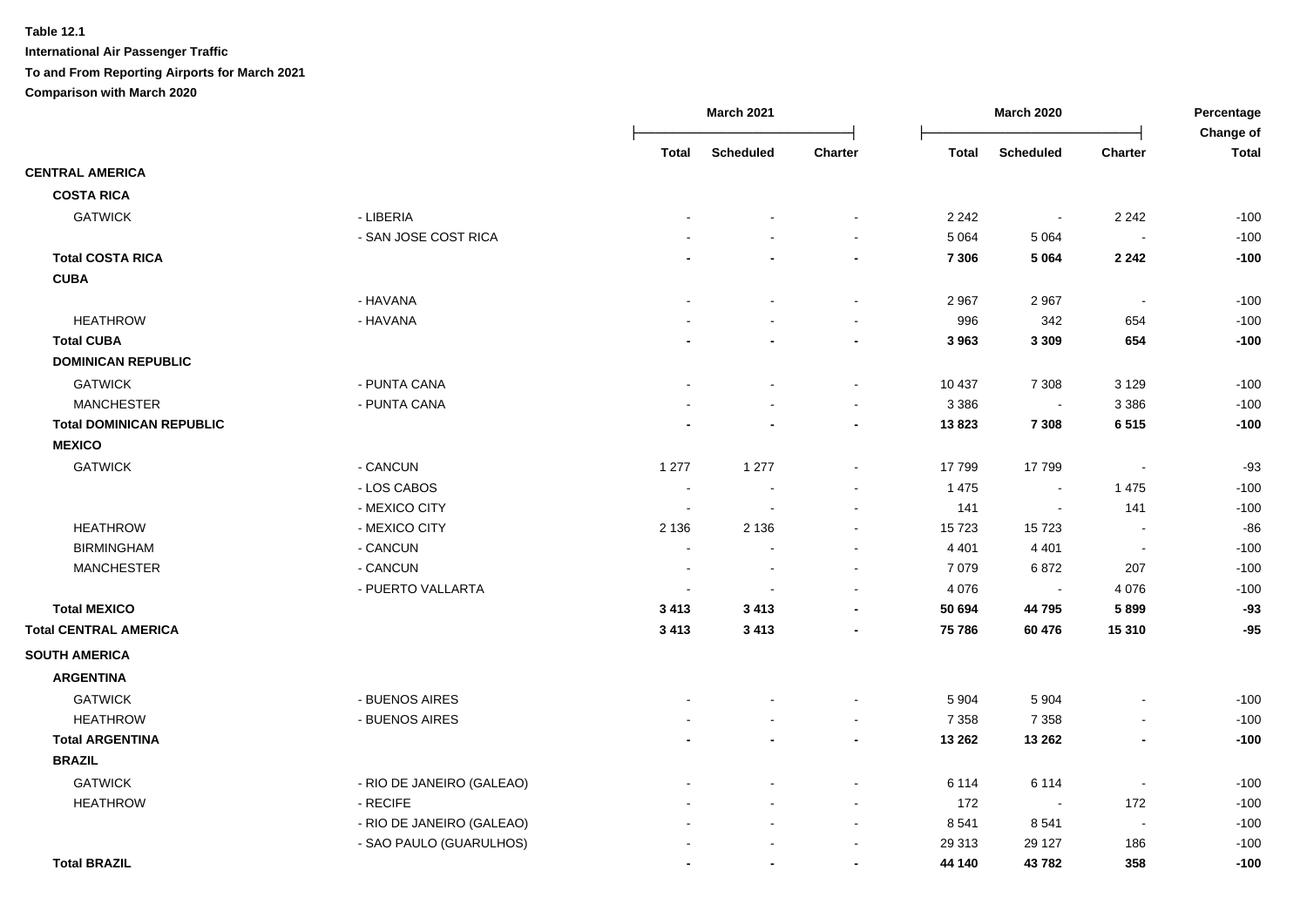|                                  |                              |                | <b>March 2021</b>        |                |              | <b>March 2020</b>        |                          | Percentage<br>Change of |
|----------------------------------|------------------------------|----------------|--------------------------|----------------|--------------|--------------------------|--------------------------|-------------------------|
|                                  |                              | Total          | <b>Scheduled</b>         | Charter        | <b>Total</b> | <b>Scheduled</b>         | Charter                  | <b>Total</b>            |
| <b>CHILE</b>                     |                              |                |                          |                |              |                          |                          |                         |
|                                  | - SANTIAGO DE CHILE          |                |                          |                | 6950         | 6768                     | 182                      | $-100$                  |
| <b>Total CHILE</b>               |                              |                |                          |                | 6950         | 6768                     | 182                      | $-100$                  |
| <b>COLOMBIA</b>                  |                              |                |                          |                |              |                          |                          |                         |
|                                  | - BOGOTA                     |                | $\sim$                   | $\sim$         | 8415         | 8415                     | $\blacksquare$           | $-100$                  |
| <b>Total COLOMBIA</b>            |                              |                |                          | $\blacksquare$ | 8 4 1 5      | 8 4 1 5                  |                          | $-100$                  |
| <b>GUYANA</b>                    |                              |                |                          |                |              |                          |                          |                         |
|                                  | - GEORGETOWN (GUYANA)        | 23             | $\overline{\phantom{a}}$ | 23             |              |                          |                          |                         |
| <b>Total GUYANA</b>              |                              | 23             | $\overline{\phantom{a}}$ | 23             |              |                          | $\overline{\phantom{a}}$ | <b>Infinity</b>         |
| <b>PERU</b>                      |                              |                |                          |                |              |                          |                          |                         |
| <b>GATWICK</b>                   | - JORGE CHAVEZ INTERNATIONAL |                |                          |                | 577          | $\blacksquare$           | 577                      | $-100$                  |
| <b>HEATHROW</b>                  | - JORGE CHAVEZ INTERNATIONAL |                |                          |                | 686          |                          | 686                      | $-100$                  |
| <b>Total PERU</b>                |                              |                |                          |                | 1 2 6 3      | $\overline{\phantom{a}}$ | 1 2 6 3                  | $-100$                  |
| <b>Total SOUTH AMERICA</b>       |                              | 23             |                          | 23             | 74 030       | 72 227                   | 1803                     | $-100$                  |
| <b>CARIBBEAN AREA</b>            |                              |                |                          |                |              |                          |                          |                         |
| <b>ANTIGUA AND BARBUDA</b>       |                              |                |                          |                |              |                          |                          |                         |
| <b>GATWICK</b>                   | - ANTIGUA                    | 1 3 5 1        | 1 3 5 1                  |                | 14 265       | 14 265                   | $\blacksquare$           | $-91$                   |
| <b>HEATHROW</b>                  | - ANTIGUA                    |                |                          |                | 969          | 969                      | $\blacksquare$           | $-100$                  |
| <b>MANCHESTER</b>                | - ST MAARTEN                 |                |                          |                | 232          |                          | 232                      | $-100$                  |
| <b>Total ANTIGUA AND BARBUDA</b> |                              | 1 3 5 1        | 1 3 5 1                  |                | 15 4 66      | 15 234                   | 232                      | $-91$                   |
| <b>BAHAMAS</b>                   |                              |                |                          |                |              |                          |                          |                         |
| <b>HEATHROW</b>                  | - NASSAU                     |                |                          | $\blacksquare$ | 3 2 6 0      | 3 2 6 0                  |                          | $-100$                  |
| <b>Total BAHAMAS</b>             |                              |                |                          | $\blacksquare$ | 3 2 6 0      | 3 2 6 0                  |                          | $-100$                  |
| <b>BARBADOS</b>                  |                              |                |                          |                |              |                          |                          |                         |
| <b>GATWICK</b>                   | - BRIDGETOWN                 |                |                          | $\sim$         | 39 777       | 30 115                   | 9662                     | $-100$                  |
| <b>HEATHROW</b>                  | - BRIDGETOWN                 | 2 5 2 6        | 2526                     | $\blacksquare$ | 400          | $\mathbf{1}$             | 399                      | 532                     |
| <b>BELFAST INTERNATIONAL</b>     | - BRIDGETOWN                 | $\overline{a}$ |                          | $\sim$         | 284          | $\blacksquare$           | 284                      | $-100$                  |
| <b>BIRMINGHAM</b>                | - BRIDGETOWN                 |                |                          |                | 6 3 6 0      | $\blacksquare$           | 6 3 6 0                  | $-100$                  |
| <b>CARDIFF WALES</b>             | - BRIDGETOWN                 |                |                          | $\blacksquare$ | 548          | $\blacksquare$           | 548                      | $-100$                  |
| GLASGOW                          | - BRIDGETOWN                 |                |                          | $\sim$         | 1 4 9 9      | $\blacksquare$           | 1 4 9 9                  | $-100$                  |
| <b>MANCHESTER</b>                | - BRIDGETOWN                 |                |                          | $\sim$         | 12 174       | 5 4 7 3                  | 6701                     | $-100$                  |
| NEWCASTLE                        | - BRIDGETOWN                 |                |                          |                | 859          | 859                      |                          | $-100$                  |
| <b>Total BARBADOS</b>            |                              | 2 5 2 6        | 2526                     | $\blacksquare$ | 61 901       | 36 448                   | 25 4 53                  | -96                     |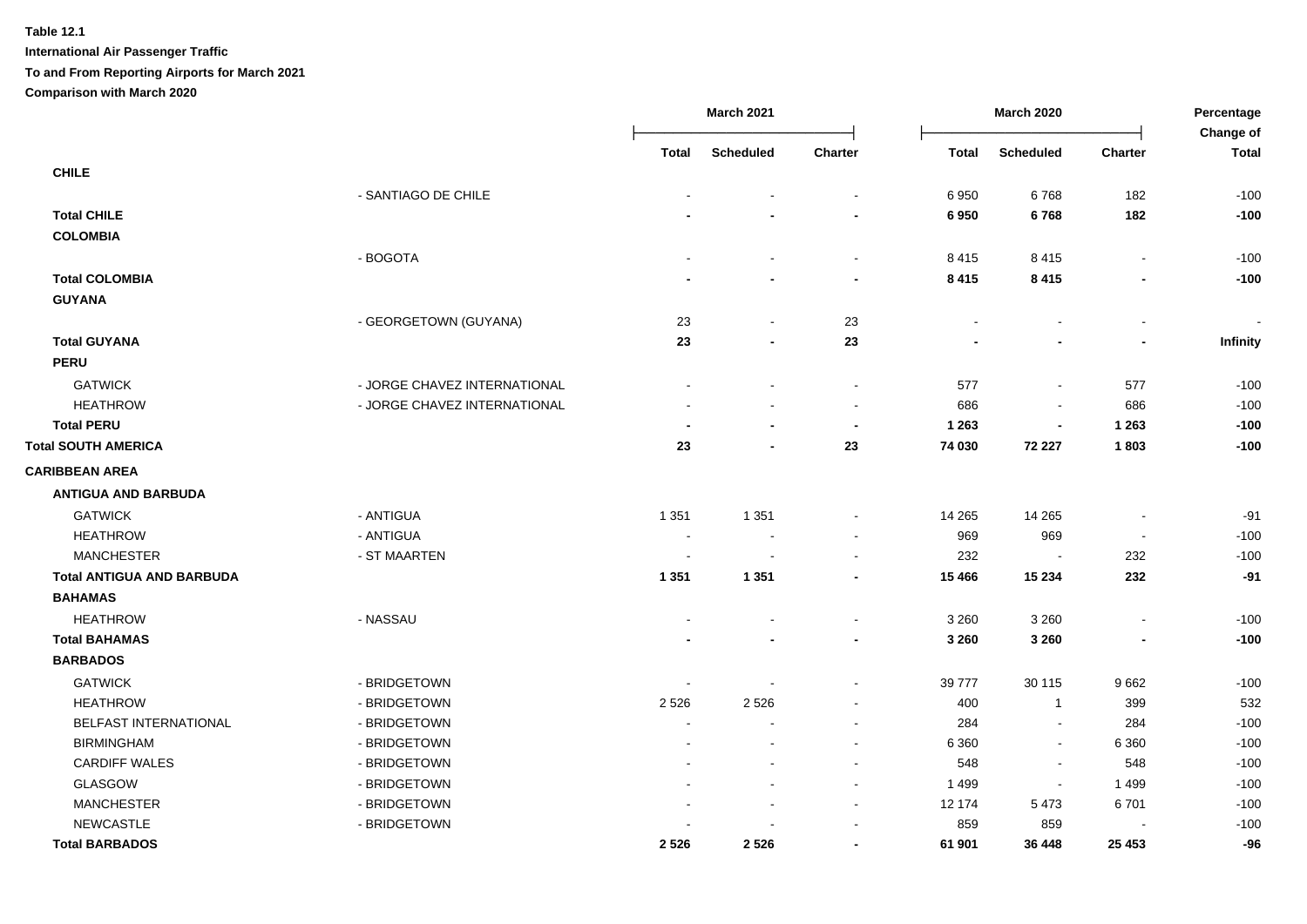|                                       |                        |                | <b>March 2021</b> |                          |              | <b>March 2020</b> |                          |                           |
|---------------------------------------|------------------------|----------------|-------------------|--------------------------|--------------|-------------------|--------------------------|---------------------------|
|                                       |                        | <b>Total</b>   | <b>Scheduled</b>  | Charter                  | <b>Total</b> | <b>Scheduled</b>  | Charter                  | Change of<br><b>Total</b> |
| <b>BERMUDA</b>                        |                        |                |                   |                          |              |                   |                          |                           |
| <b>GATWICK</b>                        | - BERMUDA              | 861            | 861               | $\sim$                   | 3 4 3 9      | 3 4 3 9           | $\blacksquare$           | $-75$                     |
| <b>HEATHROW</b>                       | - BERMUDA              | 112            | 112               |                          | $\sim$       |                   | $\blacksquare$           |                           |
| <b>Total BERMUDA</b>                  |                        | 973            | 973               | $\blacksquare$           | 3 4 3 9      | 3 4 3 9           | $\blacksquare$           | $-72$                     |
| <b>CAYMAN ISLANDS</b>                 |                        |                |                   |                          |              |                   |                          |                           |
|                                       | - GRAND CAYMAN         | 430            | 430               | $\sim$                   | 2 4 2 0      | 2 4 2 0           | $\blacksquare$           | $-82$                     |
| <b>Total CAYMAN ISLANDS</b>           |                        | 430            | 430               |                          | 2 4 2 0      | 2 4 2 0           | -                        | -82                       |
| <b>GRENADA</b>                        |                        |                |                   |                          |              |                   |                          |                           |
| <b>GATWICK</b>                        | - GRENADA              |                |                   | $\sim$                   | 3 4 8 9      | 3489              | ä,                       | $-100$                    |
| <b>Total GRENADA</b>                  |                        |                |                   | $\blacksquare$           | 3 4 8 9      | 3 4 8 9           | $\overline{\phantom{a}}$ | $-100$                    |
| <b>JAMAICA</b>                        |                        |                |                   |                          |              |                   |                          |                           |
|                                       | - KINGSTON             | 491            | 491               |                          | 5 5 6 8      | 5 5 6 8           |                          | $-91$                     |
|                                       | - MONTEGO BAY          |                |                   |                          | 12 245       | 6 2 3 2           | 6013                     | $-100$                    |
| <b>HEATHROW</b>                       | - MONTEGO BAY          |                |                   |                          | 250          | 250               |                          | $-100$                    |
| <b>BIRMINGHAM</b>                     | - MONTEGO BAY          |                |                   |                          | 1702         | $\blacksquare$    | 1702                     | $-100$                    |
| DONCASTER SHEFFIELD                   | - MONTEGO BAY          |                |                   | $\sim$                   | 611          | $\blacksquare$    | 611                      | $-100$                    |
| <b>MANCHESTER</b>                     | - MONTEGO BAY          |                |                   | $\blacksquare$           | 6 2 7 0      | $\blacksquare$    | 6 2 7 0                  | $-100$                    |
| <b>NEWCASTLE</b>                      | - MONTEGO BAY          |                |                   | $\overline{\phantom{a}}$ | 300          | 300               | $\blacksquare$           | $-100$                    |
| <b>Total JAMAICA</b>                  |                        | 491            | 491               | $\blacksquare$           | 26 946       | 12 3 5 0          | 14 5 96                  | $-98$                     |
| <b>SAINT KITTS AND NEVIS</b>          |                        |                |                   |                          |              |                   |                          |                           |
| <b>GATWICK</b>                        | - ST KITTS             | $\blacksquare$ | $\blacksquare$    | $\sim$                   | 1 1 0 2      | 1 1 0 2           | $\blacksquare$           | $-100$                    |
| <b>Total SAINT KITTS AND NEVIS</b>    |                        |                |                   | $\blacksquare$           | 1 1 0 2      | 1 1 0 2           | $\overline{\phantom{0}}$ | $-100$                    |
| <b>ST LUCIA</b>                       |                        |                |                   |                          |              |                   |                          |                           |
|                                       | - ST LUCIA (HEWANORRA) | 244            | 244               |                          | 12 051       | 11 470            | 581                      | $-98$                     |
| <b>Total ST LUCIA</b>                 |                        | 244            | 244               |                          | 12 051       | 11 470            | 581                      | $-98$                     |
| <b>TRINIDAD AND TOBAGO</b>            |                        |                |                   |                          |              |                   |                          |                           |
|                                       | - PORT OF SPAIN        |                |                   | $\sim$                   | 4 4 4 7      | 4 4 4 7           | $\sim$                   | $-100$                    |
|                                       | - TOBAGO               |                |                   | $\sim$                   | 2 3 4 0      | 2 3 4 0           | $\overline{a}$           | $-100$                    |
| <b>Total TRINIDAD AND TOBAGO</b>      |                        |                |                   | $\blacksquare$           | 6787         | 6787              | $\blacksquare$           | $-100$                    |
| <b>TURKS AND CAICOS ISLANDS</b>       |                        |                |                   |                          |              |                   |                          |                           |
|                                       | - PROVIDENCIALES       |                |                   |                          | 591          | 591               | $\overline{a}$           | $-100$                    |
| <b>Total TURKS AND CAICOS ISLANDS</b> |                        |                |                   |                          | 591          | 591               |                          | $-100$                    |
| <b>Total CARIBBEAN AREA</b>           |                        | 6015           | 6015              |                          | 137 452      | 96 590            | 40 862                   | $-96$                     |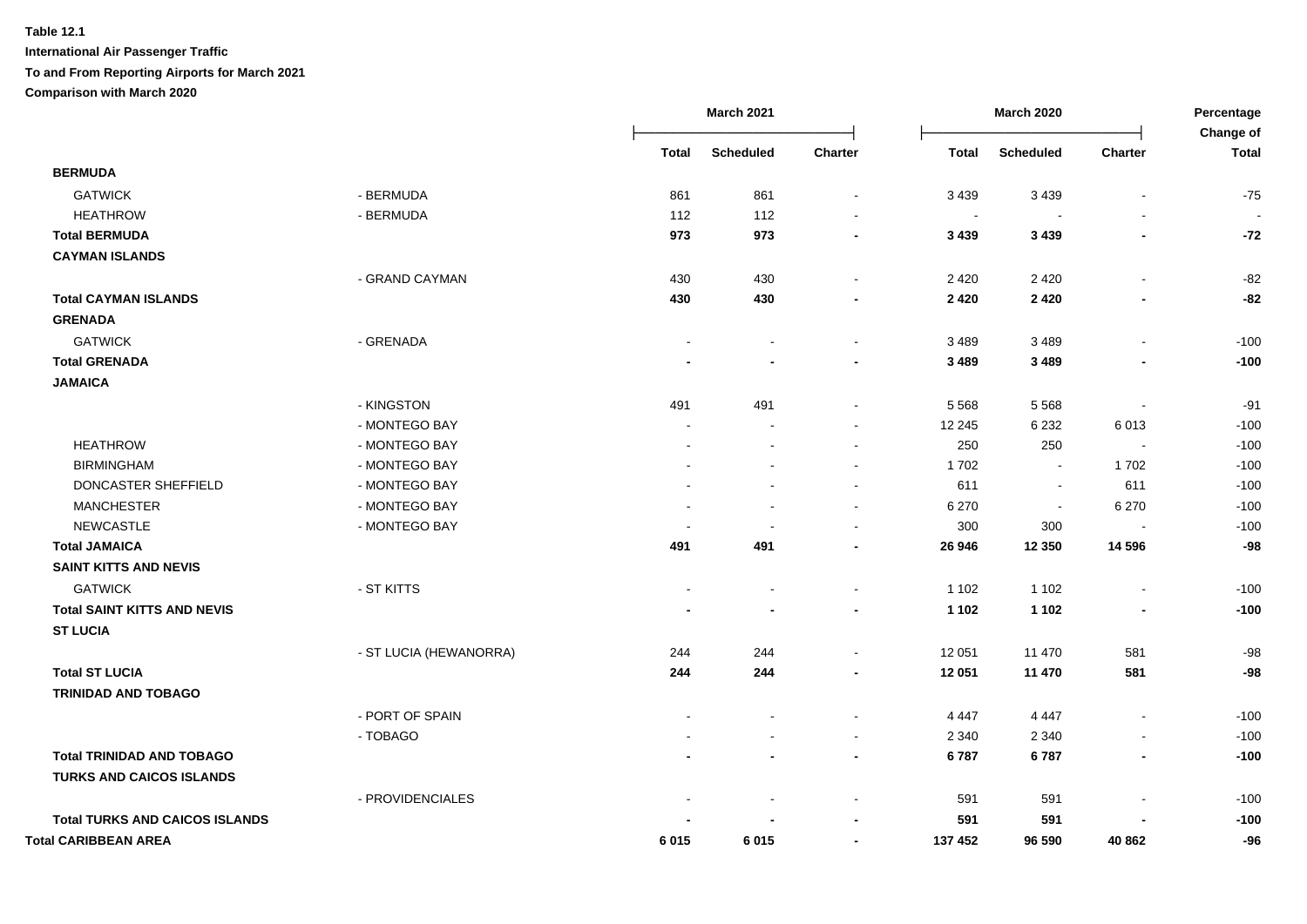|                                     |                       | <b>March 2021</b>        |                          |                          | <b>March 2020</b>        |                          |                          | Percentage<br>Change of |
|-------------------------------------|-----------------------|--------------------------|--------------------------|--------------------------|--------------------------|--------------------------|--------------------------|-------------------------|
|                                     |                       | Total                    | <b>Scheduled</b>         | <b>Charter</b>           | <b>Total</b>             | <b>Scheduled</b>         | <b>Charter</b>           | <b>Total</b>            |
| <b>INDIAN OCEAN ISLANDS</b>         |                       |                          |                          |                          |                          |                          |                          |                         |
| <b>MALDIVE ISLANDS</b>              |                       |                          |                          |                          |                          |                          |                          |                         |
|                                     | - MALE INTERNATIONAL  |                          |                          |                          | 5 6 6 0                  | 5 6 6 0                  |                          | $-100$                  |
| <b>HEATHROW</b>                     | - MALE INTERNATIONAL  | 1 3 1 8                  | 1 3 1 8                  |                          | $\overline{\phantom{a}}$ |                          |                          |                         |
| <b>Total MALDIVE ISLANDS</b>        |                       | 1 3 1 8                  | 1 3 1 8                  | $\blacksquare$           | 5 6 6 0                  | 5660                     |                          | $-77$                   |
| <b>MAURITIUS</b>                    |                       |                          |                          |                          |                          |                          |                          |                         |
| <b>GATWICK</b>                      | - MAURITIUS           | ÷,                       |                          | $\blacksquare$           | 9556                     | 9556                     | $\overline{a}$           | $-100$                  |
| <b>HEATHROW</b>                     | - MAURITIUS           |                          |                          | $\mathbf{r}$             | 4 1 9 9                  | 4 1 9 9                  |                          | $-100$                  |
| <b>Total MAURITIUS</b>              |                       |                          |                          | $\blacksquare$           | 13755                    | 13755                    | $\overline{\phantom{a}}$ | $-100$                  |
| <b>SEYCHELLES</b>                   |                       |                          |                          |                          |                          |                          |                          |                         |
|                                     | - SEYCHELLES          | $\overline{\phantom{a}}$ | $\overline{\phantom{a}}$ | $\sim$                   | 2 4 6 4                  | 2 4 6 4                  | $\blacksquare$           | $-100$                  |
| <b>Total SEYCHELLES</b>             |                       |                          |                          | $\blacksquare$           | 2 4 6 4                  | 2464                     | $\blacksquare$           | $-100$                  |
| <b>Total INDIAN OCEAN ISLANDS</b>   |                       | 1 3 1 8                  | 1 3 1 8                  | $\blacksquare$           | 21 879                   | 21 879                   | $\overline{\phantom{a}}$ | $-94$                   |
| <b>ATLANTIC OCEAN ISLANDS</b>       |                       |                          |                          |                          |                          |                          |                          |                         |
| <b>CAPE VERDE ISLANDS</b>           |                       |                          |                          |                          |                          |                          |                          |                         |
| <b>GATWICK</b>                      | - BOA VISTA (RABIL)   |                          |                          |                          | 5 0 5 4                  | 4 4 2 3                  | 631                      | $-100$                  |
|                                     | - ILHA DO SAL C.VERDE |                          |                          |                          | 4 4 1 5                  | 3790                     | 625                      | $-100$                  |
| <b>STANSTED</b>                     | - ILHA DO SAL C.VERDE |                          |                          |                          | 217                      | $\overline{\phantom{a}}$ | 217                      | $-100$                  |
| <b>BIRMINGHAM</b>                   | - BOA VISTA (RABIL)   |                          |                          |                          | 2 5 5 2                  | 2 4 7 0                  | 82                       | $-100$                  |
|                                     | - ILHA DO SAL C.VERDE |                          |                          | $\sim$                   | 1938                     | 1938                     | $\blacksquare$           | $-100$                  |
| <b>BRISTOL</b>                      | - ILHA DO SAL C.VERDE |                          |                          | $\sim$                   | 978                      | $\sim$                   | 978                      | $-100$                  |
| <b>MANCHESTER</b>                   | - BOA VISTA (RABIL)   |                          |                          | $\sim$                   | 3571                     | 3571                     | $\sim$                   | $-100$                  |
|                                     | - ILHA DO SAL C.VERDE |                          |                          | $\sim$                   | 3 4 4 1                  | 3 4 0 6                  | 35                       | $-100$                  |
| <b>Total CAPE VERDE ISLANDS</b>     |                       |                          |                          | $\blacksquare$           | 22 166                   | 19 598                   | 2568                     | $-100$                  |
| <b>Total ATLANTIC OCEAN ISLANDS</b> |                       |                          |                          | $\overline{\phantom{a}}$ | 22 166                   | 19 598                   | 2 5 6 8                  | $-100$                  |
| <b>OIL RIGS</b>                     |                       |                          |                          |                          |                          |                          |                          |                         |
| <b>OIL RIGS</b>                     |                       |                          |                          |                          |                          |                          |                          |                         |
| ABERDEEN                            | - OIL RIGS            | 27 288                   | $\sim$                   | 27 288                   | 29 899                   | $\blacksquare$           | 29 8 99                  | -9                      |
| <b>BLACKPOOL</b>                    | - OIL RIGS            | ÷                        | $\blacksquare$           | $\overline{a}$           | 1 0 0 0                  | $\blacksquare$           | 1 0 0 0                  | $-100$                  |
| <b>HUMBERSIDE</b>                   | - OIL RIGS            | 887                      | $\blacksquare$           | 887                      | 572                      | $\blacksquare$           | 572                      | 55                      |
| <b>NORWICH</b>                      | - OIL RIGS            | 5315                     | $\blacksquare$           | 5 3 1 5                  | 5 1 9 9                  | $\sim$                   | 5 1 9 9                  | $\overline{2}$          |
| <b>SCATSTA</b>                      | - OIL RIGS            | $\sim$                   | $\sim$                   | $\sim$                   | 3 2 5 0                  | $\bullet$                | 3 2 5 0                  | $-100$                  |
| <b>SUMBURGH</b>                     | - OIL RIGS            | 5 5 5 7                  | $\sim$                   | 5 5 5 7                  | 2 3 5 3                  | $\sim$                   | 2 3 5 3                  | 136                     |
| <b>Total OIL RIGS</b>               |                       | 39 047                   | $\blacksquare$           | 39 047                   | 42 273                   | $\overline{\phantom{a}}$ | 42 273                   | -8                      |
| <b>Total OIL RIGS</b>               |                       | 39 047                   | $\blacksquare$           | 39 047                   | 42 273                   | $\blacksquare$           | 42 273                   | -8                      |